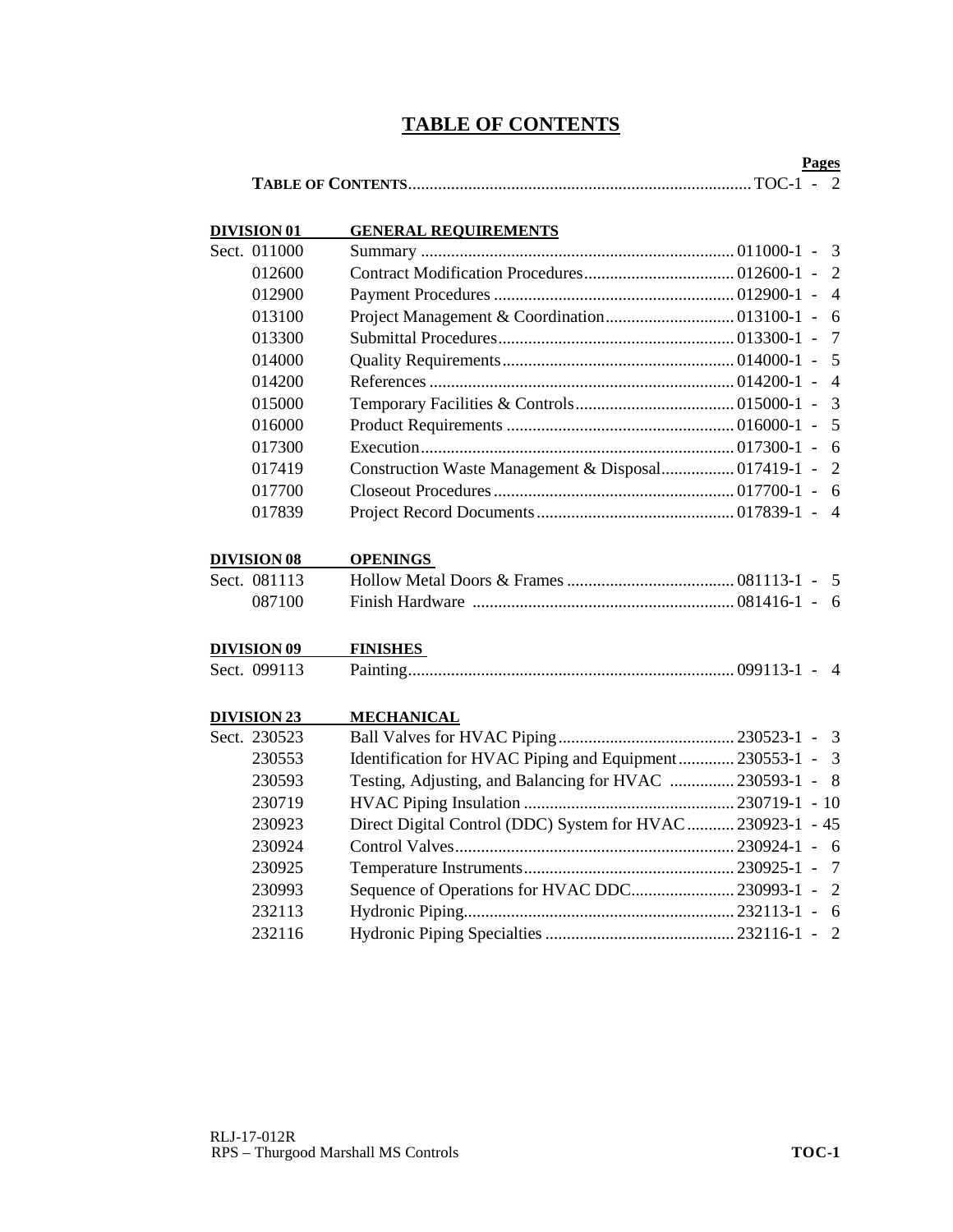| <b>DIVISION 26</b> | <b>ELECTRICAL</b>                                       |  |  |
|--------------------|---------------------------------------------------------|--|--|
| Sect. 260519       |                                                         |  |  |
| 260529             | Hangars and Supports for Electrical Systems260529-1 - 3 |  |  |
| 260533             |                                                         |  |  |

## **END TABLE OF CONTENTS.**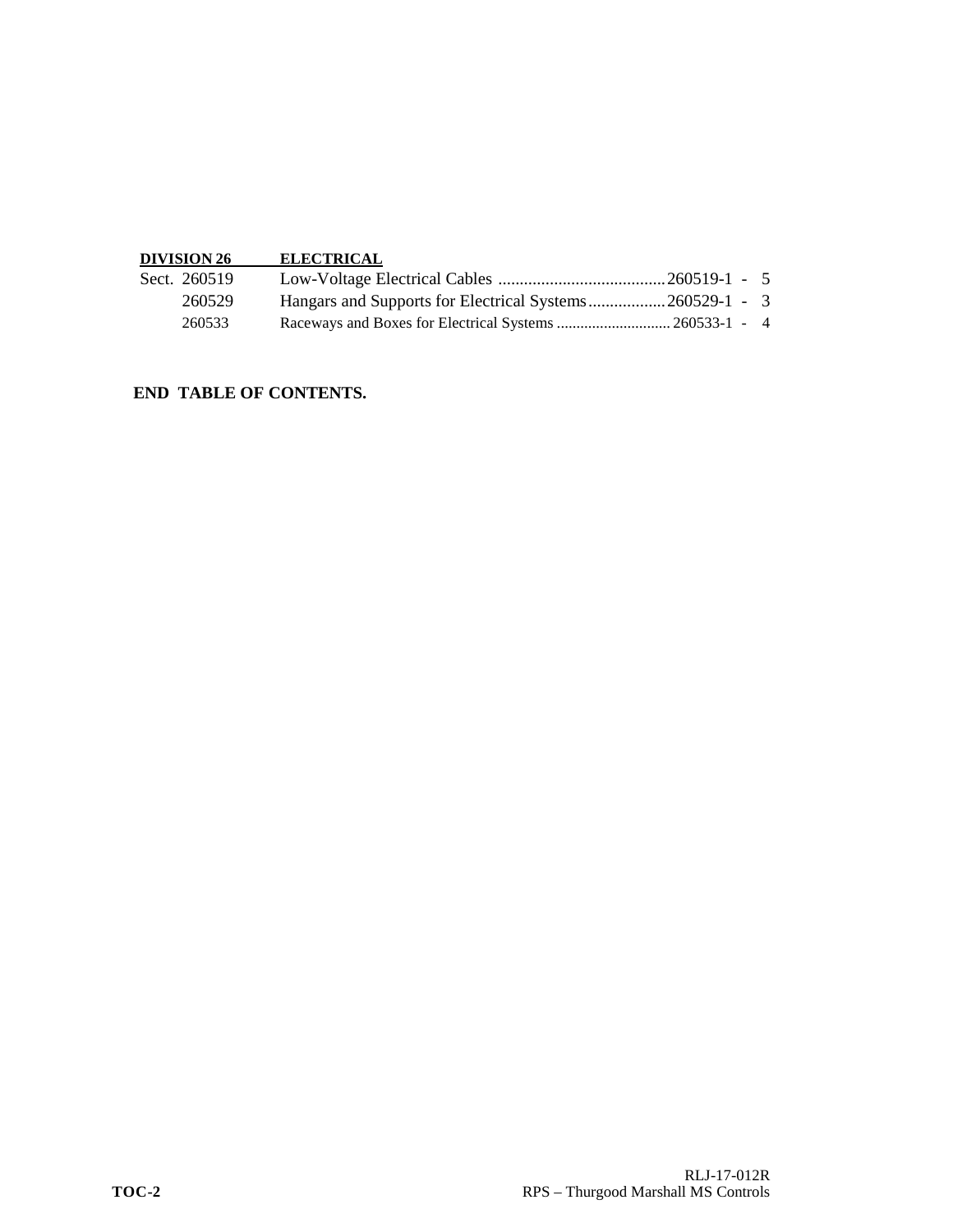**DIVISION 01 – GENERAL REQUIREMENTS**

## **SECTION 011000 SUMMARY**

#### PART 1 - GENERAL

#### 1.1 RELATED DOCUMENTS

A. Drawings and general provisions of the Contract, including General and Supplementary Conditions and other Division 01 Specification Sections, apply to this Section.

#### 1.2 SUMMARY

- A. Section Includes:
	- 1. Project information.
	- 2. Work covered by Contract Documents.<br>3. Work under separate contracts.
	- Work under separate contracts.
	- 4. Access to site.
	- 5. Coordination with occupants.
	- 6. Work restrictions.
	- 7. Specification and drawing conventions.
	- 8. Miscellaneous provisions.
- B. Related Requirements:
	- 1. Section 015000 "Temporary Facilities and Controls" for limitations and procedures governing temporary use of Owner's facilities.

#### 1.3 PROJECT INFORMATION

- A. Project Identification: HVAC Control Project work for Thurgood Marshall Middle School.
	- 1. Project Location: 4664 N. Rockton Avenue., Rockford, IL 61103.
- B. Owner: Board of Education of Rockford School District No. 205, 501 Seventh Street, Rockford, Illinois 61104.
- C. Architect: Richard L Johnson Associates, Inc., 4703 Charles Street, Rockford, IL 61108.

| D. | <b>Construction Start:</b>     | Tuesday, June 5, 2018   |
|----|--------------------------------|-------------------------|
| Е. | <b>Substantial Completion:</b> | Friday, August 3, 2018  |
| E. | Final Completion:              | Friday, August 10, 2018 |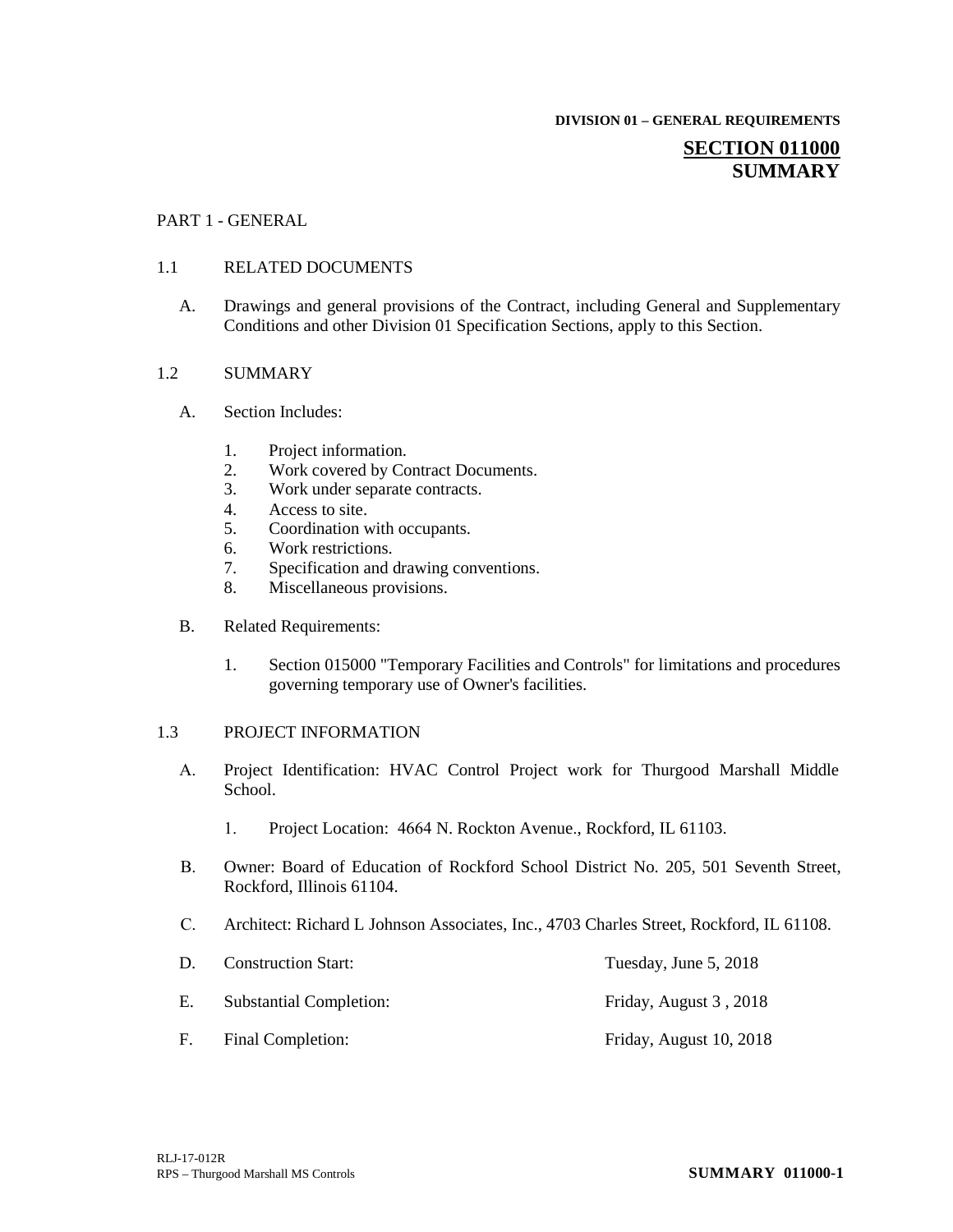## 1.4 WORK COVERED BY CONTRACT DOCUMENTS

- A. The Work of Project is defined by the Contract Documents and consists of HVAC Control Work.
- B. Contractor is responsible for construction means, methods and sequencing. Architect will not have control over, be in charge of, or be responsible for construction means, methods, techniques, sequences, procedures or safety precautions and programs in connection with the Work, as these are solely within the responsibility of the Contractor. Architect shall not be responsible for the Contractor's failure to carry out the Work in accordance with the Contract Documents.

## 1.5 ACCESS TO SITE

- A. General: Contractor shall have limited use of Project site for construction operations as indicated on Drawings by the Contract limits and as indicated by requirements of this Section.
	- 1. Driveways, Walkways and Entrances: Keep driveways loading areas, and entrances serving premises clear and available to Owner, Owner's employees, and emergency vehicles at all times. Do not use these areas for parking or storage of materials.
		- a. Schedule deliveries to minimize space and time requirements for storage of materials and equipment on-site.

## 1.6 COORDINATION WITH OCCUPANTS

- A. Partial Owner Occupancy: Owner will occupy the premises during entire construction period, with the exception of areas under construction. Cooperate with Owner during construction operations to minimize conflicts and facilitate Owner usage. Perform the Work so as not to interfere with Owner's operations. Maintain existing exits unless otherwise indicated.
	- 1. Maintain access to existing walkways, corridors, and other adjacent occupied or used facilities. Do not close or obstruct walkways, corridors, or other occupied or used facilities without written permission from Owner and authorities having jurisdiction.
	- 2. Provide not less than 72 hours' notice to Owner of activities that will affect Owner's operations.

## 1.7 WORK RESTRICTIONS

- A. Work Restrictions, General: Comply with restrictions on construction operations.
	- 1. Comply with limitations on use of public streets and with other requirements of authorities having jurisdiction.
- B. On-Site Work Hours: Normal business working hours will be 7:00 a.m. to 3:30 p.m., Monday through Friday. However, Contractor can work weekends and nights with prior notification to the Owner.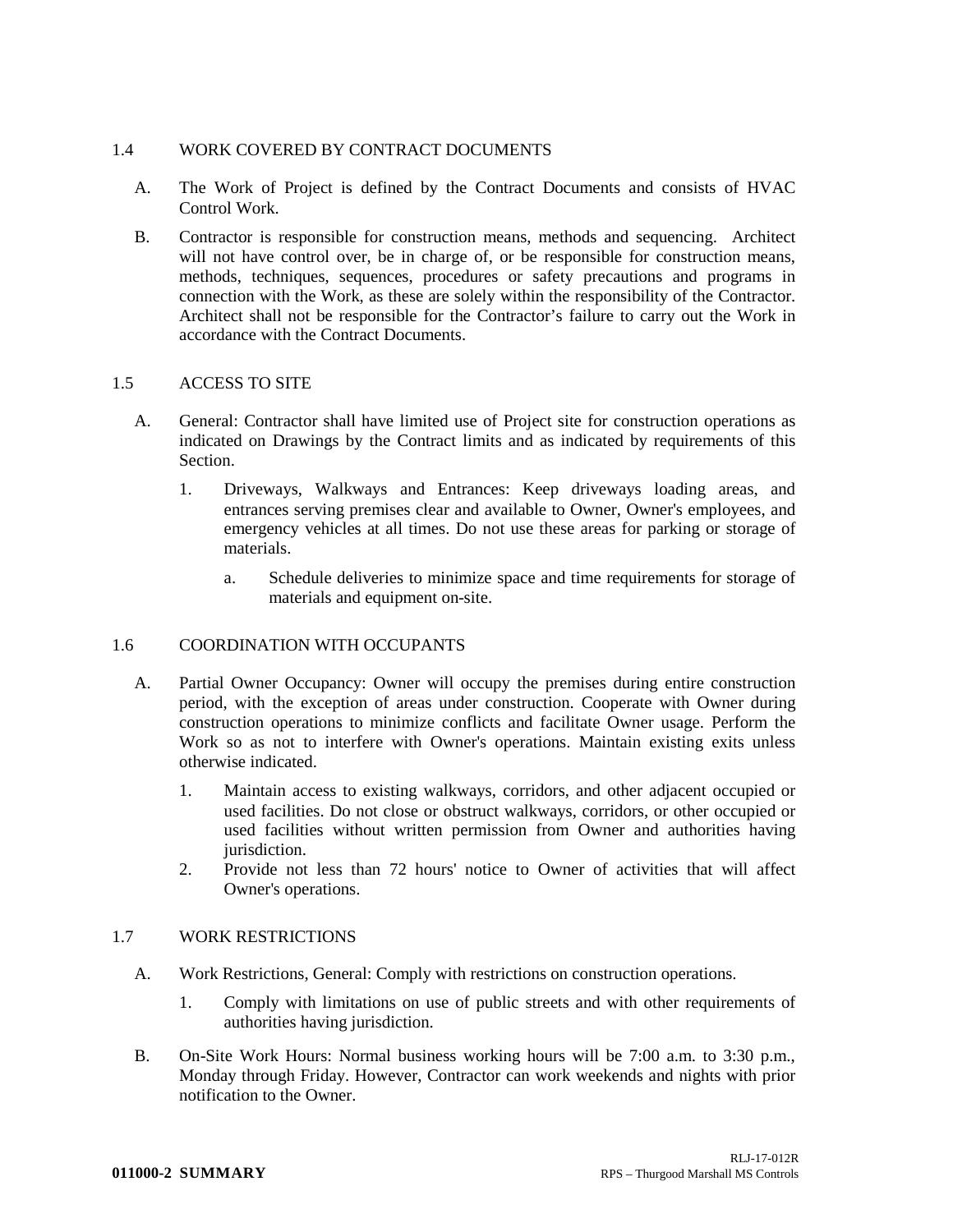- C. Noise, Vibration, and Odors: Coordinate operations that may result in high levels of noise and vibration, odors, or other disruption to Owner occupancy with Owner.
	- 1. Notify Architect and Owner not less than two days in advance of proposed disruptive operations.
- D. Nonsmoking Building: Smoking is not permitted within the building or anywhere on the site.
- E. Controlled Substances: Use of tobacco products and other controlled substances on Project site is not permitted.
- F. Contact Luke Butz at (815) 489-7269 to schedule a site visit outside of the pre-bid meeting time frame.
- G. Contractor is required to have a full time job foreman on site when work is taking place at the site.

## 1.8 SPECIFICATION AND DRAWING CONVENTIONS

- A. Specification Content: The Specifications use certain conventions for the style of language and the intended meaning of certain terms, words, and phrases when used in particular situations. These conventions are as follows:
	- 1. Imperative mood and streamlined language are generally used in the Specifications. The words "shall," "shall be," or "shall comply with," depending on the context, are implied where a colon (:) is used within a sentence or phrase.
	- 2. Specification requirements are to be performed by Contractor unless specifically stated otherwise.
- B. Division 01 General Requirements: Requirements of Sections in Division 01 apply to the Work of all Sections in the Specifications.
- C. Drawing Coordination: Requirements for materials and products identified on Drawings are described in detail in the Specifications. One or more of the following are used on Drawings to identify materials and products:
	- 1. Terminology: Materials and products are identified by the typical generic terms used in the individual Specifications Sections.
	- 2. Abbreviations: Materials and products are identified by abbreviations published as part of the U.S. National CAD Standard and scheduled on Drawings.
	- 3. Keynoting: Materials and products are identified by reference keynotes referencing Specification Section numbers found in this Project Manual.

## PART 2 - PRODUCTS (Not Used)

## PART 3 - EXECUTION (Not Used)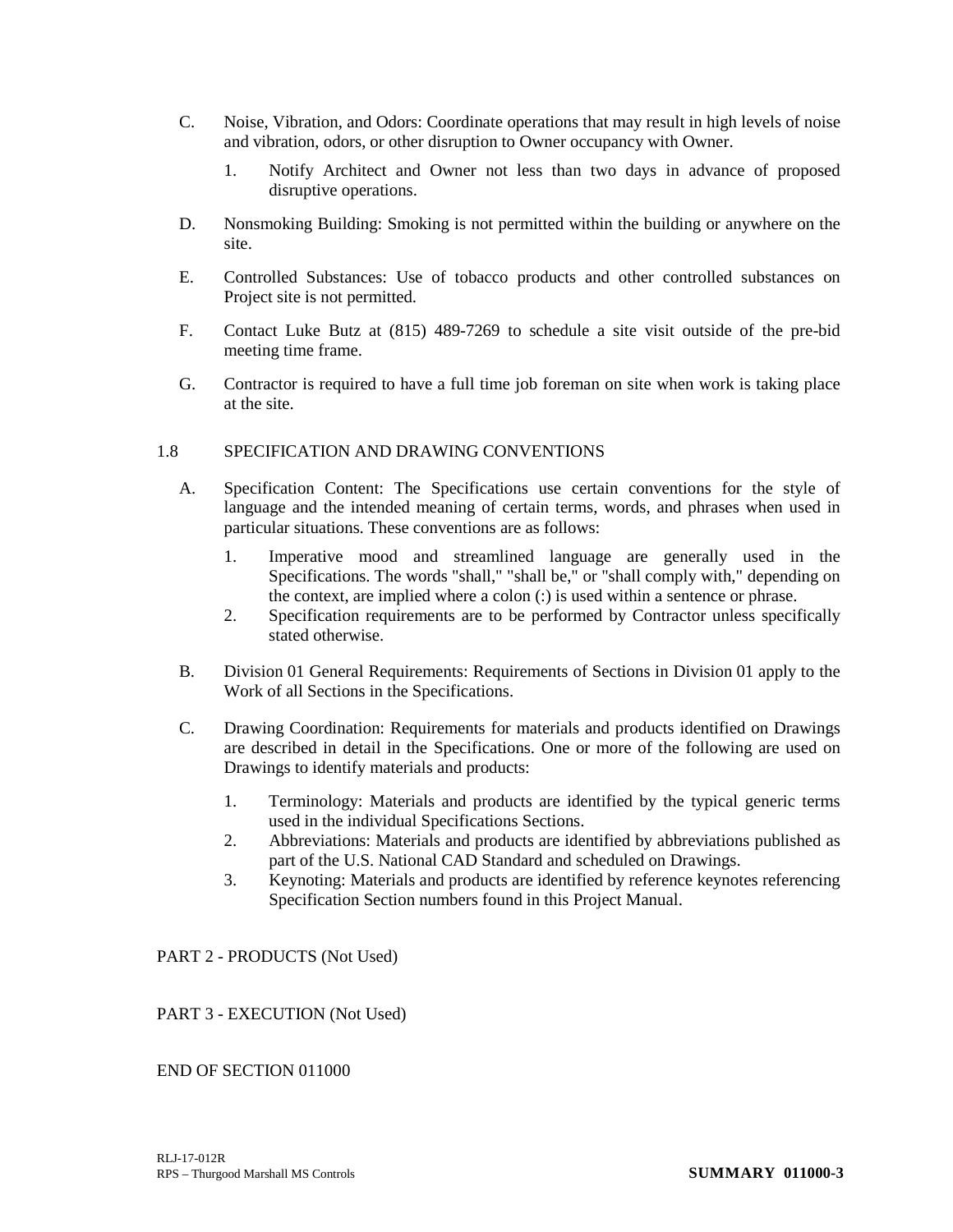#### **DIVISION 01 – GENERAL REQUIREMENTS**

# **SECTION 012600 CONTRACT MODIFICATION PROCEDURES**

### PART 1 - GENERAL

#### 1.1 RELATED DOCUMENTS

A. Drawings and general provisions of the Contract, including General and Supplementary Conditions and other Division 01 Specification Sections, apply to this Section.

### 1.2 SUMMARY

A. Section includes administrative and procedural requirements for handling and processing Contract modifications.

### 1.3 MINOR CHANGES IN THE WORK

A. Architect will issue through Owner supplemental instructions authorizing minor changes in the Work, not involving adjustment to the Contract Sum or the Contract Time, on AIA Document G710, "Architect's Supplemental Instructions."

#### 1.4 PROPOSAL REQUESTS

- A. Owner-Initiated Proposal Requests: Architect will issue a detailed description of proposed changes in the Work that may require adjustment to the Contract Sum or the Contract Time. If necessary, the description will include supplemental or revised Drawings and Specifications.
	- 1. Work Change Proposal Requests issued by Architect are not instructions either to stop work in progress or to execute the proposed change.
	- 2. Within time specified in Proposal Request or 10 days, when not otherwise specified, after receipt of Proposal Request, submit a quotation estimating cost adjustments to the Contract Sum and the Contract Time necessary to execute the change.
		- a. Include a list of quantities of products required or eliminated and unit costs, with total amount of purchases and credits to be made. If requested, furnish survey data to substantiate quantities.
		- b. Indicate applicable taxes, delivery charges, equipment rental, and amounts of trade discounts.
		- c. Include costs of labor and supervision directly attributable to the change.
		- d. Include an updated Contractor's construction schedule that indicates the effect of the change, including, but not limited to, changes in activity duration, start and finish times, and activity relationship. Use available total float before requesting an extension of the Contract Time.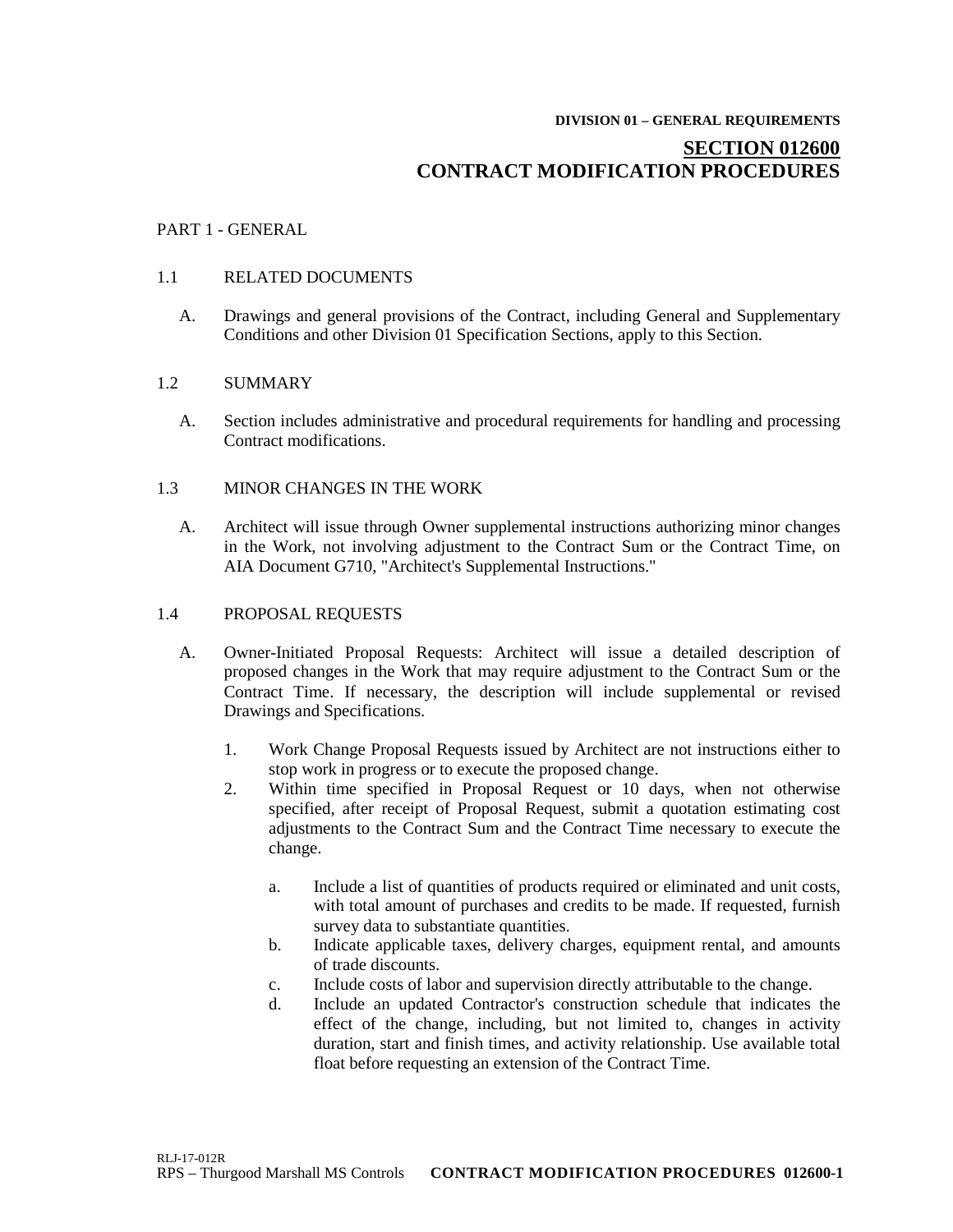- B. Contractor-Initiated Proposals: If latent or changed conditions require modifications to the Contract, Contractor may initiate a claim by submitting a request for a change to Architect.
	- 1. Include a statement outlining reasons for the change and the effect of the change on the Work. Provide a complete description of the proposed change. Indicate the effect of the proposed change on the Contract Sum and the Contract Time.
	- 2. Include a list of quantities of products required or eliminated and unit costs, with total amount of purchases and credits to be made. If requested, furnish survey data to substantiate quantities.
	- 3. Indicate applicable taxes, delivery charges, equipment rental, and amounts of trade discounts.
	- 4. Include costs of labor and supervision directly attributable to the change.
	- 5. Include an updated Contractor's construction schedule.

## 1.5 CHANGE ORDER PROCEDURES

- A. On Owner's approval of a Work Changes Proposal Request, Architect will issue a Change Order for signatures of Owner and Contractor on AIA Document G701.
- B. The combined overhead and profit included in the total cost to the Owner for a change in the Work shall be based on the following schedule:
	- 1. For the Contractor, for Work performed by the Contractor's own forces, twelve percent of the cost.
	- 2. For the Contractor, for Work performed by the Subcontractor's, five percent of the amount due the Subcontractors.
	- 3. For each Subcontractor involved, for Work performed by the Subcontractor's own forces, five percent of the cost.
	- 4. For each Subcontractor involved, for Work performed by the Subcontractor's Sub-subcontractors, five percent of the amount due the Sub-subcontractor.
	- 5. In order to facilitate checking of quotations for extras and credits, all proposals, except those so minor that their propriety can be seen by inspection, shall be accompanied by a complete itemization of costs including labor, materials and Subcontracts. Labor and materials shall be itemized in the manner prescribed above. Where major cost items are Subcontracts, they shall be itemized also.

## 1.6 CONSTRUCTION CHANGE DIRECTIVE

- A. Construction Work Change Directive: Architect may issue a Construction Work Change Directive on AIA Document G714 Change Directive instructs Contractor to proceed with a change in the Work, for subsequent inclusion in a Change Order.
	- 1. Construction Change Directive contains a complete description of change in the Work. It also designates method to be followed to determine change in the Contract Sum or the Contract Time.
- B. Documentation: Maintain detailed records on a time and material basis of work required by the Construction Change Directive.
	- 1. After completion of change, submit an itemized account and supporting data necessary to substantiate cost and time adjustments to the Contract.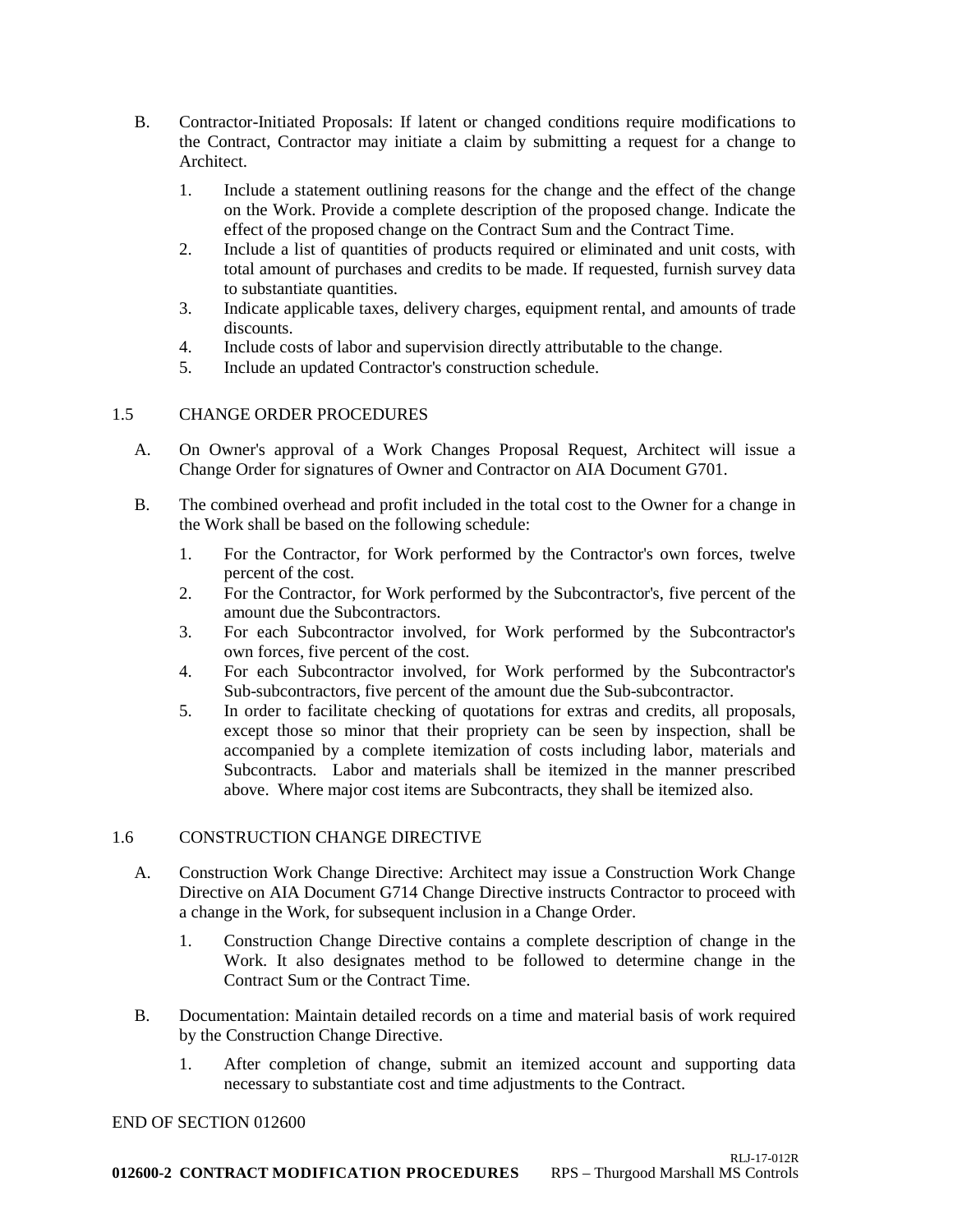# **SECTION 012900 PAYMENT PROCEDURES**

## PART 1 - GENERAL

## 1.1 RELATED DOCUMENTS

A. Drawings and general provisions of the Contract, including General and Supplementary Conditions and other Division 01 Specification Sections, apply to this Section.

### 1.2 SUMMARY

- A. Section includes administrative and procedural requirements necessary to prepare and process Applications for Payment.
- B. Related Requirements:
	- 1. Section 012600 "Contract Modification Procedures" for administrative procedures for handling changes to the Contract.

### 1.3 DEFINITIONS

A. Schedule of Values: A statement furnished by Contractor allocating portions of the Contract Sum to various portions of the Work and used as the basis for reviewing Contractor's Applications for Payment.

#### 1.4 SCHEDULE OF VALUES

- A. Coordination: Coordinate preparation of the schedule of values with preparation of Contractor's construction schedule.
	- 1. Coordinate line items in the schedule of values with other required administrative forms and schedules, including the following:
		- a. Application for Payment forms with continuation sheets.
		- b. Submittal schedule.
		- c. Items required to be indicated as separate activities in Contractor's construction schedule.
	- 2. Submit the schedule of values to Architect at earliest possible date, but no later than seven days before the date scheduled for submittal of initial Applications for Payment.
	- 3. Subschedules for Phased Work: Where the Work is separated into phases requiring separately phased payments, provide subschedules showing values coordinated with each phase of payment.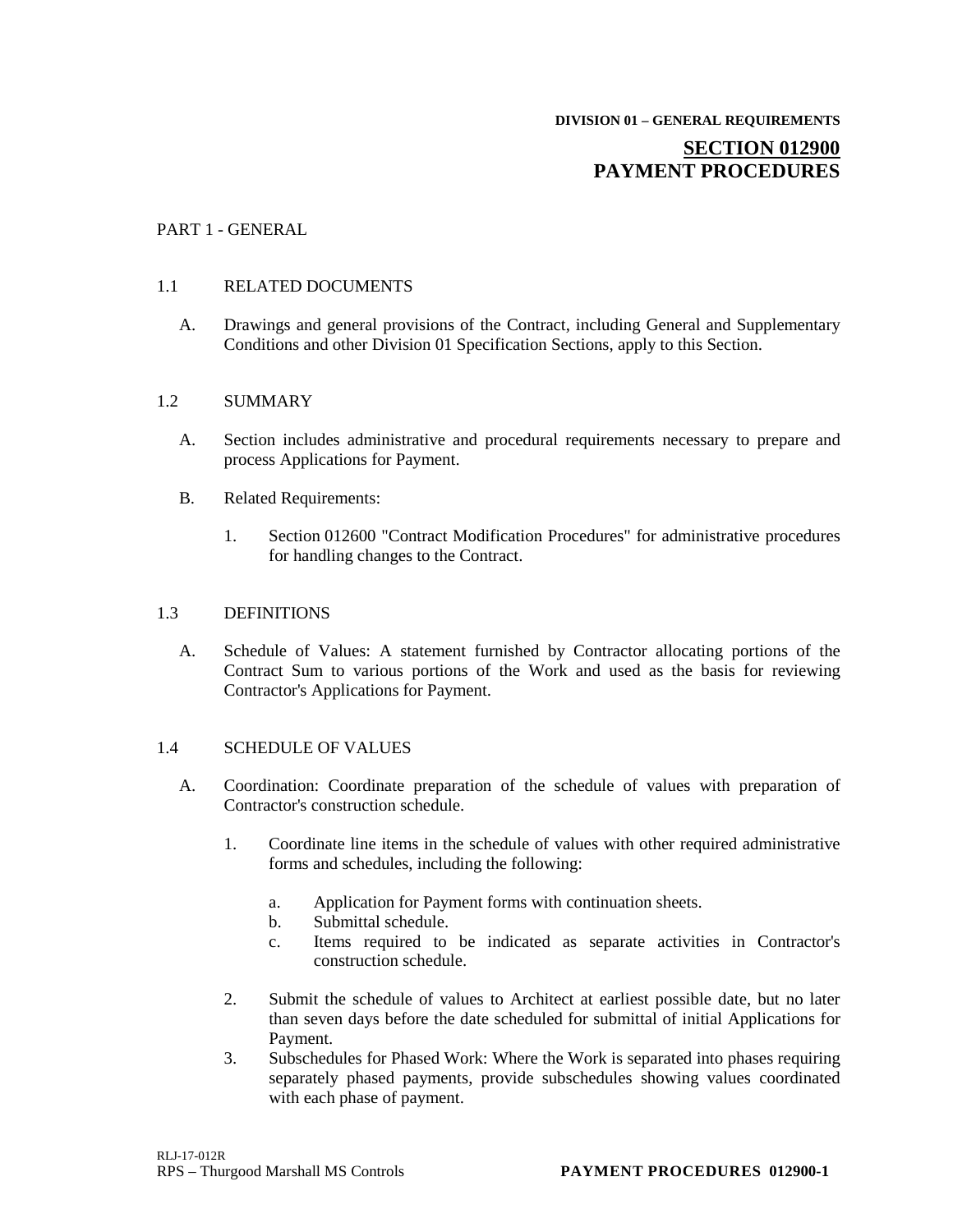- B. Format and Content: Use Project Manual table of contents as a guide to establish line items for the schedule of values. Provide at least one line item for each Specification Section.
	- 1. Identification: Include the following Project identification on the schedule of values:
		- a. Project name and location.
		- b. Name of Architect.
		- c. Architect's project number.
		- d. Contractor's name and address.
		- e. Date of submittal.
	- 2. Arrange schedule of values consistent with format of AIA Document G703.
	- 3. Provide a breakdown of the Contract Sum in enough detail to facilitate continued evaluation of Applications for Payment and progress reports. Coordinate with Project Manual table of contents. Provide multiple line items for principal subcontract amounts in excess of five percent of the Contract Sum.
	- 4. Round amounts to nearest whole dollar; total shall equal the Contract Sum.
	- 5. Provide a separate line item in the schedule of values for each part of the Work where Applications for Payment may include materials or equipment purchased or fabricated and stored, but not yet installed.
		- a. Differentiate between items stored on-site and items stored off-site. If required, include evidence of insurance.
	- 6. Each item in the schedule of values and Applications for Payment shall be complete. Include total cost and proportionate share of general overhead and profit for each item.
		- a. Temporary facilities and other major cost items that are not direct cost of actual work-in-place may be shown either as separate line items in the schedule of values or distributed as general overhead expense, at Contractor's option.
	- 7. Schedule Updating: Update and resubmit the schedule of values before the next Applications for Payment when Change Orders or Construction Change Directives result in a change in the Contract Sum.

## 1.5 APPLICATIONS FOR PAYMENT

- A. Each Application for Payment following the initial Application for Payment shall be consistent with previous applications and payments as certified by Architect and paid for by Owner.
	- 1. Initial Application for Payment, Application for Payment at time of Substantial Completion, and final Application for Payment involve additional requirements.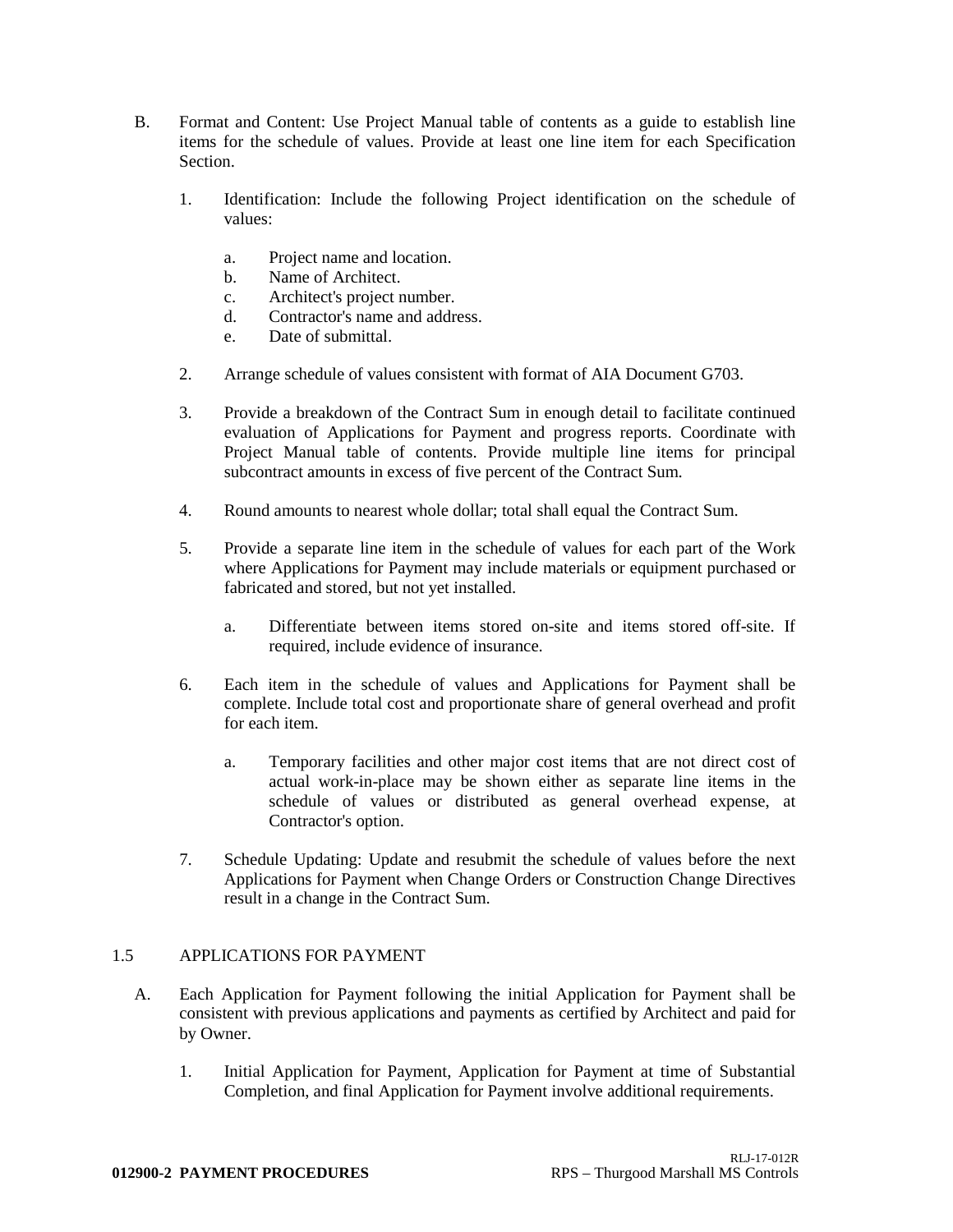- B. Payment Application Times: The date for each progress payment is indicated in the Agreement between Owner and Contractor. The period of construction work covered by each Application for Payment is the period indicated in the Agreement.
- C. Payment Application Times: Submit Application for Payment to Architect by the  $10<sup>th</sup>$  of the month. The period covered by each Application for Payment is one month, ending on the last day of the month.
- D. Application for Payment Forms: Use AIA Document G702 and AIA Document G703 as form for Applications for Payment.
- E. Application Preparation: Complete every entry on form. Notarize and execute by a person authorized to sign legal documents on behalf of Contractor. Architect and/or Project Manager will return incomplete applications without action.
	- 1. Entries shall match data on the schedule of values and Contractor's construction schedule. Use updated schedules if revisions were made.
	- 2. Include amounts of Change Orders and Construction Change Directives issued before last day of construction period covered by application.
- F. Transmittal: Submit three signed and notarized original copies of each Application for Payment to Architect or Program Manager by a method ensuring receipt within 24 hours. One copy shall include waivers of lien and similar attachments if required.
	- 1. Transmit each copy with a transmittal form listing attachments and recording appropriate information about application.
- G. Waivers of Mechanic's Lien: With each Application for Payment, submit waivers of mechanic's lien from entities lawfully entitled to file a mechanic's lien arising out of the Contract and related to the Work covered by the payment.
	- 1. Submit partial waivers on each item for amount requested in previous application, after deduction for retainage, on each item.
	- 2. When an application shows completion of an item, submit conditional final or full waivers.
	- 3. Owner reserves the right to designate which entities involved in the Work must submit waivers.
	- 4. Waiver Forms: Submit executed waivers of lien on forms acceptable to Owner.
- H. Initial Application for Payment: Administrative actions and submittals that must precede or coincide with submittal of first Application for Payment include the following:
	- 1. List of subcontractors.
	- 2. Schedule of values.
	- 3. Contractor's construction schedule (preliminary if not final).
	- 4. Submittal schedule (preliminary if not final).
	- 5. List of Contractor's staff assignments.
	- 6. List of Contractor's principal consultants.
	- 7. Copies of building permits.
	- 8. Copies of authorizations and licenses from authorities having jurisdiction for performance of the Work.
	- 9. Initial progress report.
	- 10. Certificates of insurance and insurance policies.
	- 11. Performance and payment bonds.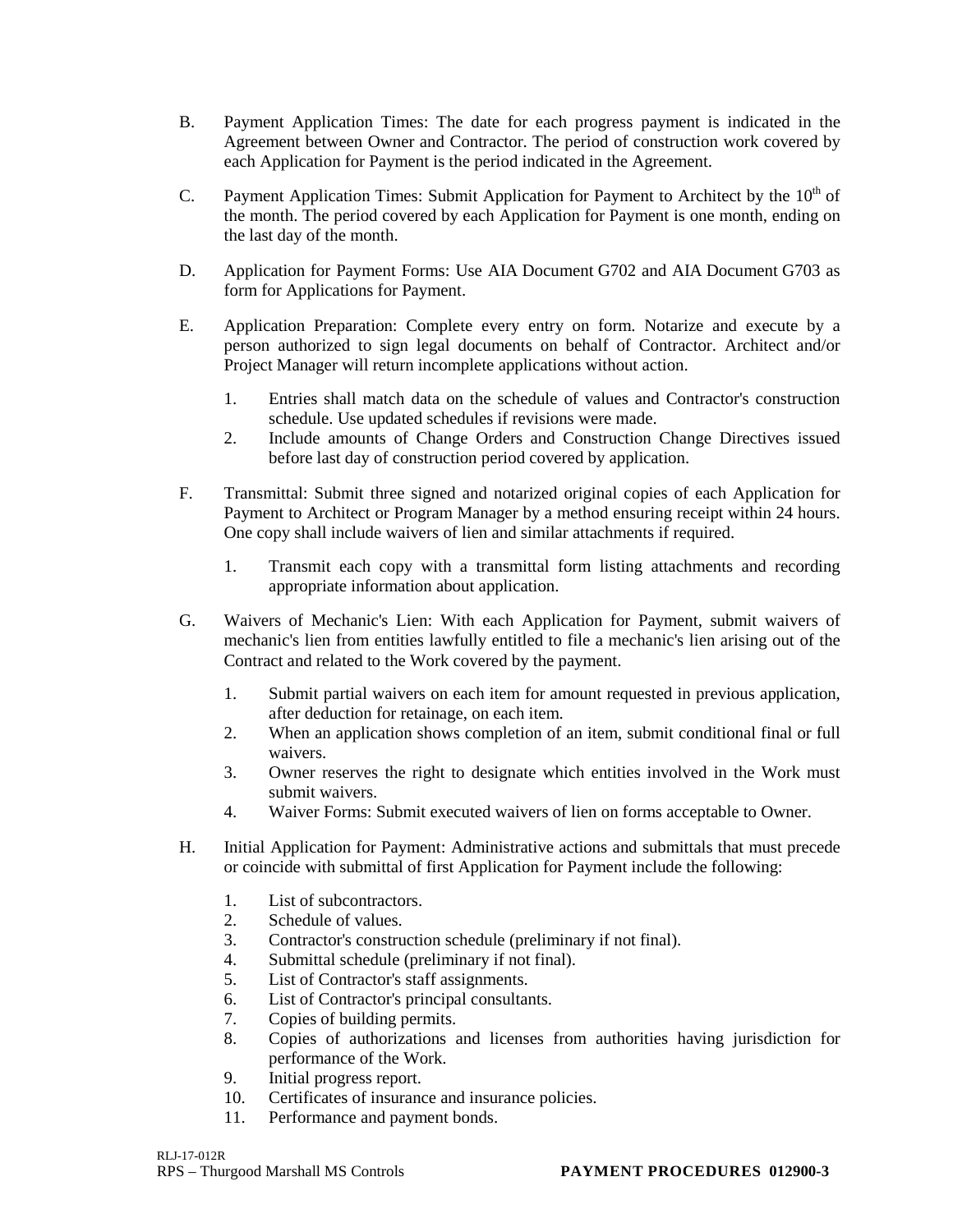- I. Application for Payment at Substantial Completion: After Architect issues the Certificate of Substantial Completion, submit an Application for Payment showing 100 percent completion for portion of the Work claimed as substantially complete.
	- 1. Include documentation supporting claim that the Work is substantially complete and a statement showing an accounting of changes to the Contract Sum.
	- 2. This application shall reflect Certificate(s) of Substantial Completion issued previously for Owner occupancy of designated portions of the Work.
- J. Final Payment Application: After completing Project closeout requirements, submit final Application for Payment with releases and supporting documentation not previously submitted and accepted, including, but not limited, to the following:
	- 1. Evidence of completion of Project closeout requirements.
	- 2. Insurance certificates for products and completed operations where required and proof that taxes, fees, and similar obligations were paid.
	- 3. Updated final statement, accounting for final changes to the Contract Sum.
	- 4. AIA Document G706-1994, "Contractor's Affidavit of Payment of Debts and Claims."
	- 5. AIA Document G706A-1994, "Contractor's Affidavit of Release of Liens."
	- 6. AIA Document G707-1994, "Consent of Surety to Final Payment."

PART 2 - PRODUCTS (Not Used)

PART 3 - EXECUTION (Not Used)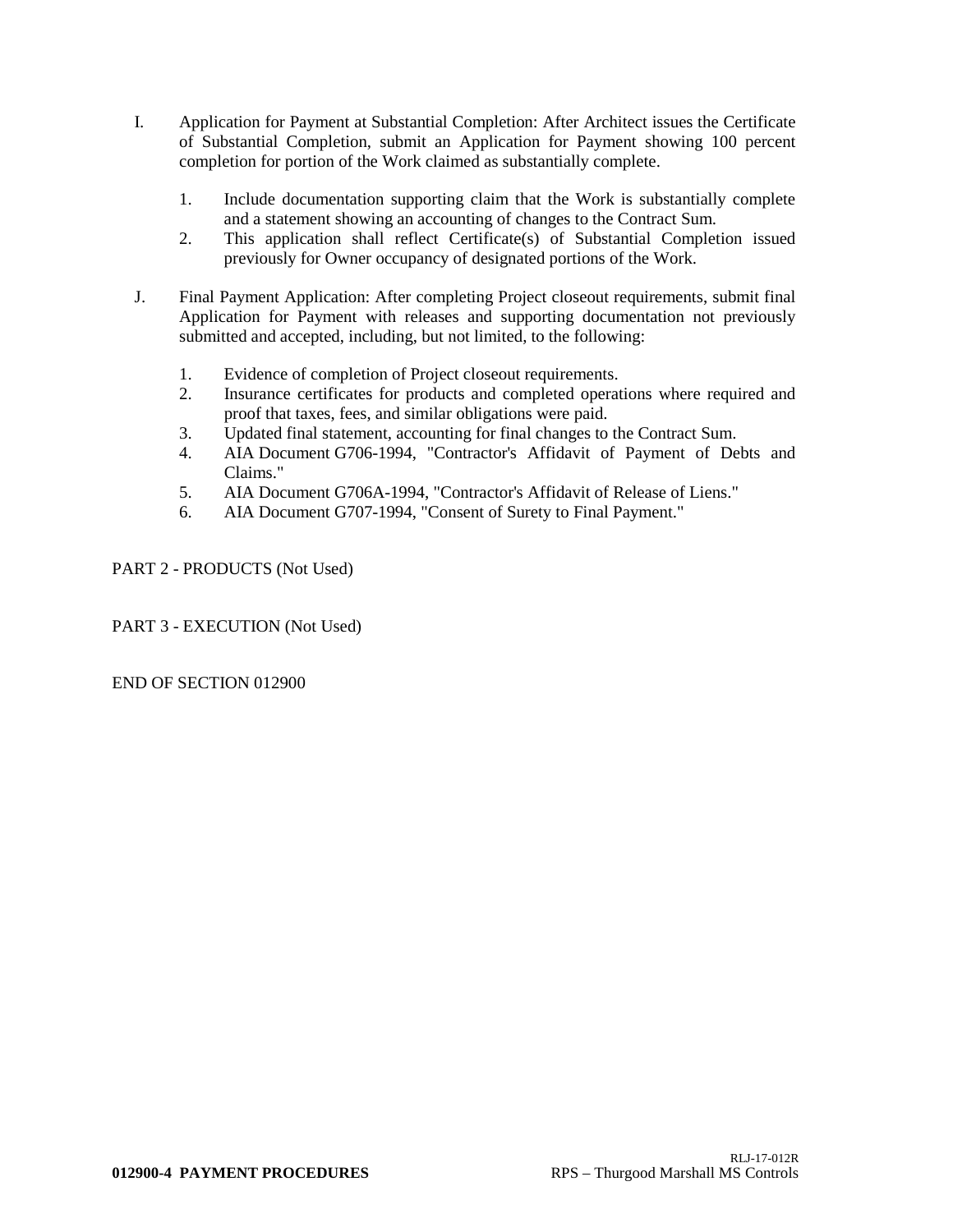#### **DIVISION 01 – GENERAL REQUIREMENTS**

# **SECTION 013100 PROJECT MANAGEMENT & COORDINATION**

## PART 1 - GENERAL

## 1.1 RELATED DOCUMENTS

A. Drawings and general provisions of the Contract, including General and Supplementary Conditions and other Division 01 Specification Sections, apply to this Section.

#### 1.2 SUMMARY

- A. Section includes administrative provisions for coordinating construction operations on Project including, but not limited to, the following:
	- 1. Coordination drawings.<br>2. Requests for Information
	- 2. Requests for Information (RFIs).
	- 3. Project meetings.
- B. Related Requirements:
	- 1. Section 011200 "Multiple Contract Summary" for a description of the division of work among separate contracts and responsibility for coordination activities not in this Section.
	- 2. Section 017300 "Execution" for procedures for coordinating general installation and field-engineering services, including establishment of benchmarks and control points.

#### 1.3 DEFINITIONS

A. RFI: Request from Owner, Architect, or Contractor seeking information required by or clarifications of the Contract Documents.

#### 1.4 INFORMATIONAL SUBMITTALS

- A. Subcontract List: Prepare a written summary identifying individuals or firms proposed for each portion of the Work, including those who are to furnish products or equipment fabricated to a special design. Include the following information in tabular form:
	- 1. Name, address, and telephone number of entity performing subcontract or supplying products.
	- 2. Number and title of related Specification Section(s) covered by subcontract.
	- 3. Drawing number and detail references, as appropriate, covered by subcontract.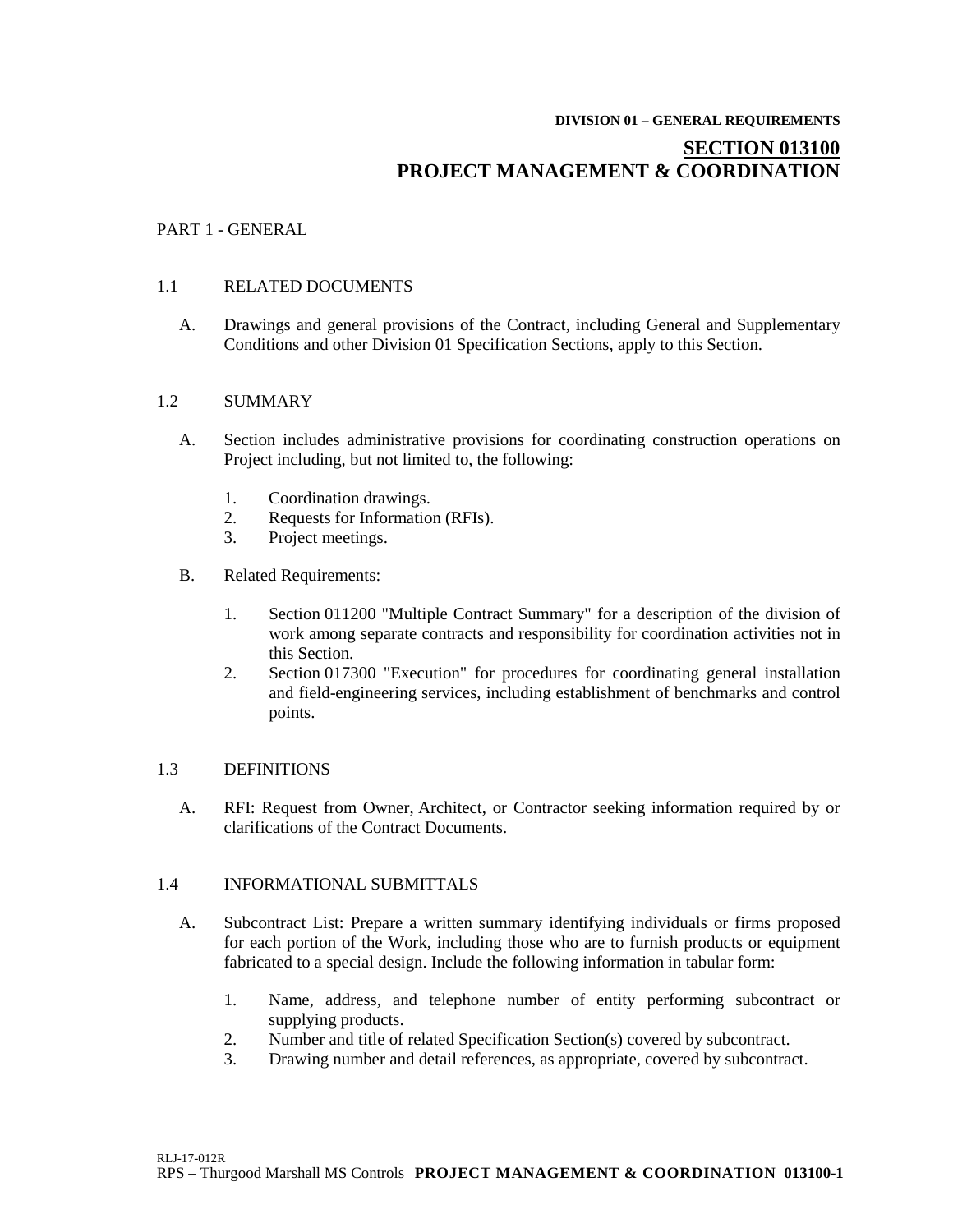## 1.5 GENERAL COORDINATION PROCEDURES

- A. Coordination: Coordinate construction operations included in different Sections of the Specifications to ensure efficient and orderly installation of each part of the Work. Coordinate construction operations, included in different Sections that depend on each other for proper installation, connection, and operation.
	- 1. Schedule construction operations in sequence required to obtain the best results where installation of one part of the Work depends on installation of other components, before or after its own installation.
	- 2. Coordinate installation of different components to ensure maximum performance and accessibility for required maintenance, service, and repair.
	- 3. Make adequate provisions to accommodate items scheduled for later installation.
- B. Administrative Procedures: Coordinate scheduling and timing of required administrative procedures with other construction activities and activities of other contractors to avoid conflicts and to ensure orderly progress of the Work. Such administrative activities include, but are not limited to, the following:
	- 1. Preparation of Contractor's construction schedule.
	- 2. Preparation of the schedule of values.
	- 3. Installation and removal of temporary facilities and controls.
	- 4. Delivery and processing of submittals.
	- 5. Progress meetings.
	- 6. Preinstallation conferences.
	- 7. Project closeout activities.
	- 8. Startup and adjustment of systems.

## 1.6 COORDINATION DRAWINGS

- A. Coordination Drawings, General: Prepare coordination drawings according to requirements in individual Sections, and additionally where installation is not completely shown on Shop Drawings, where limited space availability necessitates coordination, or if coordination is required to facilitate integration of products and materials fabricated or installed by more than one entity.
	- 1. Content: Project-specific information, drawn accurately to a scale large enough to indicate and resolve conflicts. Do not base coordination drawings on standard printed data. Include the following information, as applicable:
		- a. Use applicable Drawings as a basis for preparation of coordination drawings. Prepare sections, elevations, and details as needed to describe relationship of various systems and components.
		- b. Coordinate the addition of trade-specific information to the coordination drawings by multiple contractors in a sequence that best provides for coordination of the information and resolution of conflicts between installed components before submitting for review.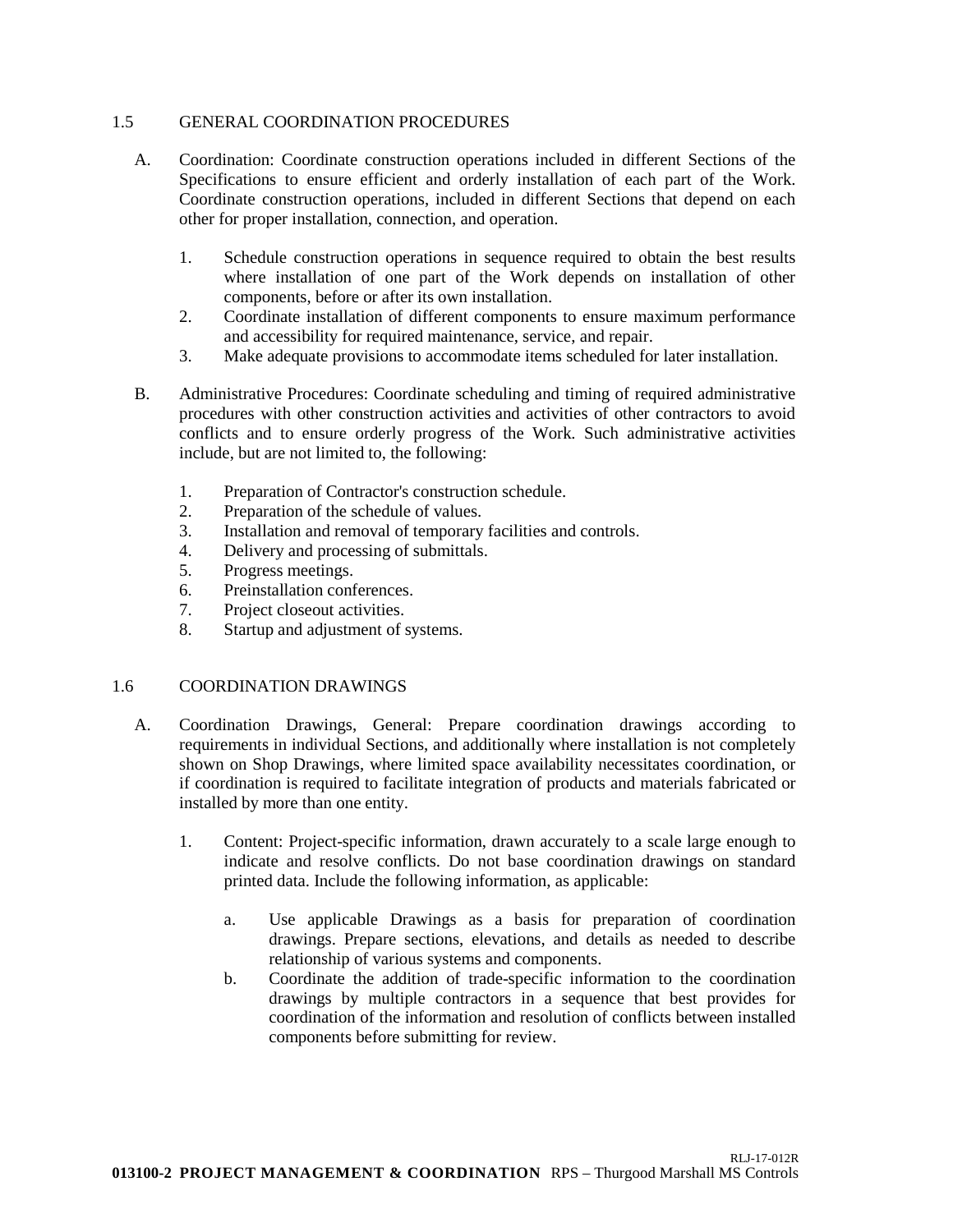## 1.7 REQUESTS FOR INFORMATION (RFIs)

- A. General: Immediately on discovery of the need for additional information or interpretation of the Contract Documents, Contractor shall prepare and submit an RFI in the form specified.
	- 1. Architect will return RFIs submitted to Architect by other entities controlled by Contractor with no response.
	- 2. Coordinate and submit RFIs in a prompt manner so as to avoid delays in Contractor's work or work of subcontractors.
- B. Content of the RFI: Include a detailed, legible description of item needing information or interpretation and the following:
	- 1. Project name.
	- 2. Project number.
	- 3. Date.
	- 4. Name of Contractor.
	- 5. Name of Architect.
	- 6. RFI number, numbered sequentially.
	- 7. RFI subject.
	- 8. Specification Section number and title and related paragraphs, as appropriate.
	- 9. Drawing number and detail references, as appropriate.
	- 10. Field dimensions and conditions, as appropriate.
	- 11. Contractor's suggested resolution. If Contractor's suggested resolution impacts the Contract Time or the Contract Sum, Contractor shall state impact in the RFI.
	- 12. Contractor's signature.
	- 13. Attachments: Include sketches, descriptions, measurements, photos, Product Data, Shop Drawings, coordination drawings, and other information necessary to fully describe items needing interpretation.
- C. RFI Forms: AIA Document G716.
	- 1. Attachments shall be electronic files in Adobe Acrobat PDF format.
- D. Architect's Action: Architect and will review each RFI, determine action required, and respond. Allow seven working days for Architect's response for each RFI. RFIs received by Architect after 1:00 p.m. will be considered as received the following working day.
	- 1. The following Contractor-generated RFIs will be returned without action:
		- a. Requests for approval of submittals.
		- b. Requests for approval of substitutions.
		- c. Requests for approval of Contractor's means and methods.
		- d. Requests for coordination information already indicated in the Contract Documents.
		- e. Requests for adjustments in the Contract Time or the Contract Sum.
		- f. Requests for interpretation of Architect's actions on submittals.
		- g. Incomplete RFIs or inaccurately prepared RFIs.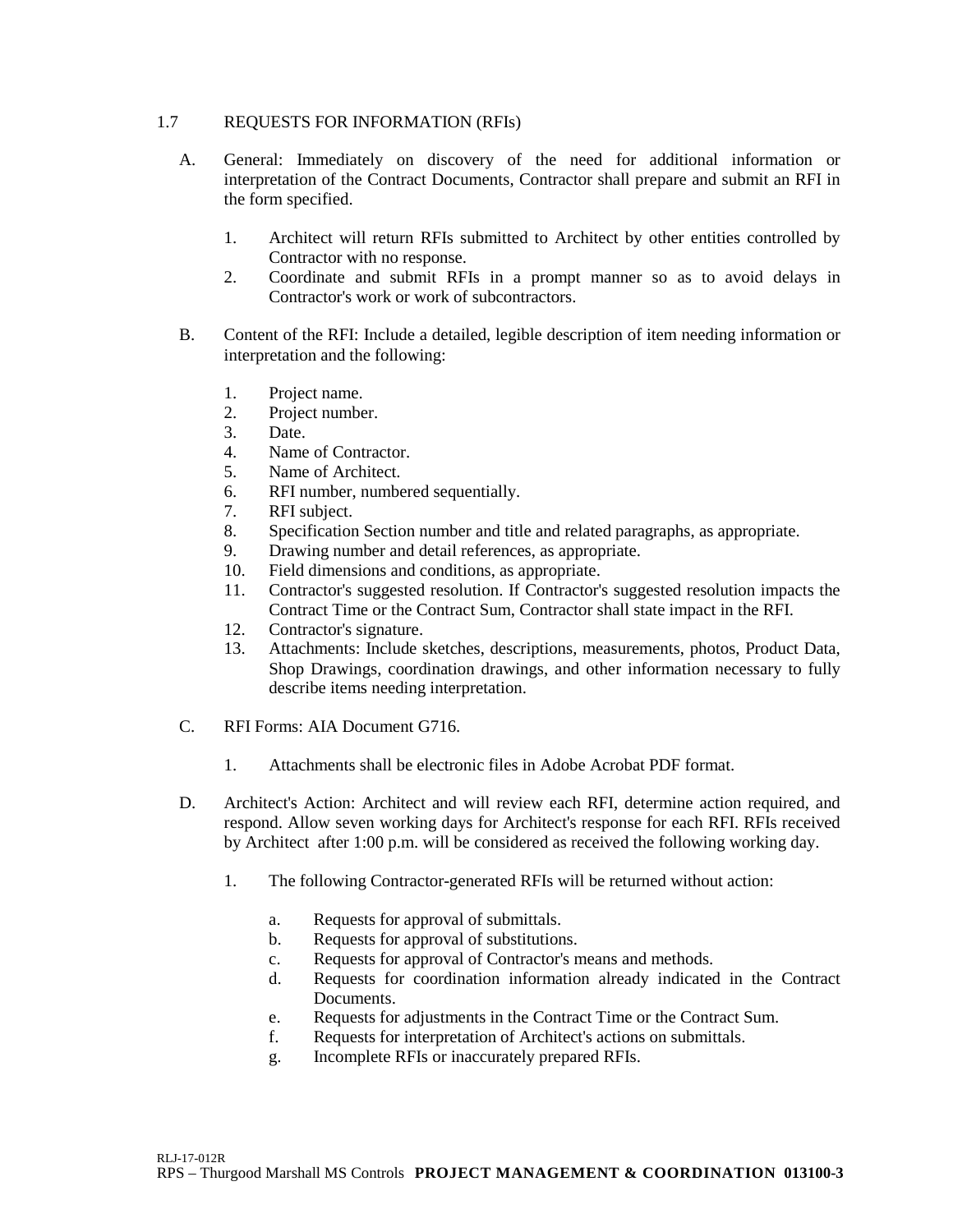- 2. Architect's action may include a request for additional information, in which case Architect's time for response will date from time of receipt of additional information.
- 3. Architect's action on RFIs that may result in a change to the Contract Time or the Contract Sum may be eligible for Contractor to submit Change Proposal according to Section 012600 "Contract Modification Procedures."

## 1.8 PROJECT MEETINGS

- A. General Contractor: Schedule and conduct meetings and conferences at Project site unless otherwise indicated.
	- 1. Attendees: Inform participants and others involved, and individuals whose presence is required, of date and time of each meeting. Notify Owner and Architect of scheduled meeting dates and times.
	- 2. Agenda: Prepare the meeting agenda. Distribute the agenda to all invited attendees.
	- 3. Minutes: Entity responsible for conducting meeting will record significant discussions and agreements achieved. Distribute the meeting minutes to everyone concerned, including Owner, and Architect, within three days of the meeting.
- B. Preconstruction Conference: Architect will schedule and conduct a preconstruction conference before starting construction, at a time convenient to Owner and Architect.
	- 1. Attendees: Authorized representatives of Owner, Architect, and their consultants; Contractor and its superintendent; major subcontractors; suppliers; and other concerned parties shall attend the conference. Participants at the conference shall be familiar with Project and authorized to conclude matters relating to the Work.
	- 2. Agenda: Discuss items of significance that could affect progress, including the following:
		- a. Tentative construction schedule.
		- b. Phasing.
		- c. Critical work sequencing and long-lead items.
		- d. Designation of key personnel and their duties.
		- e. Lines of communications.
		- f. Procedures for processing field decisions and Change Orders.
		- g. Procedures for RFIs.
		- h. Procedures for testing and inspecting.
		- i. Procedures for processing Applications for Payment.
		- j. Distribution of the Contract Documents.
		- k. Submittal procedures.
		- l. Preparation of record documents.
		- m. Use of the premises and existing building.
		- n. Work restrictions.
		- o. Working hours.
		- p. Owner's occupancy requirements.
		- q. Responsibility for temporary facilities and controls.
		- r. Procedures for moisture and mold control.
		- s. Procedures for disruptions and shutdowns.
		- t. Construction waste management and recycling.
		- u. Parking availability.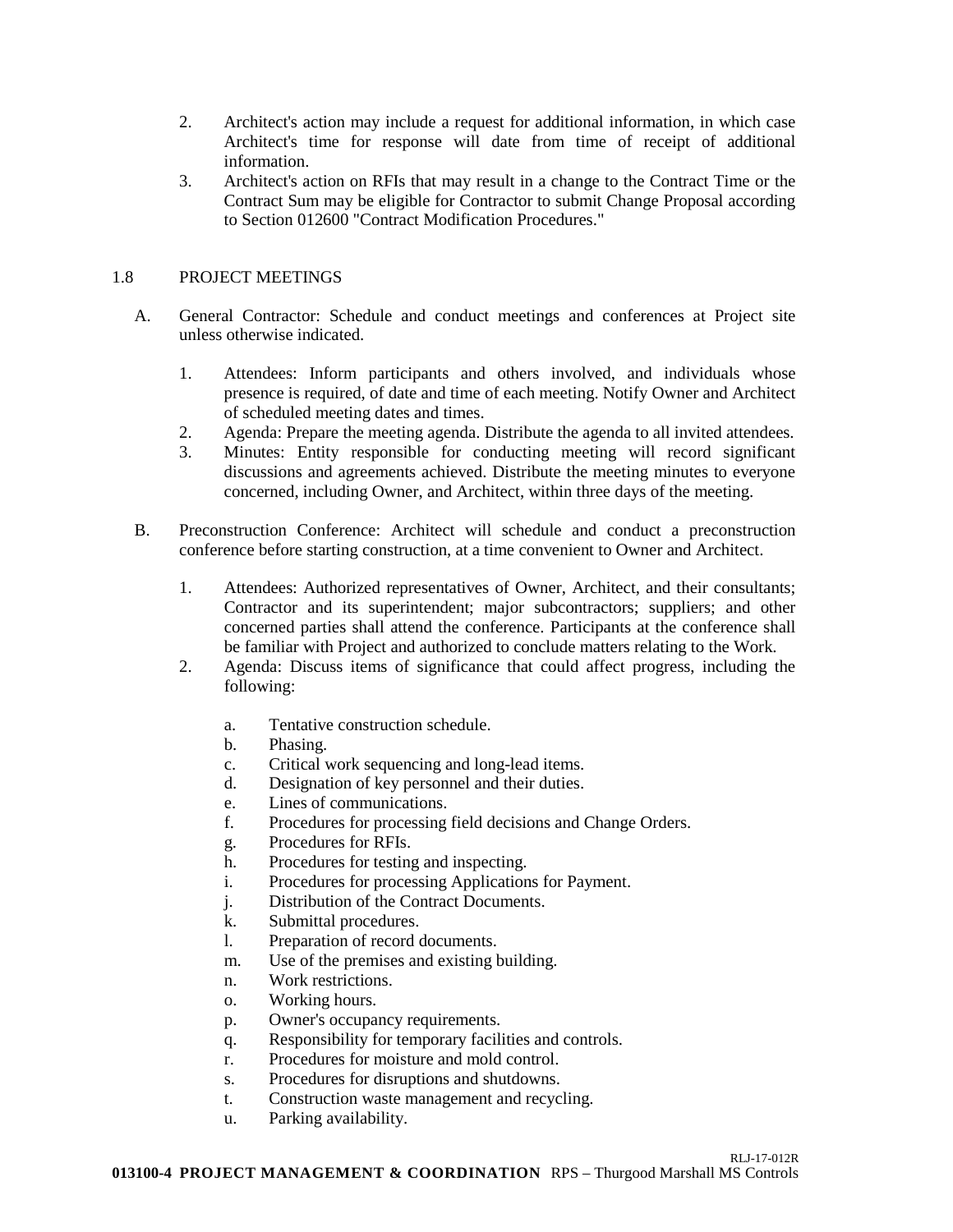- v. Office, work, and storage areas.
- w. Equipment deliveries and priorities.
- x. First aid.
- y. Security.
- z. Progress cleaning.
- 3. Minutes: Entity responsible for conducting meeting will record and distribute meeting minutes.
- C. Progress Meetings: General Contractor to conduct progress meetings at weekly intervals.
	- 1. Coordinate dates of meetings with preparation of payment requests.<br>2. Attendees: In addition to representatives of Owner, and Architect, e
	- Attendees: In addition to representatives of Owner, and Architect, each contractor, subcontractor, supplier, and other entity concerned with current progress or involved in planning, coordination, or performance of future activities shall be represented at these meetings. All participants at the meeting shall be familiar with Project and authorized to conclude matters relating to the Work.
	- 3. Agenda: Review and correct or approve minutes of previous progress meeting. Review other items of significance that could affect progress. Include topics for discussion as appropriate to status of Project.
		- a. Contractor's Construction Schedule: Review progress since the last meeting. Determine whether each activity is on time, ahead of schedule, or behind schedule, in relation to Contractor's construction schedule. Determine how construction behind schedule will be expedited; secure commitments from parties involved to do so. Discuss whether schedule revisions are required to ensure that current and subsequent activities will be completed within the Contract Time.
			- 1) Review schedule for next period.
		- b. Review present and future needs of each entity present, including the following:
			- 1) Interface requirements.
			- 2) Sequence of operations.
			- 3) Status of submittals.
			- 4) Deliveries.
			- 5) Off-site fabrication.
			- 6) Access.
			- 7) Site utilization.
			- 8) Temporary facilities and controls.
			- 9) Progress cleaning.
			- 10) Quality and work standards.
			- 11) Status of correction of deficient items.
			- 12) Field observations.
			- 13) Status of RFIs.
			- 14) Status of proposal requests.
			- 15) Pending changes.
			- 16) Status of Change Orders.
			- 17) Pending claims and disputes.
			- 18) Documentation of information for payment requests.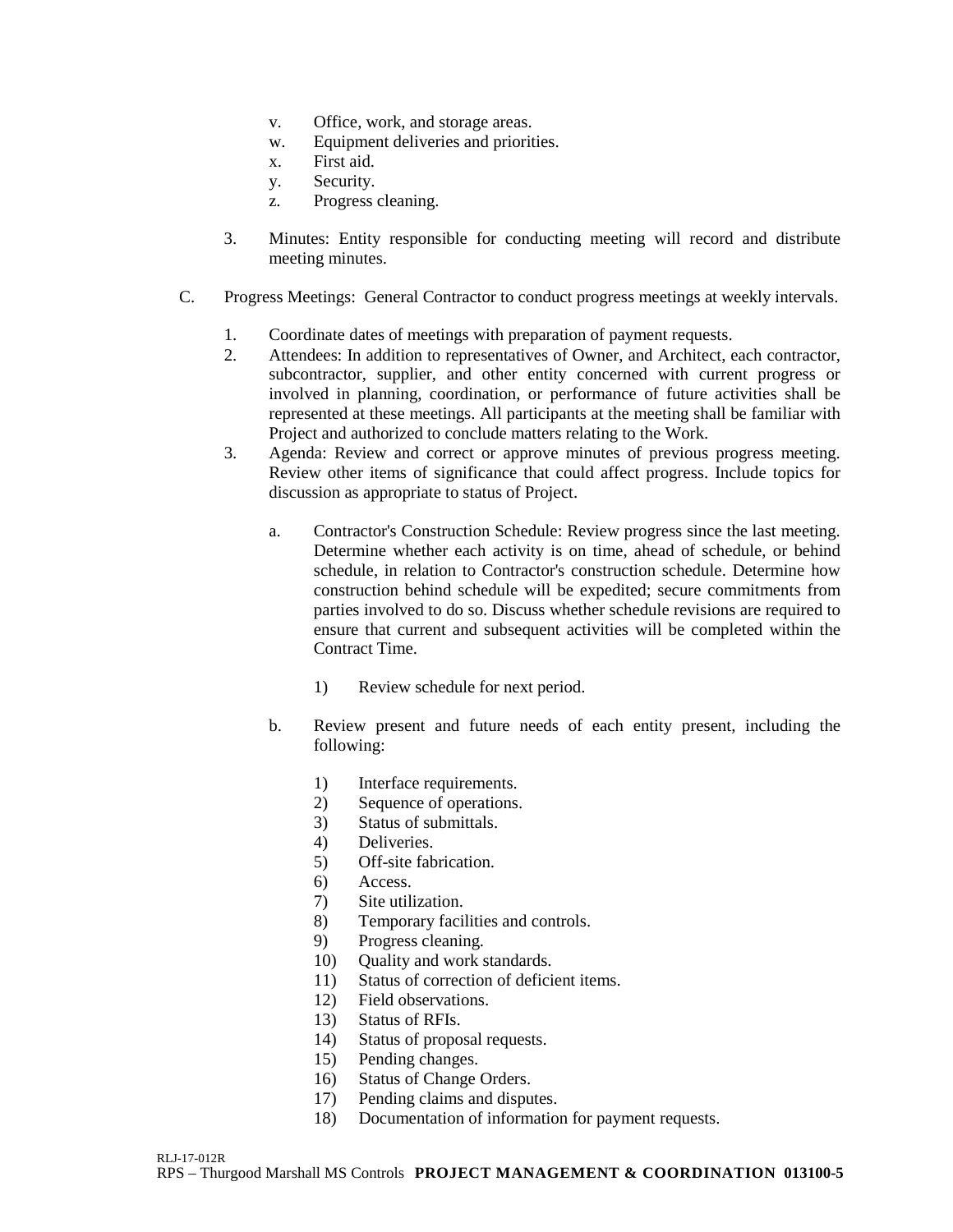- 4. Minutes: Entity responsible for conducting the meeting will record and distribute the meeting minutes to each party present and to parties requiring information.
	- a. Schedule Updating: Revise Contractor's construction schedule after each progress meeting where revisions to the schedule have been made or recognized. Issue revised schedule concurrently with the report of each meeting.

PART 2 - PRODUCTS (Not Used)

PART 3 - EXECUTION (Not Used)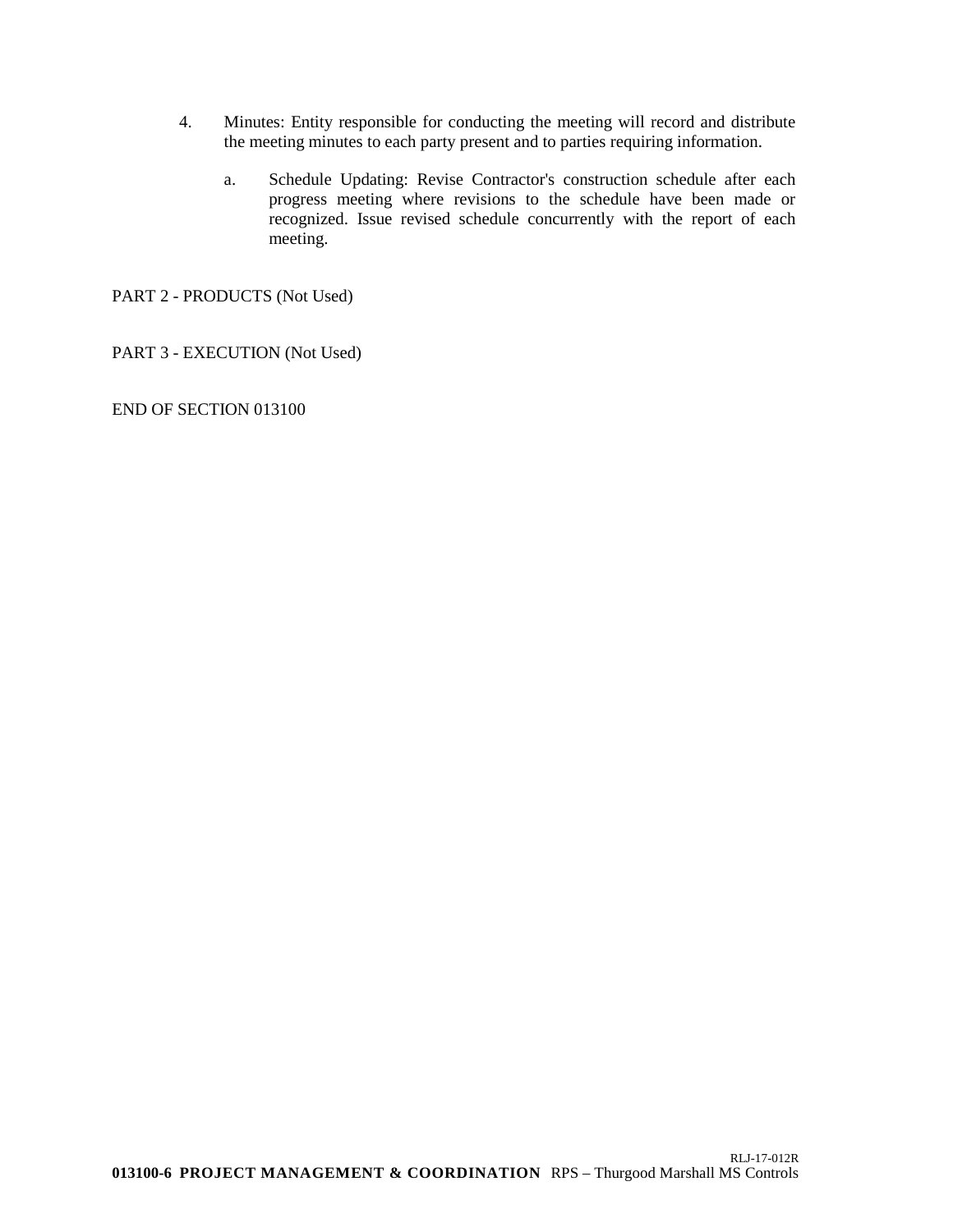# **SECTION 013300 SUBMITTAL PROCEDURES**

## PART 1 - GENERAL

## 1.1 RELATED DOCUMENTS

A. Drawings and general provisions of the Contract, including General and Supplementary Conditions and other Division 01 Specification Sections, apply to this Section.

### 1.2 SUMMARY

- A. Section includes requirements for the submittal schedule and administrative and procedural requirements for submitting Shop Drawings, Product Data, Samples, and other submittals.
- B. Related Requirements:
	- 1. Section 012900 "Payment Procedures" for submitting Applications for Payment and the schedule of values.
	- 2. Section 017839 "Project Record Documents" for submitting record Drawings, record Specifications, and record Product Data.

## 1.3 DEFINITIONS

- A. Action Submittals: Written and graphic information and physical samples that require Architect's responsive action. Action submittals are those submittals indicated in individual Specification Sections as "action submittals."
- B. Informational Submittals: Written and graphic information and physical samples that do not require Architect's responsive action. Submittals may be rejected for not complying with requirements. Informational submittals are those submittals indicated in individual Specification Sections as "informational submittals."

## 1.4 ACTION SUBMITTALS

A. Submittal Schedule: Submit a schedule of submittals, arranged in chronological order by dates required by construction schedule. Include time required for review, ordering, manufacturing, fabrication, and delivery when establishing dates. Include additional time required for making corrections or revisions to submittals noted by Architect and additional time for handling and reviewing submittals required by those corrections.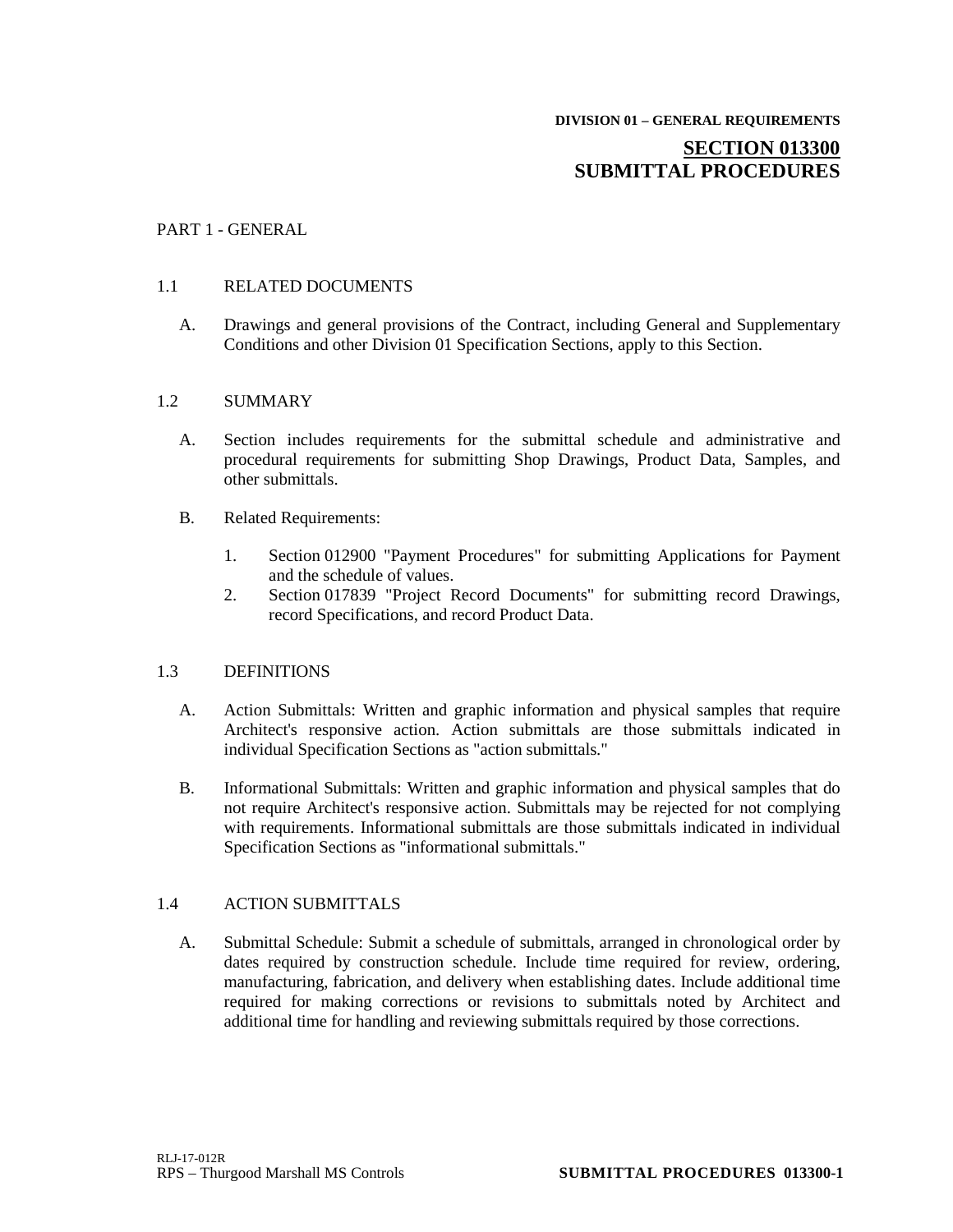### 1.5 SUBMITTAL ADMINISTRATIVE REQUIREMENTS

- A. Coordination: Coordinate preparation and processing of submittals with performance of construction activities.
	- 1. Coordinate each submittal with fabrication, purchasing, testing, delivery, other submittals, and related activities that require sequential activity.
	- 2. Coordinate transmittal of different types of submittals for related parts of the Work so processing will not be delayed because of need to review submittals concurrently for coordination.
		- a. Architect reserve the right to withhold action on a submittal requiring coordination with other submittals until related submittals are received.
- B. Processing Time: Allow time for submittal review, including time for resubmittals, as follows. Time for review shall commence on receipt of submittal. No extension of the Contract Time will be authorized because of failure to transmit submittals enough in advance of the Work to permit processing, including resubmittals.
	- 1. Initial Review: Allow 5 days for initial review of each submittal. Allow additional time if coordination with subsequent submittals is required. Architect will advise Contractor when a submittal being processed must be delayed for coordination.
	- 2. Intermediate Review: If intermediate submittal is necessary, process it in same manner as initial submittal.
	- 3. Resubmittal Review: Allow 15 days for review of each resubmittal.
- C. Paper Submittals: Place a permanent label or title block on each submittal item for identification.
	- 1. Indicate name of firm or entity that prepared each submittal on label or title block.
	- 2. Provide a space approximately 6 by 8 inches (150 by 200 mm) on label or beside title block to record Contractor's review and approval markings and action taken by Architect.
	- 3. Include the following information for processing and recording action taken:
		- a. Project name.
		- b. Date.
		- c. Name of Architect.
		- d. Name of Contractor.
		- e. Name of subcontractor.
		- f. Name of supplier.
		- g. Name of manufacturer.
		- h. Submittal number or other unique identifier, including revision identifier.
			- 1) Submittal number shall use Specification Section number followed by a decimal point and then a sequential number (e.g., 061000.01). Resubmittals shall include an alphabetic suffix after another decimal point (e.g., 061000.01.A).
		- i. Number and title of appropriate Specification Section.
		- j. Drawing number and detail references, as appropriate.
		- k. Location(s) where product is to be installed, as appropriate.
		- l. Other necessary identification.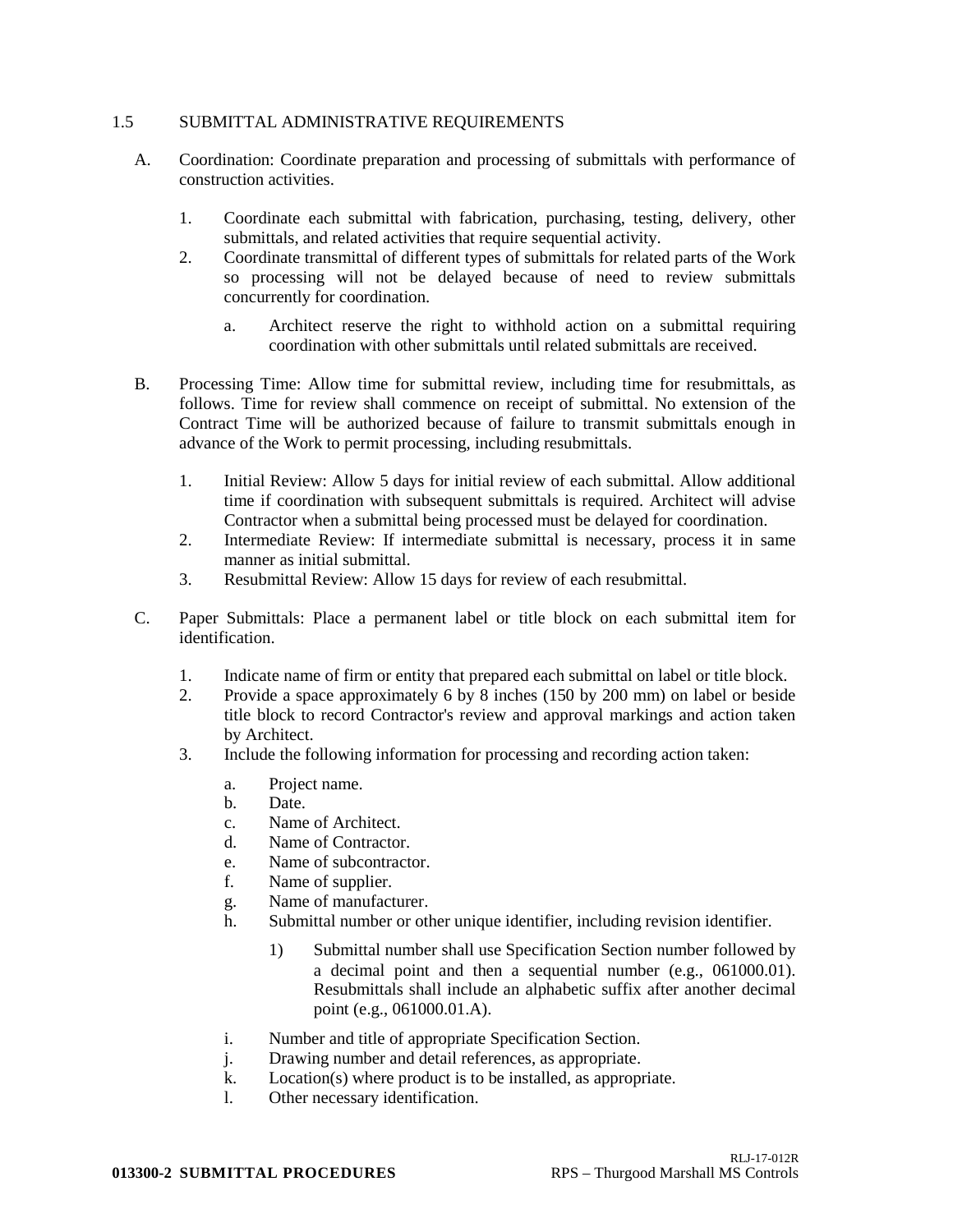- 4. Additional Paper Copies: Unless additional copies are required for final submittal, and unless Architect observes noncompliance with provisions in the Contract Documents, initial submittal may serve as final submittal.
	- a. Submit one copy of submittal to concurrent reviewer in addition to specified number of copies to Architect.
- 5. Transmittal for Paper Submittals: Assemble each submittal individually and appropriately for transmittal and handling. Transmit each submittal using a transmittal form. Architect will return without review submittals received from sources other than Contractor.
	- a. Transmittal Form for Paper Submittals: Provide locations on form for the following information:
		- 1) Project name.
		- 2) Date.
		- 3) Destination (To:).
		- 4) Source (From:).
		- 5) Name and address of Architect.
		- 6) Name of Contractor.
		- 7) Name of firm or entity that prepared submittal.
		- 8) Names of subcontractor, manufacturer, and supplier.
		- 9) Category and type of submittal.
		- 10) Submittal purpose and description.
		- 11) Specification Section number and title.
		- 12) Specification paragraph number or drawing designation and generic name for each of multiple items.
		- 13) Drawing number and detail references, as appropriate.
		- 14) Indication of full or partial submittal.
		- 15) Transmittal number, numbered consecutively.
		- 16) Submittal and transmittal distribution record.
		- 17) Remarks.
		- 18) Signature of transmitter.
- D. Electronic Submittals: Identify and incorporate information in each electronic submittal file as follows:
	- 1. Assemble complete submittal package into a single indexed file incorporating submittal requirements of a single Specification Section and transmittal form with links enabling navigation to each item.

## PART 2 - PRODUCTS

## 2.1 SUBMITTAL PROCEDURES

- A. General Submittal Procedure Requirements:
	- 1. Submit electronic submittals via email as PDF electronic files.
		- a. Architect will return annotated file. Annotate and retain one copy of file as an electronic Project record document file.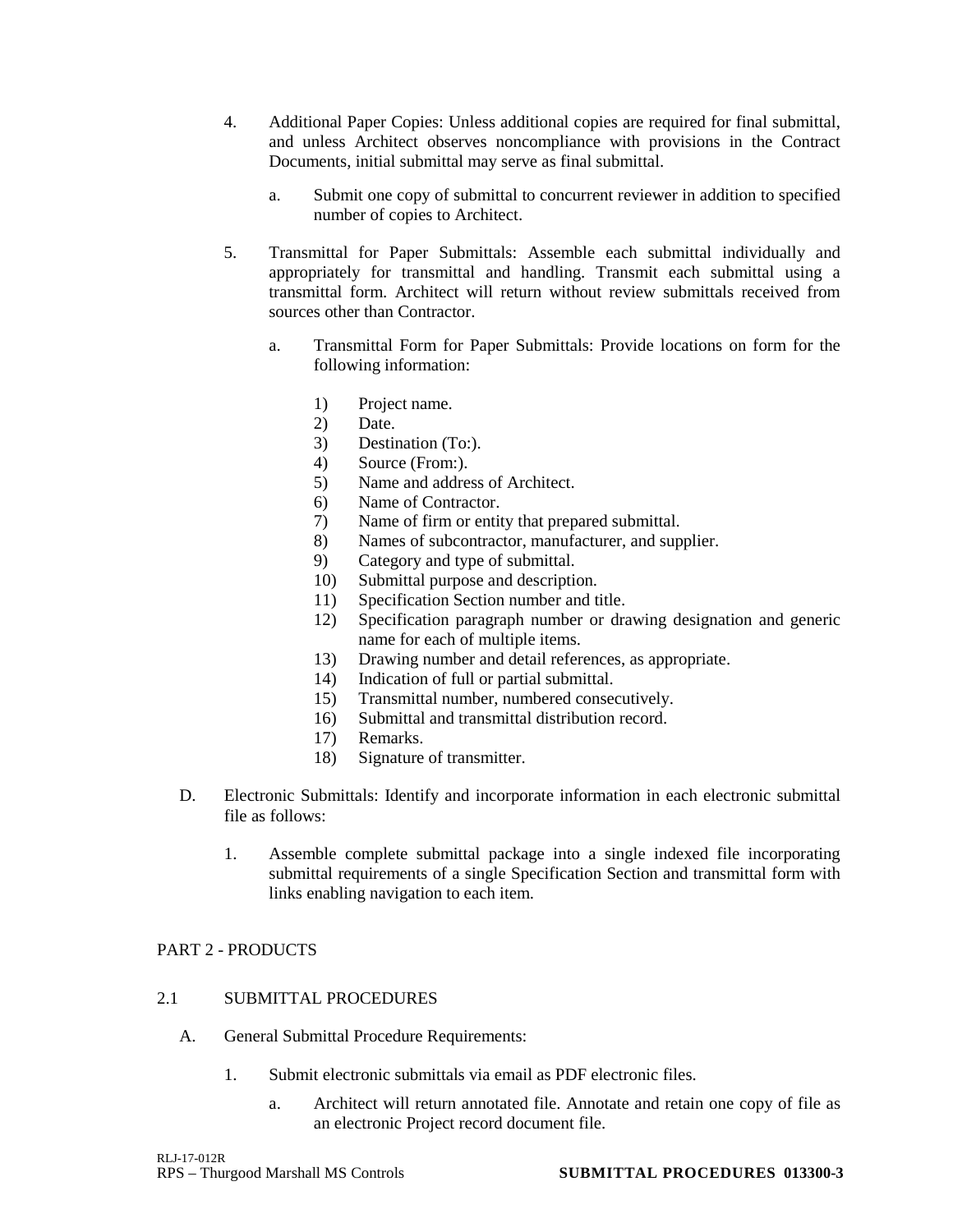- 2. Action Submittals: Submit three paper copies of each submittal unless otherwise indicated. Architect will return two copies.
- 3. Informational Submittals: Submit two paper copies of each submittal unless otherwise indicated. Architect will not return copies.
- 4. Certificates and Certifications Submittals: Provide a statement that includes signature of entity responsible for preparing certification. Certificates and certifications shall be signed by an officer or other individual authorized to sign documents on behalf of that entity.
	- a. Provide a digital signature with digital certificate on electronically submitted certificates and certifications where indicated.
	- b. Provide a notarized statement on original paper copy certificates and certifications where indicated.
- B. Product Data: Collect information into a single submittal for each element of construction and type of product or equipment.
	- 1. If information must be specially prepared for submittal because standard published data are not suitable for use, submit as Shop Drawings, not as Product Data.
	- 2. Mark each copy of each submittal to show which products and options are applicable.
	- 3. Include the following information, as applicable:
		- a. Manufacturer's catalog cuts.
		- b. Manufacturer's product specifications.
		- c. Standard color charts.
		- d. Statement of compliance with specified referenced standards.
		- e. Testing by recognized testing agency.
		- f. Application of testing agency labels and seals.
		- g. Notation of coordination requirements.
		- h. Availability and delivery time information.
	- 4. Submit Product Data before or concurrent with Samples.
	- 5. Submit Product Data in the following format:
		- a. PDF electronic file.
		- b. Three paper copies of Product Data unless otherwise indicated. Architect will return two copies.
- C. Shop Drawings: Prepare Project-specific information, drawn accurately to scale. Do not base Shop Drawings on reproductions of the Contract Documents or standard printed data**,** unless submittal based on Architect's digital data drawing files is otherwise permitted.
	- 1. Preparation: Fully illustrate requirements in the Contract Documents. Include the following information, as applicable:
		- a. Identification of products.
		- b. Schedules.
		- c. Compliance with specified standards.
		- d. Notation of coordination requirements.
		- e. Notation of dimensions established by field measurement.
		- f. Relationship and attachment to adjoining construction clearly indicated.
		- g. Seal and signature of professional engineer if specified.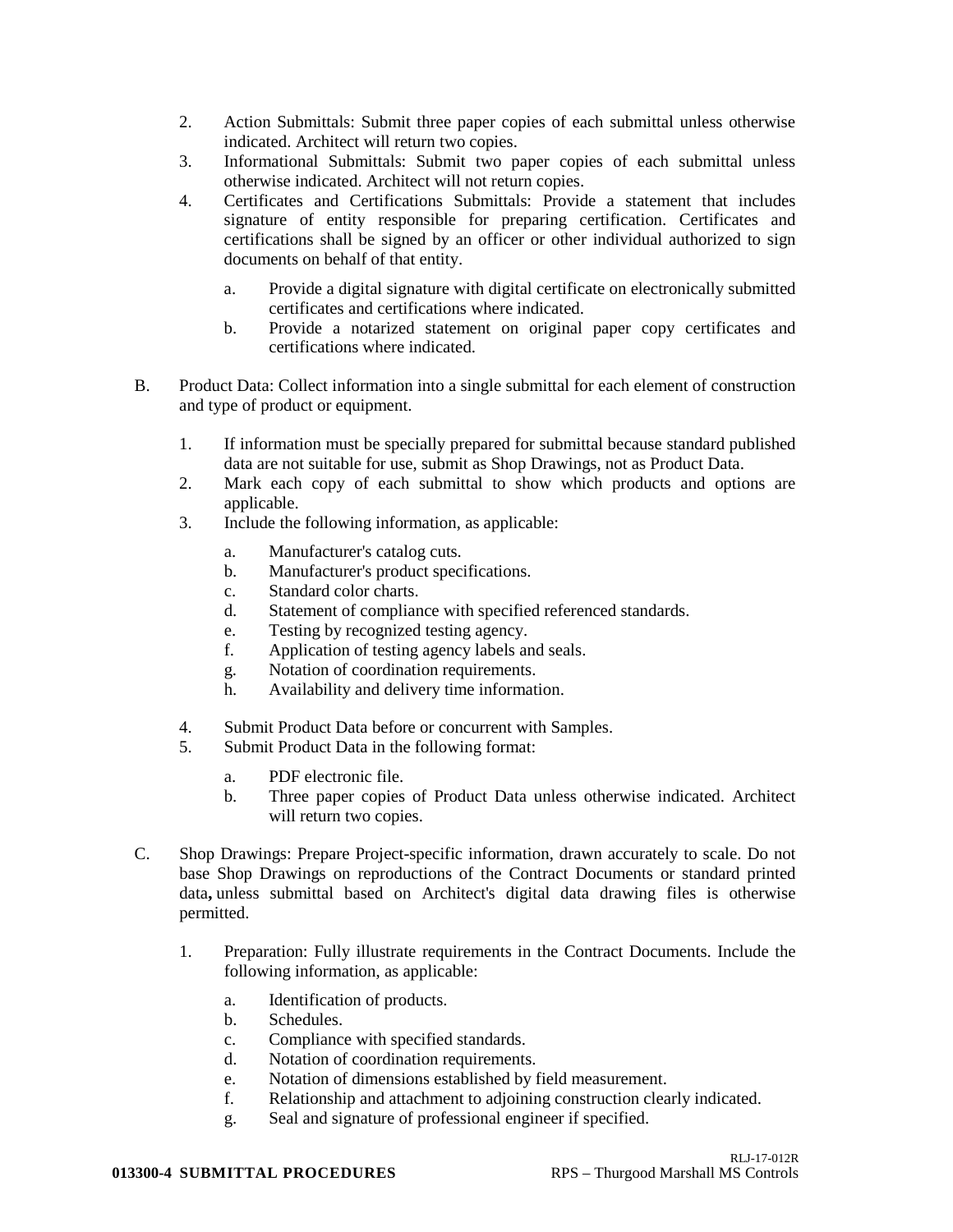- 2. Sheet Size: Except for templates, patterns, and similar full-size drawings, submit Shop Drawings on sheets at least 8-1/2 by 11 inches (215 by 280 mm), but no larger than 30 by 42 inches (750 by 1067 mm).
- 3. Submit Shop Drawings in the following format:
	- a. PDF electronic file.
	- b. Two opaque (bond) copies of each submittal. Architect will return one copy.
- D. Samples: Submit Samples for review of kind, color, pattern, and texture for a check of these characteristics with other elements and for a comparison of these characteristics between submittal and actual component as delivered and installed.
	- 1. Transmit Samples that contain multiple, related components such as accessories together in one submittal package.
	- 2. Identification: Attach label on unexposed side of Samples that includes the following:
		- a. Generic description of Sample.
		- b. Product name and name of manufacturer.
		- c. Sample source.
		- d. Number and title of applicable Specification Section.
		- e. Specification paragraph number and generic name of each item.
	- 3. For projects where electronic submittals are required, provide corresponding electronic submittal of Sample transmittal, digital image file illustrating Sample characteristics, and identification information for record.
	- 4. Disposition: Maintain sets of approved Samples at Project site, available for quality-control comparisons throughout the course of construction activity. Sample sets may be used to determine final acceptance of construction associated with each set.
		- a. Samples that may be incorporated into the Work are indicated in individual Specification Sections. Such Samples must be in an undamaged condition at time of use.
		- b. Samples not incorporated into the Work, or otherwise designated as Owner's property, are the property of Contractor.
	- 5. Samples for Initial Selection: Submit manufacturer's color charts consisting of units or sections of units showing the full range of colors, textures, and patterns available.
		- a. Number of Samples: Submit one full set of available choices where color, pattern, texture, or similar characteristics are required to be selected from manufacturer's product line. Architect will return submittal with options selected.
	- 6. Samples for Verification: Submit full-size units or Samples of size indicated, prepared from same material to be used for the Work, cured and finished in manner specified, and physically identical with material or product proposed for use, and that show full range of color and texture variations expected. Samples include, but are not limited to, the following: partial sections of manufactured or fabricated components; small cuts or containers of materials; complete units of repetitively used materials; swatches showing color, texture, and pattern; color range sets; and components used for independent testing and inspection.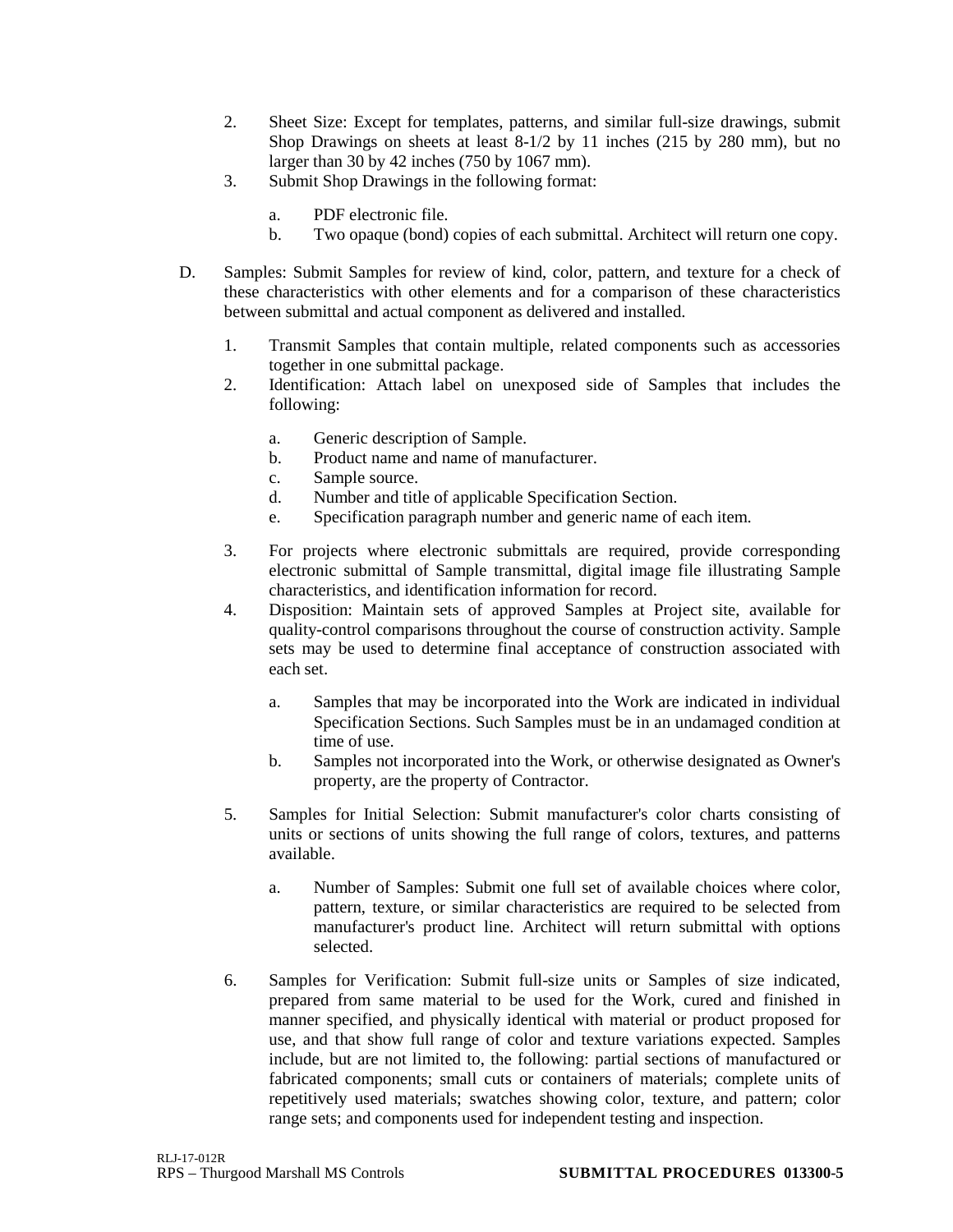- a. Number of Samples: Submit three sets of Samples. Architect will retain two Sample sets; remainder will be returned. Mark up and retain one returned Sample set as a project record sample.
	- 1) Submit a single Sample where assembly details, workmanship, fabrication techniques, connections, operation, and other similar characteristics are to be demonstrated.
	- 2) If variation in color, pattern, texture, or other characteristic is inherent in material or product represented by a Sample, submit at least three sets of paired units that show approximate limits of variations.
- E. Product Schedule: As required in individual Specification Sections, prepare a written summary indicating types of products required for the Work and their intended location. Include the following information in tabular form:
	- 1. Submit product schedule in the following format:
		- a. PDF electronic file.
		- b. Three paper copies of product schedule or list unless otherwise indicated. Architect will return two copies.
- F. Coordination Drawing Submittals: Comply with requirements specified in Section 013100 "Project Management and Coordination."
- G. Application for Payment and Schedule of Values: Comply with requirements specified in Section 012900 "Payment Procedures."
- H. Test and Inspection Reports and Schedule of Tests and Inspections Submittals: Comply with requirements specified in Section 014000 "Quality Requirements."
- I. Closeout Submittals and Maintenance Material Submittals: Comply with requirements specified in Section 017700 "Closeout Procedures."
- J. Qualification Data: Prepare written information that demonstrates capabilities and experience of firm or person. Include lists of completed projects with project names and addresses, contact information of architects and owners, and other information specified.
- K. Installer Certificates: Submit written statements on manufacturer's letterhead certifying that Installer complies with requirements in the Contract Documents and, where required, is authorized by manufacturer for this specific Project.
- L. Manufacturer Certificates: Submit written statements on manufacturer's letterhead certifying that manufacturer complies with requirements in the Contract Documents. Include evidence of manufacturing experience where required.
- M. Product Certificates: Submit written statements on manufacturer's letterhead certifying that product complies with requirements in the Contract Documents.
- N. Material Certificates: Submit written statements on manufacturer's letterhead certifying that material complies with requirements in the Contract Documents.
- O. Schedule of Test and Inspections: Comply with requirements specified in Section 014000 "Quality Requirements".
- P. Field Test Reports: Submit written reports indicating and interpreting results of field tests performed either during installation of product or after product is installed in its final location, for compliance with requirements in the Contract Documents.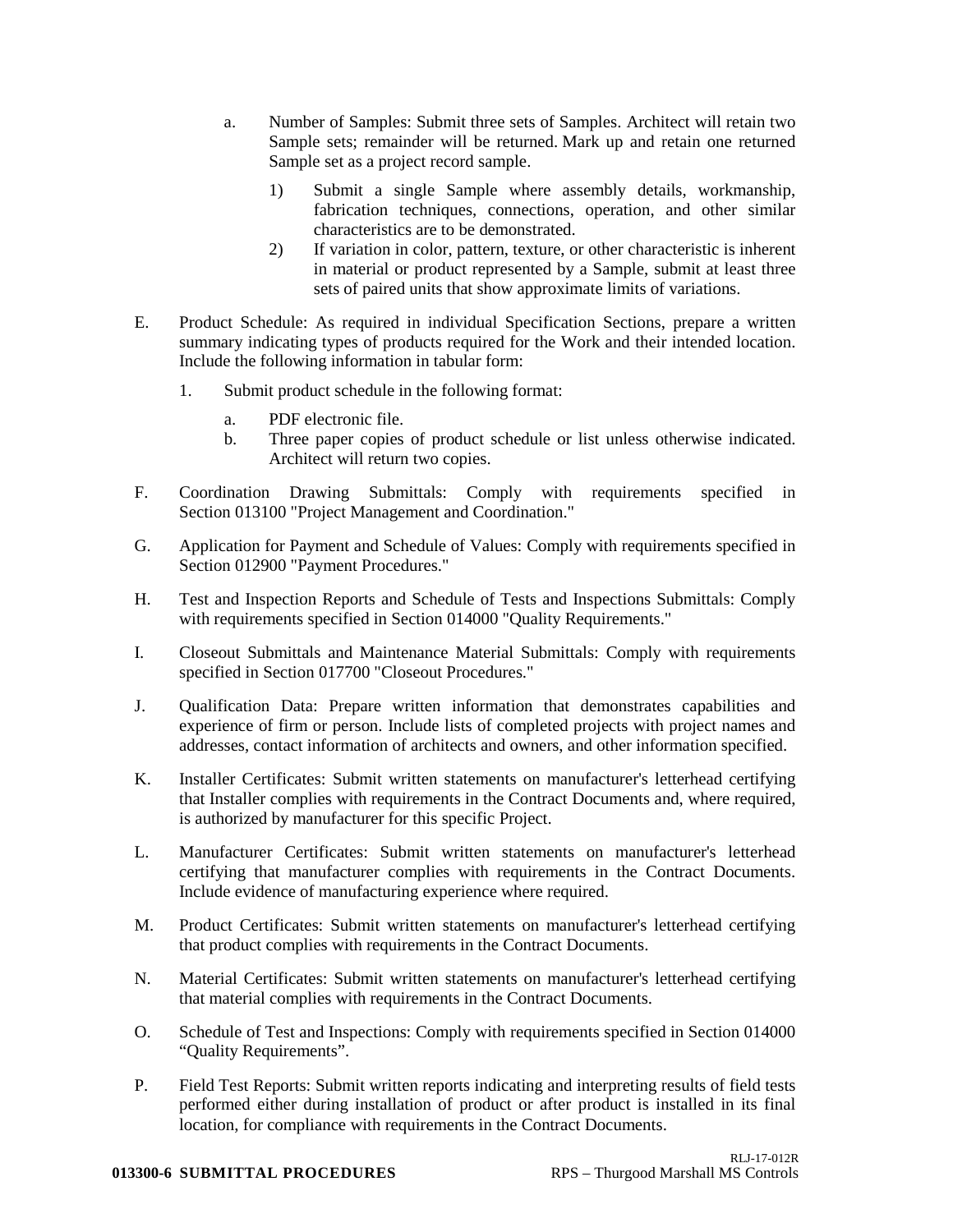## PART 3 - EXECUTION

#### 3.1 CONTRACTOR'S REVIEW

- A. Action and Informational Submittals: Review each submittal and check for coordination with other Work of the Contract and for compliance with the Contract Documents. Note corrections and field dimensions. Mark with approval stamp before submitting to Architect.
- B. Project Closeout and Maintenance Material Submittals: See requirements in Section 017700 "Closeout Procedures."
- C. Contractor's Review Stamp: review each submittal with a uniform, review stamp. Include Project name and location, submittal number, Specification Section title and number, name of reviewer, date of Contractor's approval, and statement certifying that submittal has been reviewed, checked, and approved for compliance with the Contract Documents.

## 3.2 ARCHITECT'S ACTION

- A. General: Architect will not review submittals that do not bear Contractor's review stamp and will return them without action.
- B. Action Submittals: Architect's review is performed to determine general conformance with the design concept set forth in the Contract Documents. Review does not relieve Contractor of sole responsibility for means, methods, sequencing, scheduling of work, verification of quantities and dimensions or the performance of the work in a safe manner. No comments on the shop drawings will relieve the Contractor from performing the work in a manner consistent with the Contract Documents. Architect's review will indicate action mark as follows:
	- 1. Reviewed.
	- 2. Note Comments.
	- 3. Rejected.
	- 4. Not reviewed/Outside scope of Services.
	- 5. Resubmit After Required General Contractor Review.
	- 6. Revise.
	- 7. Resubmit.
- C. Subcontractors are not to use shop drawings and submittals to ask questions or request information. All questions must be asked through the RFI.
- D. Architect is not responsible for correcting errors in the shop drawings or submittals.
- E. Informational Submittals: Architect will review each submittal and will not return it, or will return it if it does not comply with requirements. Architect will forward each submittal to appropriate party.
- F. Incomplete submittals are unacceptable, will be considered nonresponsive, and will be returned for resubmittal without review.
- G. Submittals not required by the Contract Documents may be returned by the Architect without action.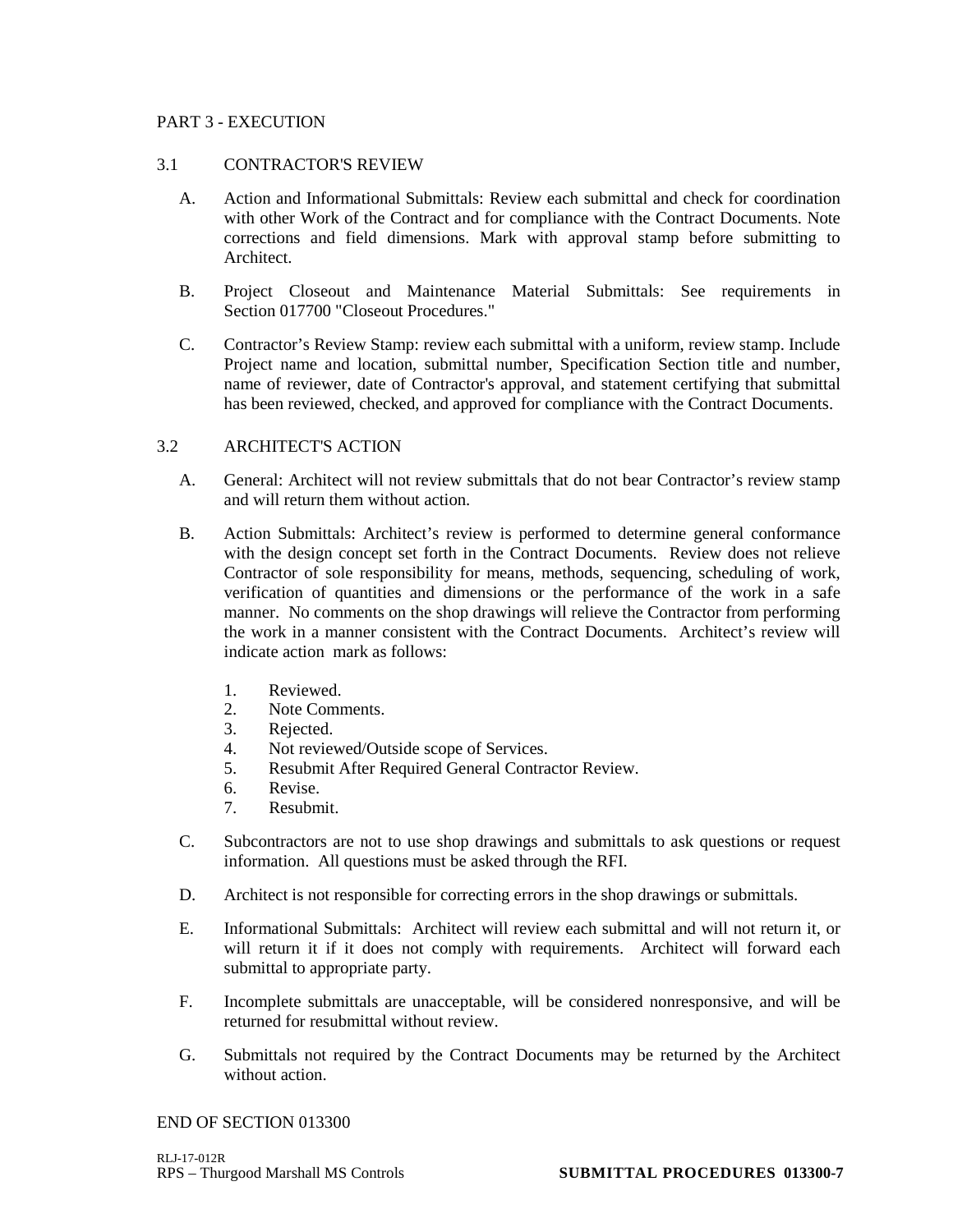# **SECTION 014000 QUALITY REQUIREMENTS**

## PART 1 - GENERAL

#### 1.1 RELATED DOCUMENTS

A. Drawings and general provisions of the Contract, including General and Supplementary Conditions and other Division 01 Specification Sections, apply to this Section.

#### 1.2 SUMMARY

- A. Section includes administrative and procedural requirements for quality assurance and quality control.
- B. Testing and inspecting services are required to verify compliance with requirements specified or indicated. These services do not relieve Contractor of responsibility for compliance with the Contract Document requirements.
	- 1. Requirements for Contractor to provide quality-assurance and -control services required by Architect, Owner, or authorities having jurisdiction are not limited by provisions of this Section.
	- 2. Specific test and inspection requirements are not specified in this Section.

#### 1.3 DEFINITIONS

- A. Field Quality-Control Testing: Tests and inspections that are performed on-site for installation of the Work and for completed Work.
- B. Installer/Applicator/Erector: Contractor or another entity engaged by Contractor as an employee, Subcontractor, or Sub-subcontractor, to perform a particular construction operation, including installation, erection, application, and similar operations.
	- 1. Use of trade-specific terminology in referring to a trade or entity does not require that certain construction activities be performed by accredited or unionized individuals, or that requirements specified apply exclusively to specific trade(s).
- C. Experienced: When used with an entity or individual, "experienced" means having successfully completed a minimum of five previous projects similar in nature, size, and extent to this Project; being familiar with special requirements indicated; and having complied with requirements of authorities having jurisdiction.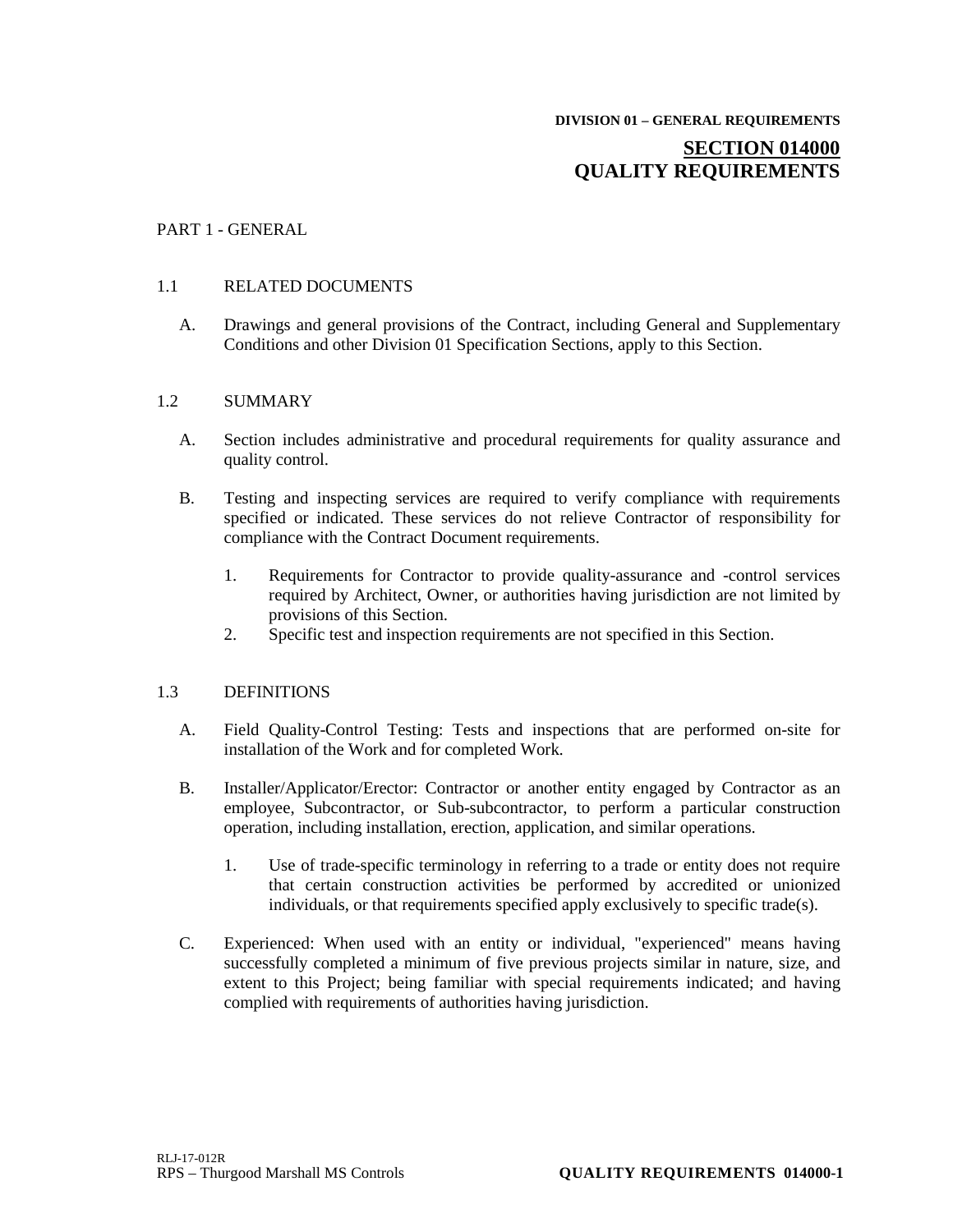## 1.4 CONFLICTING REQUIREMENTS

A. Referenced Standards: If compliance with two or more standards is specified and the standards establish different or conflicting requirements for minimum quantities or quality levels, comply with the most stringent requirement. Refer conflicting requirements that are different, but apparently equal, to Architect for a decision before proceeding.

## 1.5 INFORMATIONAL SUBMITTALS

A. Testing Agency Qualifications: For testing agencies specified in "Quality Assurance" Article to demonstrate their capabilities and experience. Include proof of qualifications in the form of a recent report on the inspection of the testing agency by a recognized authority.

### 1.6 REPORTS AND DOCUMENTS

- A. Manufacturer's Field Reports: Prepare written information documenting manufacturer's technical representative's tests and inspections specified in other Sections. Include the following:
	- 1. Name, address, and telephone number of technical representative making report.
	- 2. Statement on condition of substrates and their acceptability for installation of product.
	- 3. Statement that products at Project site comply with requirements.
	- 4. Summary of installation procedures being followed, whether they comply with requirements and, if not, what corrective action was taken.
	- 5. Results of operational and other tests and a statement of whether observed performance complies with requirements.
	- 6. Statement whether conditions, products, and installation will affect warranty.
	- 7. Other required items indicated in individual Specification Sections.
- B. Permits, Licenses, and Certificates: For Owner's records, submit copies of permits, licenses, certifications, inspection reports, releases, jurisdictional settlements, notices, receipts for fee payments, judgments, correspondence, records, and similar documents, established for compliance with standards and regulations bearing on performance of the Work.

## 1.7 QUALITY ASSURANCE

- A. General: Qualifications paragraphs in this article establish the minimum qualification levels required; individual Specification Sections specify additional requirements.
- B. Manufacturer Qualifications: A firm experienced in manufacturing products or systems similar to those indicated for this Project and with a record of successful in-service performance, as well as sufficient production capacity to produce required units.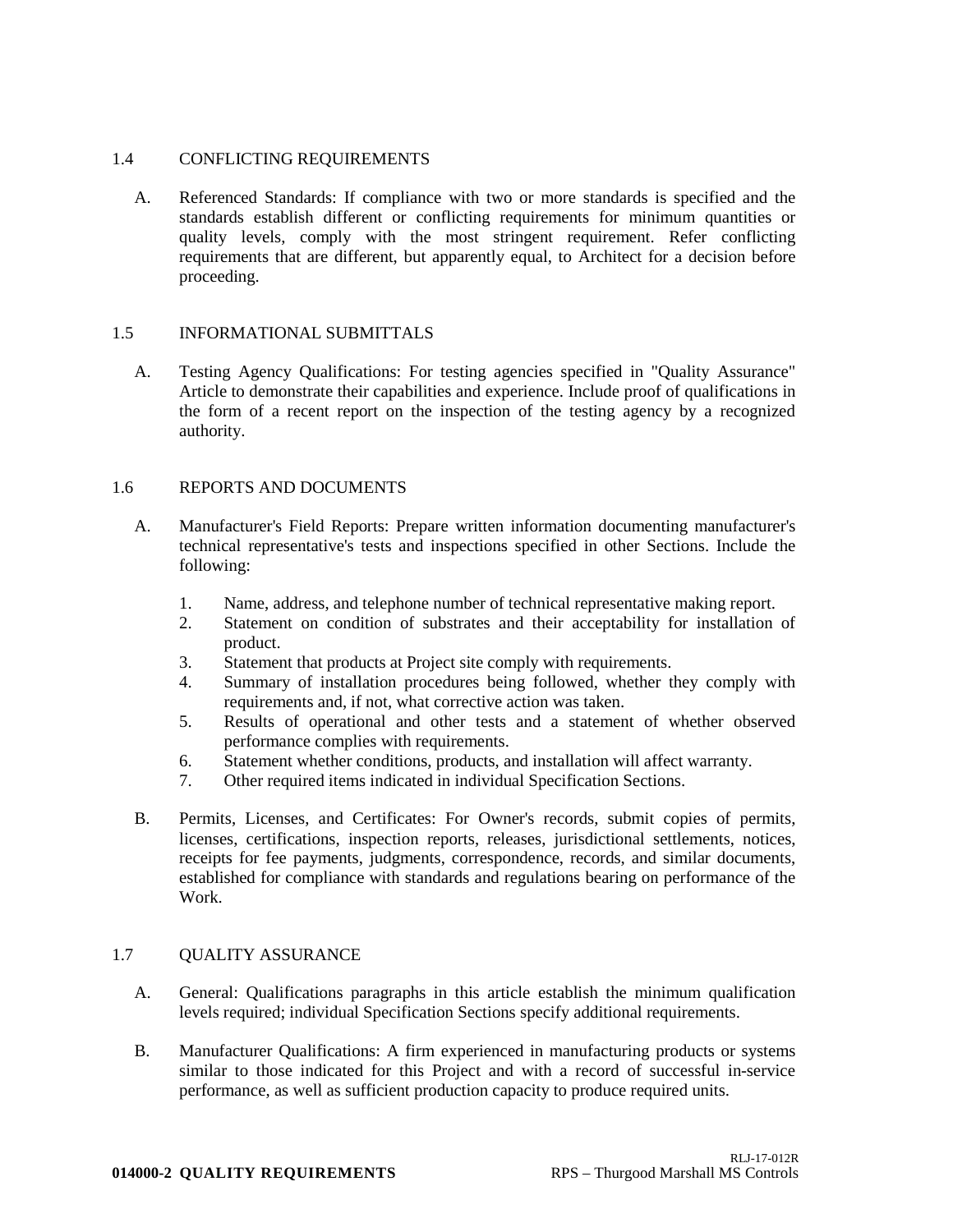- C. Fabricator Qualifications: A firm experienced in producing products similar to those indicated for this Project and with a record of successful in-service performance, as well as sufficient production capacity to produce required units.
- D. Installer Qualifications: A firm or individual experienced in installing, erecting, or assembling work similar in material, design, and extent to that indicated for this Project, whose work has resulted in construction with a record of successful in-service performance.
- E. Professional Engineer Qualifications: A professional engineer who is legally qualified to practice in jurisdiction where Project is located and who is experienced in providing engineering services of the kind indicated. Engineering services are defined as those performed for installations of the system, assembly, or product that are similar in material, design, and extent to those indicated for this Project.
- F. Manufacturer's Representative Qualifications: An authorized representative of manufacturer who is trained and approved by manufacturer to observe and inspect installation of manufacturer's products that are similar in material, design, and extent to those indicated for this Project.

## 1.8 QUALITY CONTROL

- A. Contractor Responsibilities: Tests and inspections not explicitly assigned to Owner are Contractor's responsibility. Perform additional quality-control activities required to verify that the Work complies with requirements, whether specified or not.
	- 1. Where services are indicated as Contractor's responsibility, engage a qualified testing agency to perform these quality-control services.
		- a. Contractor shall not employ same entity engaged by Owner, unless agreed to in writing by Owner.
	- 2. Notify testing agencies at least 24 hours in advance of time when Work that requires testing or inspecting will be performed.
	- 3. Where quality-control services are indicated as Contractor's responsibility, submit a certified written report, in duplicate, of each quality-control service.
	- 4. Testing and inspecting requested by Contractor and not required by the Contract Documents are Contractor's responsibility.
	- 5. Submit additional copies of each written report directly to authorities having jurisdiction, when they so direct.
- B. Manufacturer's Field Services: Where indicated, engage a factory-authorized service representative to inspect field-assembled components and equipment installation, including service connections. Report results in writing as specified in Section 013300 "Submittal Procedures."
- C. Retesting/Reinspecting: Regardless of whether original tests or inspections were Contractor's responsibility, provide quality-control services, including retesting and reinspecting, for construction that replaced Work that failed to comply with the Contract Documents.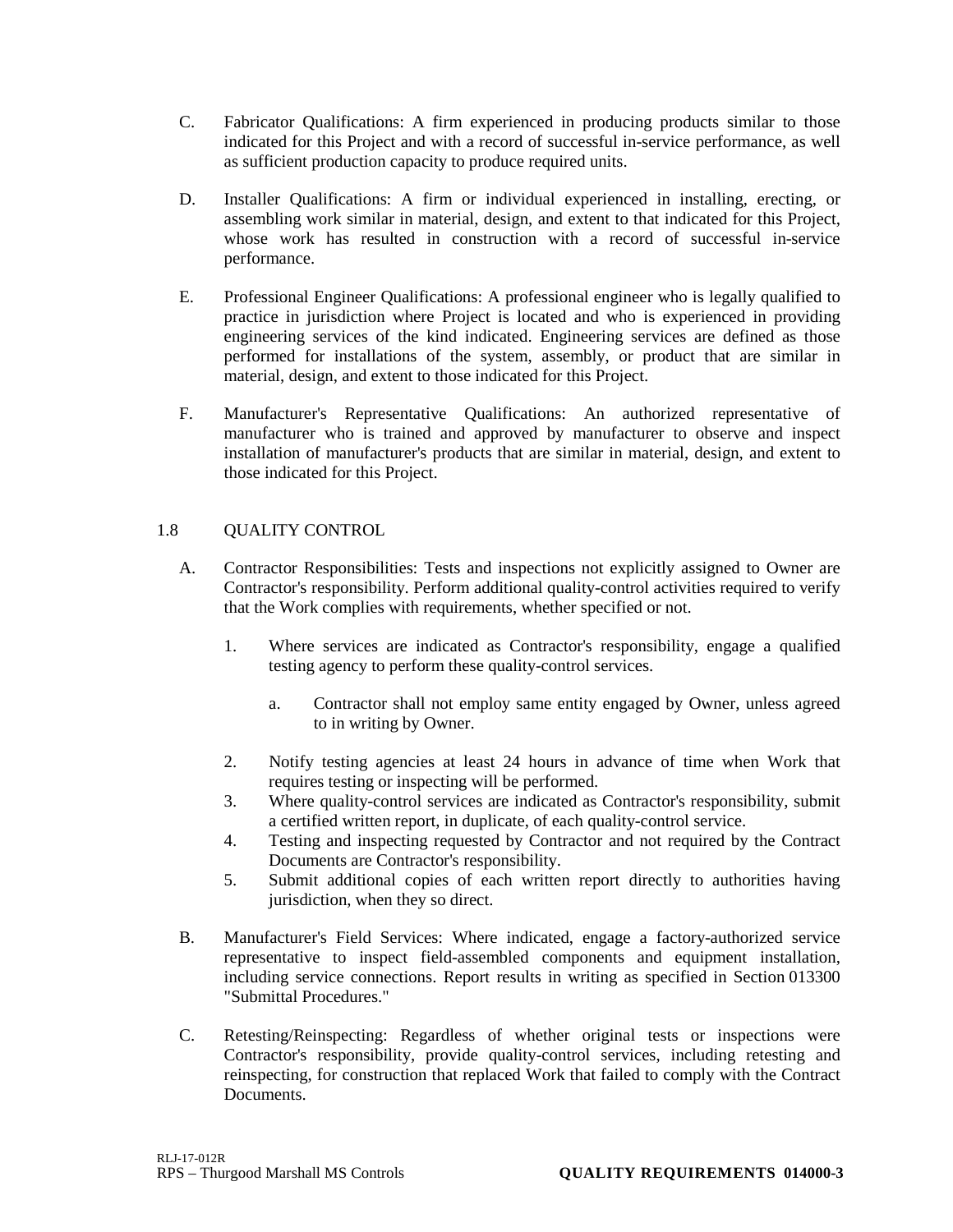- D. Testing Agency Responsibilities: Cooperate with Architect and Contractor in performance of duties. Provide qualified personnel to perform required tests and inspections.
	- 1. Notify Architect and Contractor promptly of irregularities or deficiencies observed in the Work during performance of its services.
	- 2. Determine the location from which test samples will be taken and in which in-situ tests are conducted.
	- 3. Conduct and interpret tests and inspections and state in each report whether tested and inspected work complies with or deviates from requirements.
	- 4. Submit a certified written report, in duplicate, of each test, inspection, and similar quality-control service through Contractor.
	- 5. Do not release, revoke, alter, or increase the Contract Document requirements or approve or accept any portion of the Work.
	- 6. Do not perform any duties of Contractor.
- E. Associated Services: Cooperate with agencies performing required tests, inspections, and similar quality-control services, and provide reasonable auxiliary services as requested. Notify agency sufficiently in advance of operations to permit assignment of personnel. Provide the following:
	- 1. Access to the Work.
	- 2. Incidental labor and facilities necessary to facilitate tests and inspections.
	- 3. Adequate quantities of representative samples of materials that require testing and inspecting. Assist agency in obtaining samples.
	- 4. Facilities for storage and field curing of test samples.
	- 5. Delivery of samples to testing agencies.
	- 6. Preliminary design mix proposed for use for material mixes that require control by testing agency.
	- 7. Security and protection for samples and for testing and inspecting equipment at Project site.
- F. Coordination: Coordinate sequence of activities to accommodate required qualityassurance and -control services with a minimum of delay and to avoid necessity of removing and replacing construction to accommodate testing and inspecting.

## PART 2 - PRODUCTS (Not Used)

## PART 3 - EXECUTION

## 3.1 TEST AND INSPECTION LOG

- A. Test and Inspection Log: Prepare a record of tests and inspections. Include the following:
	- 1. Date test or inspection was conducted.
	- 2. Description of the Work tested or inspected.
	- 3. Date test or inspection results were transmitted to Architect.
	- 4. Identification of testing agency or special inspector conducting test or inspection.

#### **014000-4 QUALITY REQUIREMENTS** RPS – Thurgood Marshall MS Controls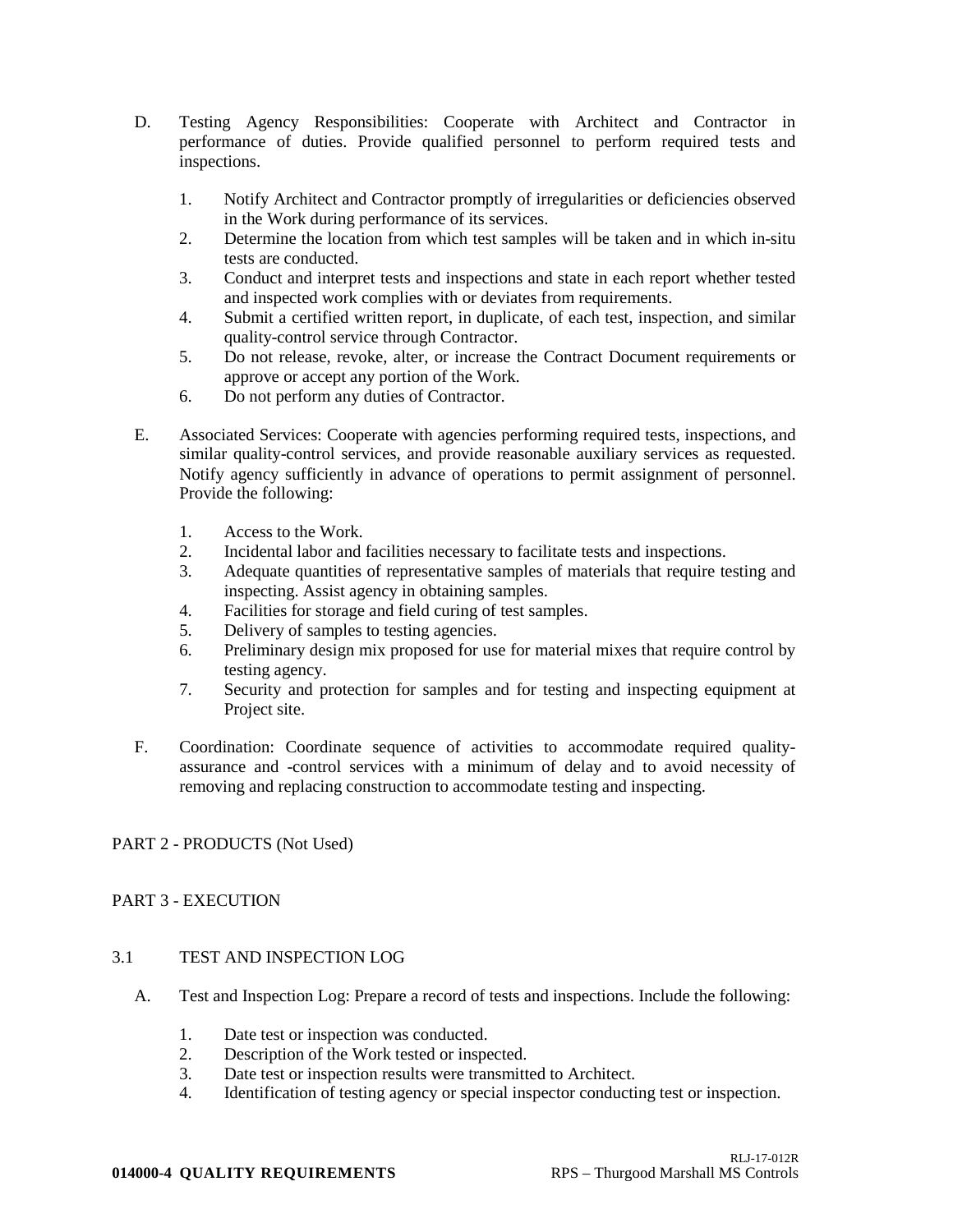B. Maintain log at Project site. Post changes and revisions as they occur. Provide access to test and inspection log for Architect's reference during normal working hours.

## 3.2 REPAIR AND PROTECTION

- A. General: On completion of testing, inspecting, sample taking, and similar services, repair damaged construction and restore substrates and finishes.
	- 1. Provide materials and comply with installation requirements specified in other Specification Sections or matching existing substrates and finishes. Restore patched areas and extend restoration into adjoining areas with durable seams that are as invisible as possible. Comply with the Contract Document requirements for cutting and patching in Section 017300 "Execution."
- B. Protect construction exposed by or for quality-control service activities.
- C. Repair and protection are Contractor's responsibility, regardless of the assignment of responsibility for quality-control services.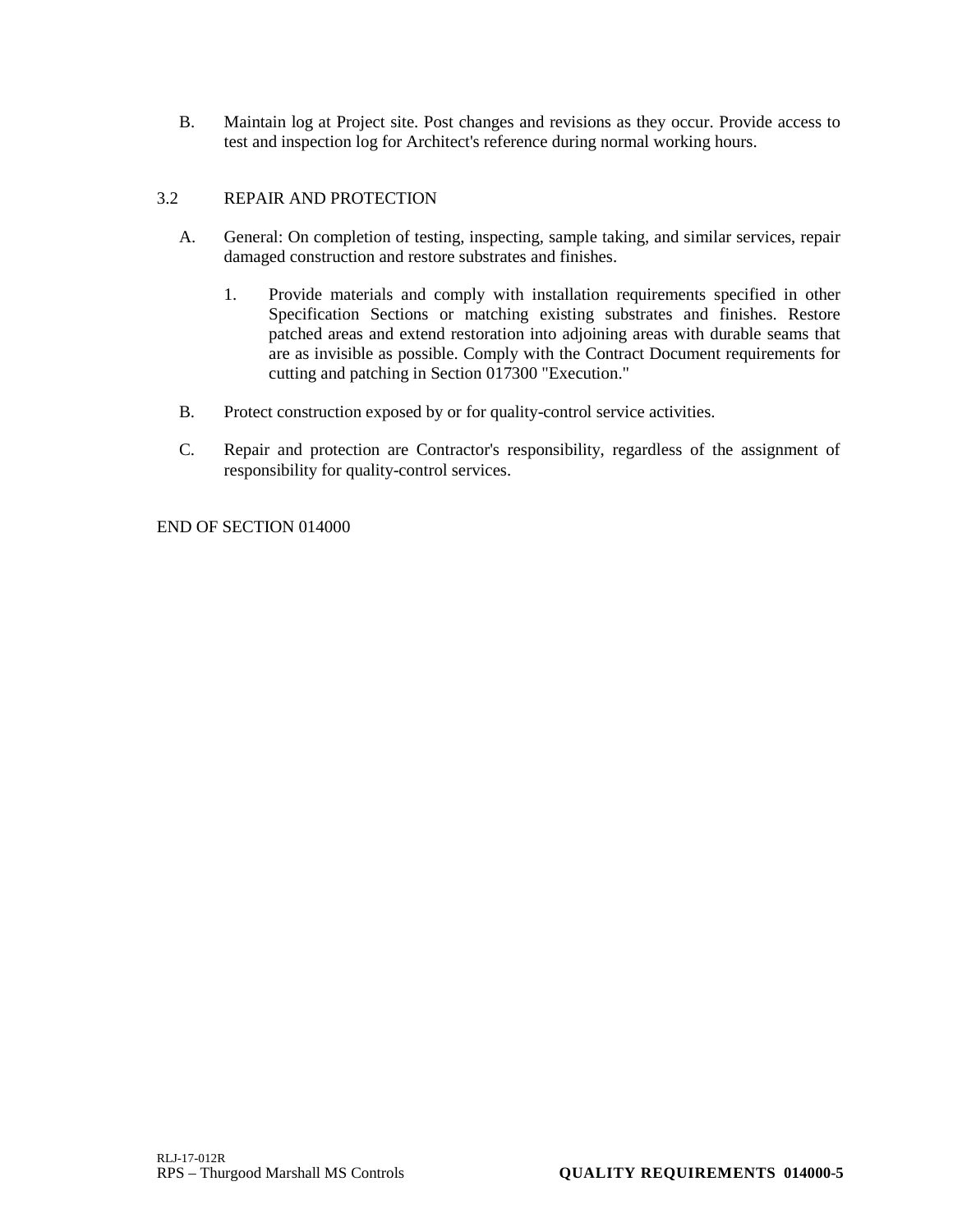**DIVISION 01 – GENERAL REQUIREMENTS**

## **SECTION 014200 REFERENCES**

## PART 1 - GENERAL

### 1.1 RELATED DOCUMENTS

A. Drawings and general provisions of the Contract, including General and Supplementary Conditions and other Division 01 Specification Sections, apply to this Section.

#### 1.2 DEFINITIONS

- A. General: Basic Contract definitions are included in the Conditions of the Contract.
- B. "Approved": When used to convey Architect's action on Contractor's submittals, applications, and requests, "approved" is limited to Architect's duties and responsibilities as stated in the Conditions of the Contract.
- C. "Directed": A command or instruction by Architect. Other terms including "requested," "authorized," "selected," "required," and "permitted" have the same meaning as "directed."
- D. "Indicated": Requirements expressed by graphic representations or in written form on Drawings, in Specifications, and in other Contract Documents. Other terms including "shown," "noted," "scheduled," and "specified" have the same meaning as "indicated."
- E. "Regulations": Laws, ordinances, statutes, and lawful orders issued by authorities having jurisdiction, and rules, conventions, and agreements within the construction industry that control performance of the Work.
- F. "Furnish": Supply and deliver to Project site, ready for unloading, unpacking, assembly, installation, and similar operations.
- G. "Install": Unload, temporarily store, unpack, assemble, erect, place, anchor, apply, work to dimension, finish, cure, protect, clean, and similar operations at Project site.
- H. "Provide": Furnish and install, complete and ready for the intended use.
- I. "Project Site": Space available for performing construction activities. The extent of Project site is shown on Drawings and may or may not be identical with the description of the land on which Project is to be built.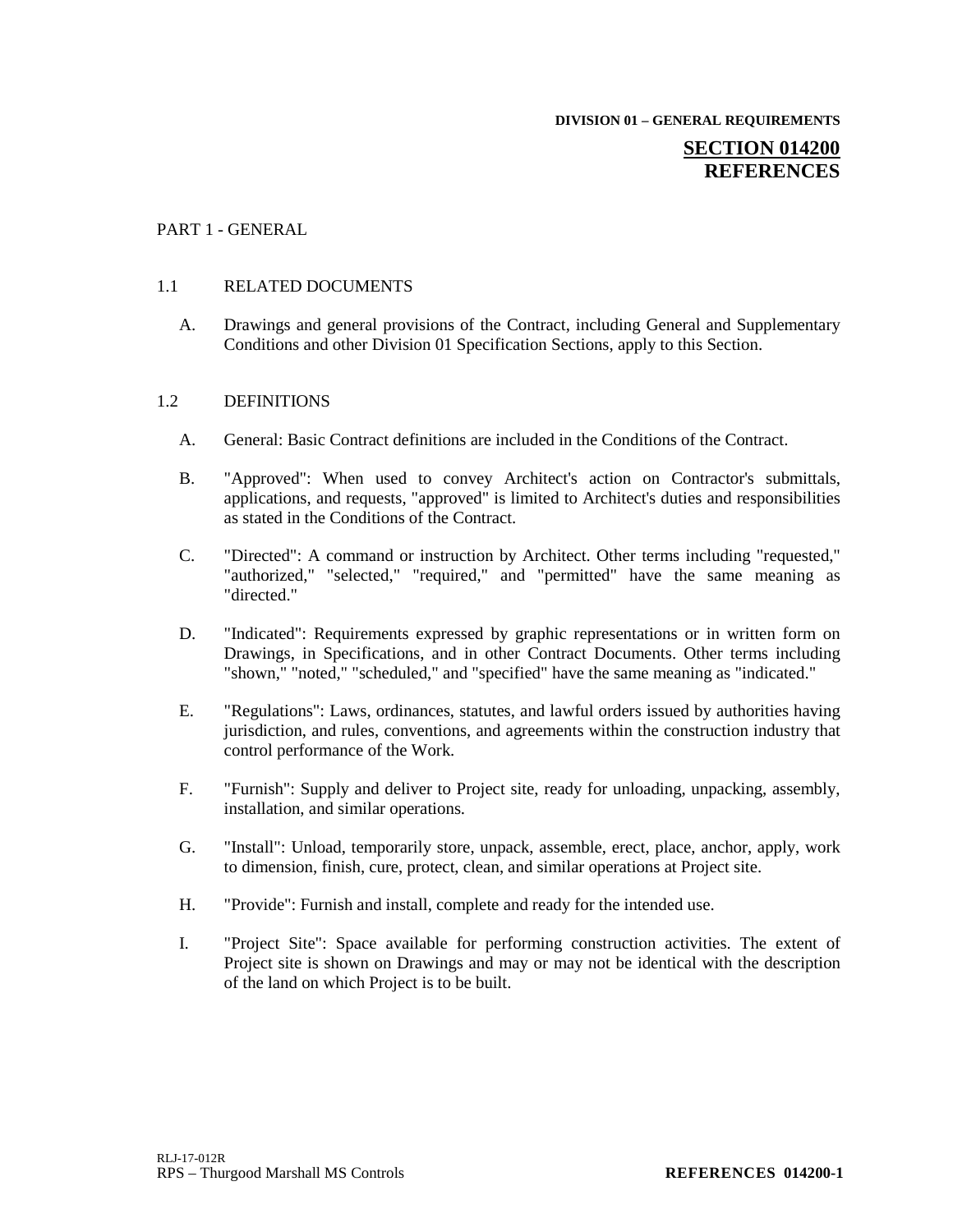## 1.3 INDUSTRY STANDARDS

- A. Applicability of Standards: Unless the Contract Documents include more stringent requirements, applicable construction industry standards have the same force and effect as if bound or copied directly into the Contract Documents to the extent referenced. Such standards are made a part of the Contract Documents by reference.
- B. Publication Dates: Comply with standards in effect as of date of the Contract Documents unless otherwise indicated.
- C. Copies of Standards: Each entity engaged in construction on Project should be familiar with industry standards applicable to its construction activity. Copies of applicable standards are not bound with the Contract Documents.
	- 1. Where copies of standards are needed to perform a required construction activity, obtain copies directly from publication source.

### 1.4 ABBREVIATIONS AND ACRONYMS

- A. Industry Organizations: Where abbreviations and acronyms are used in Specifications or other Contract Documents, they shall mean the recognized name of the entities indicated in the following list:
	- 1. AA Aluminum Association (The).
	- 2. AABC Associated Air Balance Council; [www.aabc.com.](http://www.aabc.com/)
	- 3. ABMA American Boiler Manufacturers Association; [www.abma.com.](http://www.abma.com/)
	- 4. AEIC Association of Edison Illuminating Companies, Inc. (The); [www.aeic.org.](http://www.aeic.org/)
	- 5. AGA American Gas Association[; www.aga.org.](http://www.aga.org/)
	- 6. AHRI Air-Conditioning, Heating, and Refrigeration Institute (The); [www.ahrinet.org.](http://www.ahrinet.org/)
	- 7. AIA American Institute of Architects (The)[; www.aia.org.](http://www.aia.org/)
	- 8. AISC American Institute of Steel Construction; [www.aisc.org.](http://www.aisc.org/)
	- 9. AISI American Iron and Steel Institute; [www.steel.org.](http://www.steel.org/)
	- 10. AMCA Air Movement and Control Association International, Inc.; [www.amca.org.](http://www.amca.org/)
	- 11. ANSI American National Standards Institute; [www.ansi.org.](http://www.ansi.org/)
	- 12. API American Petroleum Institute; [www.api.org.](http://www.api.org/)
	- 13. ARI American Refrigeration Institute; (See AHRI).
	- 14. ASTM ASTM International; [www.astm.org.](http://www.astm.org/)
	- 15. AWPA American Wood Protection Association; [www.awpa.com.](http://www.awpa.com/)
	- 16. CDA Copper Development Association; [www.copper.org.](http://www.copper.org/)
	- 17. CGA Compressed Gas Association; [www.cganet.com.](http://www.cganet.com/)
	- 18. CISPI Cast Iron Soil Pipe Institute; [www.cispi.org.](http://www.cispi.org/)
	- 19. CSI Construction Specifications Institute (The); [www.csinet.org.](http://www.csinet.org/)
	- 20. CTI Cooling Technology Institute; (Formerly: Cooling Tower Institute); [www.cti.org.](http://www.cti.org/)
	- 21. DHI Door and Hardware Institute[; www.dhi.org.](http://www.dhi.org/)
	- 22. GANA Glass Association of North America; [www.glasswebsite.com.](http://www.glasswebsite.com/)
	- 23. ICBO International Conference of Building Officials; (See ICC).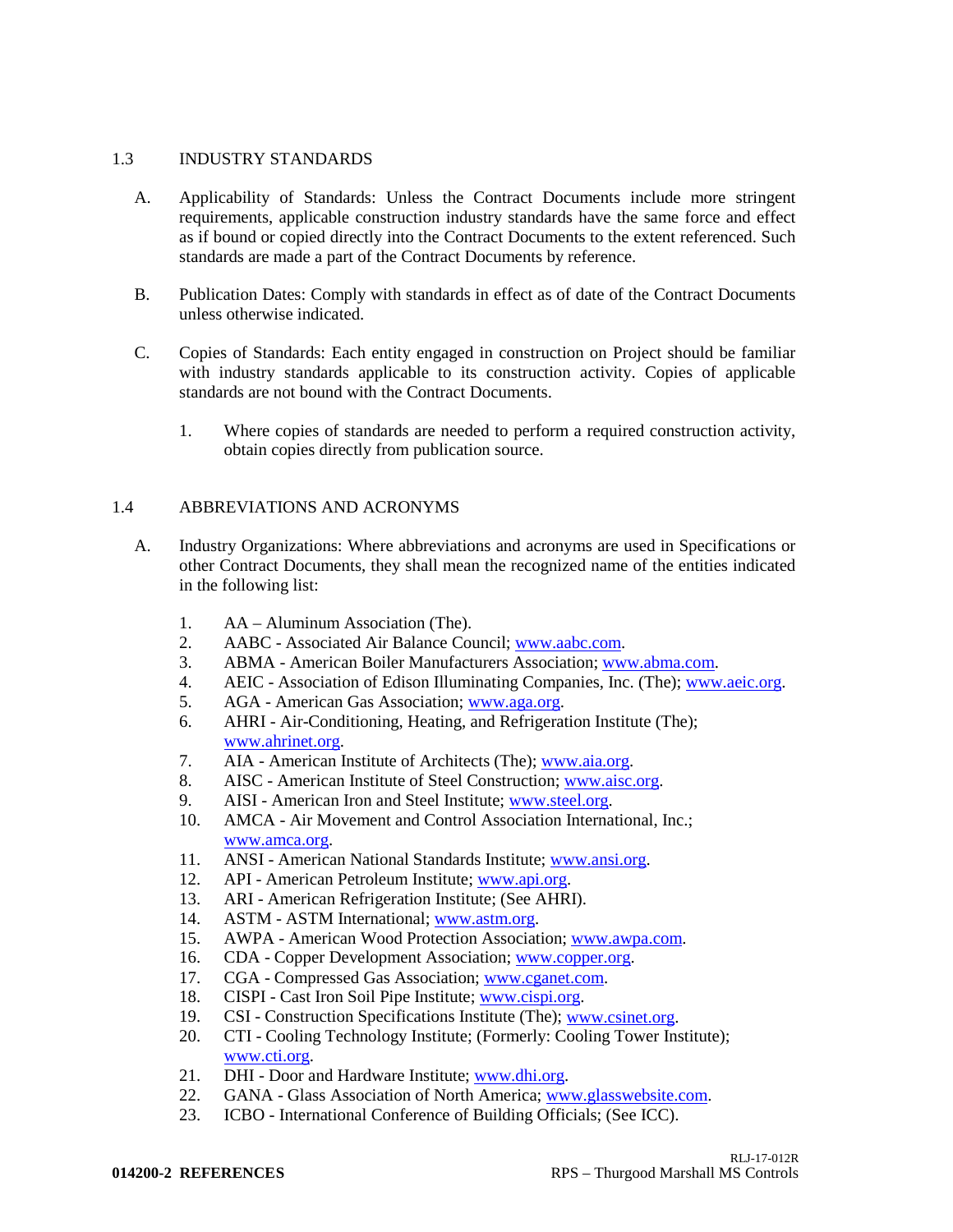- 24. ICC International Code Council; [www.iccsafe.org.](http://www.iccsafe.org/)
- 25. ICEA Insulated Cable Engineers Association, Inc.; [www.icea.net.](http://www.icea.net/)
- 26. IEEE Institute of Electrical and Electronics Engineers, Inc. (The); [www.ieee.org.](http://www.ieee.org/)
- 27. IES Illuminating Engineering Society; (Formerly: Illuminating Engineering Society of North America); [www.ies.org.](http://www.ies.org/)
- 28. IESNA Illuminating Engineering Society of North America; (See IES).
- 29. IGMA Insulating Glass Manufacturers Alliance; [www.igmaonline.org.](http://www.igmaonline.org/)
- 30. MPI Master Painters Institute; [www.paintinfo.com.](http://www.paintinfo.com/)
- 31. MSS Manufacturers Standardization Society of The Valve and Fittings Industry Inc.; [www.mss-hq.org.](http://www.mss-hq.org/)NFPA - National Fire Protection Association; [www.nfpa.org.](http://www.nfpa.org/)
- 32. NADCA National Air Duct Cleaners Association; [www.nadca.com.](http://www.nadca.com/)
- 33. NAIMA North American Insulation Manufacturers Association; [www.naima.org.](http://www.naima.org/)
- 34. NEBB National Environmental Balancing Bureau; [www.nebb.org.](http://www.nebb.org/)
- 35. NECA National Electrical Contractors Association; [www.necanet.org.](http://www.necanet.org/)
- 36. NEMA National Electrical Manufacturers Association; [www.nema.org.](http://www.nema.org/)
- 37. NETA InterNational Electrical Testing Association; [www.netaworld.org.](http://www.netaworld.org/)
- 38. NFPA NFPA International; (See NFPA).
- 39. NFRC National Fenestration Rating Council; [www.nfrc.org.](http://www.nfrc.org/)
- 40. NOMMA National Ornamental & Miscellaneous Metals Association; [www.nomma.org.](http://www.nomma.org/)
- 41. NSPE National Society of Professional Engineers; [www.nspe.org.](http://www.nspe.org/)
- 42. PDI Plumbing & Drainage Institute; [www.pdionline.org.](http://www.pdionline.org/)
- 43. SPIB Southern Pine Inspection Bureau; [www.spib.org.](http://www.spib.org/)
- 44. UL Underwriters Laboratories Inc.; [www.ul.com.](http://www.ul.com/)
- 45. WASTEC Waste Equipment Technology Association; [www.wastec.org.](http://www.wastec.org/)
- 46. WDMA Window & Door Manufacturers Association; [www.wdma.com.](http://www.wdma.com/)
- 47. WWPA Western Wood Products Association; [www.wwpa.org.](http://www.wwpa.org/)
- B. Code Agencies: Where abbreviations and acronyms are used in Specifications or other Contract Documents, they shall mean the recognized name of the entities in the following list. This information is believed to be accurate as of the date of the Contract Documents.
	- 1. ICC International Code Council; [www.iccsafe.org.](http://www.iccsafe.org/)
	- 2. ICC-ES ICC Evaluation Service, LLC; [www.icc-es.org.](http://www.icc-es.org/)
- C. Federal Government Agencies: Where abbreviations and acronyms are used in Specifications or other Contract Documents, they shall mean the recognized name of the entities in the following list. Information is subject to change and is up to date as of the date of the Contract Documents.
	- 1. CPSC Consumer Product Safety Commission; [www.cpsc.gov.](http://www.cpsc.gov/)
	- 2. DOC Department of Commerce; National Institute of Standards and Technology; [www.nist.gov.](http://www.nist.gov/)
	- 3. DOE Department of Energy; [www.energy.gov.](http://www.energy.gov/)
	- 4. EPA Environmental Protection Agency; [www.epa.gov.](http://www.epa.gov/)
	- 5. FG Federal Government Publications[; www.gpo.gov.](http://www.gpo.gov/)
	- 6. LBL Lawrence Berkeley National Laboratory; Environmental Energy Technologies Division; [www.eetd.lbl.gov.](http://www.eetd.lbl.gov/)
	- 7. OSHA Occupational Safety & Health Administration; [www.osha.gov.](http://www.osha.gov/)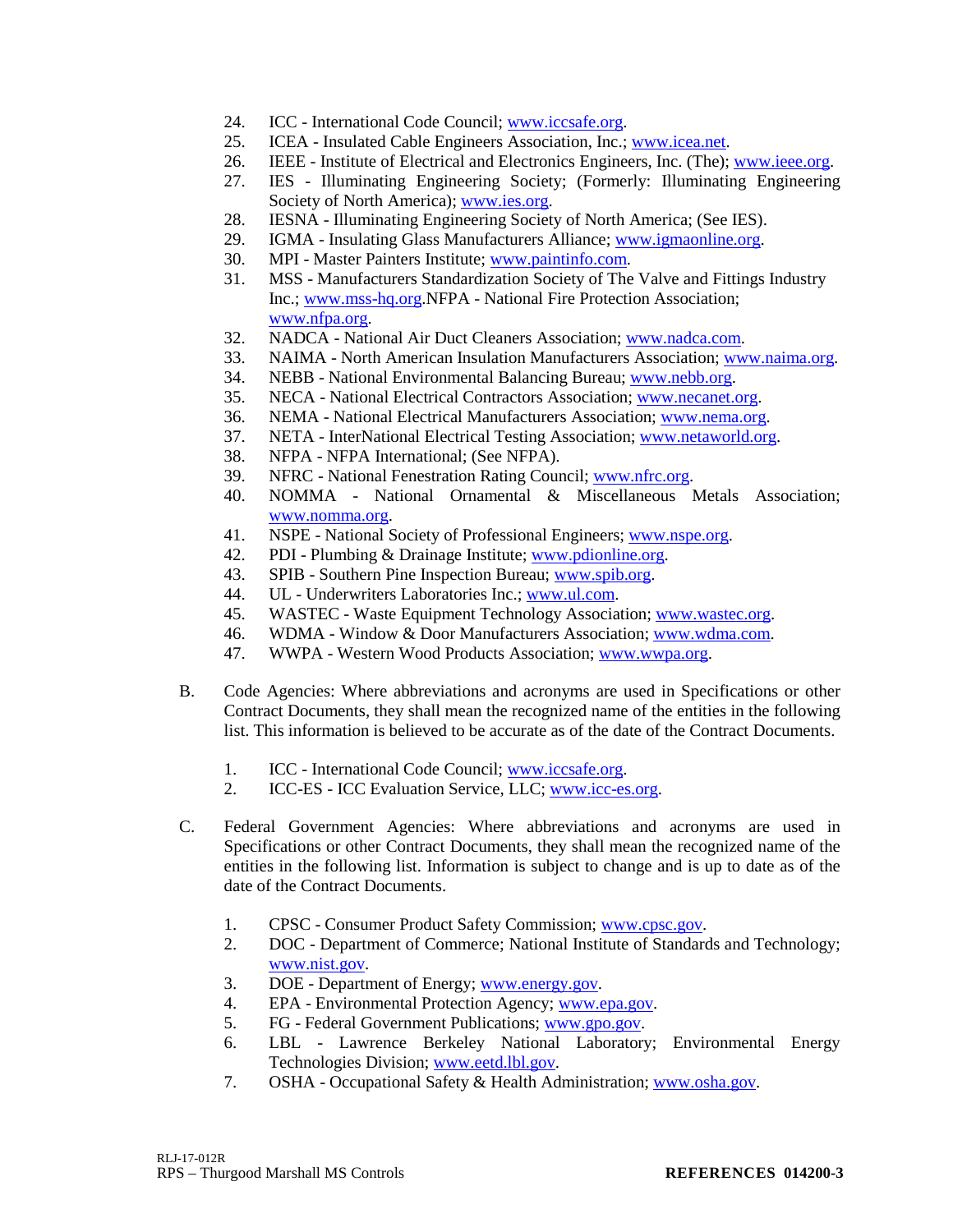- D. Standards and Regulations: Where abbreviations and acronyms are used in Specifications or other Contract Documents, they shall mean the recognized name of the standards and regulations in the following list. This information is subject to change and is believed to be accurate as of the date of the Contract Documents.
	- 1. FED-STD Federal Standard; (See FS).

PART 2 - PRODUCTS (Not Used)

PART 3 - EXECUTION (Not Used)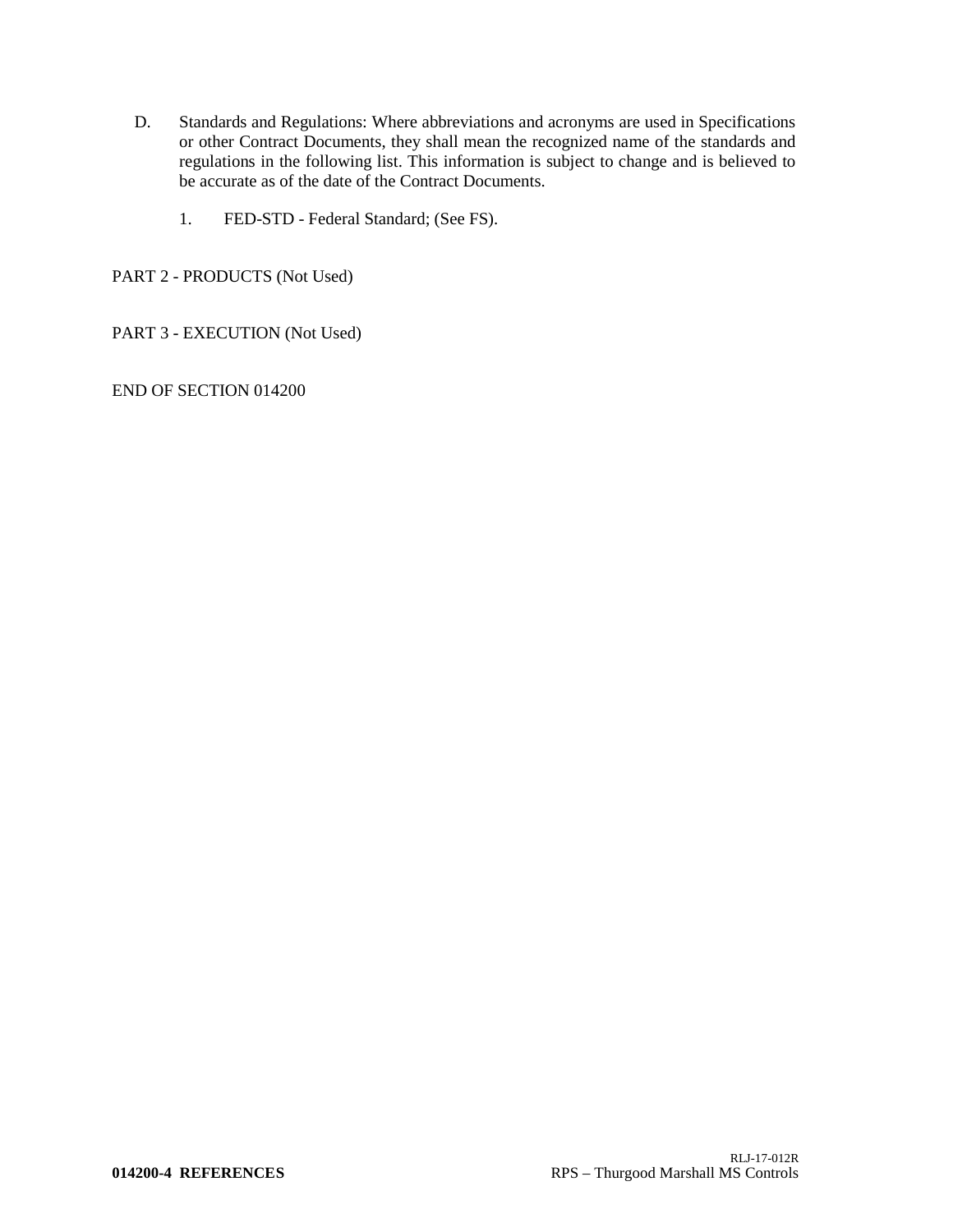# **DIVISION 01 – GENERAL REQUIREMENTS SECTION 015000 TEMPORARY FACILITIES & CONTROLS**

## PART 1 - GENERAL

## 1.1 RELATED DOCUMENTS

A. Drawings and general provisions of the Contract, including General and Supplementary Conditions and other Division 01 Specification Sections, apply to this Section.

### 1.2 SUMMARY

- A. Section includes requirements for temporary utilities, support facilities, and security and protection facilities.
- B. Related Requirements:
	- 1. Section 011000 "Summary" for work restrictions and limitations on utility interruptions.

## 1.3 USE CHARGES

- A. General: Installation and removal of and use charges for temporary facilities shall be included in the Contract Sum unless otherwise indicated. Allow other entities to use temporary services and facilities without cost, including, but not limited to, Architect, testing agencies, and authorities having jurisdiction.
- B. Electric Power Service from Existing System: Electric power from Owner's existing system is available for use without metering and without payment of use charges. Provide connections and extensions of services as required for construction operations.

#### 1.4 INFORMATIONAL SUBMITTALS

- A. Moisture-Protection Plan: Describe procedures and controls for protecting materials and construction from water absorption and damage.
	- 1. Describe delivery, handling, and storage provisions for materials subject to water absorption or water damage.
	- 2. Indicate procedures for discarding water-damaged materials, protocols for mitigating water intrusion into completed Work, and replacing water-damaged Work.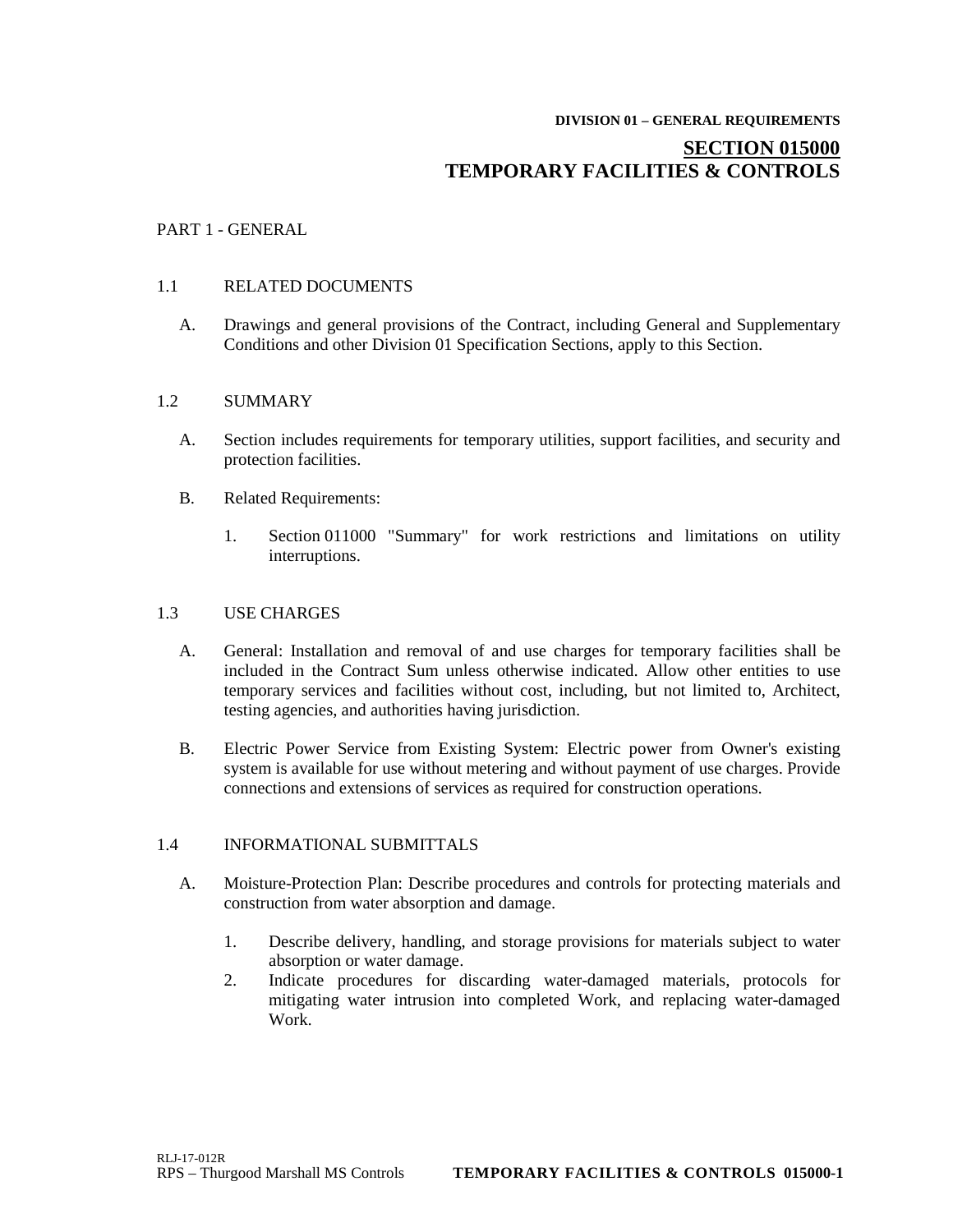#### PART 2 - PRODUCTS

### 2.1 TEMPORARY FACILITIES

- A. Storage and Fabrication Sheds: Provide sheds sized, furnished, and equipped to accommodate materials and equipment for construction operations.
	- 1. Store combustible materials apart from building.
- B. Contractors personnel may use Owner designated existing toilet facilities.

### 2.2 EQUIPMENT

A. Fire Extinguishers: Portable, UL rated; with class and extinguishing agent as required by locations and classes of fire exposures.

### PART 3 - EXECUTION

### 3.1 INSTALLATION, GENERAL

- A. Locate facilities where they will serve Project adequately and result in minimum interference with performance of the Work. Relocate and modify facilities as required by progress of the Work.
- B. Provide each facility ready for use when needed to avoid delay. Do not remove until facilities are no longer needed or are replaced by authorized use of completed permanent facilities.

#### 3.2 SUPPORT FACILITIES INSTALLATION

- A. General: Comply with the following:
	- 1. Provide sheds located within construction area or within 30 feet of building lines that is noncombustible according to ASTM E 136. Comply with NFPA 241.
- B. Parking: Use designated areas of Owner's existing parking areas for construction personnel.
- C. Waste Disposal Facilities: Comply with requirements specified in Section 017419 "Construction Waste Management and Disposal."
- D. Lifts and Hoists: Provide facilities necessary for hoisting materials and personnel.
	- 1. Truck cranes and similar devices used for hoisting materials are considered "tools and equipment" and not temporary facilities.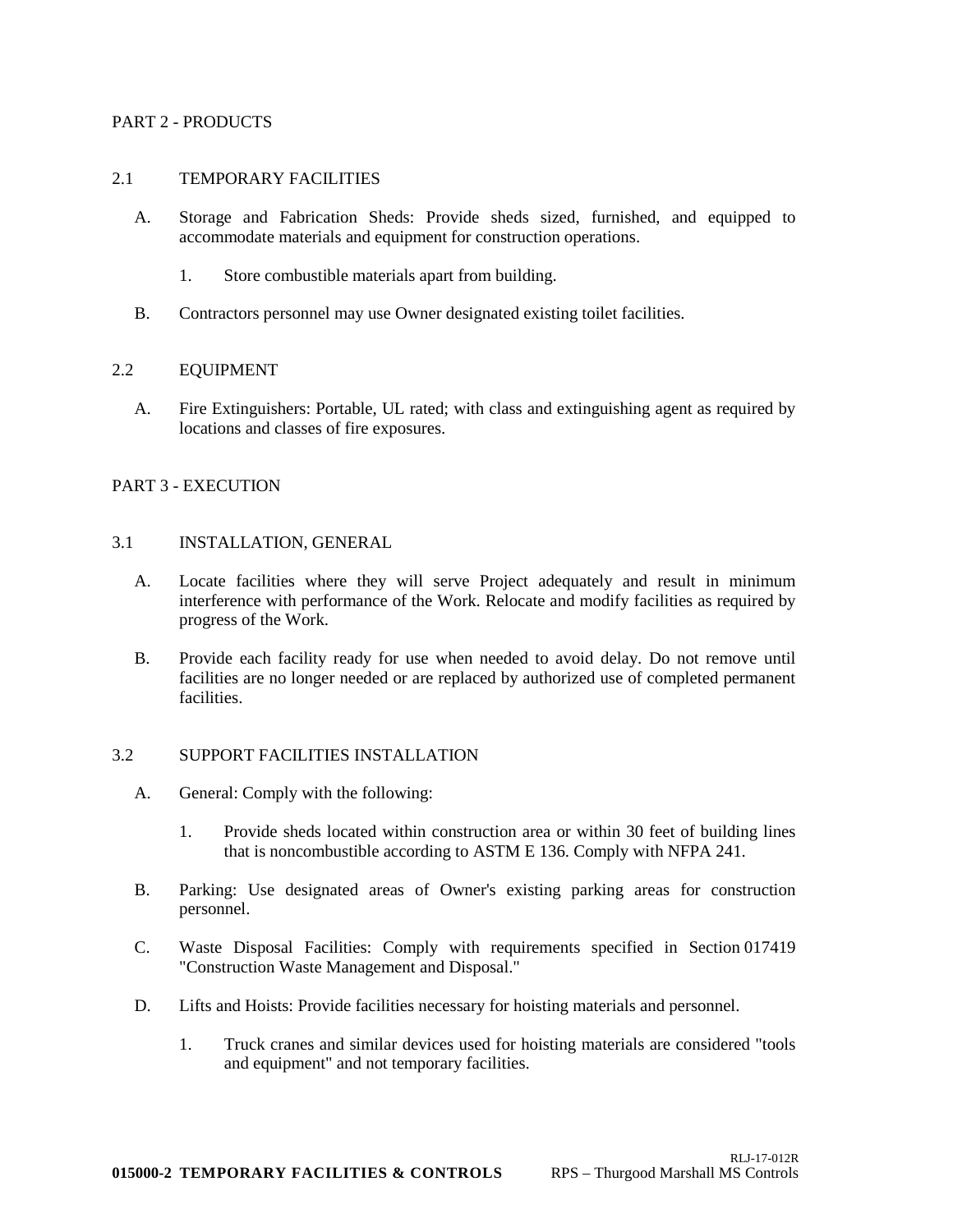## 3.3 SECURITY AND PROTECTION FACILITIES INSTALLATION

- A. Protection of Existing Facilities: Protect existing vegetation, equipment, structures, utilities, and other improvements at Project site and on adjacent properties, except those indicated to be removed or altered. Repair damage to existing facilities.
- B. Barricades, Warning Signs, and Lights: Comply with requirements of authorities having jurisdiction for erecting structurally adequate barricades, including warning signs and lighting.
- C. Temporary Enclosures: Provide temporary enclosures for protection of construction, in progress and completed, from exposure, foul weather, other construction operations, and similar activities. Provide temporary weathertight enclosure for building exterior.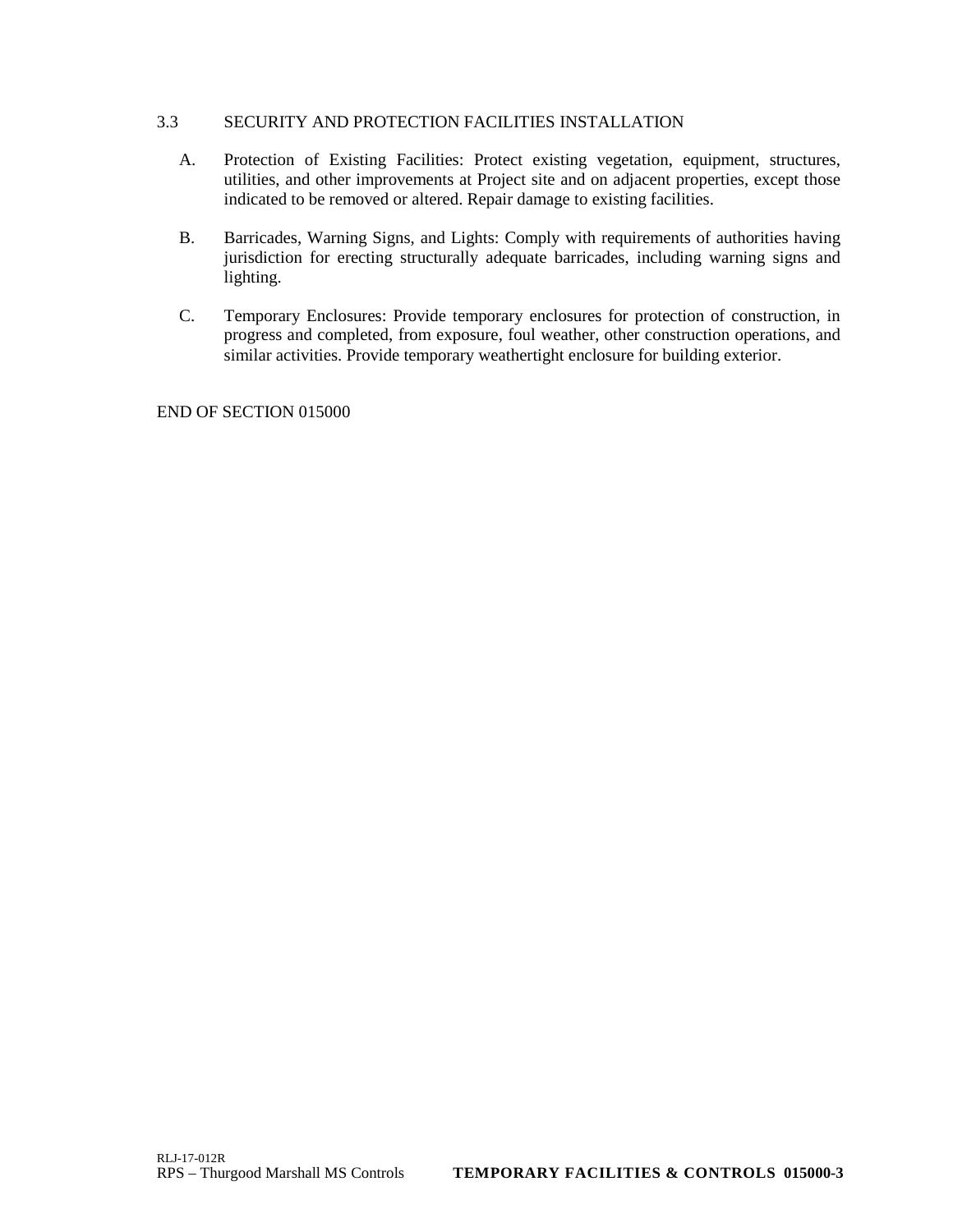# **SECTION 016000 PRODUCT REQUIREMENTS**

### PART 1 - GENERAL

#### 1.1 RELATED DOCUMENTS

A. Drawings and general provisions of the Contract, including General and Supplementary Conditions and other Division 01 Specification Sections, apply to this Section.

#### 1.2 SUMMARY

- A. Section includes administrative and procedural requirements for selection of products for use in Project; product delivery, storage, and handling; manufacturers' standard warranties on products; special warranties; and comparable products.
- B. Related Requirements:
	- 1. Section 014200 "References" for applicable industry standards for products specified.

#### 1.3 DEFINITIONS

- A. Products: Items obtained for incorporating into the Work, whether purchased for Project or taken from previously purchased stock. The term "product" includes the terms "material," "equipment," "system," and terms of similar intent.
	- 1. Named Products: Items identified by manufacturer's product name, including make or model number or other designation shown or listed in manufacturer's published product literature, that is current as of date of the Contract Documents.
	- 2. New Products: Items that have not previously been incorporated into another project or facility. Products salvaged or recycled from other projects are not considered new products.
	- 3. Comparable Product: Product that is demonstrated and approved through submittal process to have the indicated qualities related to type, function, dimension, inservice performance, physical properties, appearance, and other characteristics that equal or exceed those of specified product.
- B. Basis-of-Design Product Specification: A specification in which a specific manufacturer's product is named and accompanied by the words "basis-of-design product," including make or model number or other designation, to establish the significant qualities related to type, function, dimension, in-service performance, physical properties, appearance, and other characteristics for purposes of evaluating comparable products of additional manufacturers named in the specification.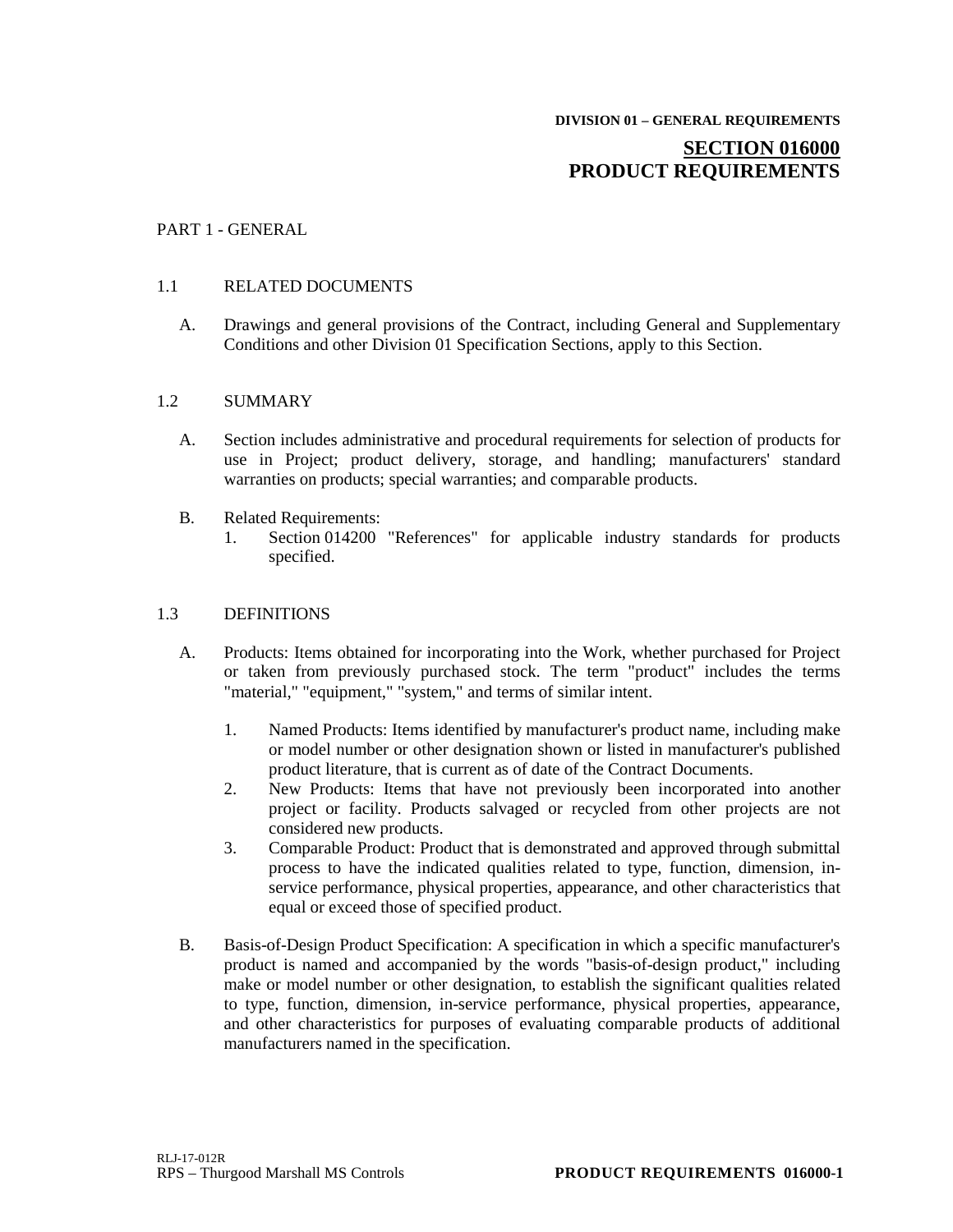### 1.4 ACTION SUBMITTALS

- A. Comparable Product Requests: Submit request for consideration of each comparable product. Identify product or fabrication or installation method to be replaced. Include Specification Section number and title and Drawing numbers and titles.
	- 1. Include data to indicate compliance with the requirements specified in "Comparable Products" Article.
	- 2. Architect's Action: If necessary, Architect will request additional information or documentation for evaluation within one week of receipt of a comparable product request. Architect will notify Contractor of approval or rejection of proposed comparable product request within 15 days of receipt of request, or seven days of receipt of additional information or documentation, whichever is later.
		- a. Form of Approval: As specified in Section 013300 "Submittal Procedures."
		- b. Use product specified if Architect does not issue a decision on use of a comparable product request within time allocated.
- B. Basis-of-Design Product Specification Submittal: Comply with requirements in Section 013300 "Submittal Procedures." Show compliance with requirements.

# 1.5 QUALITY ASSURANCE

A. Compatibility of Options: If Contractor is given option of selecting between two or more products for use on Project, select product compatible with products previously selected, even if previously selected products were also options.

# 1.6 PRODUCT DELIVERY, STORAGE, AND HANDLING

- A. Deliver, store, and handle products using means and methods that will prevent damage, deterioration, and loss, including theft and vandalism. Comply with manufacturer's written instructions.
- B. Delivery and Handling:
	- 1. Schedule delivery to minimize long-term storage at Project site and to prevent overcrowding of construction spaces.
	- 2. Coordinate delivery with installation time to ensure minimum holding time for items that are flammable, hazardous, easily damaged, or sensitive to deterioration, theft, and other losses.
	- 3. Deliver products to Project site in an undamaged condition in manufacturer's original sealed container or other packaging system, complete with labels and instructions for handling, storing, unpacking, protecting, and installing.
	- 4. Inspect products on delivery to determine compliance with the Contract Documents and to determine that products are undamaged and properly protected.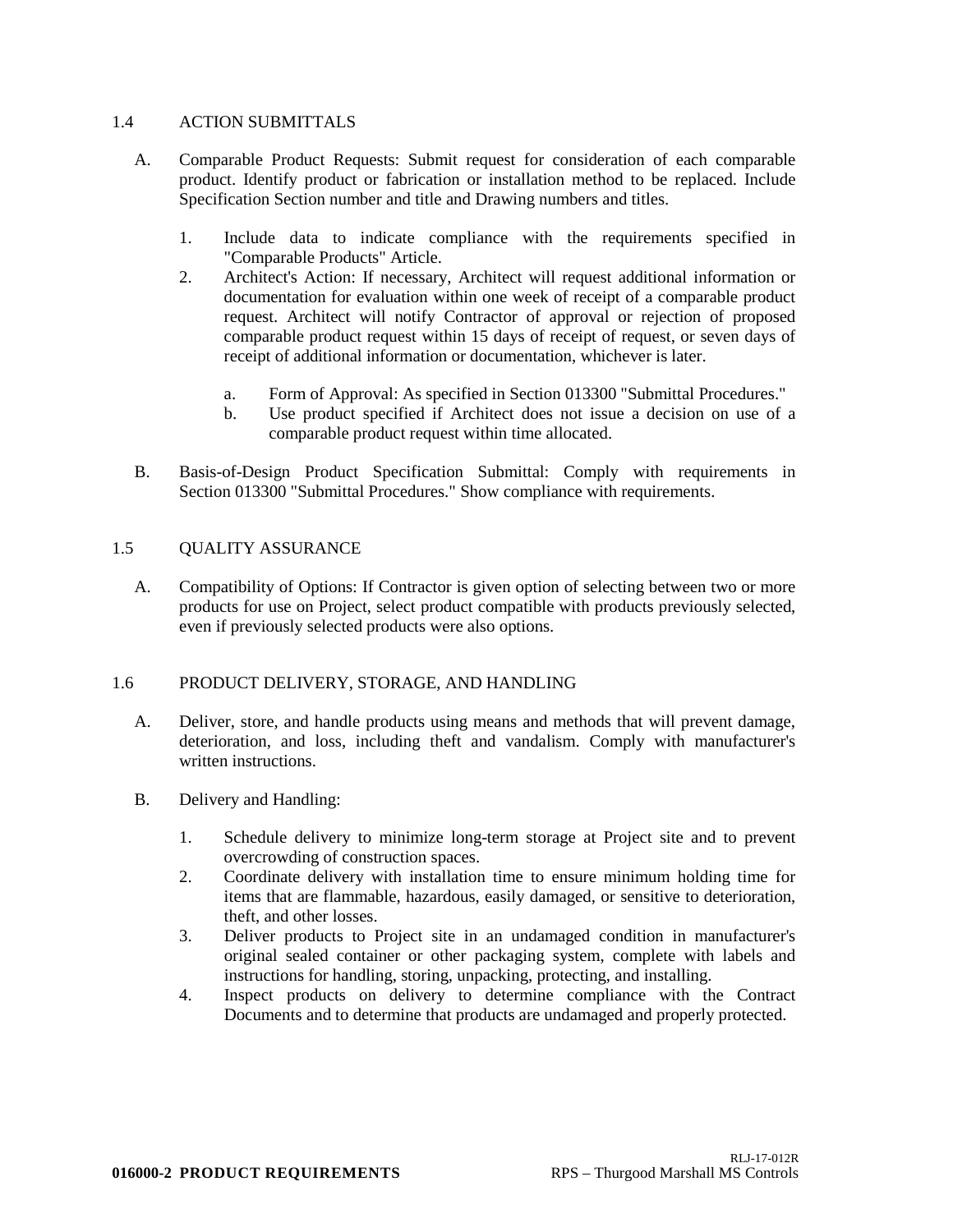- C. Storage:
	- 1. Store products to allow for inspection and measurement of quantity or counting of units.
	- 2. Store materials in a manner that will not endanger Project structure.
	- 3. Store products that are subject to damage by the elements, under cover in a weathertight enclosure above ground, with ventilation adequate to prevent condensation.
	- 4. Protect foam plastic from exposure to sunlight, except to extent necessary for period of installation and concealment.
	- 5. Comply with product manufacturer's written instructions for temperature, humidity, ventilation, and weather-protection requirements for storage.
	- 6. Protect stored products from damage and liquids from freezing.

# 1.7 PRODUCT WARRANTIES

- A. Warranties specified in other Sections shall be in addition to, and run concurrent with, other warranties required by the Contract Documents. Manufacturer's disclaimers and limitations on product warranties do not relieve Contractor of obligations under requirements of the Contract Documents.
	- 1. Manufacturer's Warranty: Written warranty furnished by individual manufacturer for a particular product and specifically endorsed by manufacturer to Owner.
	- 2. Special Warranty: Written warranty required by the Contract Documents to provide specific rights for Owner.
- B. Special Warranties: Prepare a written document that contains appropriate terms and identification, ready for execution.
	- 1. Manufacturer's Standard Form: Modified to include Project-specific information and properly executed.
	- 2. Specified Form: When specified forms are included with the Specifications, prepare a written document using indicated form properly executed.
	- 3. See other Sections for specific content requirements and particular requirements for submitting special warranties.
- C. Submittal Time: Comply with requirements in Section 017700 "Closeout Procedures."

# PART 2 - PRODUCTS

# 2.1 PRODUCT SELECTION PROCEDURES

- A. General Product Requirements: Provide products that comply with the Contract Documents, are undamaged and, unless otherwise indicated, are new at time of installation.
	- 1. Provide products complete with accessories, trim, finish, fasteners, and other items needed for a complete installation and indicated use and effect.
	- 2. Standard Products: If available, and unless custom products or nonstandard options are specified, provide standard products of types that have been produced and used successfully in similar situations on other projects.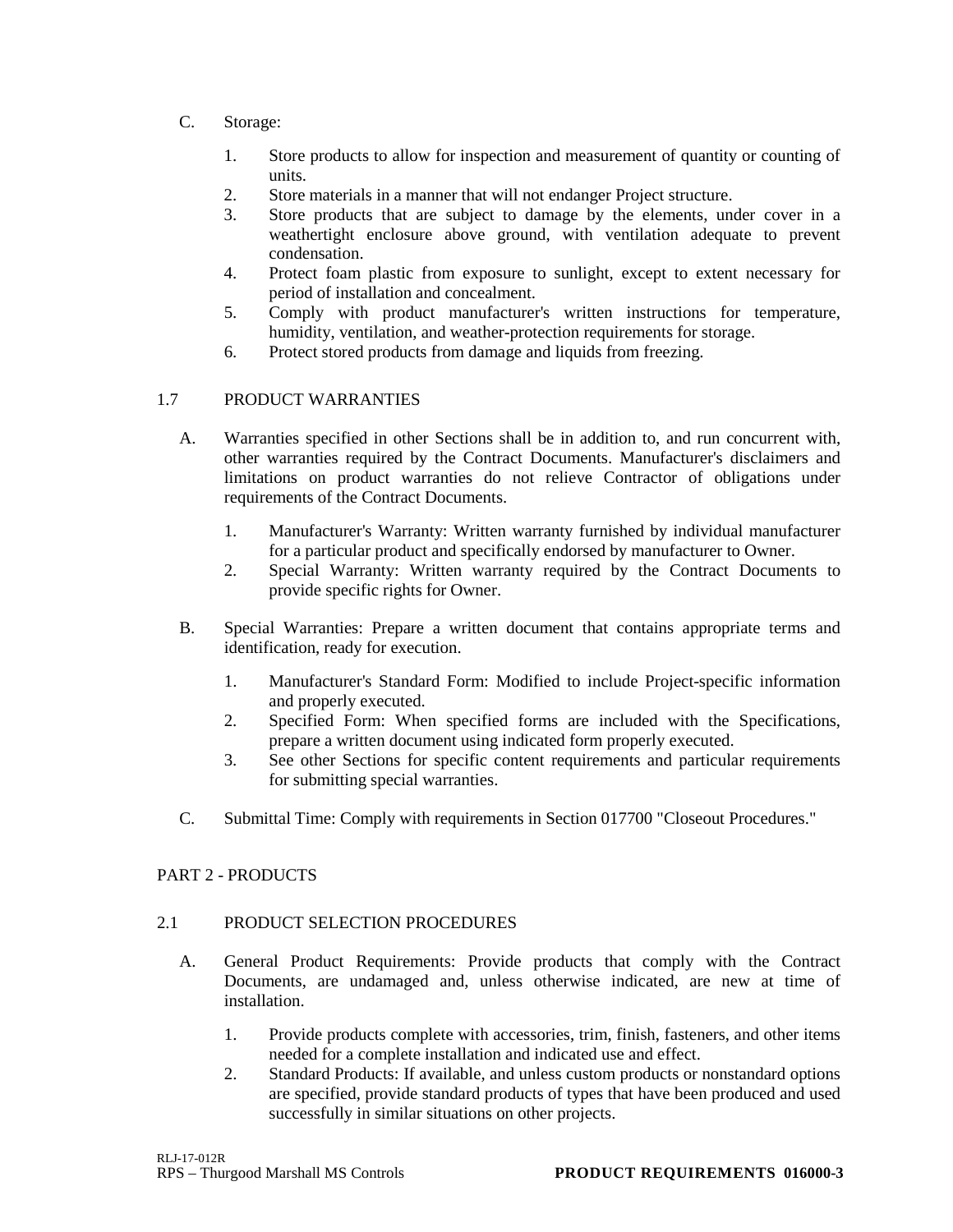- 3. Owner reserves the right to limit selection to products with warranties not in conflict with requirements of the Contract Documents.
- 4. Where products are accompanied by the term "as selected," Architect will make selection.
- 5. Descriptive, performance, and reference standard requirements in the Specifications establish salient characteristics of products.
- 6. Or Equal: For products specified by name and accompanied by the term "or equal," or "or approved equal," or "or approved," comply with requirements in "Comparable Products" Article to obtain approval for use of an unnamed product.
- B. Product Selection Procedures:
	- 1. Product: Where Specifications name a single manufacturer and product, provide the named product that complies with requirements. Comparable products or substitutions for Contractor's convenience will not be considered.
	- 2. Manufacturer/Source: Where Specifications name a single manufacturer or source, provide a product by the named manufacturer or source that complies with requirements. Comparable products or substitutions for Contractor's convenience will not be considered.
	- 3. Products:
		- a. Restricted List: Where Specifications include a list of names of both manufacturers and products, provide one of the products listed that complies with requirements. Comparable products or substitutions for Contractor's convenience will not be considered.
		- b. Nonrestricted List: Where Specifications include a list of names of both available manufacturers and products, provide one of the products listed, or an unnamed product, that complies with requirements. Comply with requirements in "Comparable Products" Article for consideration of an unnamed product.
	- 4. Manufacturers:
		- a. Restricted List: Where Specifications include a list of manufacturers' names, provide a product by one of the manufacturers listed that complies with requirements. Comparable products or substitutions for Contractor's convenience will not be considered.
		- b. Nonrestricted List: Where Specifications include a list of available manufacturers, provide a product by one of the manufacturers listed, or a product by an unnamed manufacturer, that complies with requirements. Comply with requirements in "Comparable Products" Article for consideration of an unnamed manufacturer's product.
	- 5. Basis-of-Design Product: Where Specifications name a product, or refer to a product indicated on Drawings, and include a list of manufacturers, provide the specified or indicated product or a comparable product by one of the other named manufacturers. Drawings and Specifications indicate sizes, profiles, dimensions, and other characteristics that are based on the product named. Comply with requirements in "Comparable Products" Article for consideration of an unnamed product by one of the other named manufacturers.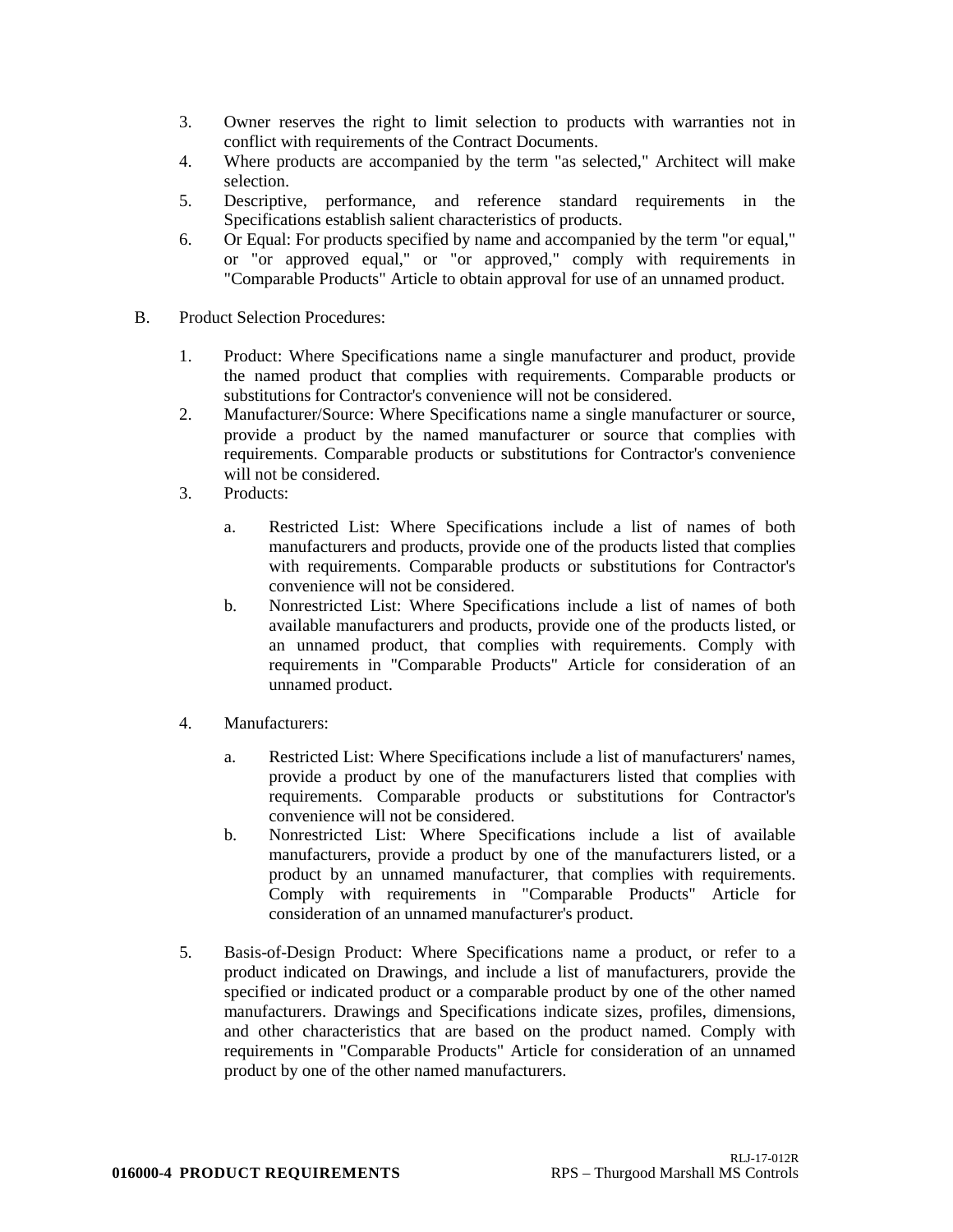C. Visual Selection Specification: Where Specifications include the phrase "as selected by Architect from manufacturer's full range" or similar phrase, select a product that complies with requirements. Architect will select color, gloss, pattern, density, or texture from manufacturer's product line that includes both standard and premium items.

# 2.2 COMPARABLE PRODUCTS

- A. Conditions for Consideration: Architect will consider Contractor's request for comparable product when the following conditions are satisfied. If the following conditions are not satisfied, Architect may return requests without action, except to record noncompliance with these requirements:
	- 1. Evidence that the proposed product does not require revisions to the Contract Documents, that it is consistent with the Contract Documents and will produce the indicated results, and that it is compatible with other portions of the Work.
	- 2. Detailed comparison of significant qualities of proposed product with those named in the Specifications. Significant qualities include attributes such as performance, weight, size, durability, visual effect, and specific features and requirements indicated.
	- 3. Evidence that proposed product provides specified warranty.
	- 4. List of similar installations for completed projects with project names and addresses and names and addresses of architects and owners, if requested.
	- 5. Samples, if requested.

# PART 3 - EXECUTION (Not Used)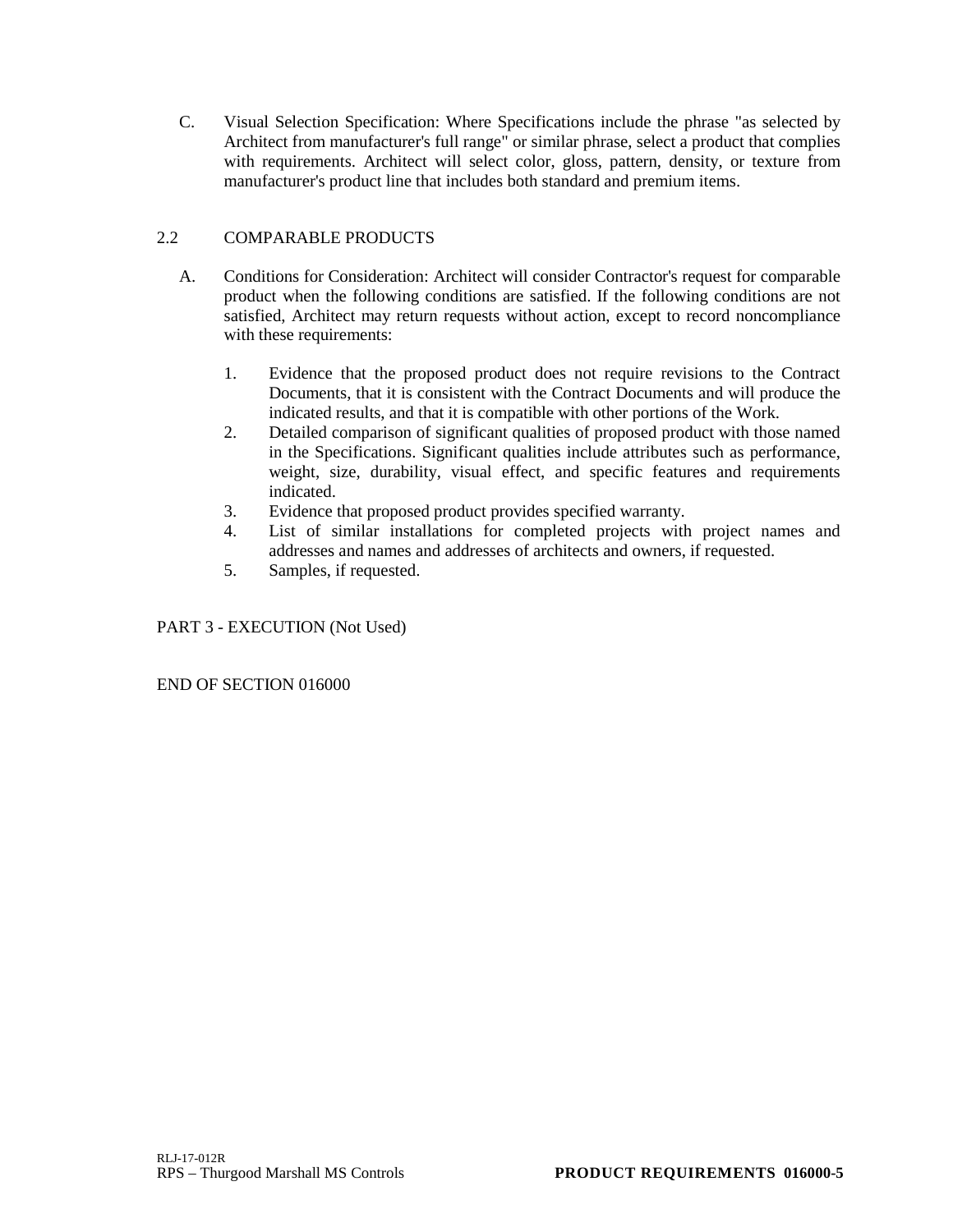**DIVISION 01 – GENERAL REQUIREMENTS**

# **SECTION 017300 EXECUTION**

# PART 1 - GENERAL

# 1.1 RELATED DOCUMENTS

A. Drawings and general provisions of the Contract, including General and Supplementary Conditions and other Division 01 Specification Sections, apply to this Section.

# 1.2 SUMMARY

- A. Section includes general administrative and procedural requirements governing execution of the Work including, but not limited to, the following:
	- 1. Construction layout.<br>2. Field engineering and
	- Field engineering and surveying.
	- 3. Installation of the Work.
	- 4. Cutting and patching.
	- 5. Coordination of Owner-installed products.
	- 6. Progress cleaning and final cleaning.
	- 7. Starting and adjusting.
	- 8. Protection of installed construction.
- B. Related Requirements:
	- 1. Section 011000 "Summary" for limits on use of Project site.
	- 2. Section 017700 "Closeout Procedures" for submitting final property survey with Project Record Documents, recording of Owner-accepted deviations from indicated lines and levels, and final cleaning.

# 1.3 DEFINITIONS

- A. Cutting: Removal of in-place construction necessary to permit installation or performance of other work.
- B. Patching: Fitting and repair work required to restore construction to original conditions after installation of other work.

# 1.4 QUALITY ASSURANCE

A. Cutting and Patching: Comply with requirements for and limitations on cutting and patching of construction elements.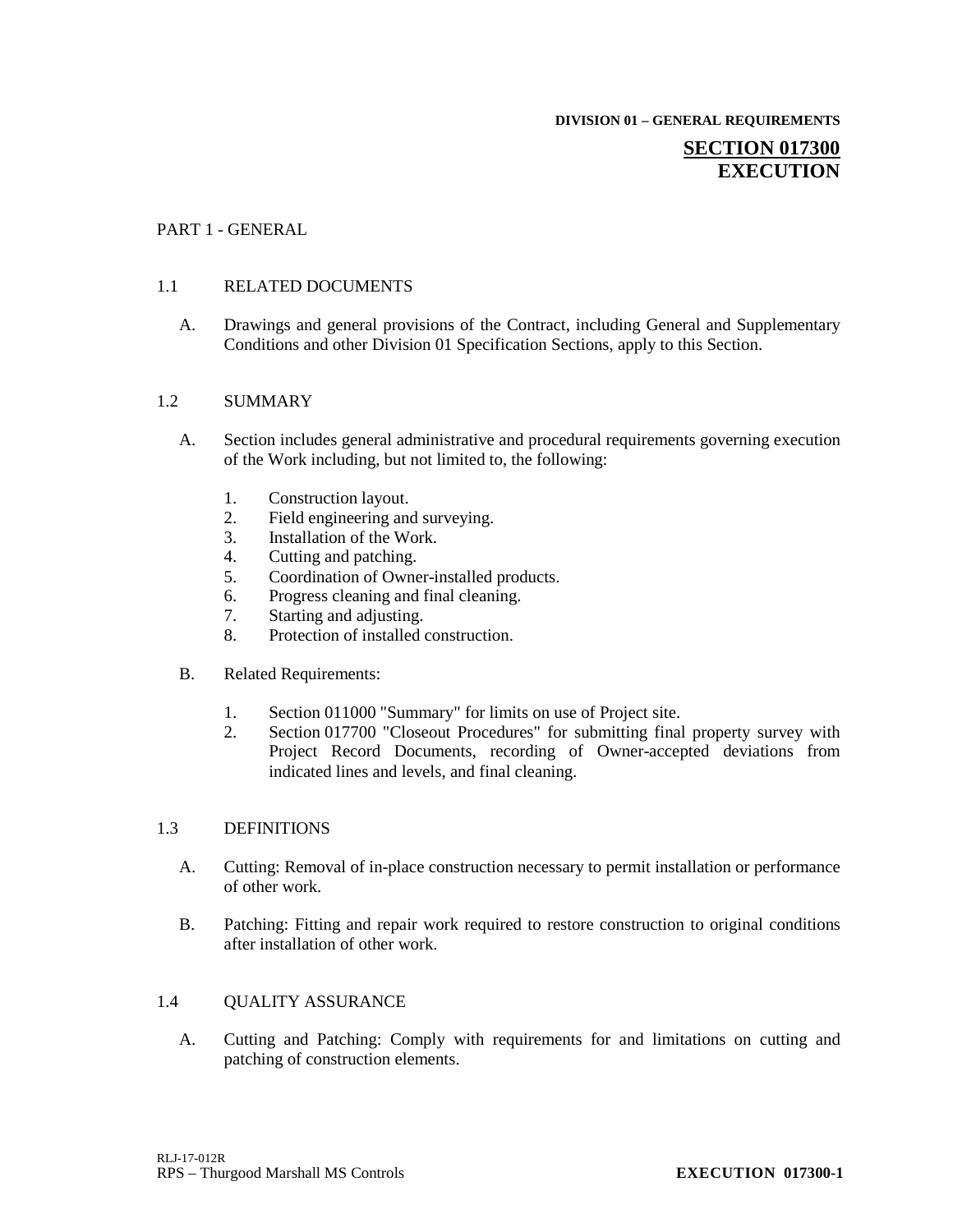- 1. Structural Elements: When cutting and patching structural elements, notify Architect of locations and details of cutting and await directions from Architect before proceeding. Shore, brace, and support structural elements during cutting and patching. Do not cut and patch structural elements in a manner that could change their load-carrying capacity or increase deflection
	- a. Refer to Unit Specifications.
- 2. Visual Elements: Do not cut and patch construction in a manner that results in visual evidence of cutting and patching. Do not cut and patch exposed construction in a manner that would, in Architect's opinion, reduce the building's aesthetic qualities. Remove and replace construction that has been cut and patched in a visually unsatisfactory manner.

# PART 2 - PRODUCTS

# 2.1 MATERIALS

- A. In-Place Materials: Use materials for patching identical to in-place materials. For exposed surfaces, use materials that visually match in-place adjacent surfaces to the fullest extent possible.
	- 1. If identical materials are unavailable or cannot be used, use materials that, when installed, will provide a match acceptable to Architect for the visual and functional performance of in-place materials.

# PART 3 - EXECUTION

# 3.1 EXAMINATION

- A. Examination and Acceptance of Conditions: Before proceeding with each component of the Work, examine substrates, areas, and conditions, with Installer or Applicator present where indicated, for compliance with requirements for installation tolerances and other conditions affecting performance. Record observations.
	- 1. Examine walls for suitable conditions where products and systems are to be installed.
	- 2. Verify compatibility with and suitability of substrates, including compatibility with existing finishes or primers.
- B. Proceed with installation only after unsatisfactory conditions have been corrected. Proceeding with the Work indicates acceptance of surfaces and conditions.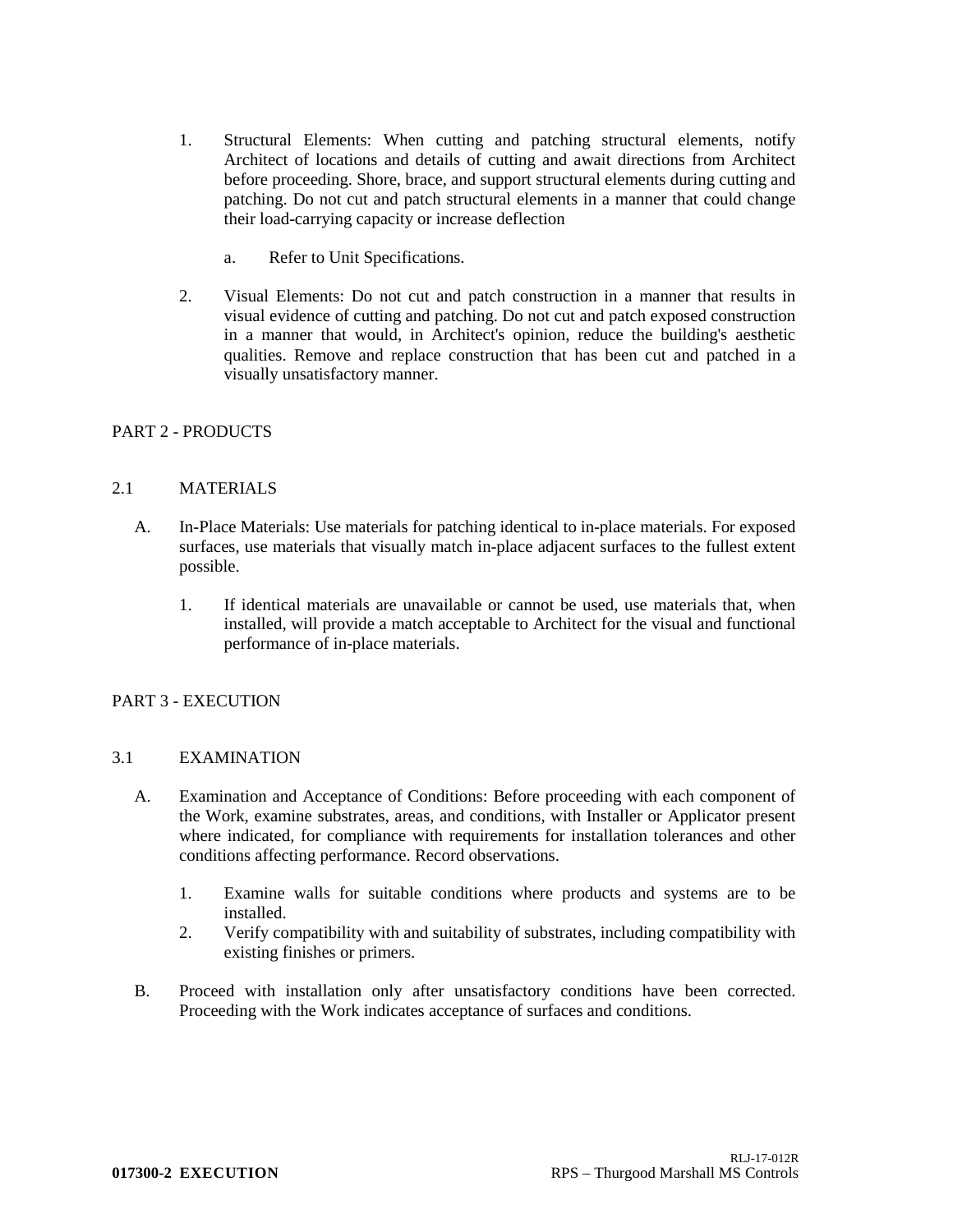# 3.2 PREPARATION

- A. Field Measurements: Take field measurements as required to fit the Work properly. Recheck measurements before installing each product. Where portions of the Work are indicated to fit to other construction, verify dimensions of other construction by field measurements before fabrication. Coordinate fabrication schedule with construction progress to avoid delaying the Work.
- B. Space Requirements: Verify space requirements and dimensions of items shown diagrammatically on Drawings.
- C. Review of Contract Documents and Field Conditions: Immediately on discovery of the need for clarification of the Contract Documents caused by differing field conditions outside the control of Contractor, submit a request for information to Architect according to requirements in Section 013100 "Project Management and Coordination."

# 3.3 CONSTRUCTION LAYOUT

A. Verification: Before proceeding to lay out the Work, verify layout information shown on Drawings, in relation to the property survey and existing benchmarks. If discrepancies are discovered, notify Architect promptly.

# 3.4 INSTALLATION

- A. General: Locate the Work and components of the Work accurately, in correct alignment and elevation, as indicated.
	- 1. Make vertical work plumb and make horizontal work level.<br>2. Where space is limited, install components to maximize
	- 2. Where space is limited, install components to maximize space available for maintenance and ease of removal for replacement.
- B. Comply with manufacturer's written instructions and recommendations for installing products in applications indicated.
- C. Install products at the time and under conditions that will ensure the best possible results. Maintain conditions required for product performance until Substantial Completion.
- D. Conduct construction operations so no part of the Work is subjected to damaging operations or loading in excess of that expected during normal conditions of occupancy.
- E. Sequence the Work and allow adequate clearances to accommodate movement of construction items on site and placement in permanent locations.
- F. Tools and Equipment: Do not use tools or equipment that produce harmful noise levels.
- G. Templates: Obtain and distribute to the parties involved templates for work specified to be factory prepared and field installed. Check Shop Drawings of other work to confirm that adequate provisions are made for locating and installing products to comply with indicated requirements.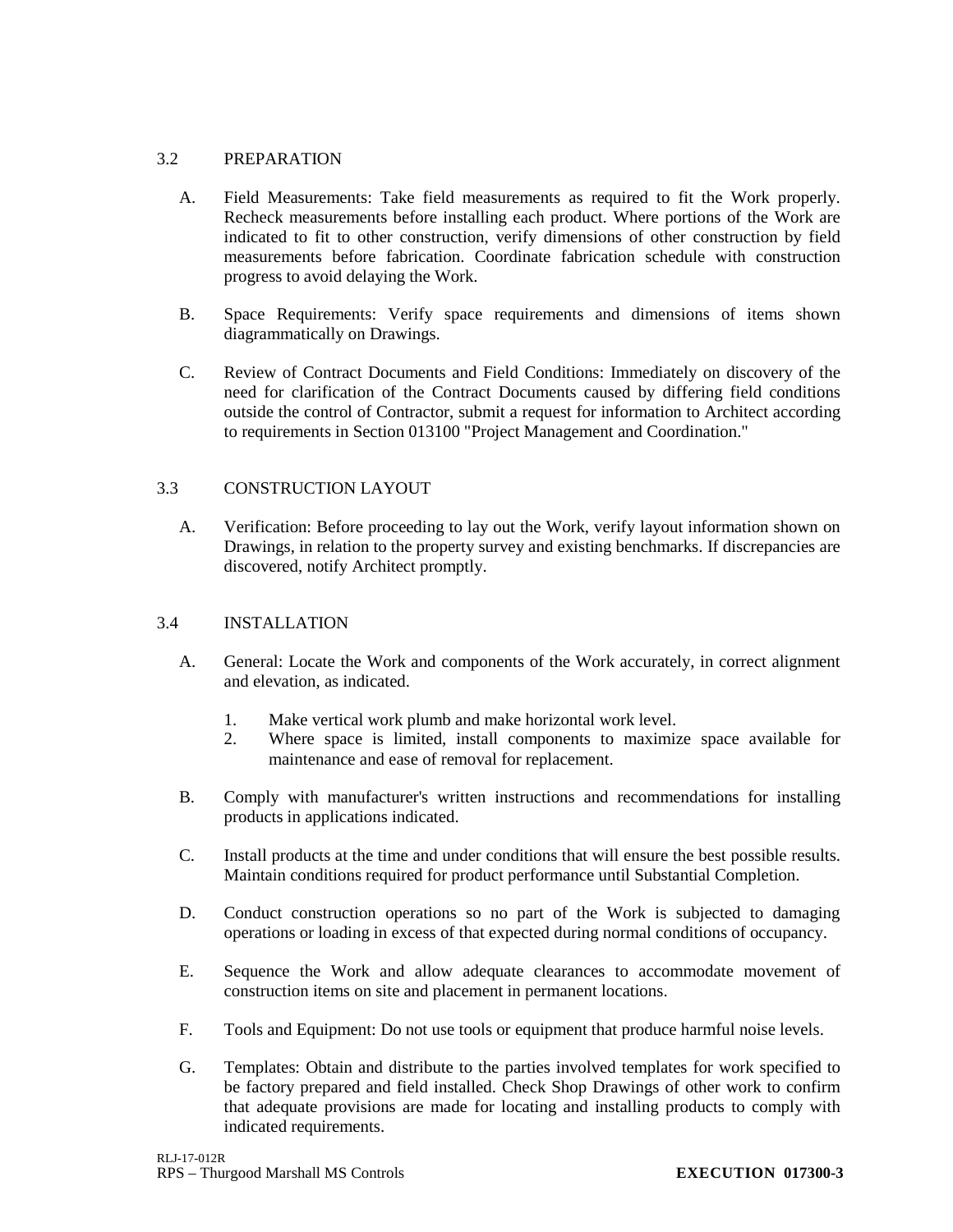- H. Attachment: Provide blocking and attachment plates and anchors and fasteners of adequate size and number to securely anchor each component in place, accurately located and aligned with other portions of the Work. Where size and type of attachments are not indicated, verify size and type required for load conditions.
	- 1. Mounting Heights: Where mounting heights are not indicated, mount components at heights directed by Architect.
	- 2. Allow for building movement, including thermal expansion and contraction.
	- 3. Coordinate installation of anchorages.
- I. Joints: Make joints of uniform width. Where joint locations in exposed work are not indicated, arrange joints for the best visual effect. Fit exposed connections together to form hairline joints.
- J. Hazardous Materials: Use products, cleaners, and installation materials that are not considered hazardous.

# 3.5 CUTTING AND PATCHING

- A. Cutting and Patching, General: Employ skilled workers to perform cutting and patching. Proceed with cutting and patching at the earliest feasible time, and complete without delay.
	- 1. Cut in-place construction to provide for installation of other components or performance of other construction, and subsequently patch as required to restore surfaces to their original condition.
- B. Temporary Support: Provide temporary support of work to be cut.
- C. Protection: Protect in-place construction during cutting and patching to prevent damage. Provide protection from adverse weather conditions for portions of Project that might be exposed during cutting and patching operations.
- D. Adjacent Occupied Areas: Where interference with use of adjoining areas or interruption of free passage to adjoining areas is unavoidable, coordinate cutting and patching according to requirements in Section 011000 "Summary."
- E. Cutting: Cut in-place construction by sawing, drilling, breaking, chipping, grinding, and similar operations, including excavation, using methods least likely to damage elements retained or adjoining construction. If possible, review proposed procedures with original Installer; comply with original Installer's written recommendations.
	- 1. In general, use hand or small power tools designed for sawing and grinding, not hammering and chopping. Cut holes and slots neatly to minimum size required, and with minimum disturbance of adjacent surfaces. Temporarily cover openings when not in use.
	- 2. Finished Surfaces: Cut or drill from the exposed or finished side into concealed surfaces.
	- 3. Proceed with patching after construction operations requiring cutting are complete.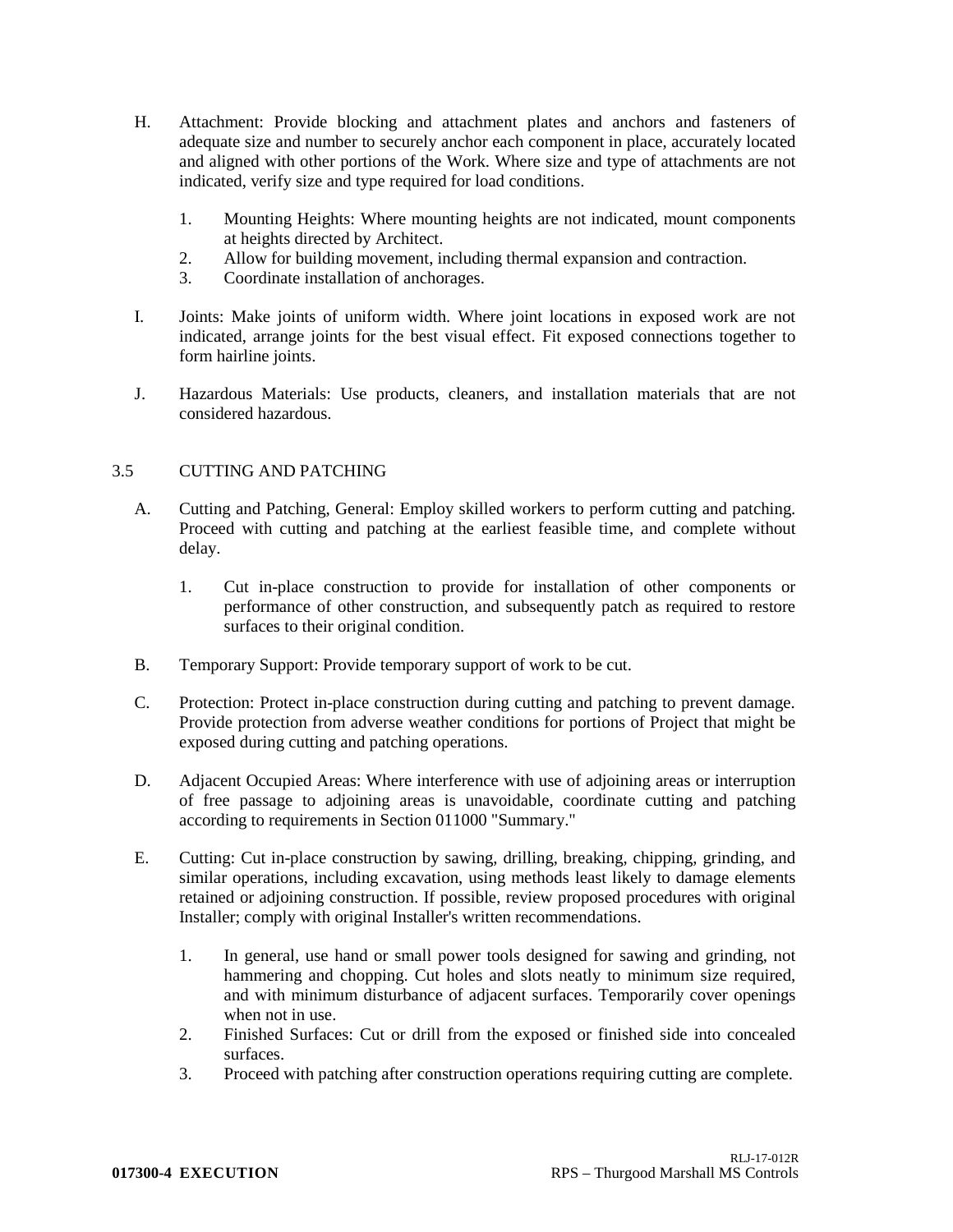- F. Patching: Patch construction by filling, repairing, refinishing, closing up, and similar operations following performance of other work. Patch with durable seams that are as invisible as practicable. Provide materials and comply with installation requirements specified in other Sections, where applicable.
	- 1. Inspection: Where feasible, test and inspect patched areas after completion to demonstrate physical integrity of installation.
	- 2. Exposed Finishes: Restore exposed finishes of patched areas and extend finish restoration into retained adjoining construction in a manner that will minimize evidence of patching and refinishing.
	- 3. Walls: Where walls or partitions that are removed extend one finished area into another, patch and repair wall surfaces in the new space. Provide an even surface of uniform finish, color, texture, and appearance. Remove in-place wall coverings and replace with new materials, if necessary, to achieve uniform color and appearance.
		- a. Where patching occurs in a painted surface, prepare substrate and apply primer and intermediate paint coats appropriate for substrate over the patch, and apply final paint coat over entire unbroken surface containing the patch. Provide additional coats until patch blends with adjacent surfaces.
	- 4. Exterior Building Enclosure: Patch components in a manner that restores enclosure to a weathertight condition and ensures thermal and moisture integrity of building enclosure.
- G. Cleaning: Clean areas and spaces where cutting and patching are performed. Remove paint, mortar, oils, putty, and similar materials from adjacent finished surfaces.

# 3.6 PROGRESS AND FINAL CLEANING

- A. General: Clean Project site and work areas daily, including common areas. Enforce requirements strictly. Dispose of materials lawfully.
	- 1. Comply with requirements in NFPA 241 for removal of combustible waste materials and debris.
	- 2. Do not hold waste materials more than seven days during normal weather or three days if the temperature is expected to rise above 80 deg F (27 deg C).
	- 3. Coordinate progress cleaning for joint-use areas where Contractor and other contractors are working concurrently.
- B. Site: Maintain Project site free of waste materials and debris.
- C. Work Areas: Clean areas where work is in progress to the level of cleanliness necessary for proper execution of the Work.
	- 1. Remove liquid spills promptly.
	- 2. Where dust would impair proper execution of the Work, broom-clean or vacuum the entire work area, as appropriate.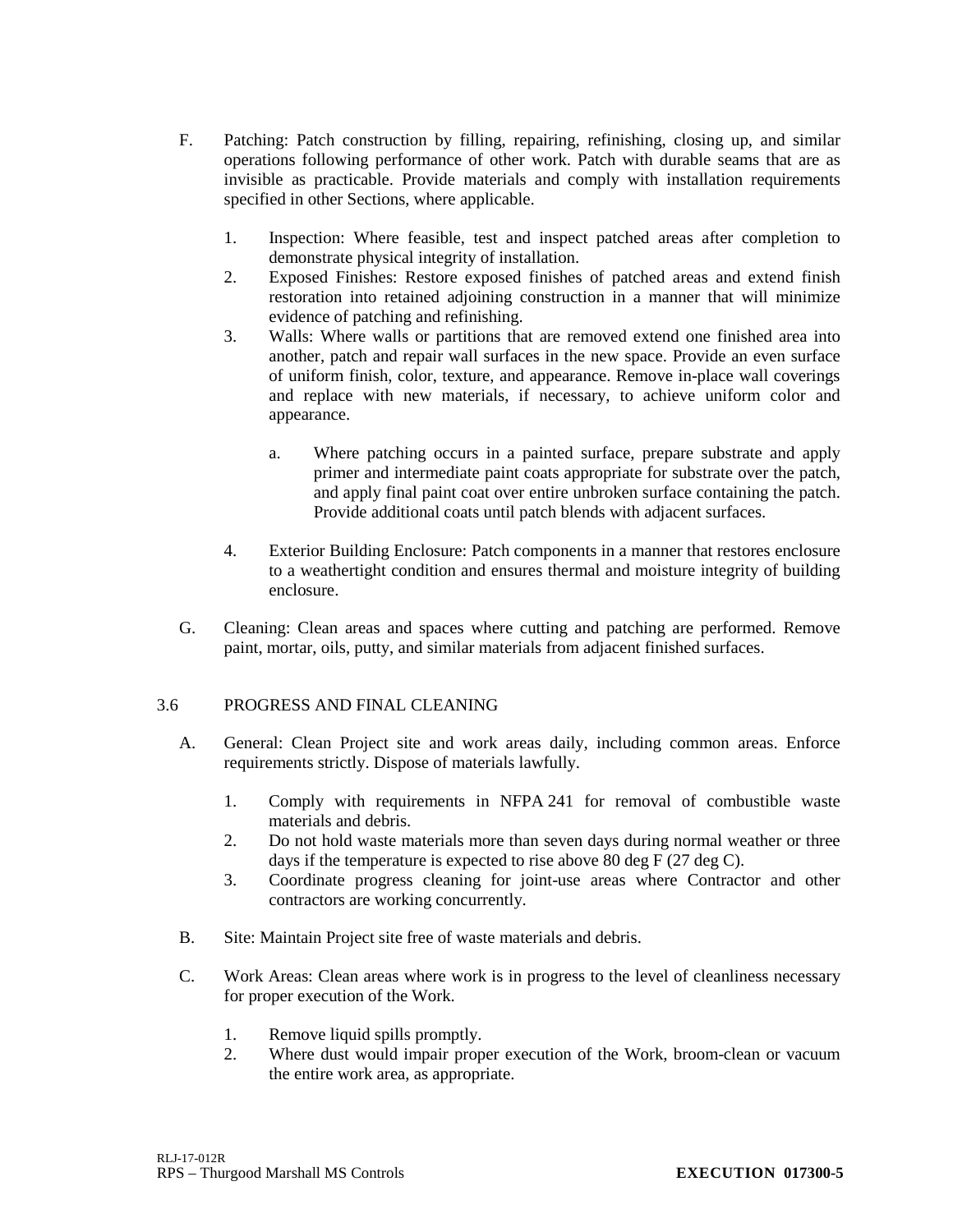- D. Installed Work: Keep installed work clean. Clean installed surfaces according to written instructions of manufacturer or fabricator of product installed, using only cleaning materials specifically recommended. If specific cleaning materials are not recommended, use cleaning materials that are not hazardous to health or property and that will not damage exposed surfaces.
- E. Concealed Spaces: Remove debris from concealed spaces before enclosing the space.
- F. Exposed Surfaces in Finished Areas: Clean exposed surfaces and protect as necessary to ensure freedom from damage and deterioration at time of Substantial Completion.
- G. Waste Disposal: Do not bury or burn waste materials on-site. Do not wash waste materials down sewers or into waterways. Comply with waste disposal requirements in Section 017419 "Construction Waste Management and Disposal."
- H. During handling and installation, clean and protect construction in progress and adjoining materials already in place. Apply protective covering where required to ensure protection from damage or deterioration at Substantial Completion.
- I. Clean and provide maintenance on completed construction as frequently as necessary through the remainder of the construction period. Adjust and lubricate operable components to ensure operability without damaging effects.
- J. Limiting Exposures: Supervise construction operations to assure that no part of the construction, completed or in progress, is subject to harmful, dangerous, damaging, or otherwise deleterious exposure during the construction period.
- K. Provide final cleaning of all disturbed areas. Clean all glass and frames.

# 3.7 STARTING AND ADJUSTING

- A. Confirm proper operation of components. Remove malfunctioning units, replace with new units and retest.
- B. Adjust equipment for proper operation. Adjust operating components for proper operation without binding.
- C. Test each piece of equipment to verify proper operation. Test and adjust controls and safeties. Replace damaged and malfunctioning controls and equipment.

# 3.8 PROTECTION OF INSTALLED CONSTRUCTION

A. Provide final protection and maintain conditions that ensure installed Work is without damage or deterioration at time of Substantial Completion.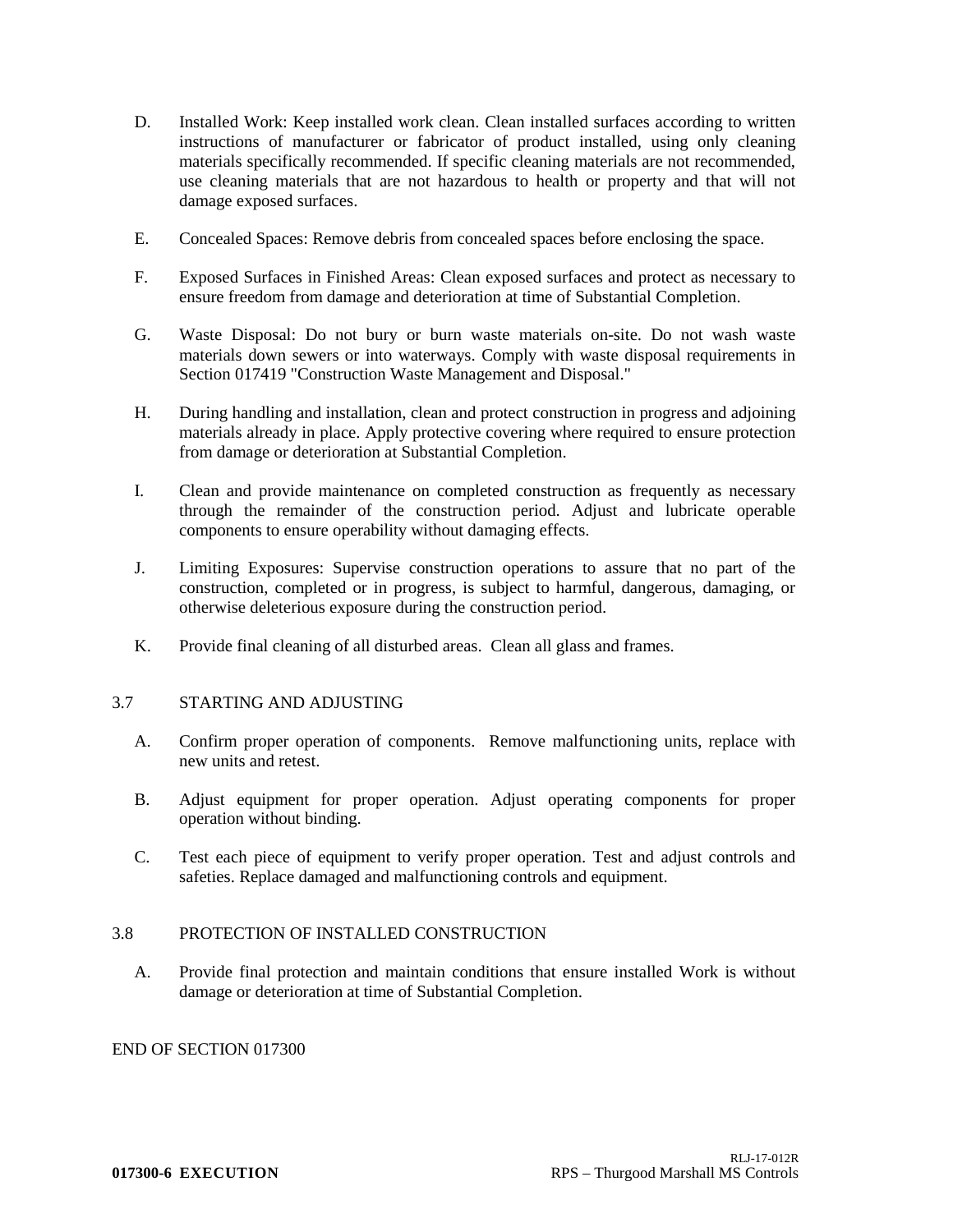#### **DIVISION 01 – GENERAL REQUIREMENTS**

# **SECTION 017419 CONSTRUCTION WASTE MANAGEMENT & DISPOSAL**

# PART 1 - GENERAL

#### 1.1 RELATED DOCUMENTS

A. Drawings and general provisions of the Contract, including General and Supplementary Conditions and other Division 01 Specification Sections, apply to this Section.

#### 1.2 SUMMARY

- A. Section includes administrative and procedural requirements for the following:
	- 1. Disposing of nonhazardous construction waste.

# 1.3 DEFINITIONS

- A. Construction Waste: Building and site improvement materials and other solid waste resulting from construction, remodeling, renovation, or repair operations. Construction waste includes packaging.
- B. Demolition Waste: Building and site improvement materials resulting from demolition or selective demolition operations.
- C. Disposal: Removal off-site of demolition and construction waste and subsequent sale, recycling, reuse, or deposit in landfill or incinerator acceptable to authorities having jurisdiction.

#### PART 2 - PRODUCTS (Not Used)

# PART 3 - EXECUTION

#### 3.1 PLAN IMPLEMENTATION

- A. General: Implement approved waste management plan. Provide handling, containers, storage, signage, transportation, and other items as required to implement waste management plan during the entire duration of the Contract.
	- 1. Comply with operation, termination, and removal requirements in Section 015000 "Temporary Facilities and Controls."
- B. Site Access and Temporary Controls: Conduct waste management operations to ensure minimum interference with roads, streets, walks, walkways, and other adjacent occupied and used facilities.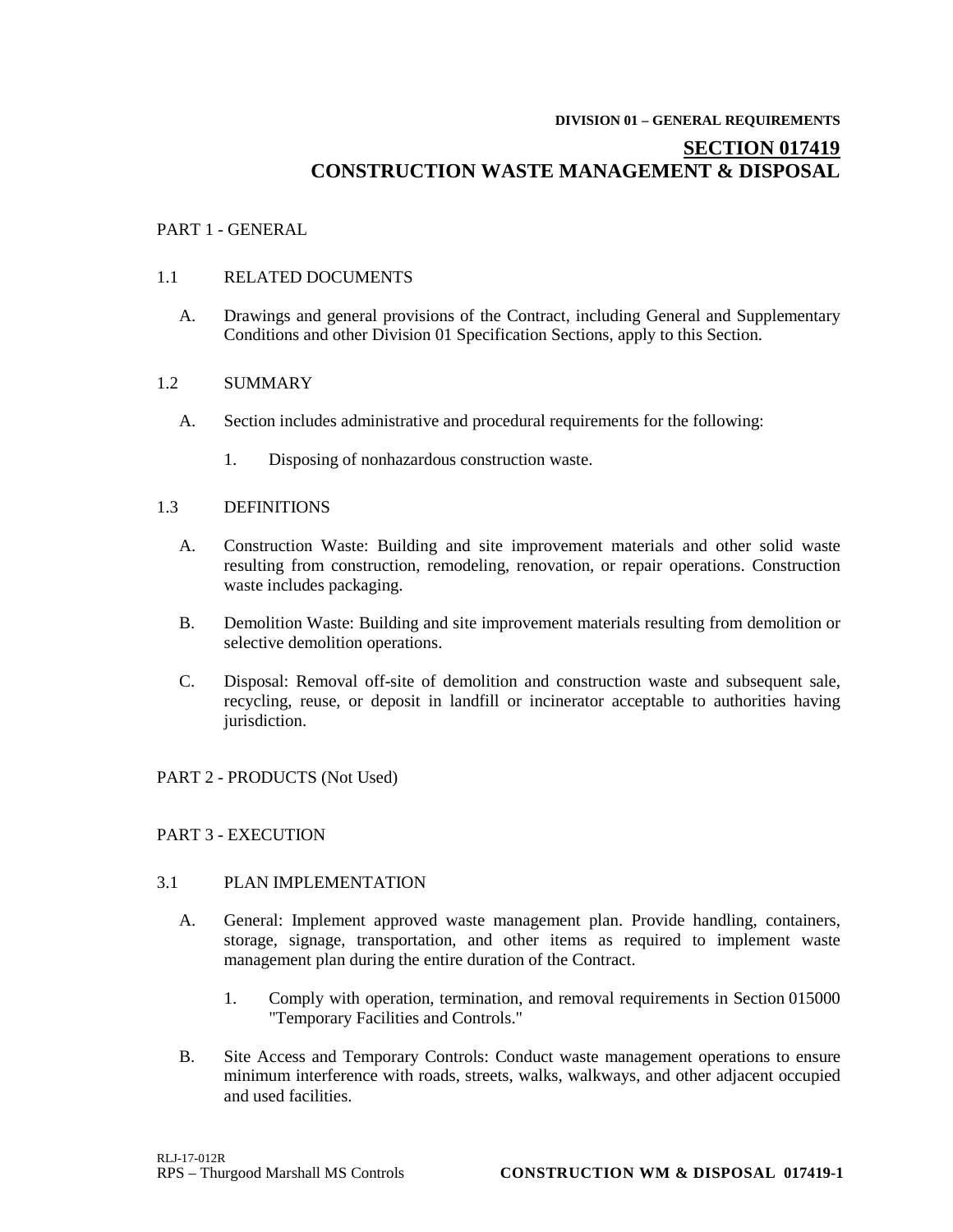# 3.2 DISPOSAL OF WASTE

- A. General: Except for items or materials to be salvaged, recycled, or otherwise reused, remove waste materials from Project site and legally dispose of them in a landfill or incinerator acceptable to authorities having jurisdiction.
	- 1. Except as otherwise specified, do not allow waste materials that are to be disposed of accumulate on-site.
	- 2. Remove and transport debris in a manner that will prevent spillage on adjacent surfaces and areas.
- B. Burning: Do not burn waste materials.
- C. Disposal: Remove waste materials from Owner's property and legally dispose of them.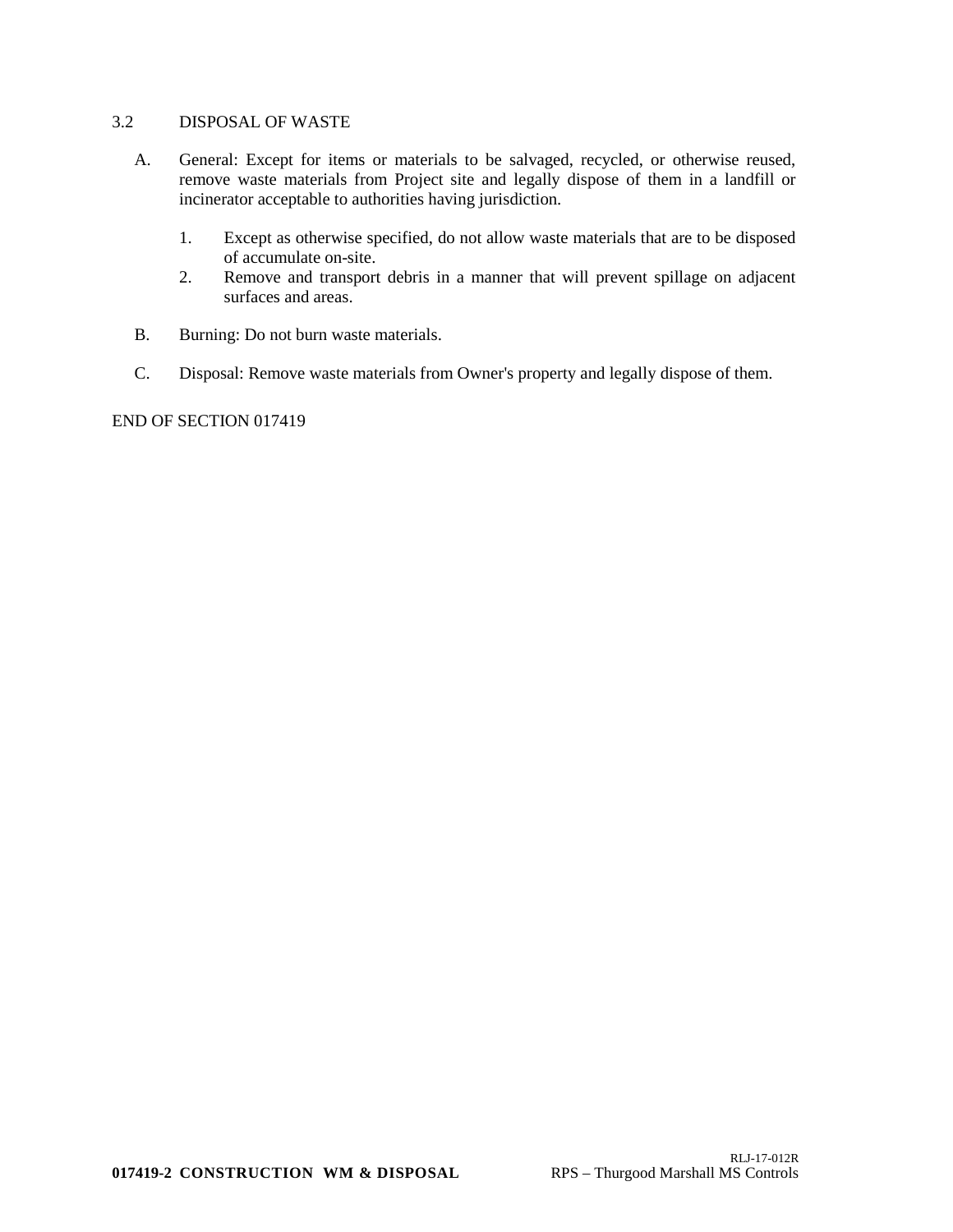# **SECTION 017700 CLOSEOUT PROCEDURES**

#### PART 1 - GENERAL

#### 1.1 RELATED DOCUMENTS

A. Drawings and general provisions of the Contract, including General and Supplementary Conditions and other Division 01 Specification Sections, apply to this Section.

#### 1.2 SUMMARY

- A. Section includes administrative and procedural requirements for contract closeout, including, but not limited to, the following:
	- 1. Substantial Completion procedures.<br>2. Final completion procedures.
	- Final completion procedures.
	- 3. Warranties.
	- 4. Final cleaning.
	- 5. Repair of the Work.
- B. Related Requirements:
	- 1. Section 017300 "Execution" for progress cleaning of Project site.
	- 2. Section 017839 "Project Record Documents" for submitting record Drawings, record Specifications, and record Product Data.

#### 1.3 ACTION SUBMITTALS

- A. Product Data: For cleaning agents.
- B. Contractor's List of Incomplete Items: Initial submittal at Substantial Completion.
- C. Certified List of Incomplete Items: Final submittal at Final Completion.

#### 1.4 CLOSEOUT SUBMITTALS

- A. Certificates of Release: From authorities having jurisdiction.
- B. Certificate of Insurance: For continuing coverage.

# 1.5 MAINTENANCE MATERIAL SUBMITTALS

A. Schedule of Maintenance Material Items: For maintenance material submittal items specified in other Sections.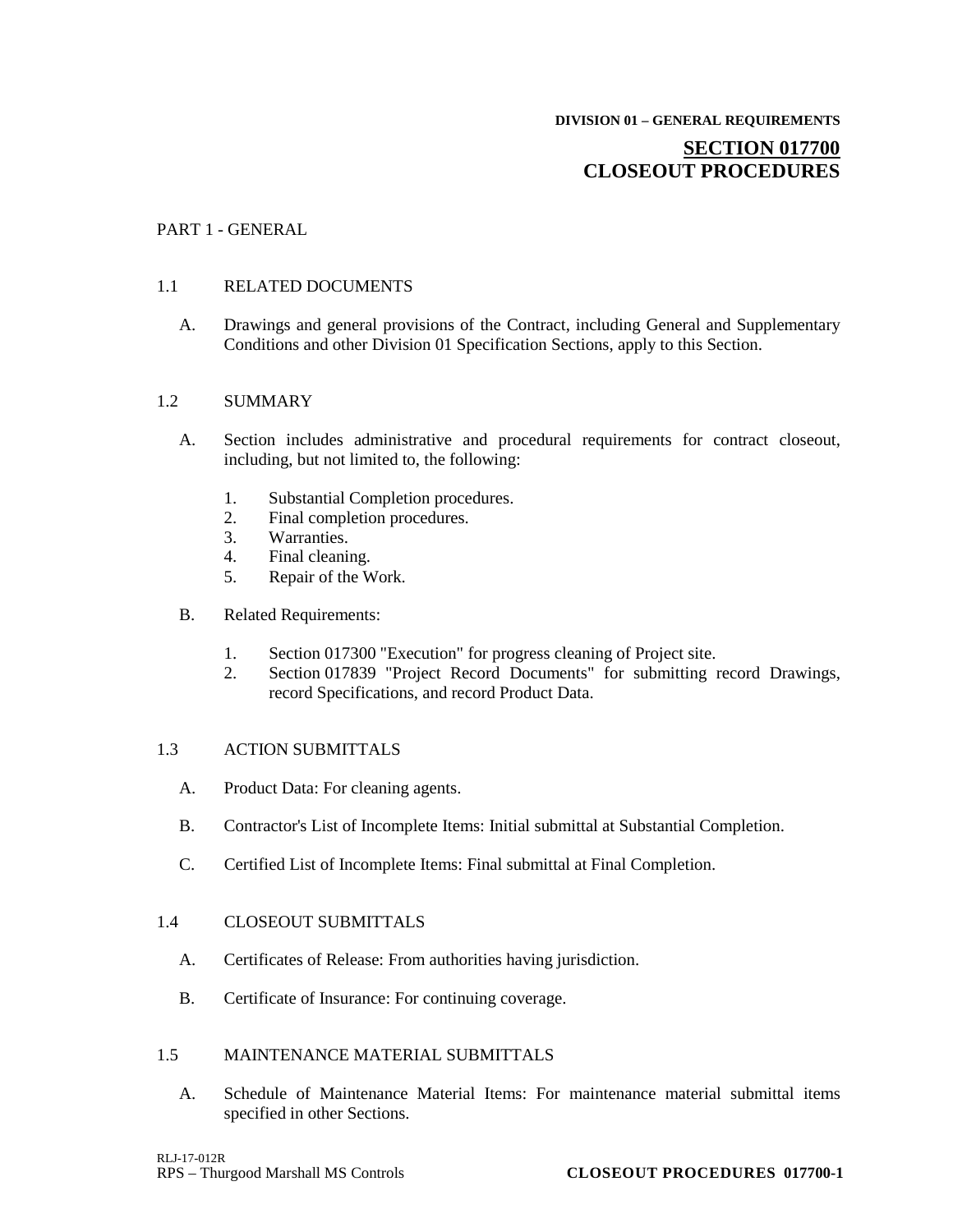#### 1.6 SUBSTANTIAL COMPLETION PROCEDURES

- A. Contractor's List of Incomplete Items: Prepare and submit a list of items to be completed and corrected (Contractor's punch list), indicating the value of each item on the list and reasons why the Work is incomplete.
- B. Submittals Prior to Substantial Completion: Complete the following a minimum of 10 days prior to requesting inspection for determining date of Substantial Completion. List items below that are incomplete at time of request.
	- 1. Certificates of Release: Obtain and submit releases from authorities having jurisdiction permitting Owner unrestricted use of the Work and access to services and utilities. Include occupancy permits, operating certificates, and similar releases.
	- 2. Submit closeout submittals specified in other Division 01 Sections, including project record documents, operation and maintenance manuals, final completion construction photographic documentation, damage or settlement surveys, and similar final record information.
	- 3. Submit closeout submittals specified in individual Sections, including specific warranties, workmanship bonds, maintenance service agreements, final certifications, and similar documents.
	- 4. Submit maintenance material submittals specified in individual Sections, including tools, spare parts, extra materials, and similar items, and deliver to location designated by Architect. Label with manufacturer's name and model number where applicable.
	- 5. Submit test/adjust/balance records.
- C. Procedures Prior to Substantial Completion: Complete the following a minimum of 10 days prior to requesting inspection for determining date of Substantial Completion. List items below that are incomplete at time of request.
	- 1. Advise Owner of pending insurance changeover requirements.
	- 2. Perform preventive maintenance on equipment used prior to Substantial Completion.
	- 3. Instruct Owner's personnel in operation, adjustment, and maintenance of products, equipment, and systems.
	- 4. Participate with Owner in conducting inspection and walkthrough.
	- 5. Terminate and remove temporary facilities from Project site, along with mockups, construction tools, and similar elements.
	- 6. Complete final cleaning requirements, including touchup painting.
	- 7. Touch up and otherwise repair and restore marred exposed finishes to eliminate visual defects.
- D. Inspection: Submit a written request for inspection to determine Substantial Completion a minimum of 10 days prior to date the work will be completed and ready for final inspection and tests. On receipt of request, Architect will either proceed with inspection or notify Contractor of unfulfilled requirements. Architect will prepare the Certificate of Substantial Completion after inspection or will notify Contractor of items, either on Contractor's list or additional items identified by Architect, that must be completed or corrected before certificate will be issued.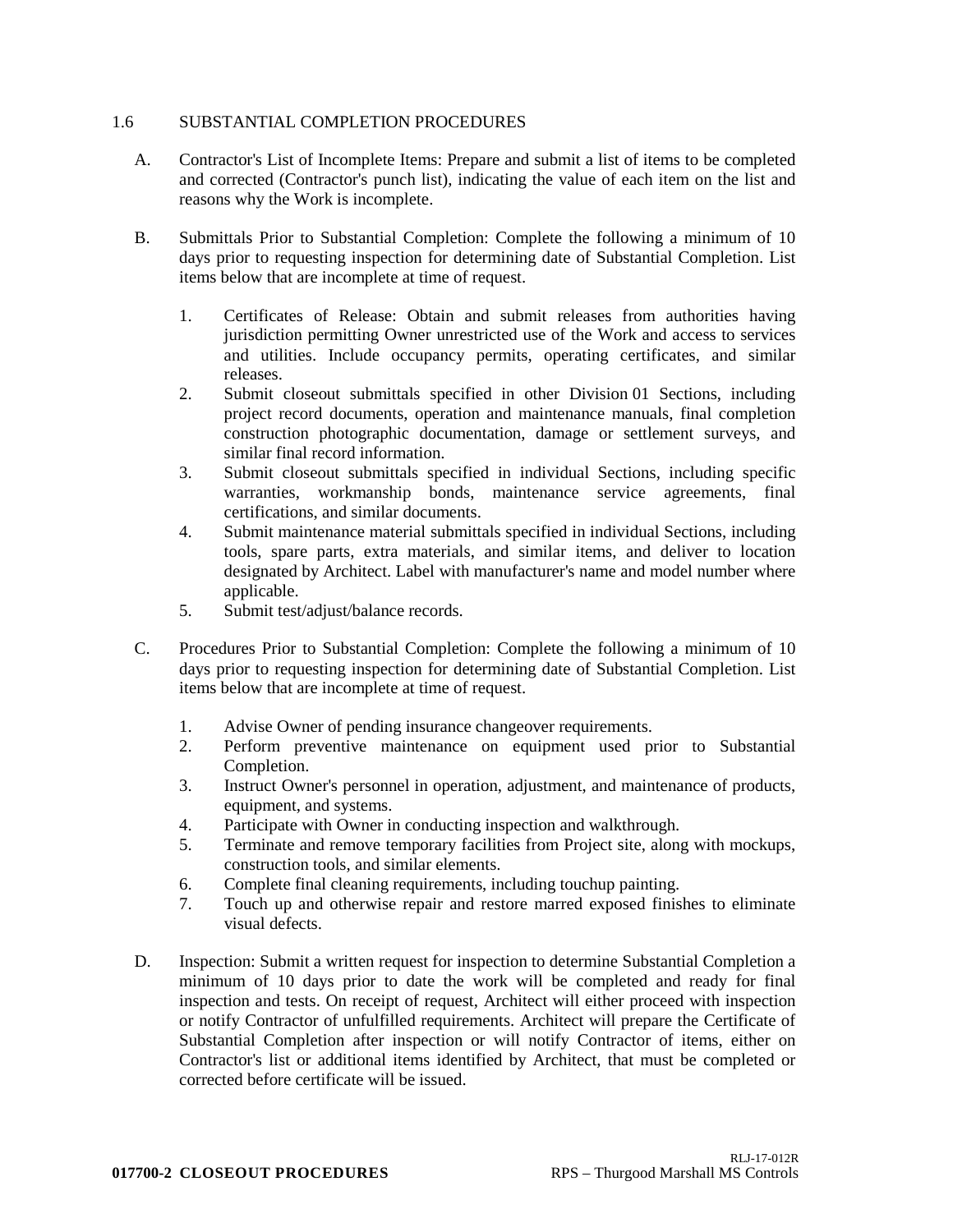- 1. Reinspection: Request reinspection when the Work identified in previous inspections as incomplete is completed or corrected.
- 2. Results of completed inspection will form the basis of requirements for final completion.

# 1.7 FINAL COMPLETION PROCEDURES

- A. Preliminary procedures: Before requesting final inspection for determining final completion, complete the following:
	- 1. Submit a final Application for Payment according to Section 012900 "Payment Procedures."
	- 2. Certified List of Incomplete Items: Submit certified copy of Architect's Substantial Completion inspection list of items to be completed or corrected (punch list), endorsed and dated by Architect. Certified copy of the list shall state that each item has been completed or otherwise resolved for acceptance.
	- 3. Certificate of Insurance: Submit evidence of final, continuing insurance coverage complying with insurance requirements.
- B. Inspection: Submit a written request for final inspection to determine acceptance a minimum of 10 days prior to date the work will be completed and ready for final inspection and tests. On receipt of request, Architect will either proceed with inspection or notify Contractor of unfulfilled requirements. Architect will prepare a final Certificate for Payment after inspection or will notify Contractor of construction that must be completed or corrected before certificate will be issued.
	- 1. Reinspection: Request reinspection when the Work identified in previous inspections as incomplete is completed or corrected.

# 1.8 LIST OF INCOMPLETE ITEMS (PUNCH LIST)

- A. Organization of List: Include name and identification of each space and area affected by construction operations for incomplete items and items needing correction including, if necessary, areas disturbed by Contractor that are outside the limits of construction.
	- 1. Organize list of spaces in sequential order, starting with exterior areas first and proceeding from lowest floor to highest floor.
	- 2. Organize items applying to each space by major element, including categories for ceiling, individual walls, floors, equipment, and building systems.
	- 3. Submit list of incomplete items in the following format:
		- a. MS Excel electronic file. Architect, will return annotated file.
		- b. Three paper copies. Architect will return two copies.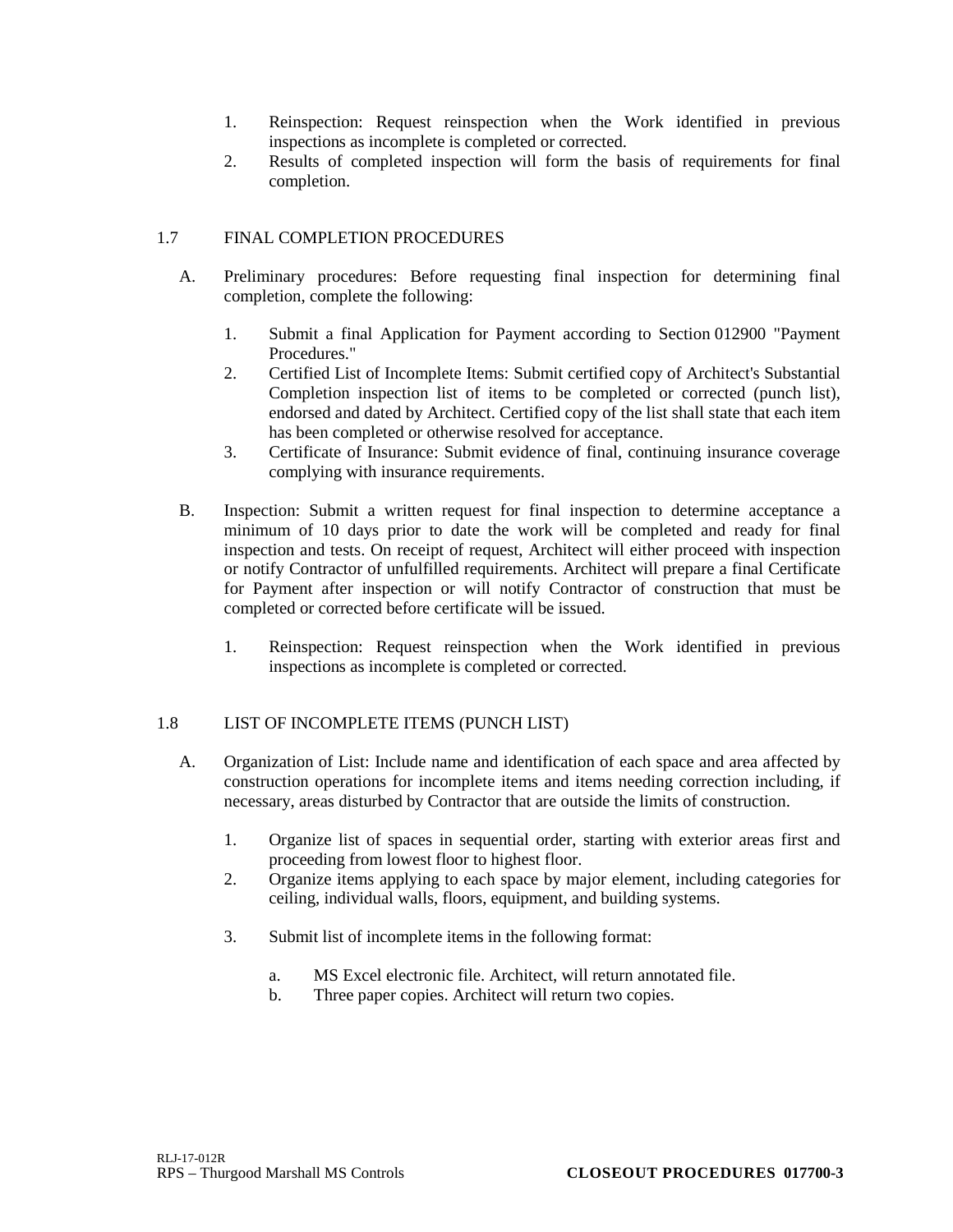# 1.9 SUBMITTAL OF PROJECT WARRANTIES

- A. Time of Submittal: Submit written warranties on request of Architect for designated portions of the Work where commencement of warranties other than date of Substantial Completion is indicated, or when delay in submittal of warranties might limit Owner's rights under warranty.
- B. Organize warranty documents into an orderly sequence based on the table of contents of Project Manual.
	- 1. Bind warranties and bonds in heavy-duty, three-ring, vinyl-covered, loose-leaf binders, thickness as necessary to accommodate contents, and sized to receive 8- 1/2-by-11-inch (215-by-280-mm) paper.
	- 2. Provide heavy paper dividers with plastic-covered tabs for each separate warranty. Mark tab to identify the product or installation. Provide a typed description of the product or installation, including the name of the product and the name, address, and telephone number of Installer.
	- 3. Identify each binder on the front and spine with the typed or printed title "WARRANTIES," Project name, and name of Contractor.
	- 4. Warranty Electronic File: Scan warranties and bonds and assemble complete warranty and bond submittal package into a single indexed electronic PDF file with links enabling navigation to each item. Provide bookmarked table of contents at beginning of document.

# 1.10 ELECTRONIC CLOSEOUT DOCUMENTATION

- A. General: Provide a complete project Closeout Documentation Package in electronic format. This package shall include:
	- 1. Project Record Documents.
	- 2. Approved submittals.
	- 3. Operation and Maintenance Manuals.
	- 4. Warranties.
	- 5. Project Contact Directory.
- B. The Electronic Closeout Document shall be prepared by BHFX, LLC 8150397-8800 [Rockford@bhfx.net.](mailto:Rockford@bhfx.net)
- C. In order to the Electronic Closeout Documentation process, comply with the following:
	- 1. Contact BHFX a minimum 3 months prior to the date of Substantial Completion to schedule a pre-closeout meeting. Review the following:
		- a. Format of documents: PDF electronic format for all documents and AutoCAD drawing files.
		- b. Folder structure for storage and transfer of files.
		- c. Schedule for collection and turn-over of closeout documentation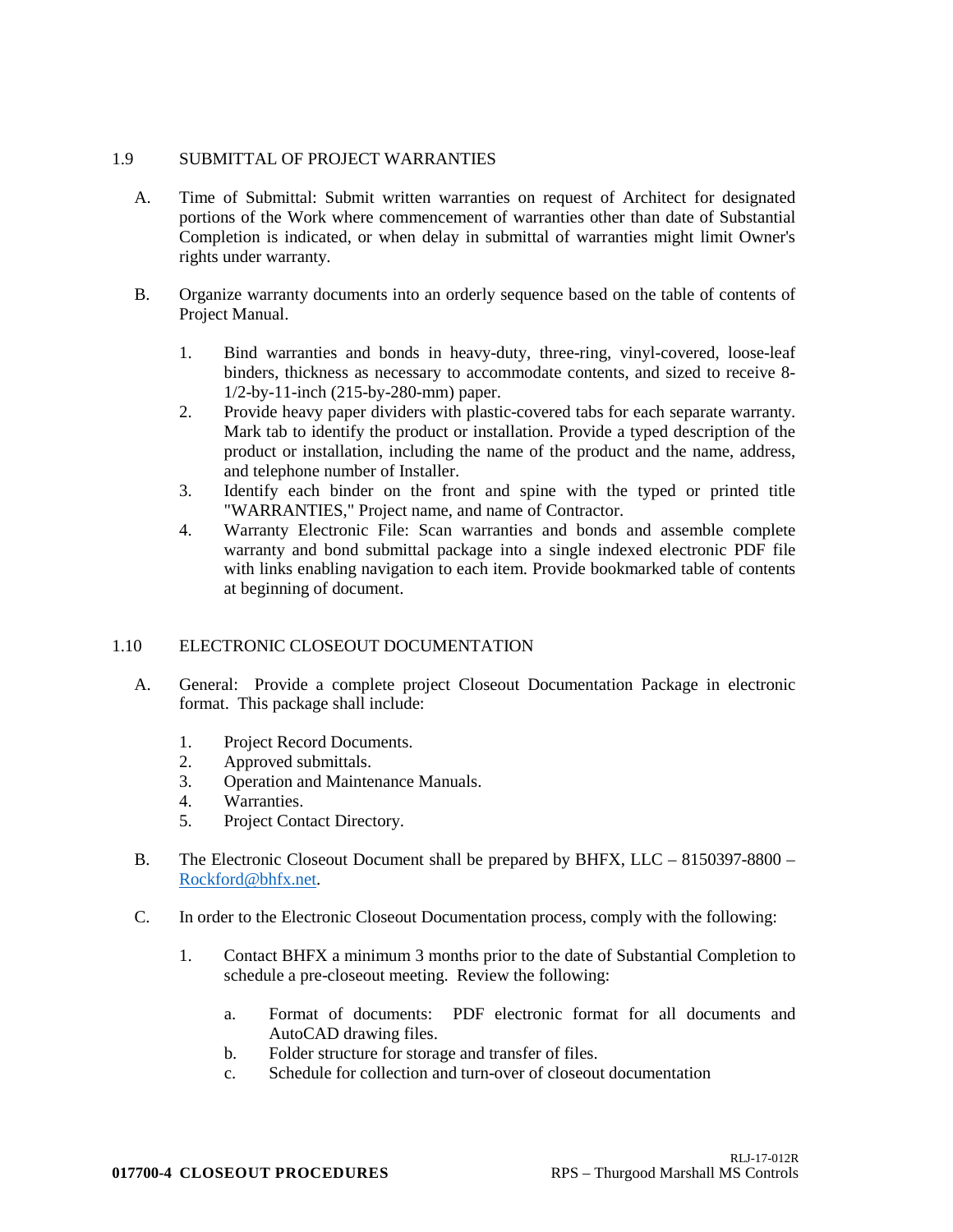- d. Record Document Format Procedures: Provide clean and accurate paper copies of marked-up Record Documents (drawings and specifications) for scanning.
- e. Provide contact information for the individual responsible for the collection and transfer of the Electronic Closeout Document package contents.
- f. Review the complete listing of Closeout Documentation package contents.
- 2. Provide all documentation to BHFX, LLC for processing no later than 30 days after the date of Substantial Completion.
- 3. Schedule a training conference with the Owner's Representative, Architect and BHFX to present the completed Electronic Closeoput Documentation package.

# PART 2 - PRODUCTS

# 2.1 MATERIALS

A. Cleaning Agents: Use cleaning materials and agents recommended by manufacturer or fabricator of the surface to be cleaned. Do not use cleaning agents that are potentially hazardous to health or property or that might damage finished surfaces.

# PART 3 - EXECUTION

# 3.1 FINAL CLEANING

- A. General: Perform final cleaning. Conduct cleaning and waste-removal operations to comply with local laws and ordinances and Federal and local environmental and antipollution regulations.
- B. Cleaning: Employ experienced workers or professional cleaners for final cleaning. Clean each surface or unit to condition expected in an average commercial building cleaning and maintenance program. Comply with manufacturer's written instructions.
	- 1. Complete the following cleaning operations before requesting inspection for certification of Substantial Completion for entire Project or for a designated portion of Project:
		- a. Clean Project site, yard, and grounds, in areas disturbed by construction activities, including landscape development areas, of rubbish, waste material, litter, and other foreign substances.
		- b. Rake grounds that are neither planted nor paved to a smooth, even-textured surface.
		- c. Remove tools, construction equipment, machinery, and surplus material from Project site.
		- d. Clean exposed exterior and interior hard-surfaced finishes to a dirt-free condition, free of stains, films, and similar foreign substances. Avoid disturbing natural weathering of exterior surfaces. Restore reflective surfaces to their original condition.
		- e. Remove debris and surface dust from limited access spaces.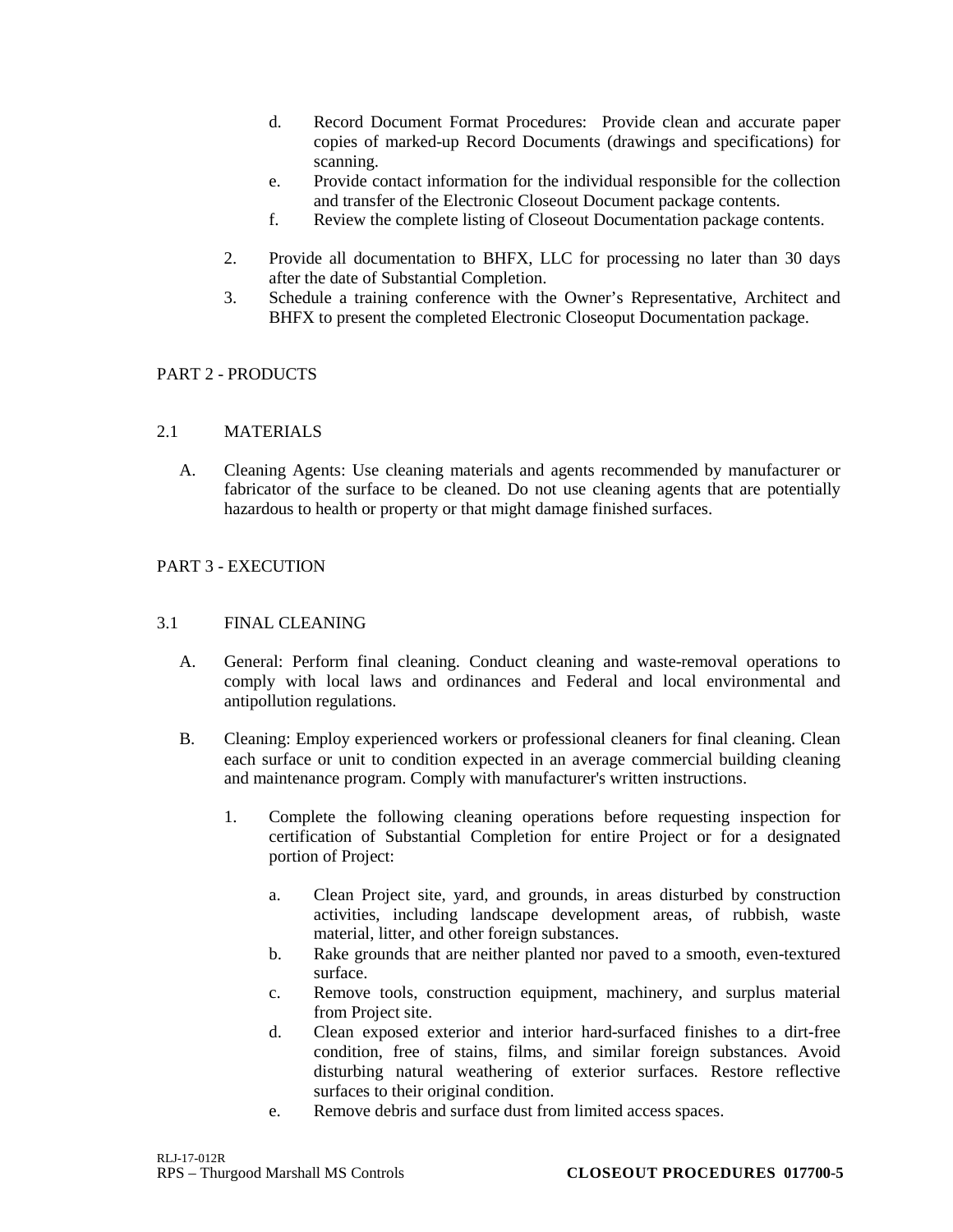- f. Sweep concrete floors broom clean in unoccupied spaces.
- g. Vacuum carpet and similar soft surfaces, removing debris and excess nap; clean according to manufacturer's recommendations if visible soil or stains remain.
- h. Clean transparent materials.
- i. Remove labels that are not permanent.
- j. Leave Project clean and ready for occupancy.
- C. Construction Waste Disposal: Comply with waste disposal requirements in Section 017419 "Construction Waste Management and Disposal."

#### 3.2 REPAIR OF THE WORK

- A. Complete repair and restoration operations before requesting inspection for determination of Substantial Completion.
- B. Repair or remove and replace defective construction. Repairing includes replacing defective parts, refinishing damaged surfaces, touching up with matching materials, and properly adjusting operating equipment. Where damaged or worn items cannot be repaired or restored, provide replacements. Remove and replace operating components that cannot be repaired. Restore damaged construction and permanent facilities used during construction to specified condition.
	- 1. Remove and replace chipped, scratched, and broken glass, reflective surfaces, and other damaged transparent materials.
	- 2. Touch up and otherwise repair and restore marred or exposed finishes and surfaces. Replace finishes and surfaces that that already show evidence of repair or restoration.
		- a. Do not paint over "UL" and other required labels and identification, including mechanical and electrical nameplates. Remove paint applied to required labels and identification.
	- 3. Replace parts subject to operating conditions during construction that may impede operation or reduce longevity.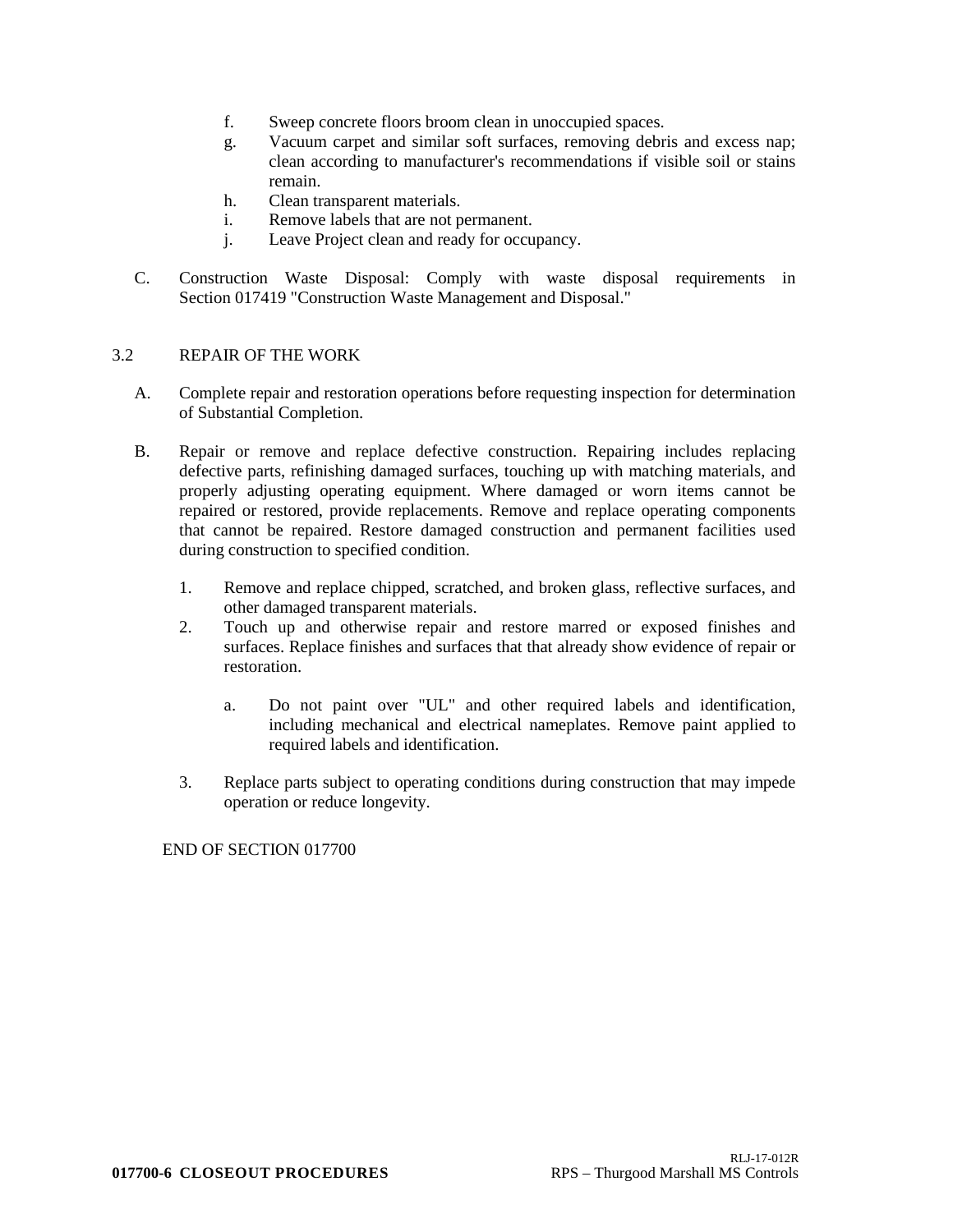# **DIVISION 01 – GENERAL REQUIREMENTS**

# **SECTION 017839 PROJECT RECORD DOCUMENTS**

# PART 1 - GENERAL

# 1.1 RELATED DOCUMENTS

A. Drawings and general provisions of the Contract, including General and Supplementary Conditions and other Division 01 Specification Sections, apply to this Section.

#### 1.2 SUMMARY

- A. Section includes administrative and procedural requirements for project record documents, including the following:
	- 1. Record Drawings.<br>2. Record Specificati
	- Record Specifications.
	- 3. Record Product Data.
- B. Related Requirements:
	- 1. Section 017300 "Execution" for final property survey.
	- 2. Section 017700 "Closeout Procedures" for general closeout procedures.

# 1.3 CLOSEOUT SUBMITTALS

- A. Record Drawings: Comply with the following:
	- 1. Number of Copies: Submit one set of marked-up record prints.
	- 2. Number of Copies: Submit copies of record Drawings as follows:
		- a. Initial Submittal:
			- 1) Submit one paper-copy set(s) of marked-up record prints.
			- 2) Submit PDF electronic files of scanned record prints and one of file prints.
			- 3) Submit record digital data files and one set of plots.
			- 4) Architect will indicate whether general scope of changes, additional information recorded, and quality of drafting are acceptable.
		- b. Final Submittal:
			- 1) Submit three paper-copy sets of marked-up record prints.
			- 2) Submit PDF electronic files of scanned record prints and three sets of prints.
			- 3) Print each drawing, whether or not changes and additional information were recorded.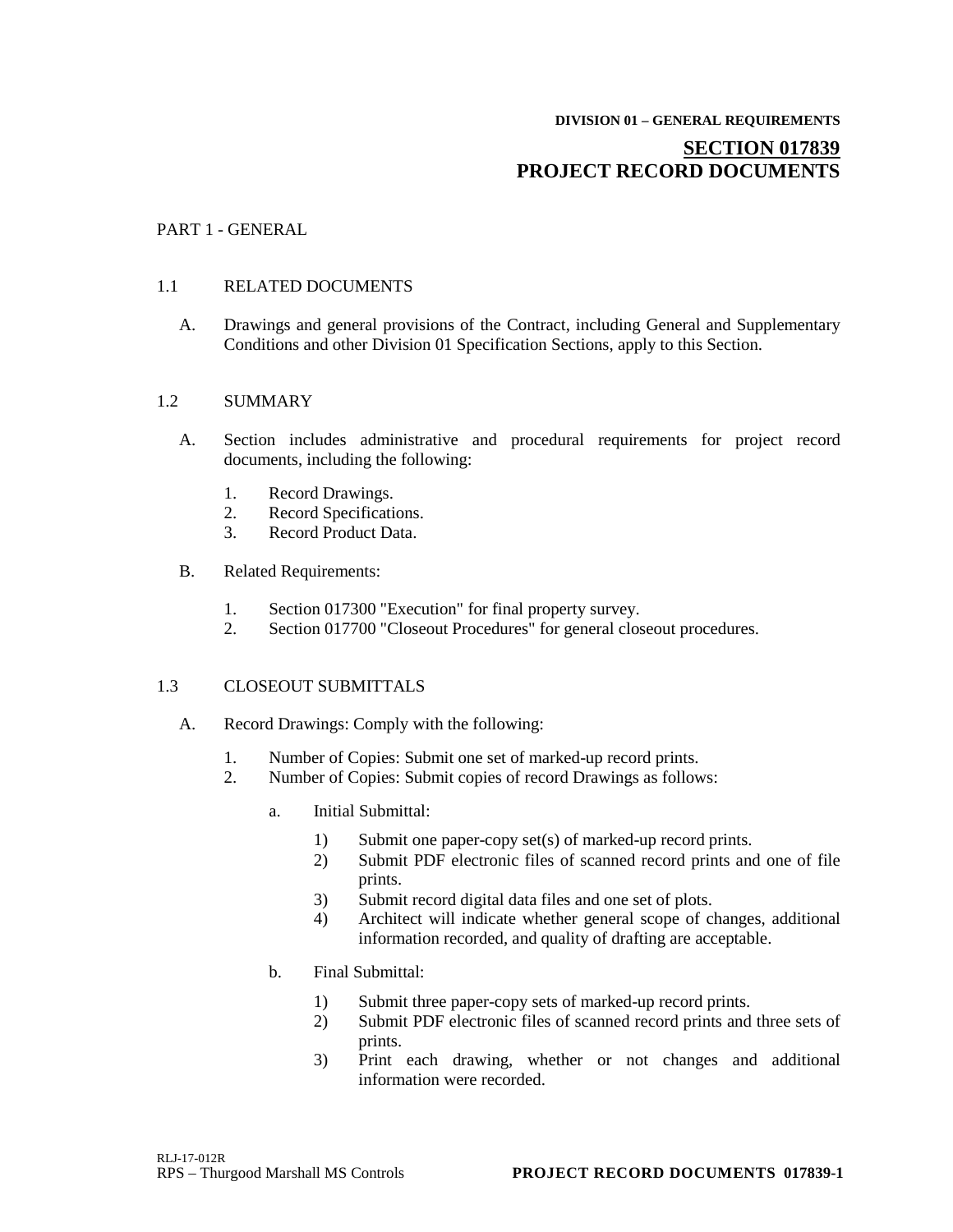- B. Record Specifications: Submit one paper copy and PDF electronic files of Project's Specifications, including addenda and contract modifications.
- C. Record Product Data: Submit one paper copy and PDF electronic files and directories of each submittal.
	- 1. Where record Product Data are required as part of operation and maintenance manuals, submit duplicate marked-up Product Data as a component of manual.

# PART 2 - PRODUCTS

#### 2.1 RECORD DRAWINGS

- A. Record Prints: Maintain one set of marked-up paper copies of the Contract Drawings and Shop Drawings, incorporating new and revised drawings as modifications are issued.
	- 1. Preparation: Mark record prints to show the actual installation where installation varies from that shown originally. Require individual or entity who obtained record data, whether individual or entity is Installer, subcontractor, or similar entity, to provide information for preparation of corresponding marked-up record prints.
		- a. Give particular attention to information on concealed elements that would be difficult to identify or measure and record later.
		- b. Accurately record information in an acceptable drawing technique.
		- c. Record data as soon as possible after obtaining it.
	- 2. Mark the Contract Drawings and Shop Drawings completely and accurately. Use personnel proficient at recording graphic information in production of marked-up record prints.
	- 3. Mark record sets with erasable, red-colored pencil. Use other colors to distinguish between changes for different categories of the Work at same location.
	- 4. Note Construction Change Directive numbers, alternate numbers, Change Order numbers, and similar identification, where applicable.
- B. Record Digital Data Files: Immediately before inspection for Certificate of Substantial Completion, review marked-up record prints with Architect. When authorized, prepare a full set of corrected digital data files of the Contract Drawings, as follows:
	- 1. Format: Same digital data software program, version, and operating system as the original Contract Drawings.
	- 2. Format: DWG, Version, Microsoft Windows operating system.
	- 3. Format: Annotated PDF electronic file with comment function enabled.
	- 4. Incorporate changes and additional information previously marked on record prints. Delete, redraw, and add details and notations where applicable.
	- 5. Refer instances of uncertainty to Architect for resolution.
	- 6. Architect will furnish Contractor one set of digital data files of the Contract Drawings for use in recording information.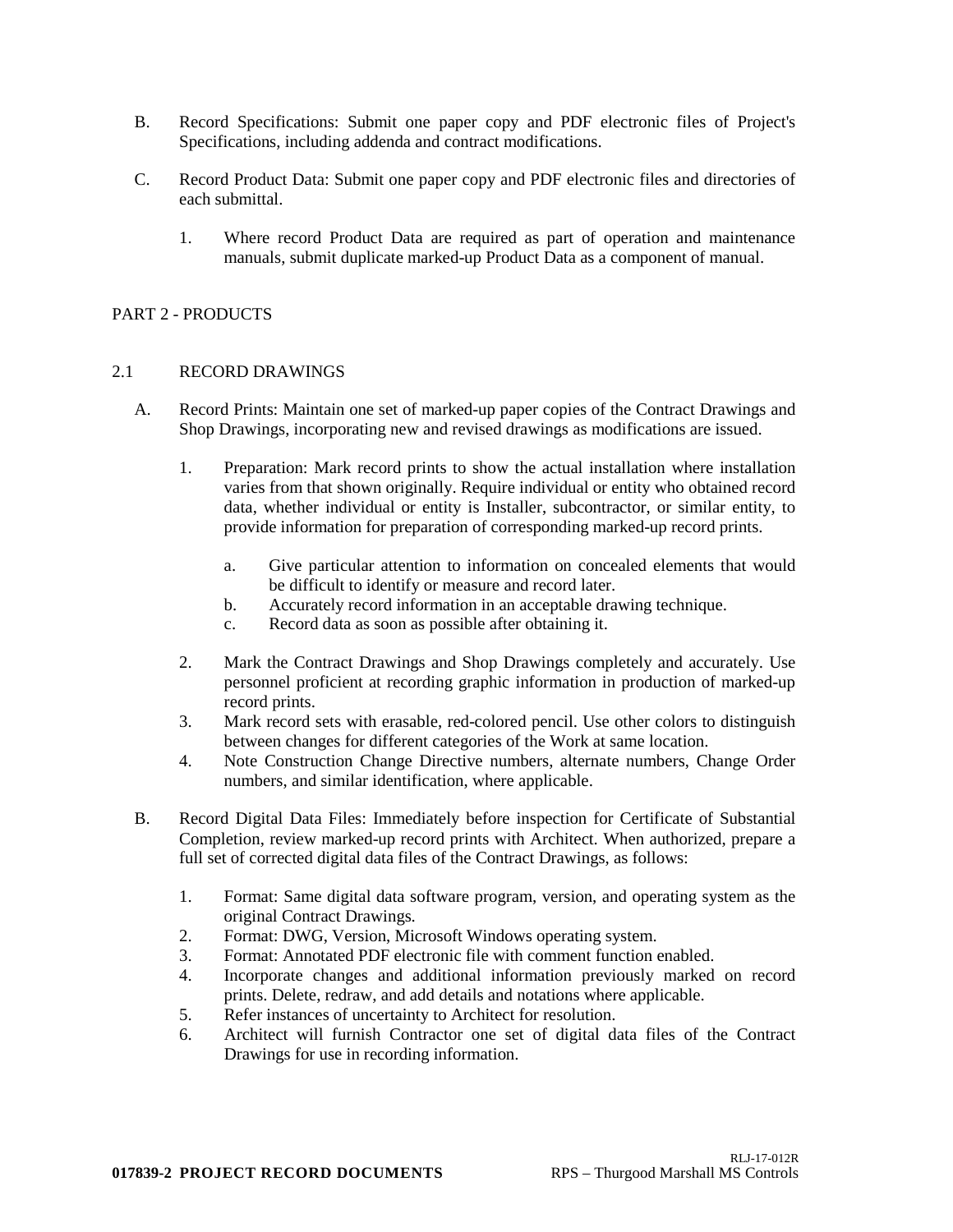- C. Format: Identify and date each record Drawing; include the designation "PROJECT RECORD DRAWING" in a prominent location.
	- 1. Record Prints: Organize record prints and newly prepared record Drawings into manageable sets. Bind each set with durable paper cover sheets. Include identification on cover sheets.
	- 2. Format: Annotated PDF electronic file with comment function enabled.
	- 3. Record Digital Data Files: Organize digital data information into separate electronic files that correspond to each sheet of the Contract Drawings. Name each file with the sheet identification. Include identification in each digital data file.
	- 4. Identification: As follows:
		- a. Project name.
		- b. Date.
		- c. Designation "PROJECT RECORD DRAWINGS."
		- d. Name of Architect.
		- e. Name of Contractor.

# 2.2 RECORD SPECIFICATIONS

- A. Preparation: Mark Specifications to indicate the actual product installation where installation varies from that indicated in Specifications, addenda, and contract modifications.
	- 1. Give particular attention to information on concealed products and installations that cannot be readily identified and recorded later.
	- 2. Mark copy with the proprietary name and model number of products, materials, and equipment furnished, including substitutions and product options selected.
	- 3. Record the name of manufacturer, supplier, Installer, and other information necessary to provide a record of selections made.
	- 4. Note related Change Orders, record Product Data, and record Drawings where applicable.
- B. Format: Submit record Specifications as scanned PDF electronic file(s) of marked-up paper copy of Specifications.

# 2.3 RECORD PRODUCT DATA

- A. Preparation: Mark Product Data to indicate the actual product installation where installation varies substantially from that indicated in Product Data submittal.
	- 1. Give particular attention to information on concealed products and installations that cannot be readily identified and recorded later.
	- 2. Include significant changes in the product delivered to Project site and changes in manufacturer's written instructions for installation.
	- 3. Note related Change Orders, record Specifications, and record Drawings where applicable.
- B. Format: Submit record Product Data as annotated PDF electronic file and paper copy.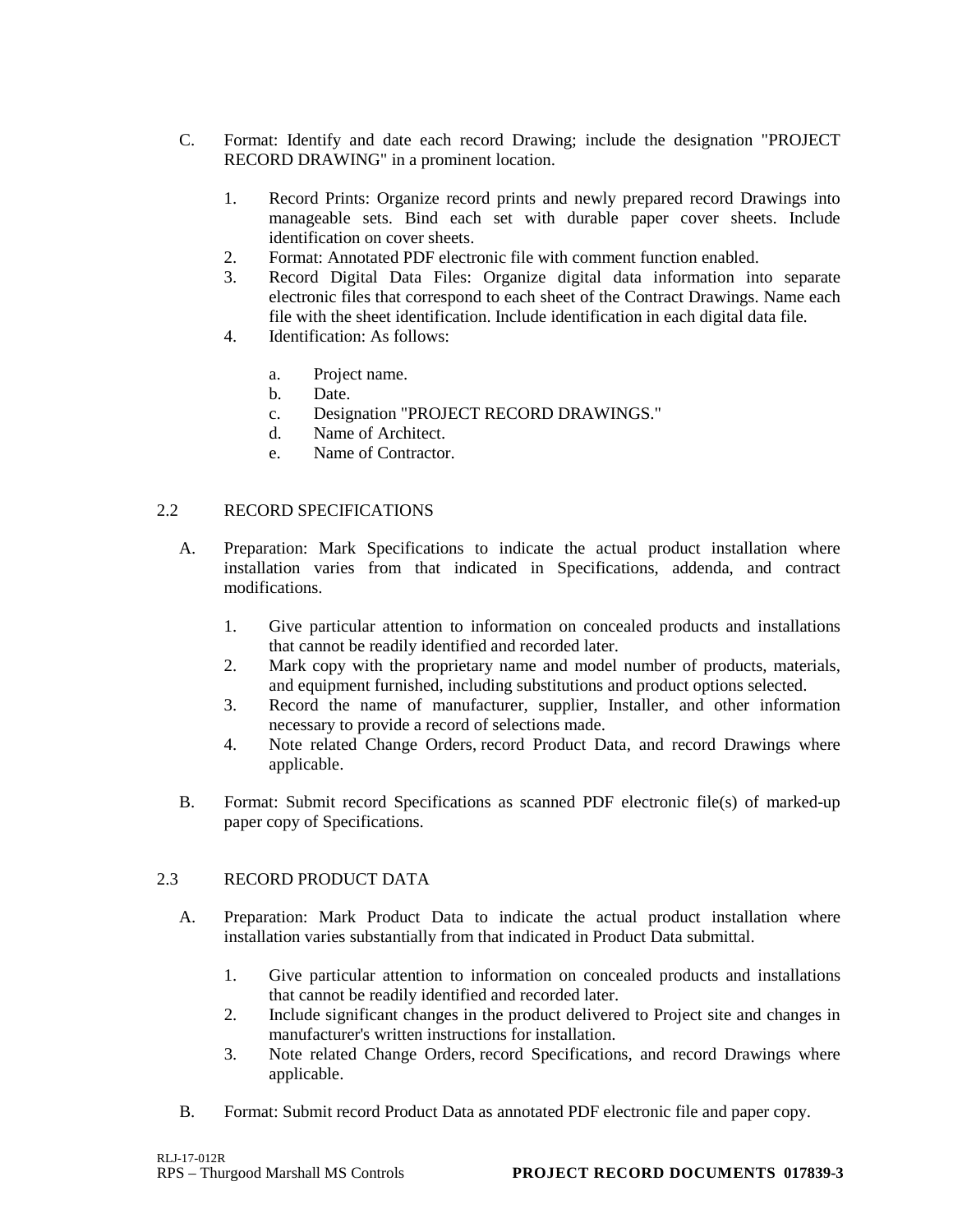### PART 3 - EXECUTION

#### 3.1 RECORDING AND MAINTENANCE

- A. Recording: Maintain one copy of each submittal during the construction period for project record document purposes. Post changes and revisions to project record documents as they occur; do not wait until end of Project.
- B. Maintenance of Record Documents and Samples: Store record documents and Samples in the field office apart from the Contract Documents used for construction. Do not use project record documents for construction purposes. Maintain record documents in good order and in a clean, dry, legible condition, protected from deterioration and loss. Provide access to project record documents for Architect's reference during normal working hours.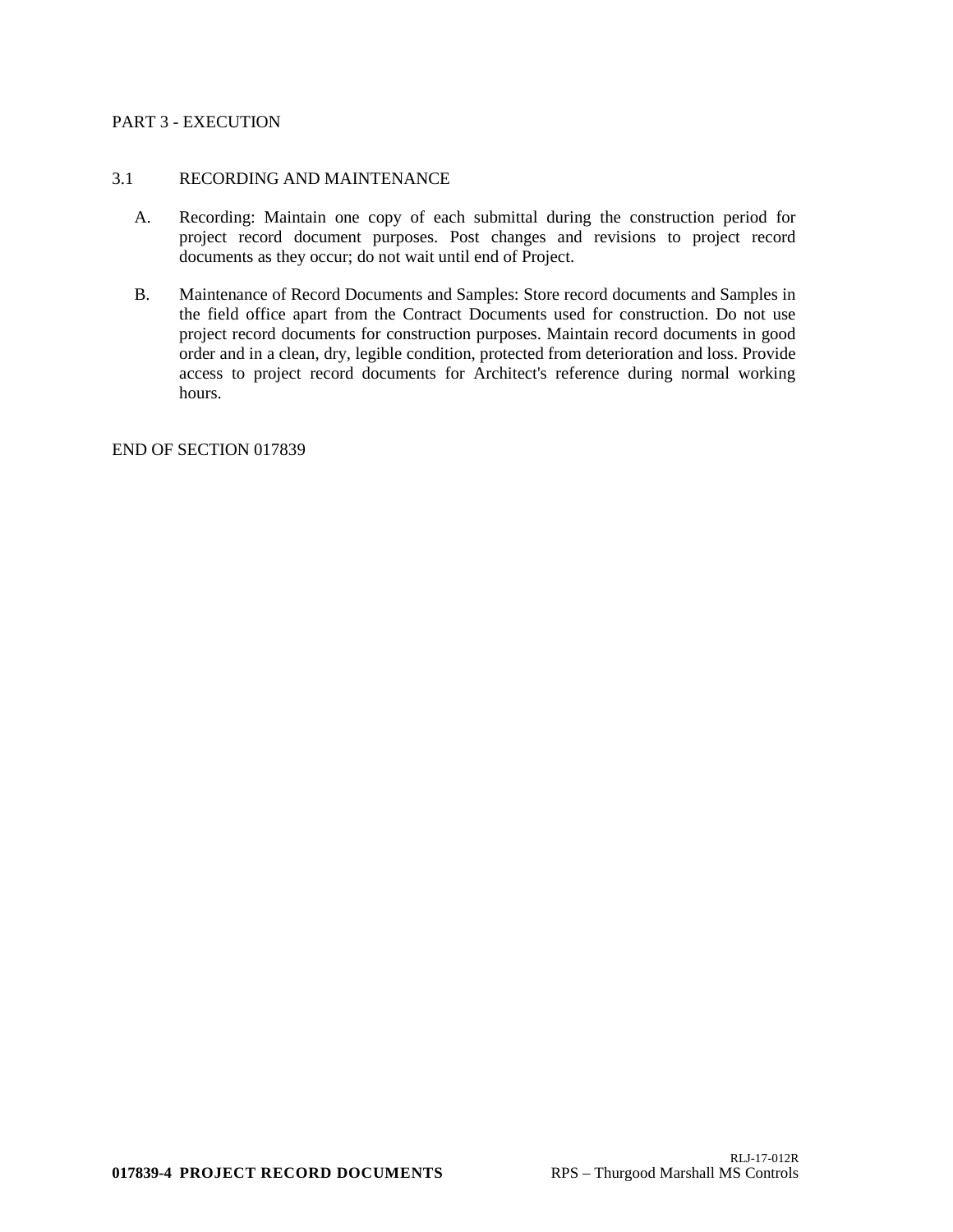# **DIVISION 08 – OPENINGS SECTION 081113 HOLLOW METAL DOORS & FRAMES**

# PART 1 - GENERAL

# 1.1 RELATED DOCUMENTS

A. Drawings and general provisions of the Contract, including General and Supplementary Conditions and Division 01 Specification Sections, apply to this Section.

# 1.2 SUMMARY

- A. Section includes:
	- 1. Providing and installing new interior hollow metal doors and frames.
- B. Related Requirements:
	- 1. Section 099000 "Painting" for finish painting of new hollow metal doors and frames.

# 1.3 DEFINITIONS

A. Minimum Thickness: Minimum thickness of base metal without coatings according to NAAMM-HMMA 803 or SDI A250.8.

# 1.4 COORDINATION

A. Coordinate anchorage installation for hollow-metal frames.

# 1.5 ACTION SUBMITTALS

- A. Product Data: For each type of product.
	- 1. Include construction details, material descriptions, and finishes.
- B. Shop Drawings: Include the following:
	- 1. Elevation of doors
	- 2. Details of doors including vertical and horizontal edge details and metal thickness.
	- 3. Frame details for each frame type, including dimensioned profiles and metal thicknesses.
	- 4. Locations of reinforcement and preparations for hardware.
	- 5. Details of each different wall opening condition.
	- 6. Details of anchorages, joints, field splices, and connections.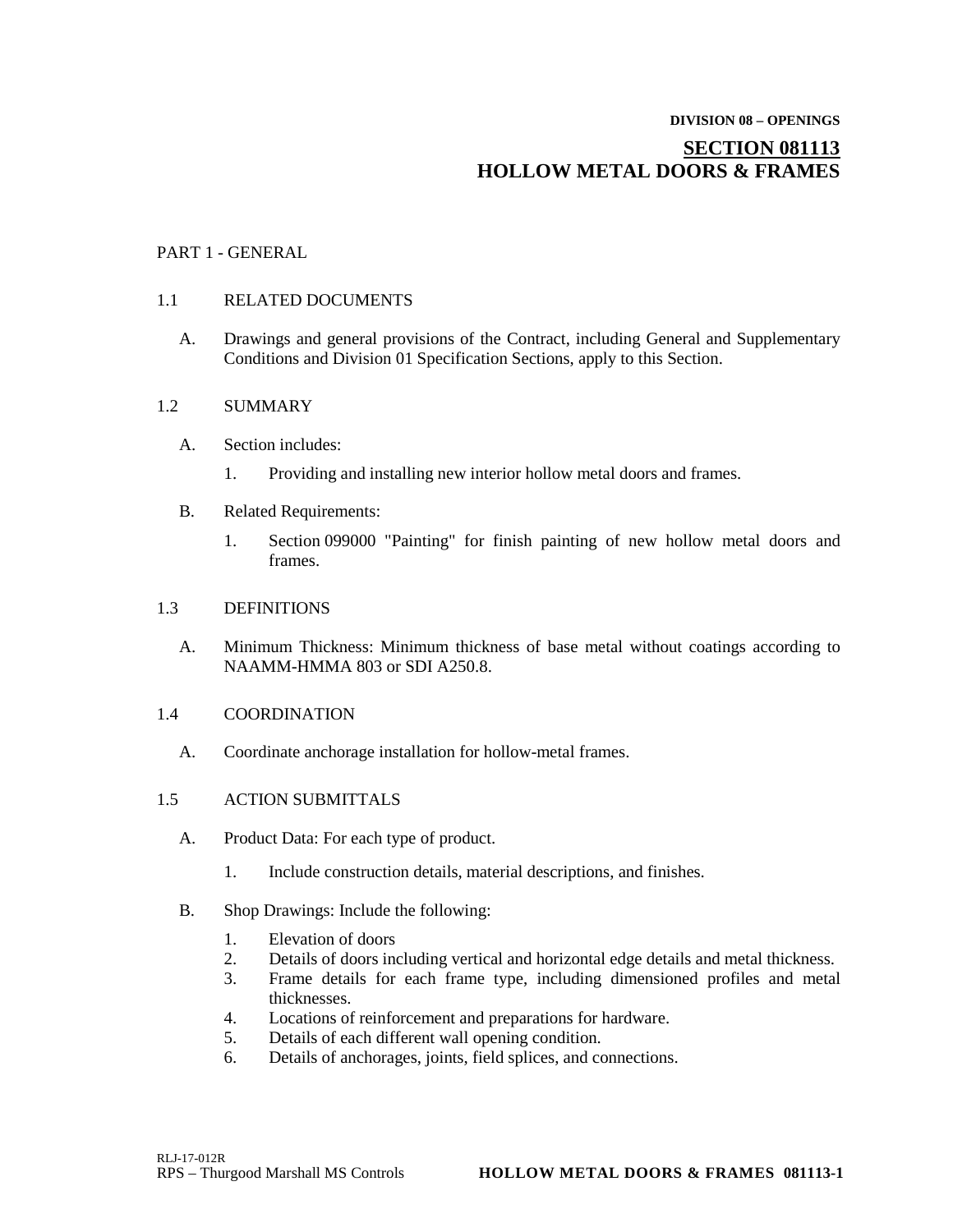#### 1.6 INFORMATIONAL SUBMITTALS

A. Product Test Reports: For hollow metal door and frame assembly, for tests performed by a qualified testing agency.

# 1.7 DELIVERY, STORAGE, AND HANDLING

- A. Deliver hollow-metal work palletized, packaged, or crated to provide protection during transit and Project-site storage. Do not use nonvented plastic.
- B. Deliver welded frames with two removable spreader bars across bottom of frames, tack welded to jambs and mullions.
- C. Store hollow-metal work vertically under cover at Project site with head up. Place on minimum 4-inch- (102-mm-) high wood blocking. Provide minimum 1/4-inch (6-mm) space between each unit to permit air circulation.

# PART 2 - PRODUCTS

# 2.1 MANUFACTURER

- A. Acceptable Manufacturers:
	- 1. Hollow metal doors and frames shall be manufactured by one of the following:
		- a. Ceco.
		- b. Curries.
		- c. Precision Metals.
		- d. Philipp.
		- e. Steelcraft.
		- f. Security Metal Products Corp.

# 2.2 INTERIOR HOLLOW METAL DOORS AND FRAMES

- A. Construct interior frames to comply with the standards indicated for materials, fabrication, hardware locations, hardware reinforcement, tolerances, and clearances, and as specified.
- B. Interior Frames: Form frames from 16-gauge sheet steel**,** with machine-mitered corners of interlock construction having faces only welded.
- C. Interior Doors: Form doors from 18-gauge sheet steel**.**

#### 2.3 FABRICATION

A. Fabricate hollow-metal work to be rigid and free of defects, warp, or buckle. Accurately form metal to required sizes and profiles, with minimum radius for metal thickness. Where practical, fit and assemble units in manufacturer's plant. To ensure proper assembly at Project site, clearly identify work that cannot be permanently factory assembled before shipment.

#### **081113-2 HOLLOW METAL DOORS & FRAMES** RPS – Thurgood Marshall MS Controls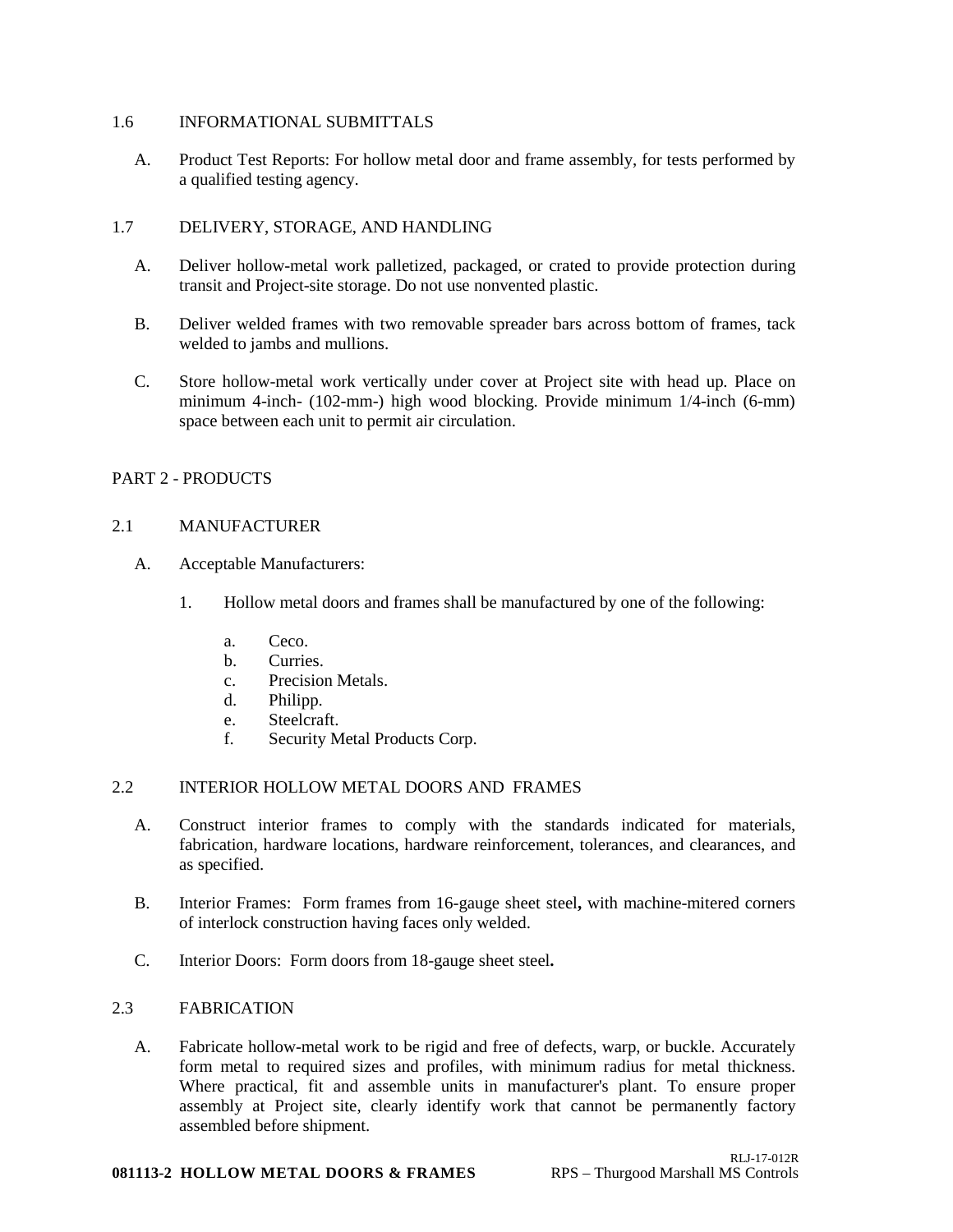- B. Hollow-Metal Doors:
	- 1. Steel-Stiffened Door Cores: Provide minimum thickness 0.026 inch (0.66 mm), steel vertical stiffeners of same material as face sheets extending full-door height, with vertical webs spaced not more than 6 inches (152 mm) apart. Spot weld to face sheets no more than 5 inches (127 mm) o.c. Fill spaces between stiffeners with glass- or mineral-fiber insulation.
	- 2. Vertical Edges for Single-Acting Doors: Provide beveled or square edges at manufacturer's discretion.
	- 3. Top Edge Closures: Close top edges of doors with flush closures of same material as face sheets.
	- 4. Bottom Edge Closures: Close bottom edges of doors where required for attachment of weather stripping with end closures or channels of same material as face sheets.
- C. Hollow-Metal Frames: Where frames are fabricated in sections due to shipping or handling limitations, provide alignment plates or angles at each joint, fabricated of same thickness metal as frames.
	- 1. Provide countersunk, flat- or oval-head exposed screws and bolts for exposed fasteners unless otherwise indicated.
	- 2. Floor Anchors: Weld anchors to bottoms of jambs with at least four spot welds per anchor; however, for slip-on frames, provide anchor clips or countersunk holes at bottoms of jambs.
	- 3. Jamb Anchors: Provide postinstalled expansion type anchors locate not more than 6 inches (152 mm) from top and bottom of frame. Space anchors not more than 26 inches (660 mm) o.c
	- 4. Head Anchors When recommended by Manufacturer): Two anchors per head for frames more than 42 inches (1067 mm) wide and mounted in metal-stud partitions.
	- 5. Door Silencers: Except on weather-stripped frames, drill stops to receive door silencers as follows. Keep holes clear during construction.
- D. Hardware Preparation: Factory prepare hollow-metal work to receive templated mortised hardware; include cutouts, reinforcement, mortising, drilling, and tapping according to SDI A250.6, the Door Hardware Schedule, and templates.
	- 1. Reinforce doors and frame to receive nontemplated, mortised, and surfacemounted hardware.
	- 2. Comply with applicable requirements in SDI A250.6 and BHMA A156.115 for preparation of hollow-metal work for hardware.

# 2.4 STEEL FINISHES

- A. Prime Finish: Clean, pretreat, and apply manufacturer's standard primer.
	- 1. Shop Primer: Manufacturer's standard, fast-curing, lead- and chromate-free primer complying with SDI A250.10; recommended by primer manufacturer for substrate; compatible with substrate and field-applied coatings despite prolonged exposure.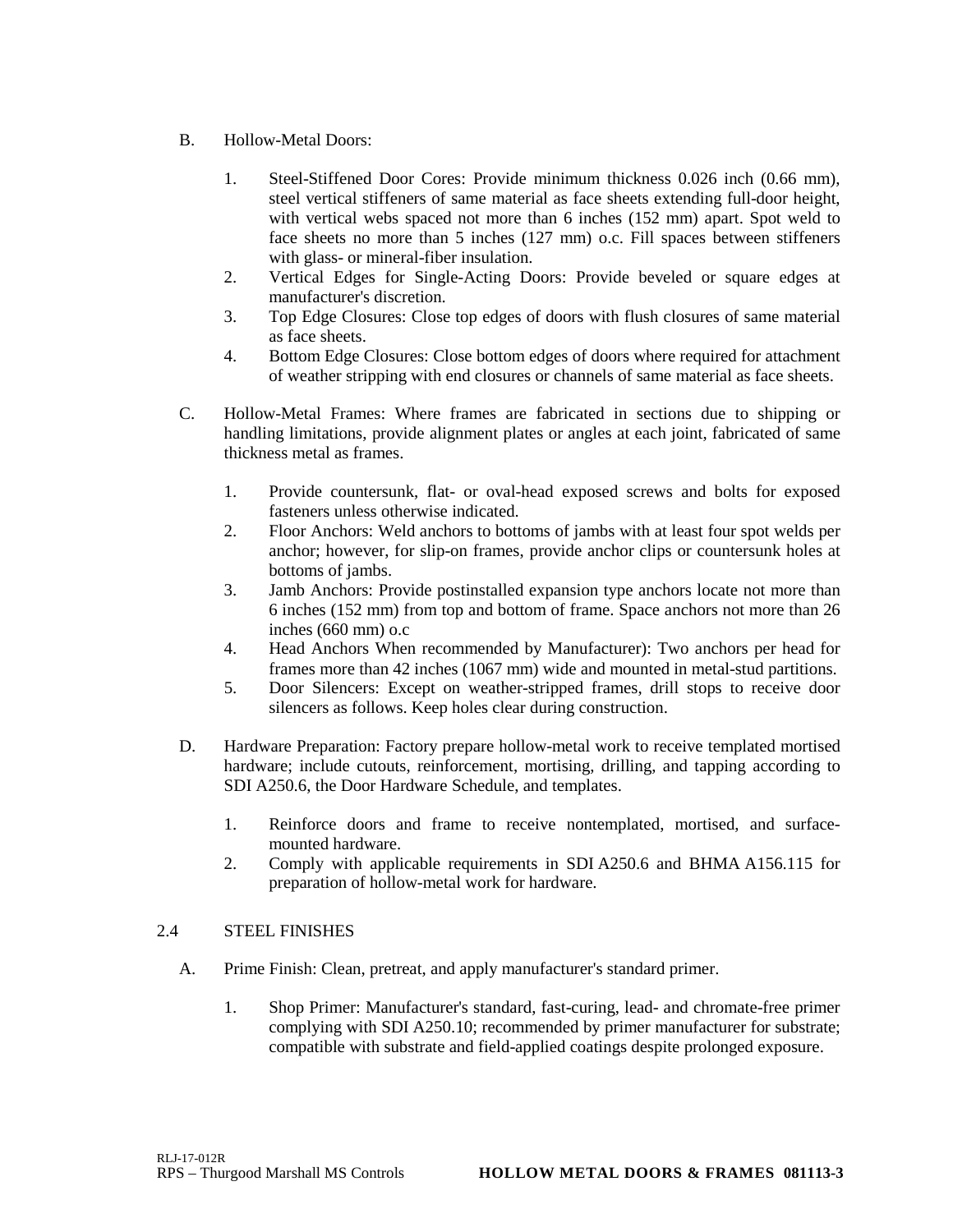#### PART 3 - EXECUTION

#### 3.1 EXAMINATION

- A. Examine substrates, areas, and conditions, with Installer present, for compliance with requirements for installation tolerances and other conditions affecting performance of the Work.
- B. Proceed with installation only after unsatisfactory conditions have been corrected.

# 3.2 PREPARATION

- A. Remove welded-in shipping spreaders installed at factory. Restore exposed finish by grinding, filling, and dressing, as required to make repaired area smooth, flush, and invisible on exposed faces.
- B. Drill and tap frames to receive nontemplated, mortised, and surface-mounted hardware.

#### 3.3 INSTALLATION

- A. General: Install hollow-metal work plumb, rigid, properly aligned, and securely fastened in place. Comply with Drawings and manufacturer's written instructions.
- B. Hollow-Metal Frames: Install hollow-metal frames for doors, of size and profile indicated. Comply with SDI A250.11 or NAAMM-HMMA 840 as required by standards specified.
	- 1. Install slip-on frames in the opening cut into the existing metal panel wall.
		- a. Where frames are fabricated in sections because of shipping or handling limitations, field splice at approved locations by welding face joint continuously; grind, fill, dress, and make splice smooth, flush, and invisible on exposed faces.
	- 2. Floor Anchors: Provide floor anchors for each jamb that extends to floor, and secure with postinstalled expansion anchors.
		- a. Floor anchors may be set with power-actuated fasteners instead of postinstalled expansion anchors if so indicated and approved on Shop Drawings.
- C. Hollow Metal Doors: Fit hollow-metal doors accurately in frames, within clearances specified below. Shim as necessary.
	- 1. Between Door and Frame Jambs and Head: 1/8 inch (3.2 mm) plus or minus 1/32 inch (0.8 mm).
	- 2. Between Edges of Pairs of Doors: 1/8 inch (3.2 mm) to 1/4 inch (6.3 mm) plus or minus 1/32 inch (0.8 mm).
	- 3. At Bottom of Door: 3/4 inch (19.1 mm) plus or minus 1/32 inch (0.8 mm).
	- 4. Between Door Face and Stop: 1/16 inch (1.6 mm) to 1/8 inch (3.2 mm) plus or minus 1/32 inch (0.8 mm).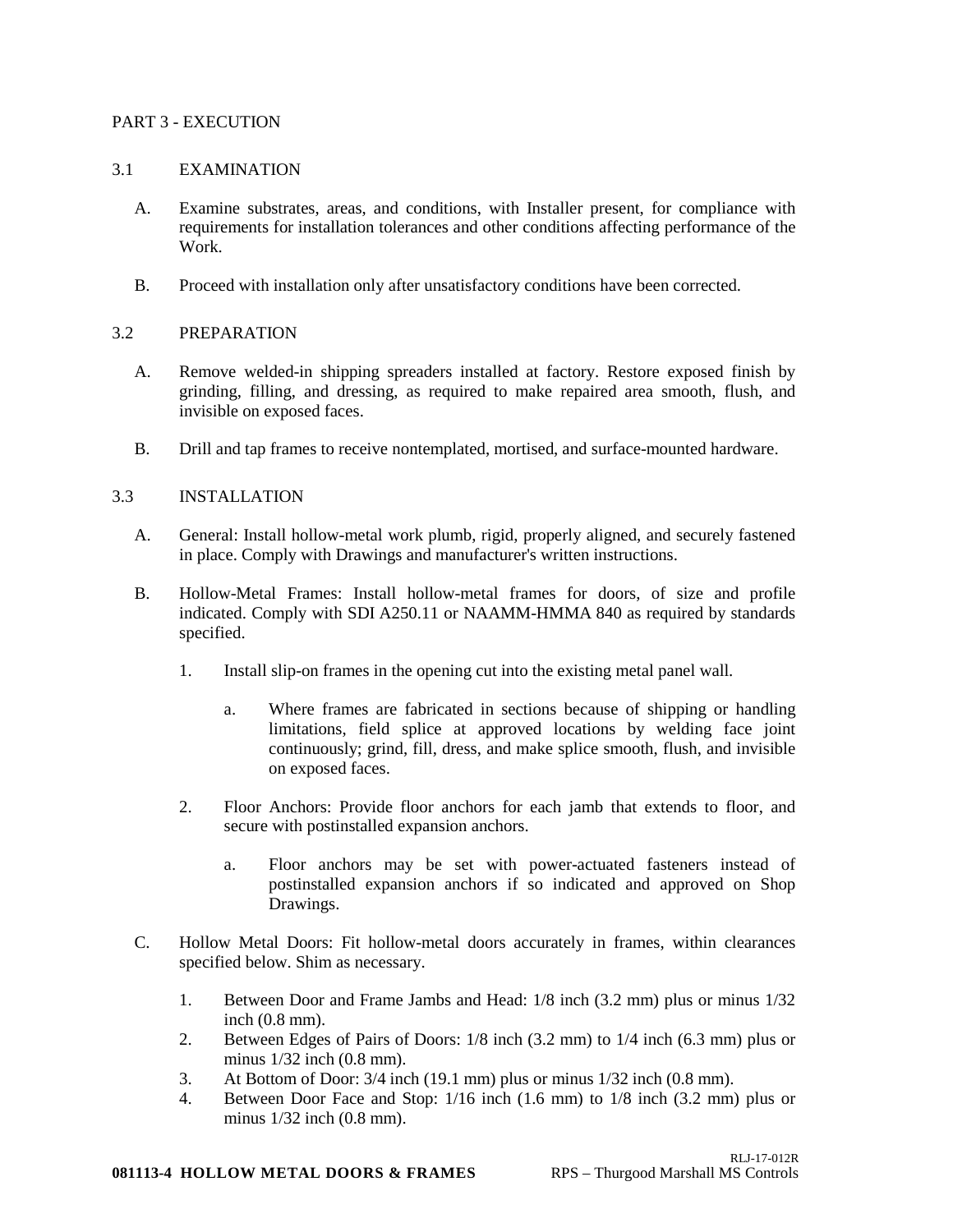# 3.4 ADJUSTING AND CLEANING

- A. Final Adjustments: Remove and replace defective work, including hollow-metal work that is warped, bowed, or otherwise unacceptable.
- B. Prime-Coat Touchup: Immediately after erection, sand smooth rusted or damaged areas of prime coat and apply touchup of compatible air-drying, rust-inhibitive primer.
- C. Metallic-Coated Surface Touchup: Clean abraded areas and repair with galvanizing repair paint according to manufacturer's written instructions.
- D. Touchup Painting: Cleaning and touchup painting of abraded areas of paint are specified in painting Sections.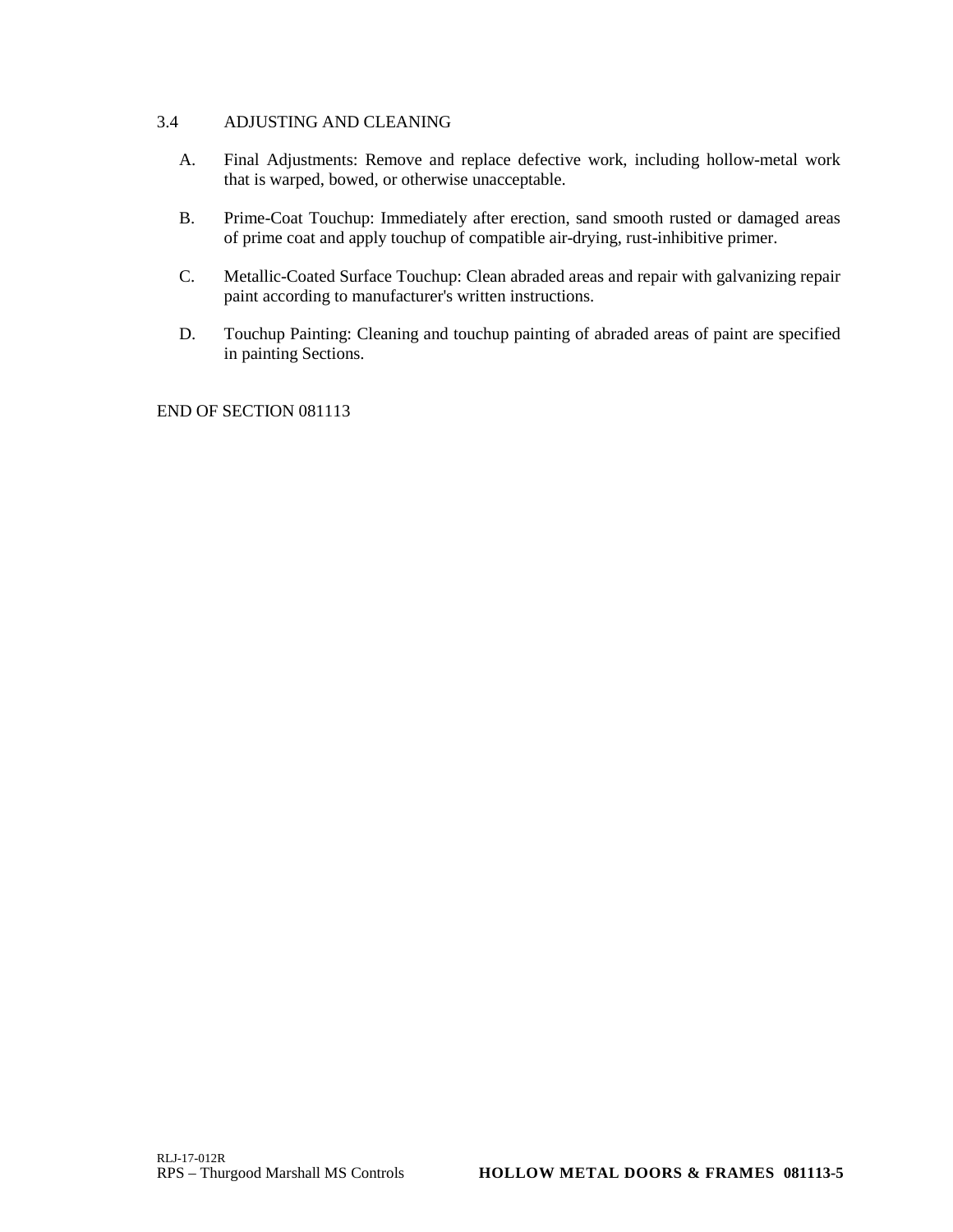# **DIVISION 08 – OPENINGS SECTION 087100 FINISH HARDWARE**

# PART 1 - GENERAL

### 1.1 RELATED DOCUMENTS

A. Drawings and general provisions of the Contract, including General and Supplementary Conditions and Division 01 Specification Sections, apply to this Section.

#### B. SUMMARY

- 1. Door hardware for interior swinging doors
- C. Related Sections:
	- 1. Section 081113 "Hollow Metal Door Frames" for installation of hardware in doors frames including silencers.

#### 1.2 ACTION SUBMITTALS

- A. Product Data: For each type of product indicated. Include construction and installation details, material descriptions, dimensions of individual components and profiles, and finishes.
- B. Other Action Submittals:
	- 1. Door Hardware Schedule: Prepared by or under the supervision of Installer, detailing fabrication and assembly of door hardware, as well as installation procedures and diagrams. Coordinate final door hardware schedule with doors, frames, and related work to ensure proper size, thickness, hand, function, and finish of door hardware.
		- a. Submittal Sequence: Submit door hardware schedule concurrent with submissions of Product Data, Samples, and Shop Drawings. Coordinate submission of door hardware schedule with scheduling requirements of other work to facilitate the fabrication of other work that is critical in Project construction schedule.
		- b. Format: Comply with scheduling sequence and vertical format in DHI's "Sequence and Format for the Hardware Schedule." Double space entries, and number and date each page.
		- c. Content: Include the following information:
			- 1) Identification number, location, hand, size, and material of each door and frame.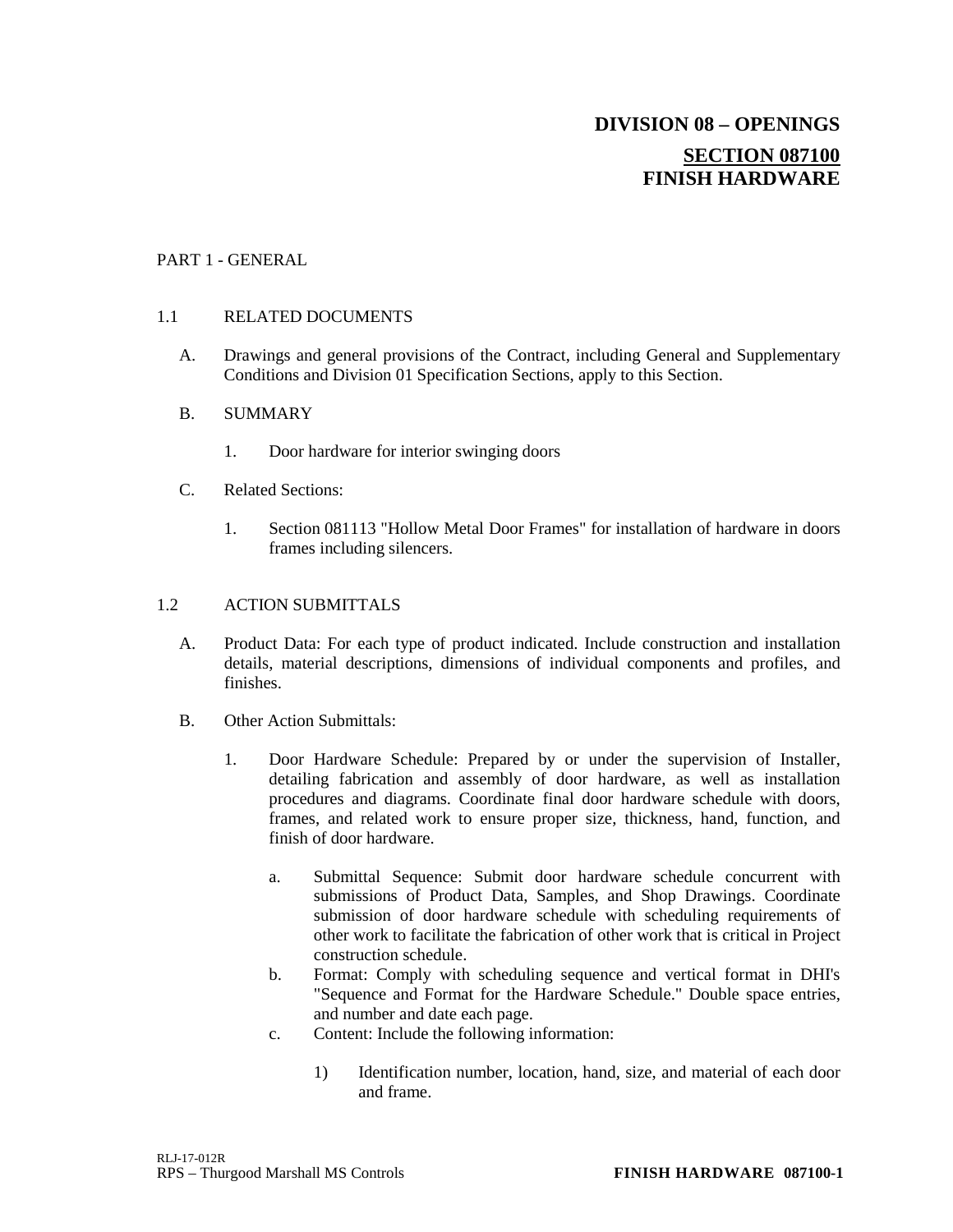- 2) Locations of each door hardware set, cross-referenced to Drawings on floor plans and to door and frame schedule.
- 3) Complete designations, including name and manufacturer, type, style, function, size, quantity, function, and finish of each door hardware product.
- 4) Fastenings and other pertinent information.
- 5) Explanation of abbreviations, symbols, and codes contained in schedule.
- 6) Mounting locations for door hardware.
- 7) List of related door devices specified in other Sections for each door and frame.
- 2. Keying Schedule: Owner will complete all the keying to the cylinders. Provide (2) key blanks, of specified keyway, for each cylinder listed in the Door Hardware Schedule to the Owner.

# 1.3 INFORMATIONAL SUBMITTALS

A. Warranty: Special warranty specified in this Section.

# 1.4 QUALITY ASSURANCE

- A. Installer Qualifications: Supplier of products and an employer of workers trained and approved by product manufacturers and an Architectural Hardware Consultant who is available during the course of the Work to consult with Contractor, Architect, and Owner about door hardware and keying.
	- 1. Warehousing Facilities: In Project's vicinity.
	- 2. Scheduling Responsibility: Preparation of door hardware and keying schedules.
- B. Source Limitations: Obtain each type of door hardware from a single manufacturer.
- C. Means of Egress Doors: Latches do not require more than 15 lbf (67 N) to release the latch. Locks do not require use of a key, tool, or special knowledge for operation.
- D. Accessibility Requirements: Comply with applicable provisions in the DOJ's 2010 ADA Standards for Accessible Design and ICC A117.1.
	- 1. Provide operating devices that do not require tight grasping, pinching, or twisting of the wrist and that operate with a force of not more than 5 lbf (22.2 N).
	- 2. Bevel raised thresholds with a slope of not more than 1:2. Provide thresholds not more than 1/2 inch (13 mm) high.
	- 3. Closers: Adjust door and gate closer sweep periods so that, from an open position of 90 degrees, the time required to move the door to a position of 12 degrees from the latch is 5 seconds minimum.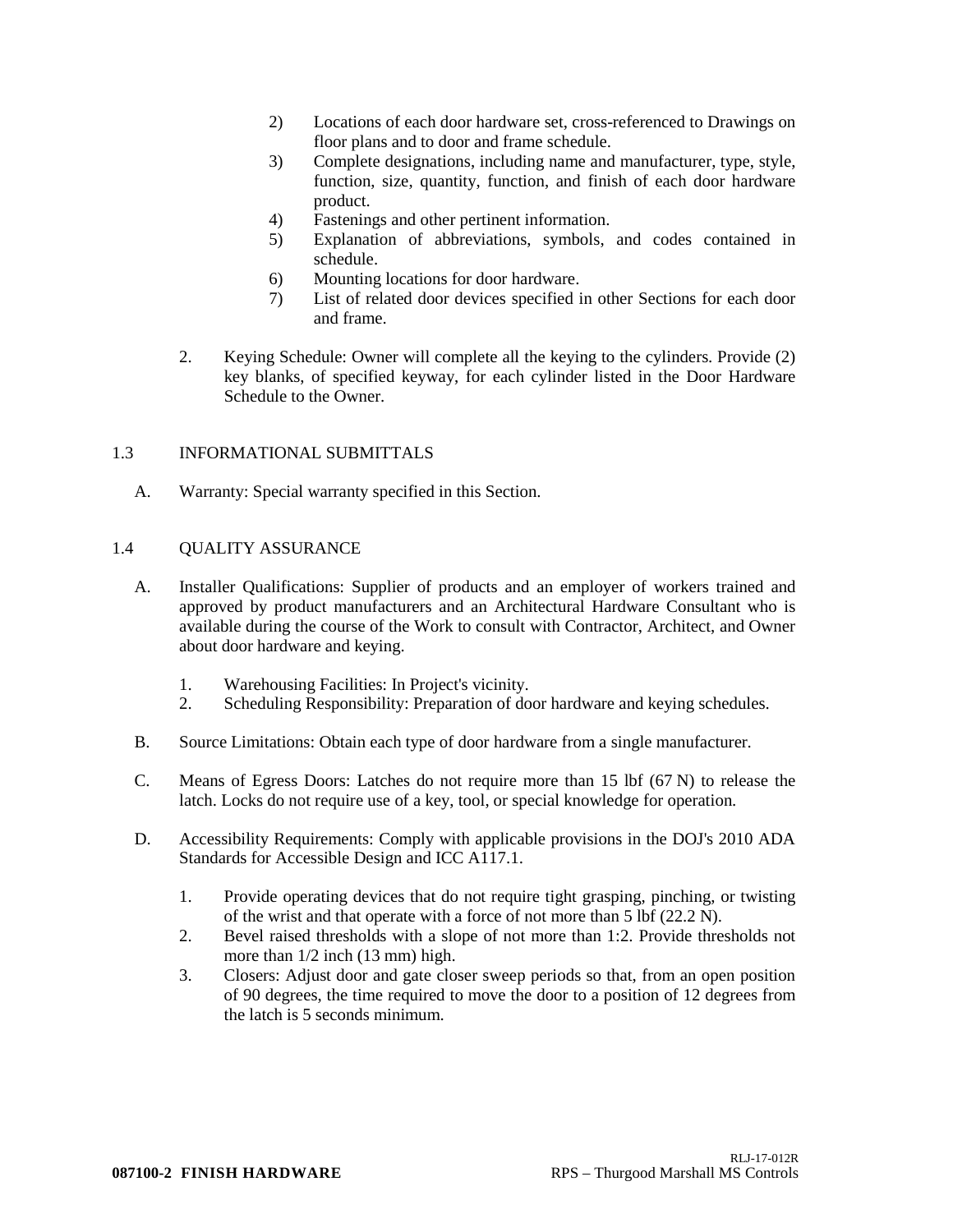# 1.5 DELIVERY, STORAGE, AND HANDLING

- A. Inventory door hardware on receipt and provide secure lock-up for door hardware delivered to Project site.
- B. Tag each item or package separately with identification coordinated with the final door hardware schedule, and include installation instructions, templates, and necessary fasteners with each item or package.
- C. Deliver keys to manufacturer of key control system for subsequent delivery to Owner.

# 1.6 COORDINATION

- A. Installation Templates: Distribute for doors, frames, and other work specified to be factory prepared. Check Shop Drawings of other work to confirm that adequate provisions are made for locating and installing door hardware to comply with indicated requirements.
- B. Security: Coordinate installation of door hardware, keying, and access control with Owner's security consultant.

# 1.7 WARRANTY

- A. Special Warranty: Manufacturer's standard form in which manufacturer agrees to repair or replace components of door hardware that fail in materials or workmanship within specified warranty period.
	- 1. Failures include, but are not limited to, the following:
		- a. Structural failures including excessive deflection, cracking, or breakage.
		- b. Faulty operation of doors and door hardware.
		- c. Deterioration of metals, metal finishes, and other materials beyond normal weathering and use.
	- 2. Warranty Period: Two years from date of Substantial Completion, unless otherwise indicated.
		- a. Exit Devices: Three years from date of Substantial Completion.
		- b. Manual Closers: 10 years from date of Substantial Completion.
		- c. Bored Locksets: 7 years from date of Substantial Completion.
		- d. Hinges: Life of Building from date of Substantial Completion.

#### PART 2 - PRODUCTS

#### 2.1 SCHEDULED DOOR HARDWARE

A. Provide door hardware for each door as scheduled in Part 3 "Door Hardware Schedule" Article to comply with requirements in this Section as follows: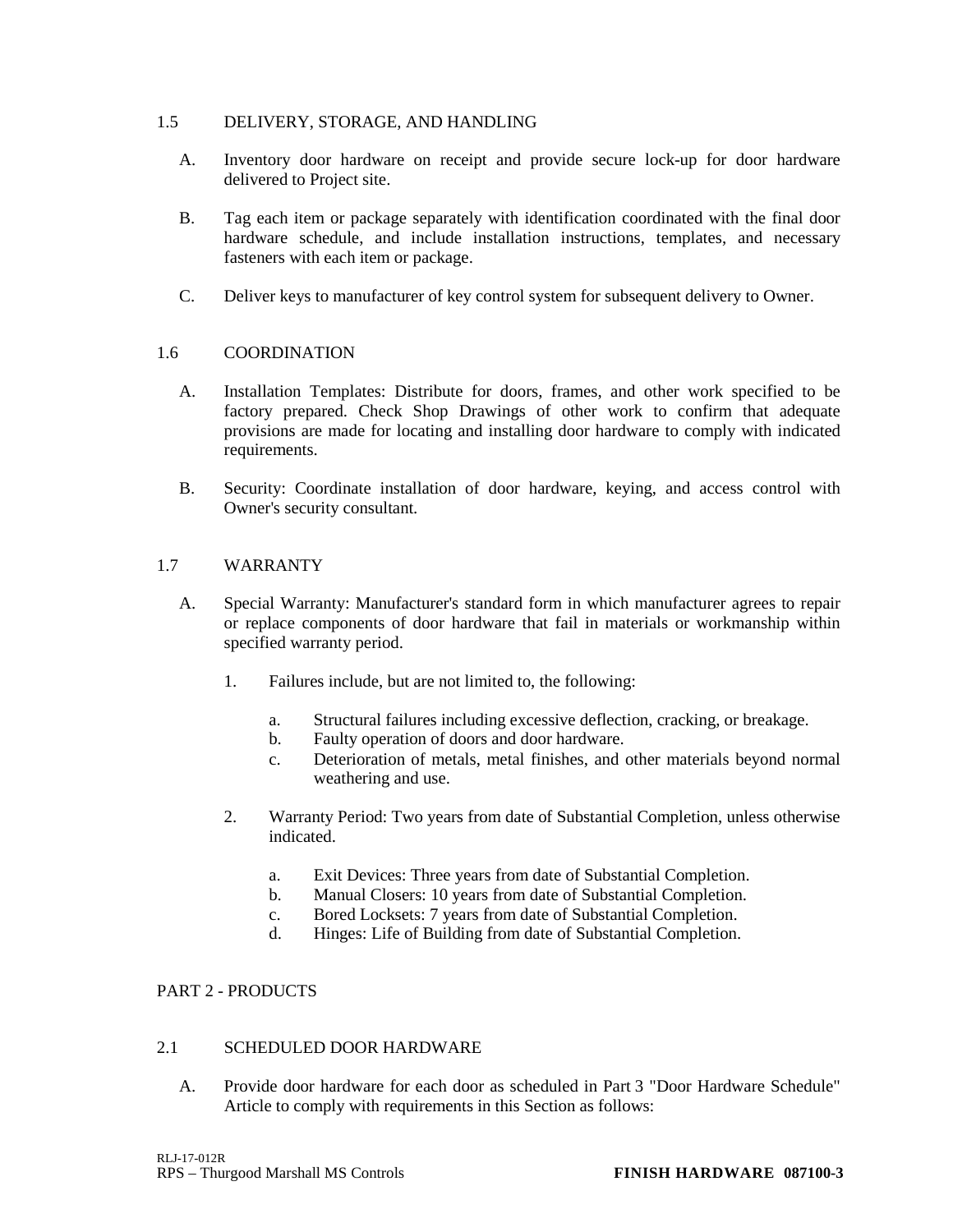- 1. Locksets: Sargent or Owner approved equal.
- 2. Cylinders: As specified or Owner approved equal.
- 3. All Other Hardware: As specified or Owner approved equal.

### 2.2 FABRICATION

- A. Manufacturer's Nameplate: Do not provide products that have manufacturer's name or trade name displayed in a visible location except as otherwise approved by Architect.
	- 1. Manufacturer's identification is permitted on rim of lock cylinders only.
- B. Base Metals: Produce door hardware units of base metal indicated, fabricated by forming method indicated, using manufacturer's standard metal alloy, composition, temper, and hardness. Furnish metals of a quality equal to or greater than that of specified door hardware units and BHMA A156.18.
- C. Fasteners: Provide door hardware manufactured to comply with published templates prepared for machine, wood, and sheet metal screws. Provide screws that comply with commercially recognized industry standards for application intended, except aluminum fasteners are not permitted. Provide Phillips flat-head screws with finished heads to match surface of door hardware, unless otherwise indicated.
	- 1. Concealed Fasteners: For door hardware units that are exposed when door is closed, except for units already specified with concealed fasteners. Do not use through bolts for installation where bolt head or nut on opposite face is exposed unless it is the only means of securely attaching the door hardware. Where through bolts are used on hollow door and frame construction, provide sleeves for each through bolt.
	- 2. Spacers or Sex Bolts: For through bolting of hollow-metal doors.
	- 3. Gasketing Fasteners: Provide noncorrosive fasteners for exterior applications and elsewhere as indicated.

# 2.3 FINISHES

- A. Provide finishes complying with BHMA A156.18 as indicated in door hardware schedule.
- B. Protect mechanical finishes on exposed surfaces from damage by applying a strippable, temporary protective covering before shipping.
- C. Appearance of Finished Work: Variations in appearance of abutting or adjacent pieces are acceptable if they are within one-half of the range of approved Samples. Noticeable variations in the same piece are not acceptable. Variations in appearance of other components are acceptable if they are within the range of approved Samples and are assembled or installed to minimize contrast.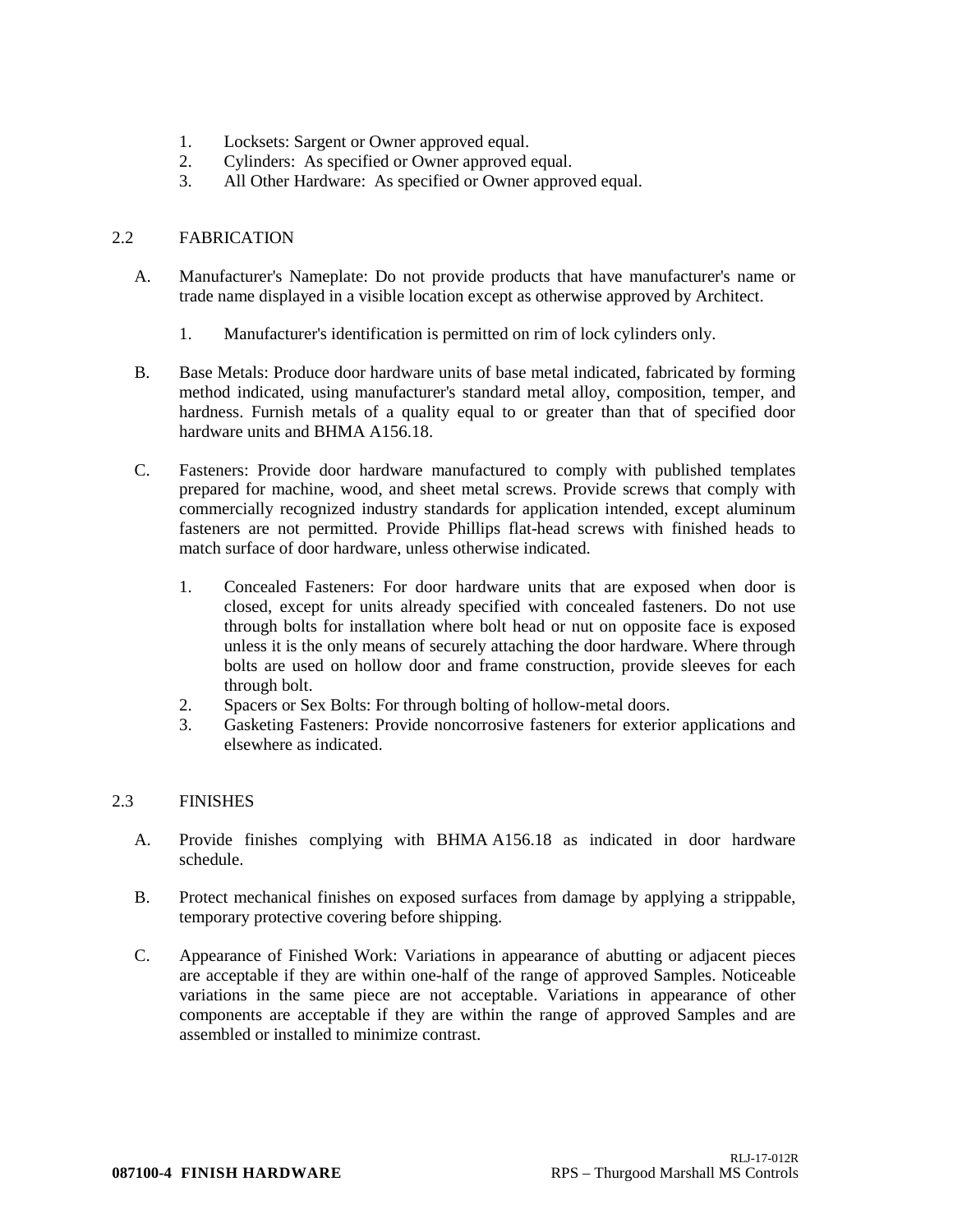### PART 3 - EXECUTION

#### 3.1 EXAMINATION

- A. Examine doors and frames, with Installer present, for compliance with requirements for installation tolerances, labeled fire-rated door assembly construction, wall and floor construction, and other conditions affecting performance.
- B. Proceed with installation only after unsatisfactory conditions have been corrected.

# 3.2 PREPARATION

A. Steel Door Frames/Steel Doors: For surface applied door hardware, drill and tap doors and frames according to ANSI/SDI A250.6.

# 3.3 INSTALLATION

- A. Mounting Heights: Mount door hardware units at heights to comply with the following unless otherwise indicated or required to comply with governing regulations.
	- 1. Standard Steel Door Frames: ANSI**/**SDI A250.8.
- B. Install each door hardware item to comply with manufacturer's written instructions. Where cutting and fitting are required to install door hardware onto or into surfaces that are later to be painted or finished in another way, coordinate removal, storage, and reinstallation of surface protective trim units with finishing. Do not install surfacemounted items until finishes have been completed on substrates involved.
	- 1. Set units level, plumb, and true to line and location. Adjust and reinforce attachment substrates as necessary for proper installation and operation.
	- 2. Drill and countersink units that are not factory prepared for anchorage fasteners. Space fasteners and anchors according to industry standards.
- C. Hinges: Install type quantities indicated in door hardware schedule.
- D. Thresholds: Set threshold in full bed of sealant.
- E. Perimeter Gasketing: Apply to head and jamb, forming seal between door and frame.
- F. Door Bottoms: Apply to bottom of door, forming seal with threshold when door is closed.

# 3.4 ADJUSTING

A. Initial Adjustment: Adjust and check each operating item of door hardware and each door to ensure proper operation or function of every unit. Replace units that cannot be adjusted to operate as intended. Adjust door control devices to compensate for final operation of heating and ventilating equipment and to comply with referenced accessibility requirements.

# 3.5 CLEANING AND PROTECTION

A. Clean adjacent surfaces soiled by door hardware installation.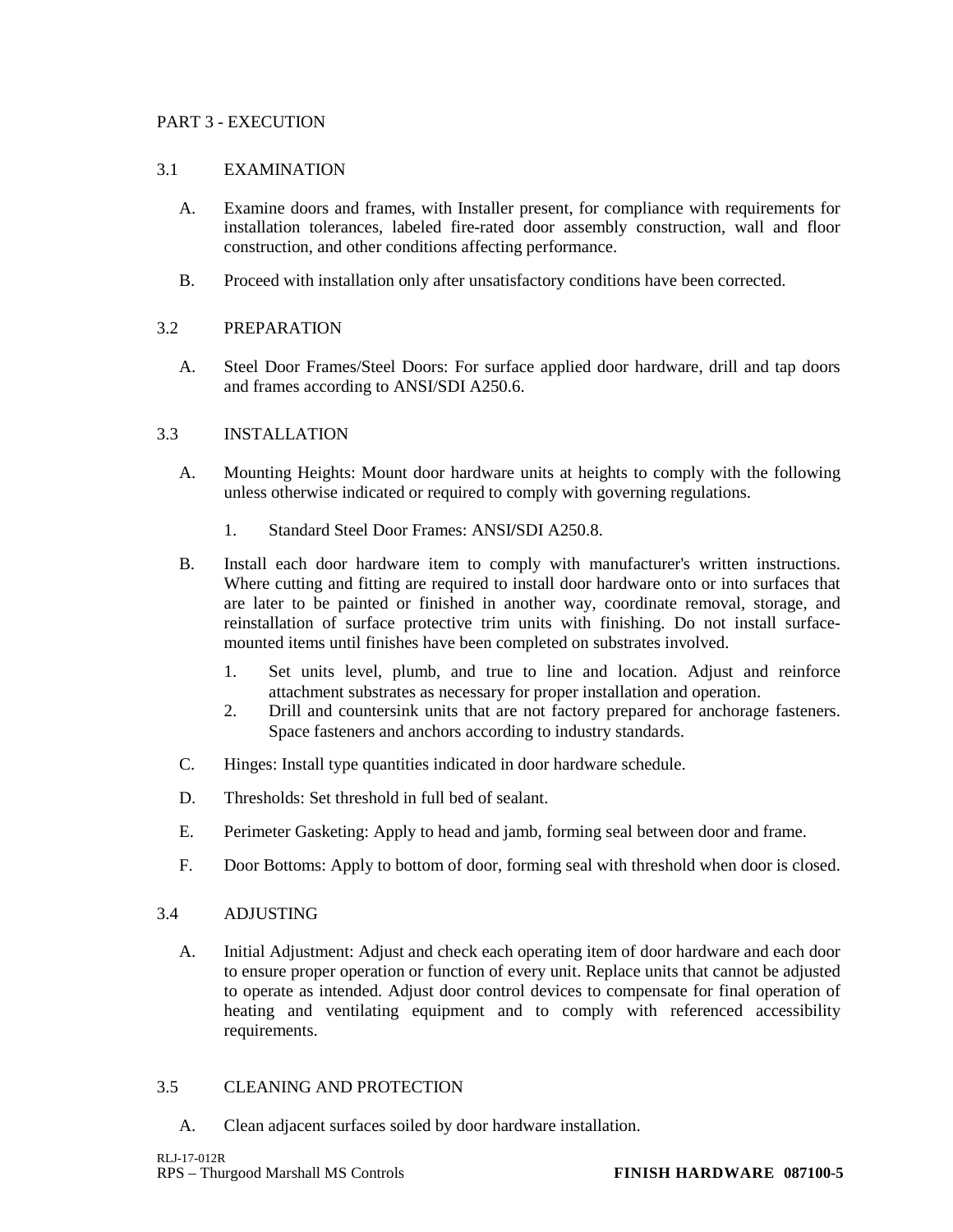- B. Clean operating items as necessary to restore proper function and finish.
- C. Provide final protection and maintain conditions that ensure that door hardware is without damage or deterioration at time of Substantial Completion.

#### 3.6 DOOR HARDWARE SCHEDULE

#### HARDWARE SET  $#01$ : FOR USE ON DOOR  $#101$ , 102

EACH TO HAVE:

| OTY |    | <b>DESCRIPTION</b>      | <b>CATALOG NUMBER</b> | <b>FINISH</b> | <b>MFR</b> |
|-----|----|-------------------------|-----------------------|---------------|------------|
|     | FA | <b>CONTINUOUS HINGE</b> | 14HD.                 | 628           | MCK        |
|     | EA | STOREROOM LOCK          | 28-10G04 LL           | 626           | <b>SAR</b> |
|     | EA | KICK PLATE              | K1050 10" X 2" LDW    | 630           | ROC.       |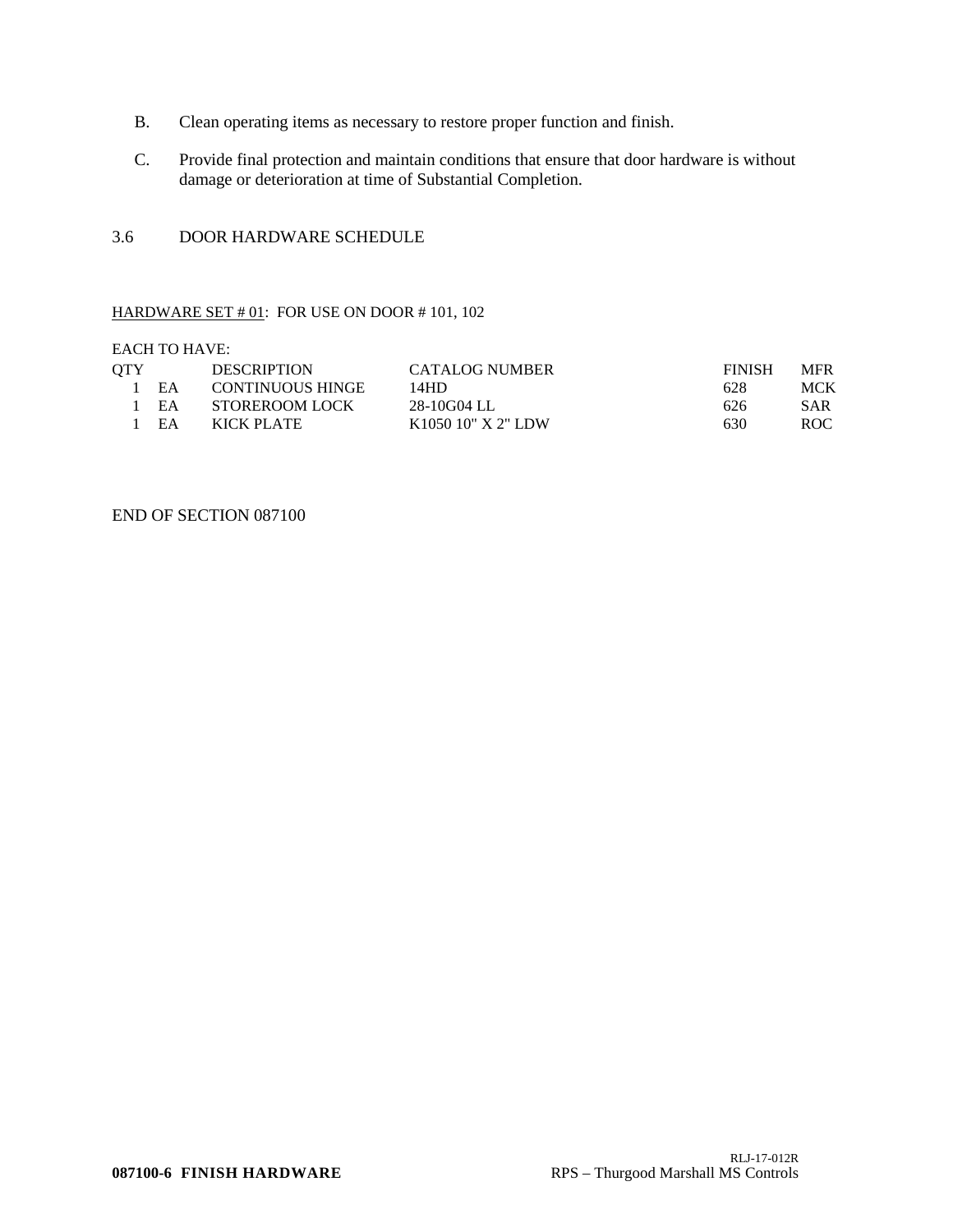# **DIVISION 09 – FINISHES SECTION 099113 PAINTING**

# PART 1 - GENERAL

# 1.1 RELATED DOCUMENTS

A. Drawings and general provisions of the Contract, including General and Supplementary Conditions and Division 01 Specification Sections, apply to this Section.

# 1.2 SUMMARY

- A. Section includes finish painting of:
	- 1. New hollow metal doors and frames
	- 2. New gypsum board surfacing.
- B. Related Requirements: Section includes surface preparation and the application of paint systems
	- 1. Section 017300 "Execution" for patched and existing adjacent existing masonry wall to be finish painted in field to be finish painted in field.
	- 2. Section 081113 "Hollow Metal Frames" for door to be finish painted in field frames.
	- 3. Section 09

# 1.3 SUBMITTALS

- A. Product Data: Submit for Architect**'**s review on all products to be used. List each material and cross-reference it to the specified paint and finish system and application. Identify by manufacturer**'**s catalog number and general classification.
- B. Color Samples: When so requested**,** submit samples of each finish and topcoat color for Architect**'**s review. Also**,** submit samples on portions of work at the site as directed by Architect**,** not less than 4ft x 4ft size.

# 1.4 MAINTENANCE MATERIAL SUBMITTALS

A. Maintenance Supply: Deliver to Owner in unused containers 1 gallon of each type and color of paint used on the Project. Mark each container with color and room names/numbers where paint was used**,** without obscuring manufacturer**'**s label. Deliver these containers to place on site designated by Owner.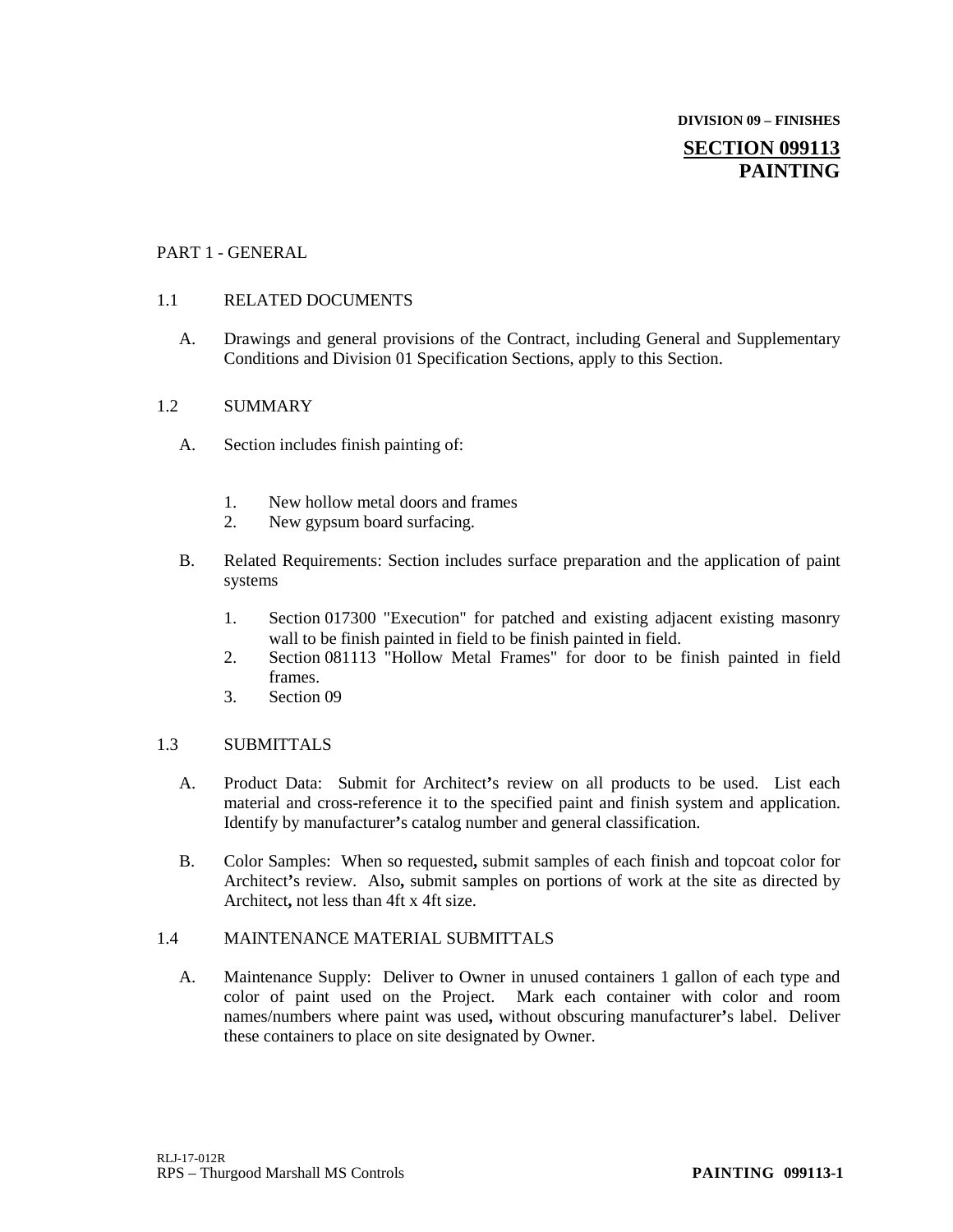#### 1.5 OUALITY ASSURANCE

A. Comply with State of Illinois Regulations (effective date July 1, 2009) regarding VOC (Volatile Organic Compounds).

### 1.6 DELIVERY, STORAGE, AND HANDLING

- A. Store materials not in use in tightly covered containers in well-ventilated areas with ambient temperatures continuously maintained at not less than 45 deg F (7 deg C).
	- 1. Maintain containers in clean condition, free of foreign materials and residue.
	- 2. Remove rags and waste from storage areas daily.

#### 1.7 FIELD CONDITIONS

- A. Apply paints only when temperature of surfaces to be painted and ambient air temperatures are between 50 and 95 deg F (10 and 35 deg C).
- B. Do not apply paints in snow, rain, fog, or mist; when relative humidity exceeds 85 percent; at temperatures less than 5 deg F (3 deg C) above the dew point; or to damp or wet surfaces

#### PART 2 - PRODUCTS

#### 2.1 MATERIALS

- A. Approved Manufacturers: Basis of Design Sherwin Williams paints as listed. Paint materials manufactured by Pittsburgh Paints PPG or Benjamin Moore products must meet or exceed SW specifications for each paint type listed to be acceptable.
- B. Approved Products: Manufacturer**'**s products listed hereinafter in the Painting Schedule represent types and grades required. Or Owner approved equal during the bidding phase.
- C. Grades: Materials not displaying manufacturer's identification as a best-grade product will not be acceptable.
- D. Thinners: Paint manufacturer's preferred solvent.
- E. Colors: As selected by Architect from manufacturer's full range.

# PART 3 - EXECUTION

# 3.1 EXAMINATION

A. Conditions: Applicator must examine areas and conditions under which painting work is to be done and shall notify Contractor in writing of conditions detrimental to proper and timely completion of work.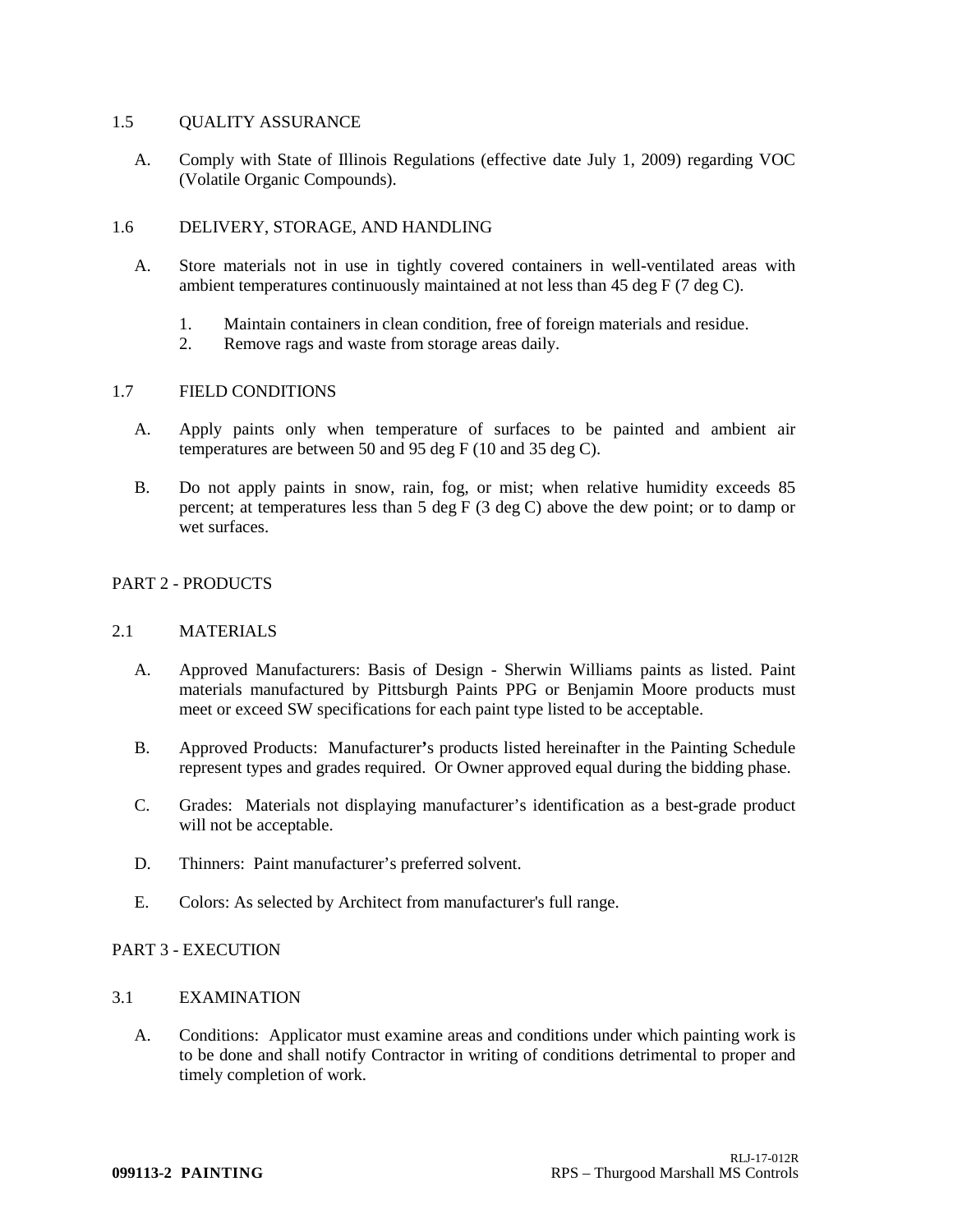- B. Moisture Contents: Do not apply coatings to surfaces where electronic moisture meter indicates values above 12%, except that for wood, moisture content may be not exceed 15%.
- C. Proceed with coating application only after unsatisfactory conditions have been corrected.
	- 1. Application of coating indicates acceptance of surfaces and conditions.

### 3.2 PREPARATION

- A. Comply with manufacturer's written instructions and recommendations in "MPI Architectural Painting Specification Manual" applicable to substrates and paint systems indicated.
- B. Remove hardware, covers, plates, and similar items already in place that are removable and are not to be painted. If removal is impractical or impossible because of size or weight of item, provide surface-applied protection before surface preparation and painting.
	- 1. After completing painting operations, use workers skilled in the trades involved to reinstall items that were removed. Remove surface-applied protection.
- C. Clean substrates of substances that could impair bond of paints, including dust, dirt, oil, grease, and incompatible paints and encapsulants.
	- 1. Remove incompatible primers and reprime substrate with compatible primers or apply tie coat as required to produce paint systems indicated.
- D. Steel Substrates: Remove rust, loose mill scale, and shop primer if any. Clean using methods recommended in writing by paint manufacturer.
- E. Shop-Primed Steel Substrates: Clean field welds, bolted connections, and areas where shop paint is abraded. Paint exposed areas with the same material as used for shop priming to comply with SSPC-PA 1 for touching up shop-primed surfaces.

### 3.3 APPLICATION

- A. Apply paints according to manufacturer's written instructions and recommendations in "MPI Architectural Painting Specification Manual."
	- 1. Use applicators and techniques suited for paint and substrate indicated.
	- 2. Paint surfaces behind movable items same as similar exposed surfaces. Before final installation, paint surfaces behind permanently fixed items with prime coat only.
	- 3. Paint entire exposed surface of door frames.
	- 4. Do not paint over labels of independent testing agencies or equipment name, identification, performance rating, or nomenclature plates.
	- 5. Primers specified in painting schedules may be omitted on items that are factory primed or factory finished if acceptable to topcoat manufacturers.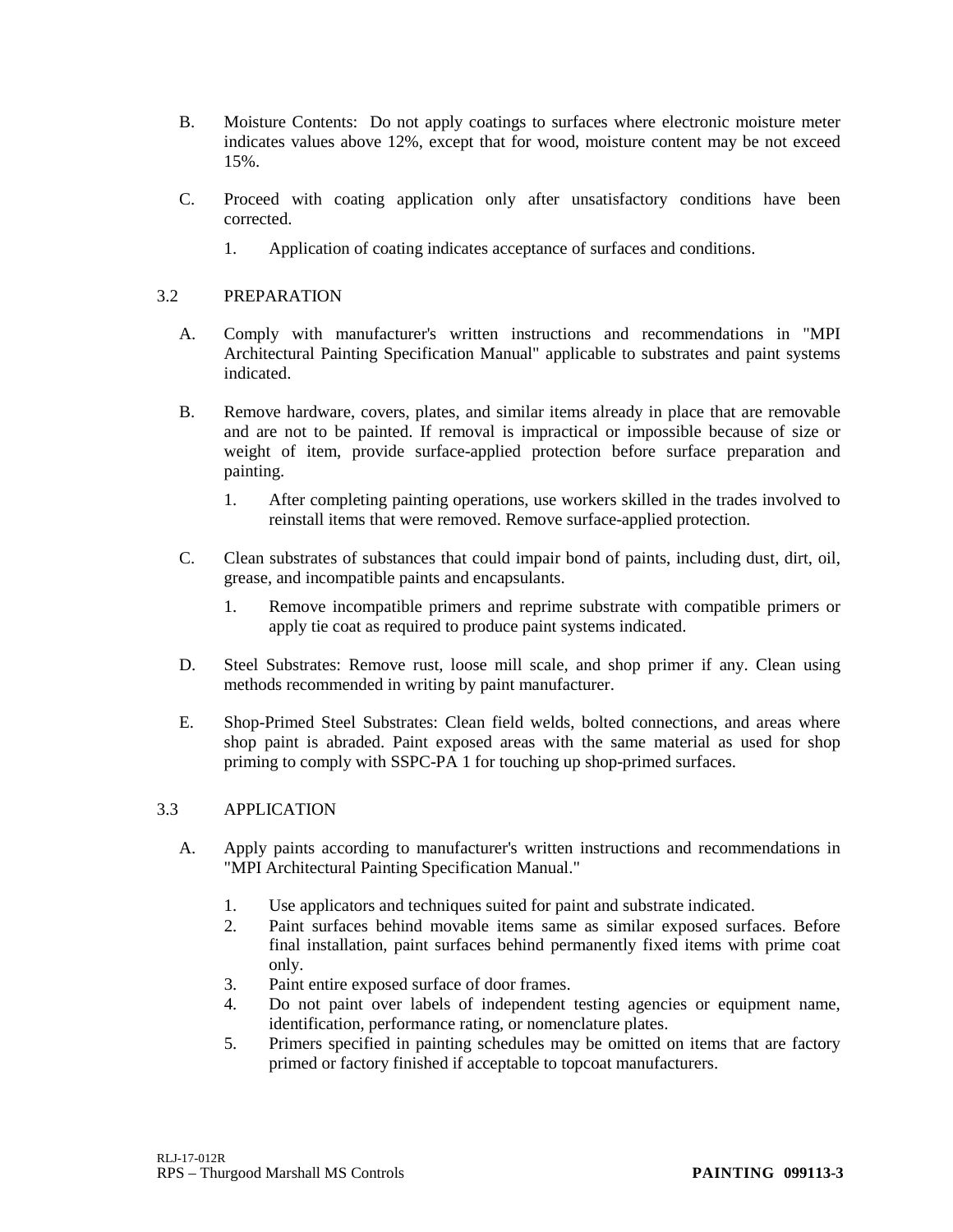- B. Tint undercoats same color as topcoat, but tint each undercoat a lighter shade to facilitate identification of each coat if multiple coats of same material are to be applied. Provide sufficient difference in shade of undercoats to distinguish each separate coat.
- C. If undercoats or other conditions show through topcoat, apply additional coats until cured film has a uniform paint finish, color, and appearance.
- D. Apply paints to produce surface films without cloudiness, spotting, holidays, laps, brush marks, roller tracking, runs, sags, ropiness, or other surface imperfections. Cut in sharp lines and color breaks.

### 3.4 FIELD QUALITY CONTROL

- A. Architect's Inspection: All work where a coat of material has been applied must be inspected and approved by Architect before application of succeeding specified coat**;** otherwise no credit for the coat applied will be given and the work in question shall be recoated.
	- 1. Contractor shall touch up and restore painted surfaces damaged by testing.
	- 2. If test results show that dry film thickness of applied paint does not comply with paint manufacturer's written recommendations, Contractor shall pay for testing and apply additional coats as needed to provide dry film thickness that complies with paint manufacturer's written recommendations.

### 3.5 CLEANING AND PROTECTION

- A. At end of each workday, remove rubbish, empty cans, rags, and other discarded materials from Project site.
- B. After completing paint application, clean spattered surfaces. Remove spattered paints by washing, scraping, or other methods. Do not scratch or damage adjacent finished surfaces.
- C. Protect work of other trades against damage from paint application. Correct damage to work of other trades by cleaning, repairing, replacing, and refinishing, as approved by Architect, and leave in an undamaged condition.
- D. At completion of construction activities of other trades, touch up and restore damaged or defaced painted surfaces.

### 3.6 PAINTING SCHEDULE

- A. New Interior Hollow Metal Doors and Frames.
	- 1 coat S-W Pro-Industrial ProCryl Universal Acrylic Primer**,** B66-310**,**
	- 2 coats S-W Pro Industrial Precatalyzed Waterbased Epoxy eg-shel K45-150

#### B. New Gypsum Board Surfacing

- 1 coat S-W ProMar 200 Interior Latex Primer, B28W601 PPG Paints Speedhide 6-2 Primer
- 2 coats S-W ProMar 200 0 VOC Interior Latex Eggshell B20-2600,

#### END OF SECTION 099113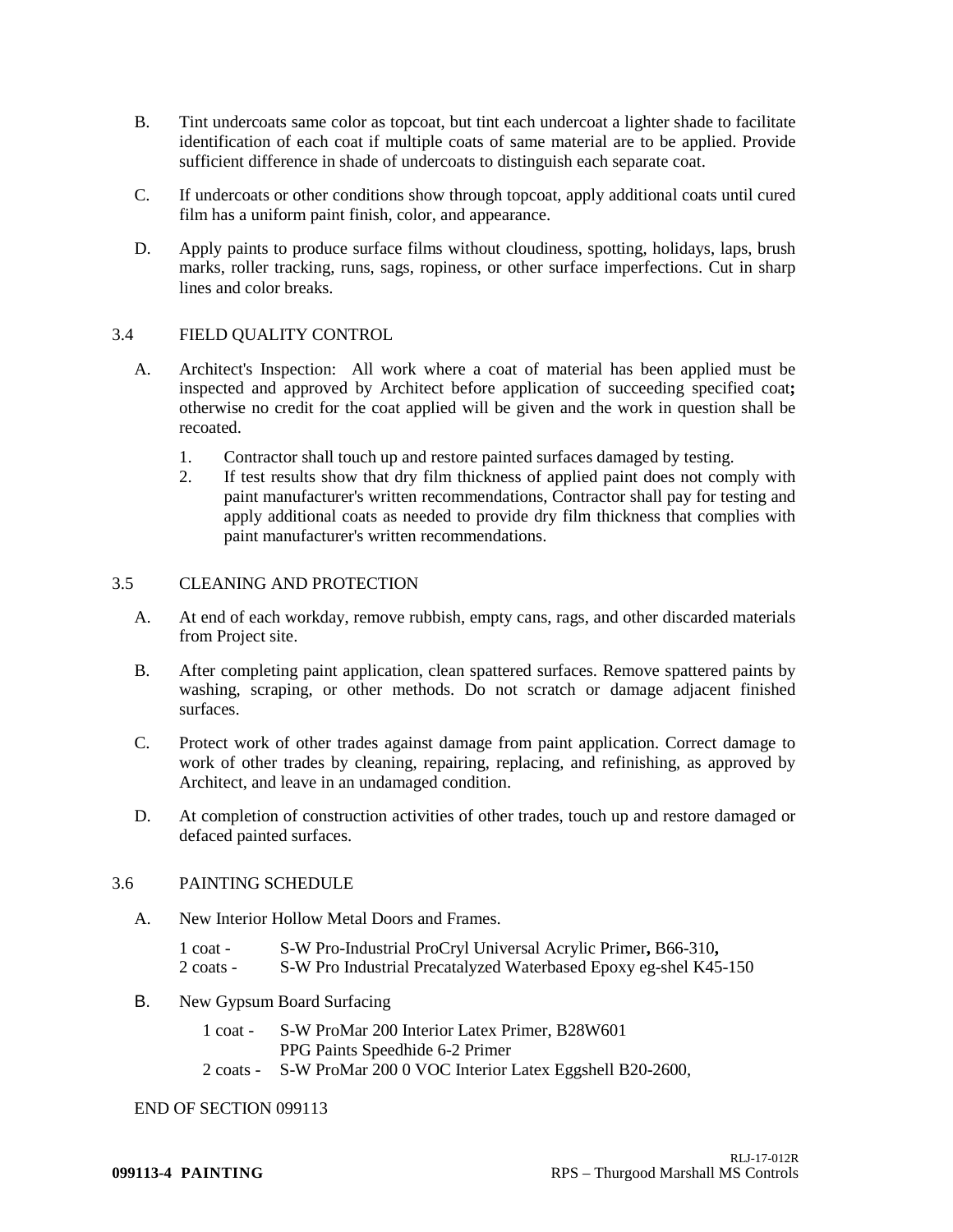# **DIVISION 23 – MECHANICAL SECTION 23 05 23 BALL VALVES FOR HVAC PIPING**

## **PART 1 - GENERAL**

#### 1.1 SUMMARY

- A. Section Includes:<br>1. Brass ball
	- 1. Brass ball valves.<br>2 Bronze ball valves
	- 2. Bronze ball valves.

### 1.2 ACTION SUBMITTALS

A. Product Data: For each type of valve.

# **PART 2 - PRODUCTS**

### 2.1 GENERAL REQUIREMENTS FOR VALVES

- A. Source Limitations for Valves: Obtain each type of valve from single source from single manufacturer.
- B. ASME Compliance:
	- 1. ASME B1.20.1 for threads for threaded-end valves.<br>2. ASME B16.10 and ASME B16.34 for ferrous valve of
	- 2. ASME B16.10 and ASME B16.34 for ferrous valve dimensions and design criteria.<br>3. ASME B16.18 for solder-joint connections.
	- 3. ASME B16.18 for solder-joint connections.<br>4. ASME B31.1 for power piping valves.
	- ASME B31.1 for power piping valves.
	- 5. ASME B31.9 for building services piping valves.
- C. Bronze valves shall be made with dezincification-resistant materials. Bronze valves made with copper alloy (brass) containing more than 15 percent zinc are not permitted.
- D. Refer to HVAC valve schedule articles for applications of valves.
- E. Valve Pressure-Temperature Ratings: Not less than indicated and as required for system pressures and temperatures.
- F. Valve Sizes: Same as upstream piping unless otherwise indicated.
- G. Valve Actuator Types:
	- 1. Handlever: For quarter-turn valves smaller than NPS 4.
- H. Valves in Insulated Piping:
	- 1. Include 2-inch stem extensions.
	- 2. Extended operating handle of nonthermal-conductive material, and protective sleeves that allow operation of valves without breaking the vapor seals or disturbing insulation.
	- 3. Memory stops that are fully adjustable after insulation is applied.
- I. Valve Bypass and Drain Connections: MSS SP-45.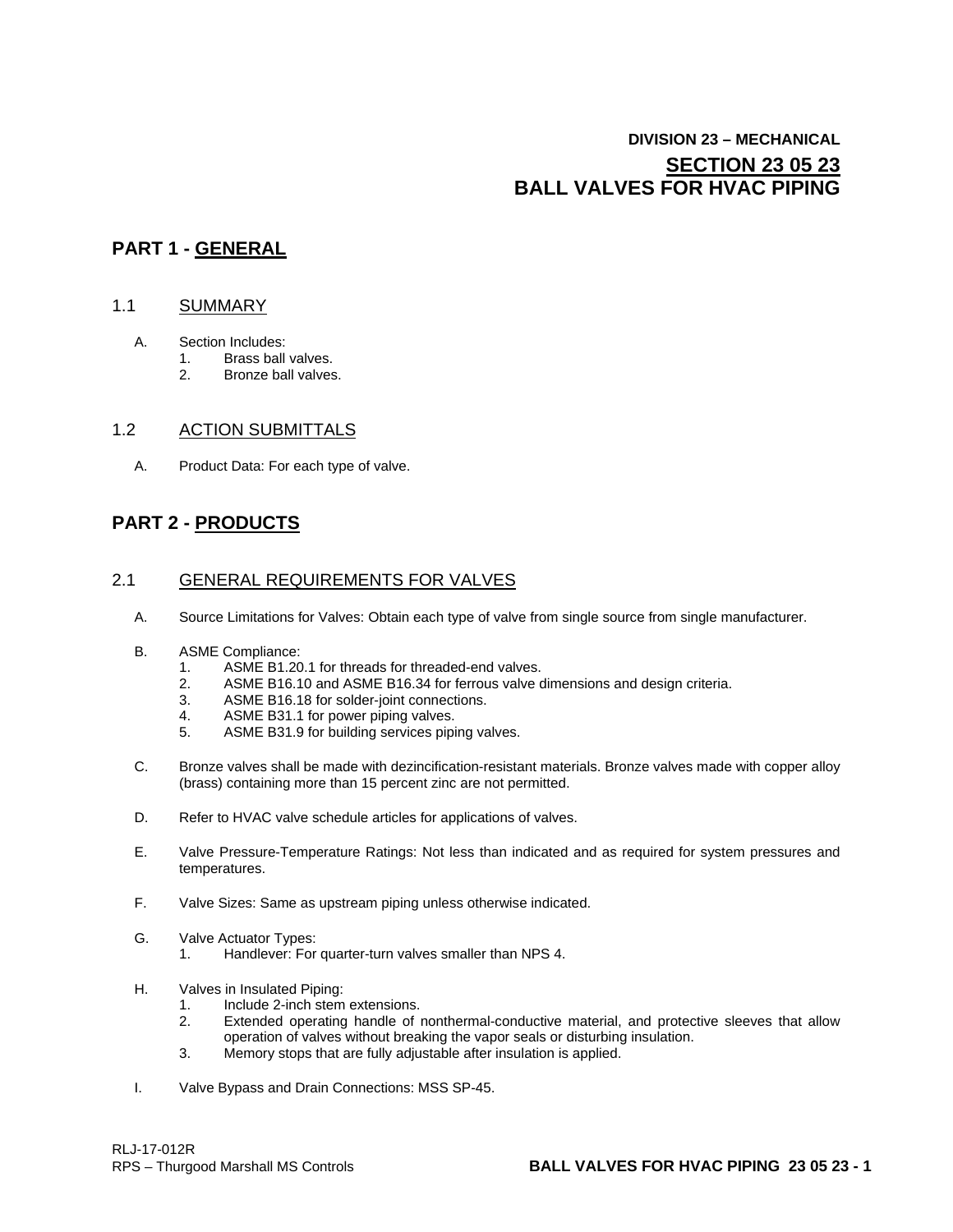### 2.2 BRASS BALL VALVES

- A. Brass Ball Valves, Two-Piece with Full Port and Stainless-Steel Trim:
	- 1. Manufacturers: Subject to compliance with requirements, provide products by one of the following, or owner approved equal during bidding:<br>a. Apollo Valves: Conbraco Industrie
		- a. Apollo Valves; Conbraco Industries, Inc.
		- b. Hammond Valve.<br>c. Milwaukee Valve
		- Milwaukee Valve Company.
	- 2. Description:
		- a. Standard: MSS SP-110.
		- b. SWP Rating: 150 psig.
		- c. CWP Rating: 600 psig.<br>d. Body Design: Two piec
		- Body Design: Two piece.
		- e. Body Material: Forged brass.
		- f. Ends: Threaded.
		- g. Seats: PTFE.
		- h. Stem: Stainless steel.<br>i. Ball: Stainless steel, v
		- Ball: Stainless steel, vented.
		- j. Port: Full.

### 2.3 BRONZE BALL VALVES

- A. Bronze Ball Valves, Two-Piece with Full Port and Stainless-Steel Trim:
	- 1. Manufacturers: Subject to compliance with requirements, provide products by one of the following, or owner approved equal during bidding:
		- a. Apollo Valves; Conbraco Industries, Inc.
		- b. Hammond Valve.<br>c. Milwaukee Valve
		- c. Milwaukee Valve Company.<br>d. NIBCO INC.
		- NIBCO INC.
		- 2. Description:
			- a. Standard: MSS SP-110.
			- b. SWP Rating: 150 psig.
			- c. CWP Rating: 600 psig.<br>d. Body Design: Two piec
			- Body Design: Two piece.
			- e. Body Material: Bronze.
			- f. Ends: Threaded.
			- g. Seats: PTFE.<br>h Stem: Stainles
			- h. Stem: Stainless steel.<br>i. Ball: Stainless steel. v
			- Ball: Stainless steel, vented.
			- j. Port: Full.

### 2.4 VALVE INSTALLATION

- A. Install valves with unions or flanges at each piece of equipment arranged to allow service, maintenance, and equipment removal without system shutdown.
- B. Locate valves for easy access and provide separate support where necessary.
- C. Install valves in horizontal piping with stem at or above center of pipe.
- D. Install valves in position to allow full stem movement.

### 2.5 GENERAL REQUIREMENTS FOR VALVE APPLICATIONS

A. If valves with specified SWP classes or CWP ratings are unavailable, the same types of valves with higher SWP classes or CWP ratings may be substituted.

#### **23 05 23 - 2 BALL VALVES FOR HVAC PIPING** RPS – Thurgood Marshall MS Controls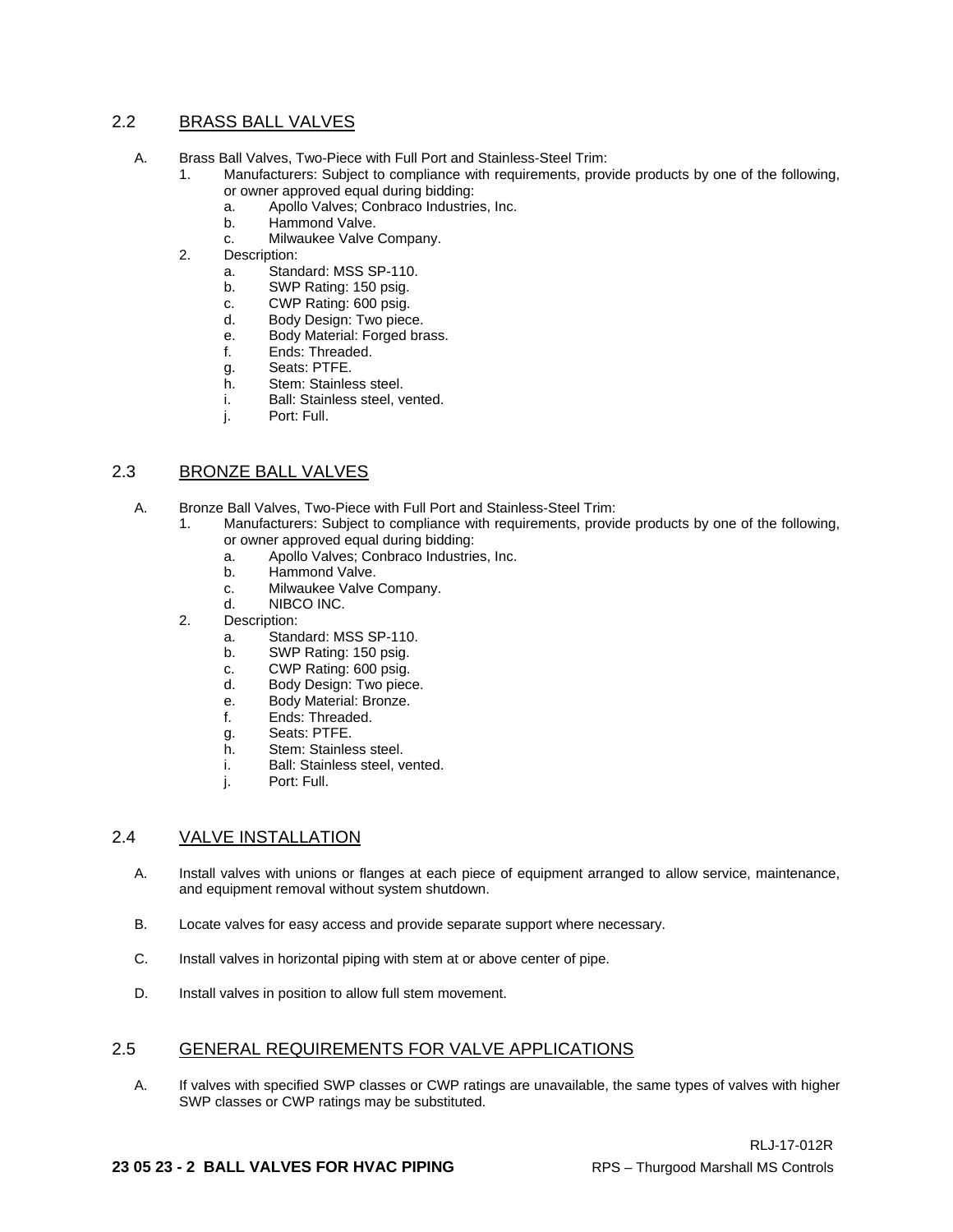- B. Select valves with the following end connections:<br>1. For Copper Tubing, NPS 2 and Smaller: T
	- 1. For Copper Tubing, NPS 2 and Smaller: Threaded ends except where solder-joint valve-end option is indicated in valve schedules below.
	- 2. For Steel Piping, NPS 2 and Smaller: Threaded ends.

### 2.6 HEATING-WATER VALVE SCHEDULE

A. Pipe NPS 2 and Smaller: Brass or bronze ball valves, two piece, with stainless-steel trim, and full port. Valves may be provided with solder-joint ends instead of threaded ends.

# **END OF SECTION 23 05 23**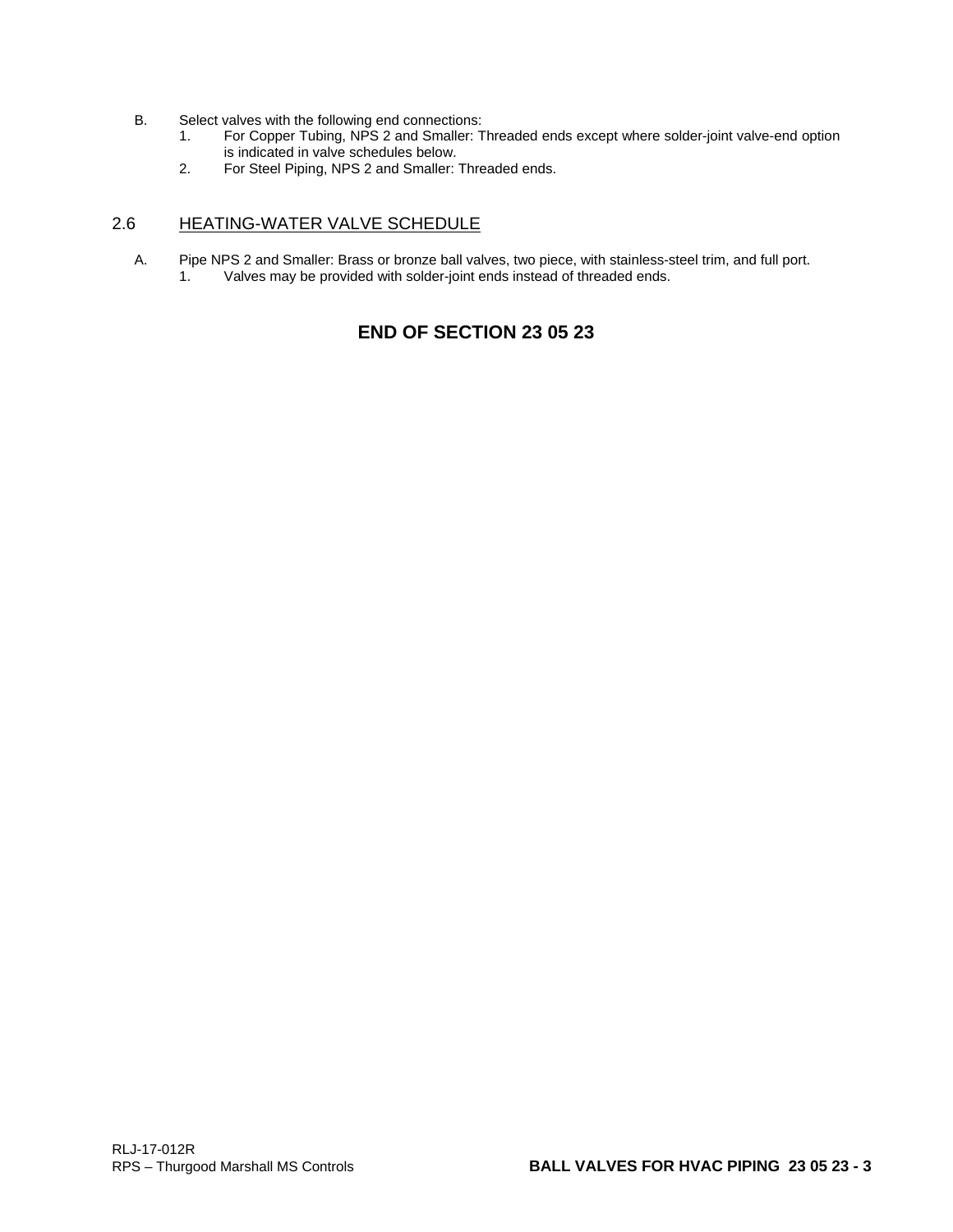# **DIVISION 23 – MECHANICAL SECTION 23 05 53 IDENTIFICATION FOR HVAC PIPING AND EQUIPMENT**

# **PART 1 - GENERAL**

### 1.1 SUMMARY

- A. Section Includes:
	- 1. Equipment & Valve labels.
	- 2. Pipe labels.

### 1.2 ACTION SUBMITTALS

A. Product Data: For each type of product.

# **PART 2 - PRODUCTS**

### 2.1 EQUIPMENT LABELS

### A. Metal Labels for Valves:

- 1. Manufacturers: Subject to compliance with requirements, provide products by one of the following, or owner approved equal during bidding:
	- a. Brady Corporation.
	- b. Carlton Industries, LP.
	- c. Kolbi Pipe Marker Co.
- 2. Material and Thickness: Brass, 0.032-inch or stainless steel, 0.025-inch minimum thickness, and having predrilled or stamped holes for attachment hardware.
- 3. Letter Color: White.
- 4. Background Color: Black.
- 5. Minimum Label Size: Length and width vary for required label content, but not less than 2-1/2 by 3/4 inch.
- 6. Minimum Letter Size: 1/4 inch for name of units if viewing distance is less than 24 inches, 1/2 inch for viewing distances up to 72 inches, and proportionately larger lettering for greater viewing distances. Include secondary lettering two-thirds to three-quarters the size of principal lettering.
- 7. Fasteners: Stainless-steel rivets or self-tapping screws.
- 8. Adhesive: Contact-type permanent adhesive, compatible with label and with substrate.
- B. Plastic Labels for Equipment:
	- 1. Manufacturers: Subject to compliance with requirements, provide products by one of the following, or owner approved equal during bidding:
		- a. Brady Corporation.
		- b. Carlton Industries, LP.
		- c. Kolbi Pipe Marker Co.
	- 2. Material and Thickness: Multilayer, multicolor, plastic labels for mechanical engraving, 1/16 inch thick, and having predrilled holes for attachment hardware.
	- 3. Letter Color: White.<br>4. Background Color: I
	- Background Color: Black.

### RLJ-17-012R

RPS – Thurgood Marshall MS Controls **IDENTIFICATION FOR HVAC PIPING & EQUIPMENT 23 05 53 - 1**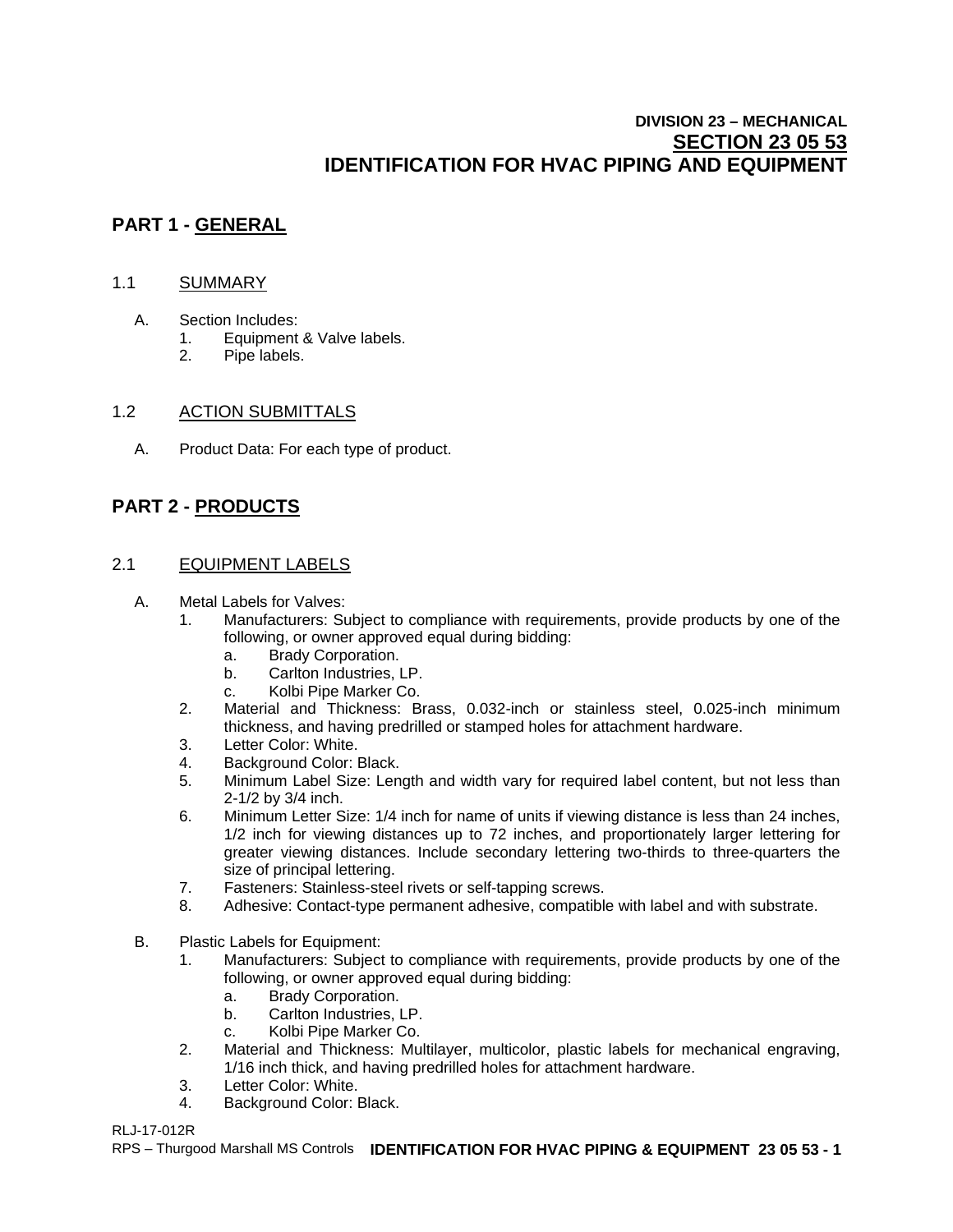- 5. Maximum Temperature: Able to withstand temperatures up to 160 deg F.
- 6. Minimum Label Size: Length and width vary for required label content, but not less than 2-1/2 by 3/4 inch.
- 7. Minimum Letter Size: 1/4 inch for name of units if viewing distance is less than 24 inches, 1/2 inch for viewing distances up to 72 inches, and proportionately larger lettering for greater viewing distances. Include secondary lettering two-thirds to three-quarters the size of principal lettering.
- 8. Fasteners: Stainless-steel rivets or self-tapping screws.<br>9. Adhesive: Contact-type permanent adhesive, compatible
- Adhesive: Contact-type permanent adhesive, compatible with label and with substrate.
- C. Label Content: Include equipment's Drawing designation or unique equipment number.
- D. Equipment Label Schedule: For each item of equipment to be labeled, on 8-1/2-by-11-inch bond paper. Tabulate equipment identification number, and identify Drawing numbers where equipment is indicated (plans, details, and schedules) and the Specification Section number and title where equipment is specified. Equipment schedule shall be included in operation and maintenance data.

### 2.2 PIPE LABELS

- A. Manufacturers: Subject to compliance with requirements, provide products by one of the following, or owner approved equal during bidding:
	- 1. Brady Corporation.<br>2. Carlton Industries. I
	- 2. Carlton Industries, LP.
	- 3. Craftmark Pipe Markers.
	- 4. Kolbi Pipe Marker Co.
- B. General Requirements for Manufactured Pipe Labels: Preprinted, color-coded, with lettering indicating service, and showing flow direction according to ASME A13.1.
- C. Prementioned Pipe Labels: Precoiled, semirigid formed to cover full circumference of pipe and to attach to pipe without fasteners or adhesive.
- D. Self-Adhesive Pipe Labels: Printed plastic with contact-type, permanent-adhesive backing.
- E. Pipe Label Contents: Include identification of piping service using same designations or abbreviations as used on Drawings; also include pipe size and an arrow indicating flow direction.
	- 1. Flow-Direction Arrows: Integral with piping system service lettering to accommodate both directions or as separate unit on each pipe label to indicate flow direction.
	- 2. Lettering Size: Size letters according to ASME A13.1 for piping.

# **PART 3 - EXECUTION**

### 3.1 PREPARATION

A. Clean piping and equipment surfaces of substances that could impair bond of identification devices, including dirt, oil, grease, release agents, and incompatible primers, paints, and encapsulants.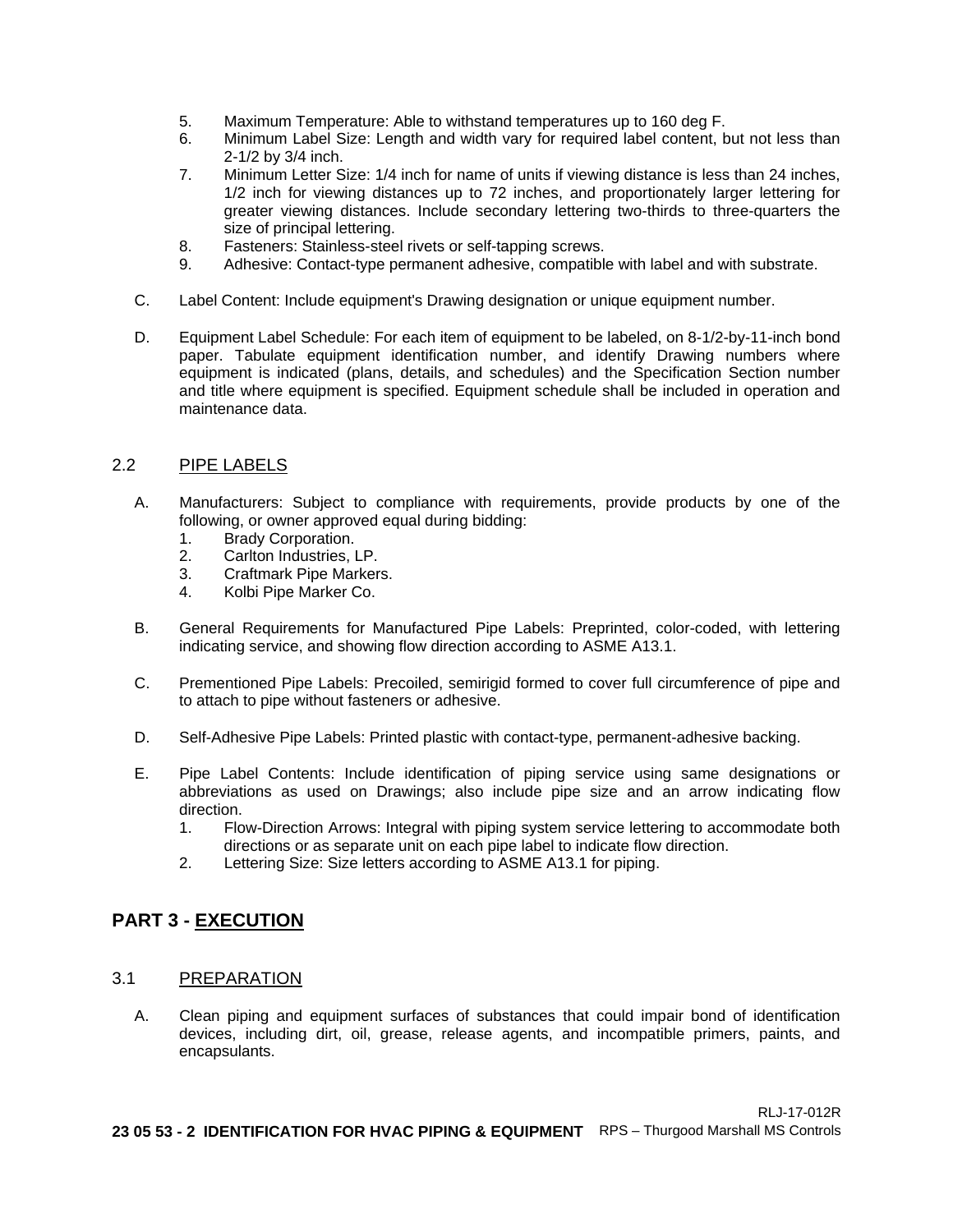## 3.2 EQUIPMENT LABEL INSTALLATION

- A. Install or permanently fasten labels on each major item of mechanical equipment.
- B. Locate equipment labels where accessible and visible.
- C. Color Coding Scheme for Locating Hidden Utility Components
	- 1. Scheme shall be provided in locations with suspended grid ceilings. The color coding scheme shall identify points of access for maintenance and operation of operable components which are not visible from the finished space and installed in the space directly above the suspended grid ceiling. The operable components shall include valves, dampers, switches, linkages and thermostats. The color coding scheme shall consist of a color coded tag with the Reheat Coil ID Number. Each colored tag shall use approximately 3/8 inch high bold Arial font text and be secured to the grid adjacent to removable ceiling panels. The color code system shall be as indicated below:

| Color                       | System   | Location                                                                                   |
|-----------------------------|----------|--------------------------------------------------------------------------------------------|
|                             |          | Green with White Lettering   Hydronic Water  At valve side of all Reheat Coil<br>Locations |
| Yellow with White Lettering | Controls | On Thermostat Faceplate                                                                    |



## 3.3 PIPE LABEL INSTALLATION

- A. Piping Color-Coding: Painting of piping is specified in ASME A13.1
- B. Pipe Label Locations: Locate pipe labels where piping is exposed or above accessible ceilings in finished spaces; machine rooms; accessible maintenance spaces such as shafts, tunnels, and plenums; and exterior exposed locations as follows:
	- 1. Near each valve and control device.<br>2. Near each branch connection. exc
	- Near each branch connection, excluding short takeoffs for fixtures and terminal units. Where flow pattern is not obvious, mark each pipe at branch.
	- 3. Near each reheat coil and other points of origination and termination.
- C. Pipe Label Color Schedule:
	- 1. Heating Water Piping: White letters on a safety-green background.

# **END OF SECTION 23 05 53**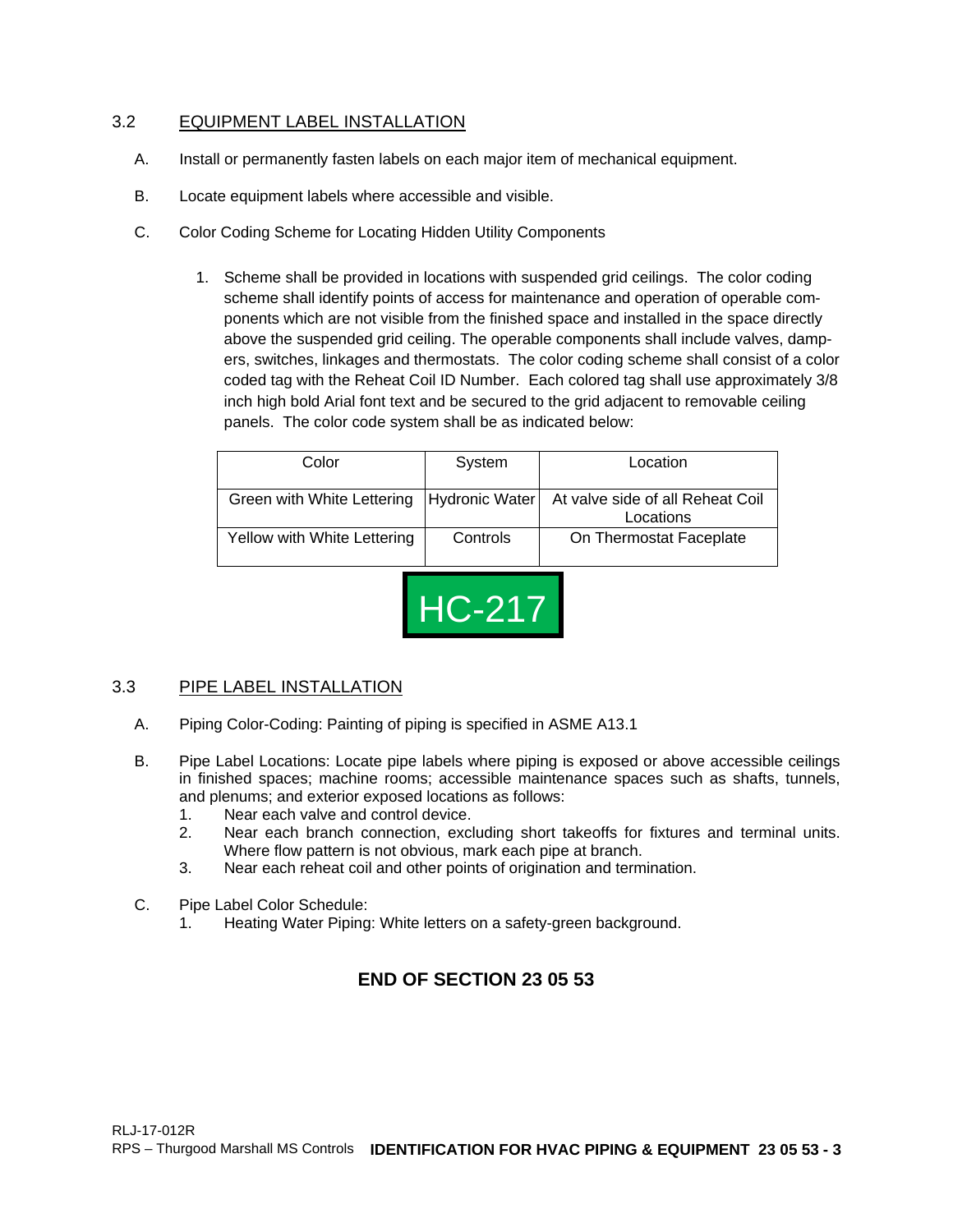# **DIVISION 23 – MECHANICAL SECTION 23 05 93 TESTING, ADJUSTING, AND BALANCING FOR HVAC**

# **PART 1 - GENERAL**

### 1.1 SUMMARY

- A. Section Includes: 1. Balancing Hydronic Piping Systems:
	- a. Variable-flow hydronic systems.

### 1.2 DEFINITIONS

- A. AABC: Associated Air Balance Council.
- B. NEBB: National Environmental Balancing Bureau.
- C. TAB: Testing, adjusting, and balancing.
- D. TABB: Testing, Adjusting, and Balancing Bureau.
- E. TAB Specialist: An independent entity meeting qualifications to perform TAB work.
- F. TDH: Total dynamic head.

### 1.3 ACTION SUBMITTALS

A. TAB Report: Documentation indicating that Work complies with ASHRAE/IES 90.1, Section 6.7.2.3 - "System Balancing."

### 1.4 INFORMATIONAL SUBMITTALS

- A. Strategies and Procedures Plan: Within 30 days of Contractor's Notice to Proceed, submit TAB strategies and step-by-step procedures as specified in "Preparation" Article.
- B. Certified TAB reports.

### 1.5 QUALITY ASSURANCE

- A. TAB Specialists Qualifications: Certified by AABC.
	- 1. TAB Field Supervisor: Employee of the TAB specialist and certified by AABC.<br>2. TAB Technician: Employee of the TAB specialist and certified by AABC as a T
	- TAB Technician: Employee of the TAB specialist and certified by AABC as a TAB technician.
- B. TAB Specialists Qualifications: Certified by NEBB or TABB.
	- 1. TAB Field Supervisor: Employee of the TAB specialist and certified by NEBB or TABB.<br>2. TAB Technician: Employee of the TAB specialist and certified by NEBB or TABI
	- 2. TAB Technician: Employee of the TAB specialist and certified by NEBB or TABB as a TAB technician.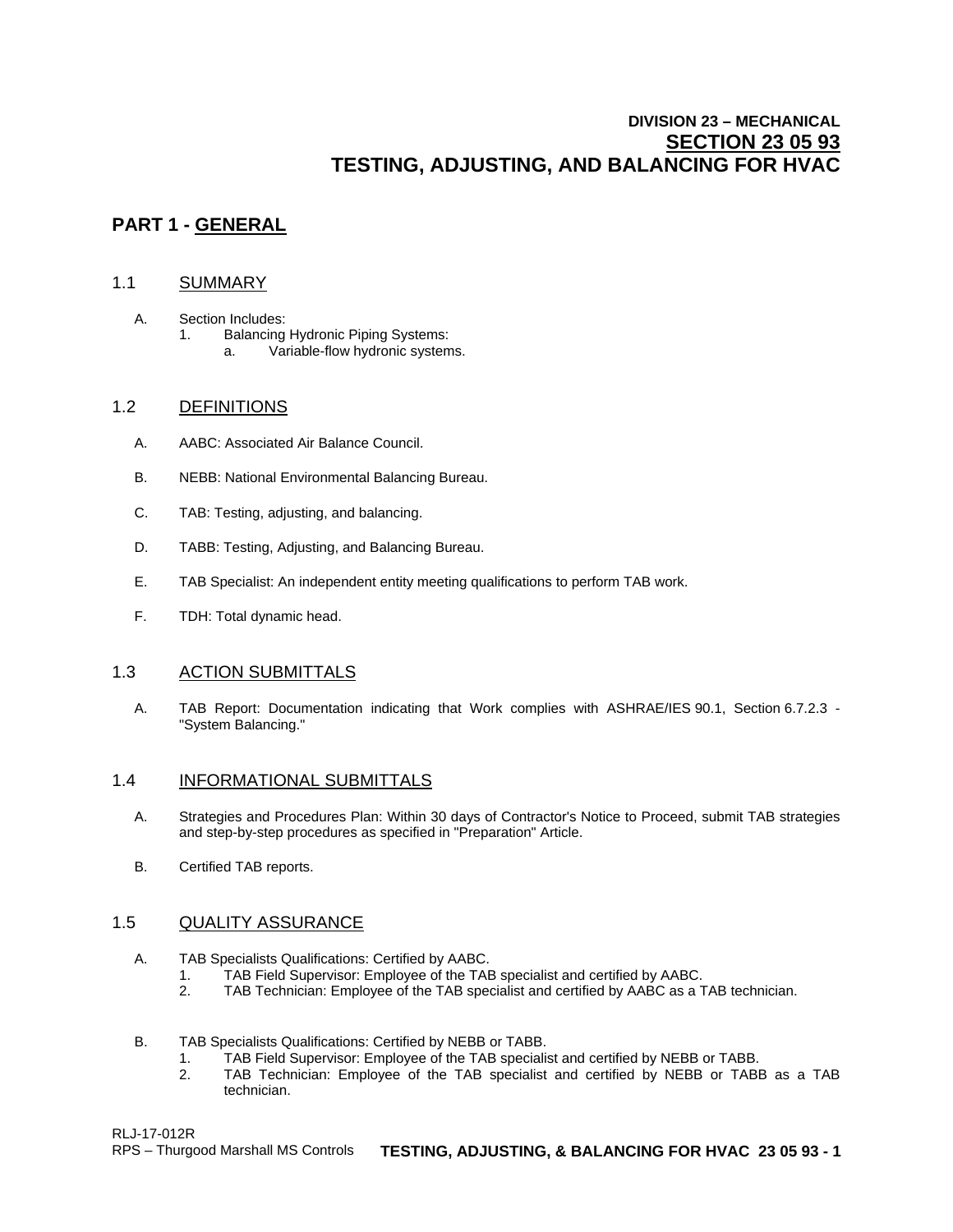- C. Instrumentation Type, Quantity, Accuracy, and Calibration: Comply with requirements in ASHRAE 111, Section 4, "Instrumentation."
- D. ASHRAE/IES 90.1 Compliance: Applicable requirements in ASHRAE/IES 90.1, Section 6.7.2.3 "System Balancing."

# **PART 2 - PRODUCTS (Not Applicable)**

## **PART 3 - EXECUTION**

### 3.1 EXAMINATION

- A. Examine the Contract Documents to become familiar with Project requirements and to discover conditions in systems designs that may preclude proper TAB of systems and equipment.
- B. Examine installed systems for balancing devices, such as test ports, gage cocks, thermometer wells, flowcontrol devices, balancing valves and fittings, and manual volume dampers. Verify that locations of these balancing devices are applicable for intended purpose and are accessible.
- C. Examine the approved submittals for HVAC systems and equipment.
- D. Examine design data including HVAC system descriptions, statements of design assumptions for environmental conditions and systems output, and statements of philosophies and assumptions about HVAC system and equipment controls.
- E. Examine equipment performance data including fan and pump curves.
	- 1. Relate performance data to Project conditions and requirements, including system effects that can create undesired or unpredicted conditions that cause reduced capacities in all or part of a system.
	- 2. Calculate system-effect factors to reduce performance ratings of HVAC equipment when installed under conditions different from the conditions used to rate equipment performance.
- F. Examine system and equipment installations and verify that field quality-control testing, cleaning, and adjusting specified in individual Sections have been performed.
- G. Examine test reports specified in individual system and equipment Sections.
- H. Examine pump VFDs and verify that controls are ready for operation.
- I. Examine terminal units, and verify that they are accessible and their controls are connected and functioning.
- J. Examine strainers. Verify that startup screens have been replaced by permanent screens with indicated perforations.
- K. Examine control valves for proper installation for their intended function of throttling, diverting, or mixing fluid flows.
- L. Examine heat-transfer coils for correct piping connections and for clean and straight fins.
- M. Examine system pumps to ensure absence of entrained air in the suction piping.
- N. Examine operating safety interlocks and controls on HVAC equipment.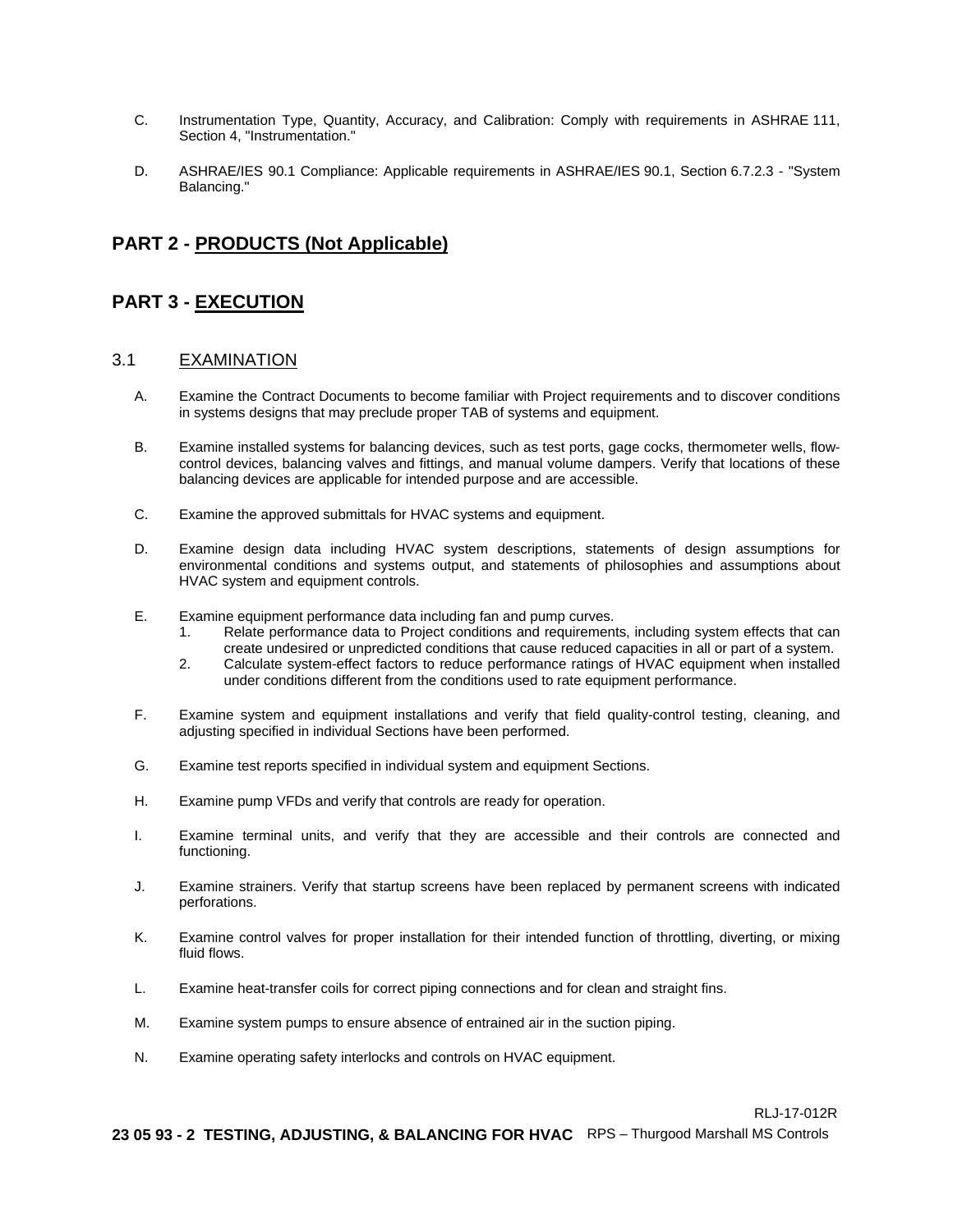O. Report deficiencies discovered before and during performance of TAB procedures. Observe and record system reactions to changes in conditions. Record default set points if different from indicated values.

### 3.2 PREPARATION

- A. Prepare a TAB plan that includes strategies and step-by-step procedures for balancing the systems.
- B. Perform system-readiness checks of HVAC systems and equipment to verify system readiness for TAB work. Include, at a minimum, the following:
	- 1. Hydronics:
		- a. Verify leakage and pressure tests on water distribution systems have been satisfactorily completed.
		- b. Piping is complete with terminals installed.
		- c. Water treatment is complete.<br>d. Systems are flushed, filled, are
		- Systems are flushed, filled, and air purged.
		- e. Strainers are pulled and cleaned.
		- f. Control valves are functioning per the sequence of operation.
		- g. Shutoff and balance valves have been verified to be 100 percent open.<br>h. Pumps are started and proper rotation is verified.
		- Pumps are started and proper rotation is verified.
		- i. Pump gage connections are installed directly at pump inlet and outlet flanges or in discharge and suction pipe prior to valves or strainers.
		- j. Variable-frequency controllers' startup is complete and safeties are verified.
		- Suitable access to balancing devices and equipment is provided.

## 3.3 GENERAL PROCEDURES FOR TESTING AND BALANCING

- A. Perform testing and balancing procedures on each system according to the procedures contained in AABC's "National Standards for Total System Balance", ASHRAE 111, NEBB's "Procedural Standards for Testing, Adjusting, and Balancing of Environmental Systems", or SMACNA's "HVAC Systems - Testing, Adjusting, and Balancing" and in this Section.
- B. Cut insulation, ducts, pipes, and equipment cabinets for installation of test probes to the minimum extent necessary for TAB procedures.
	- 1. After testing and balancing, patch probe holes in ducts with same material and thickness as used to construct ducts.
	- 2. After testing and balancing, install test ports and duct access doors that comply with requirements in Section 23 33 00 "Air Duct Accessories."
	- 3. Install and join new insulation that matches removed materials. Restore insulation, coverings, vapor barrier, and finish according to Section 23 07 19 "HVAC Piping Insulation."
- C. Mark equipment and balancing devices, including damper-control positions, valve position indicators, fanspeed-control levers, and similar controls and devices, with paint or other suitable, permanent identification material to show final settings.
- D. Take and report testing and balancing measurements in inch-pound (IP) units.

### 3.4 GENERAL PROCEDURES FOR HYDRONIC SYSTEMS

- A. Prepare test reports for pumps, coils, and heat exchangers. Obtain approved submittals and manufacturerrecommended testing procedures. Crosscheck the summation of required coil and heat exchanger flow rates with pump design flow rate.
- B. Prepare schematic diagrams of systems' "as-built" piping layouts.
- C. In addition to requirements in "Preparation" Article, prepare hydronic systems for testing and balancing as follows: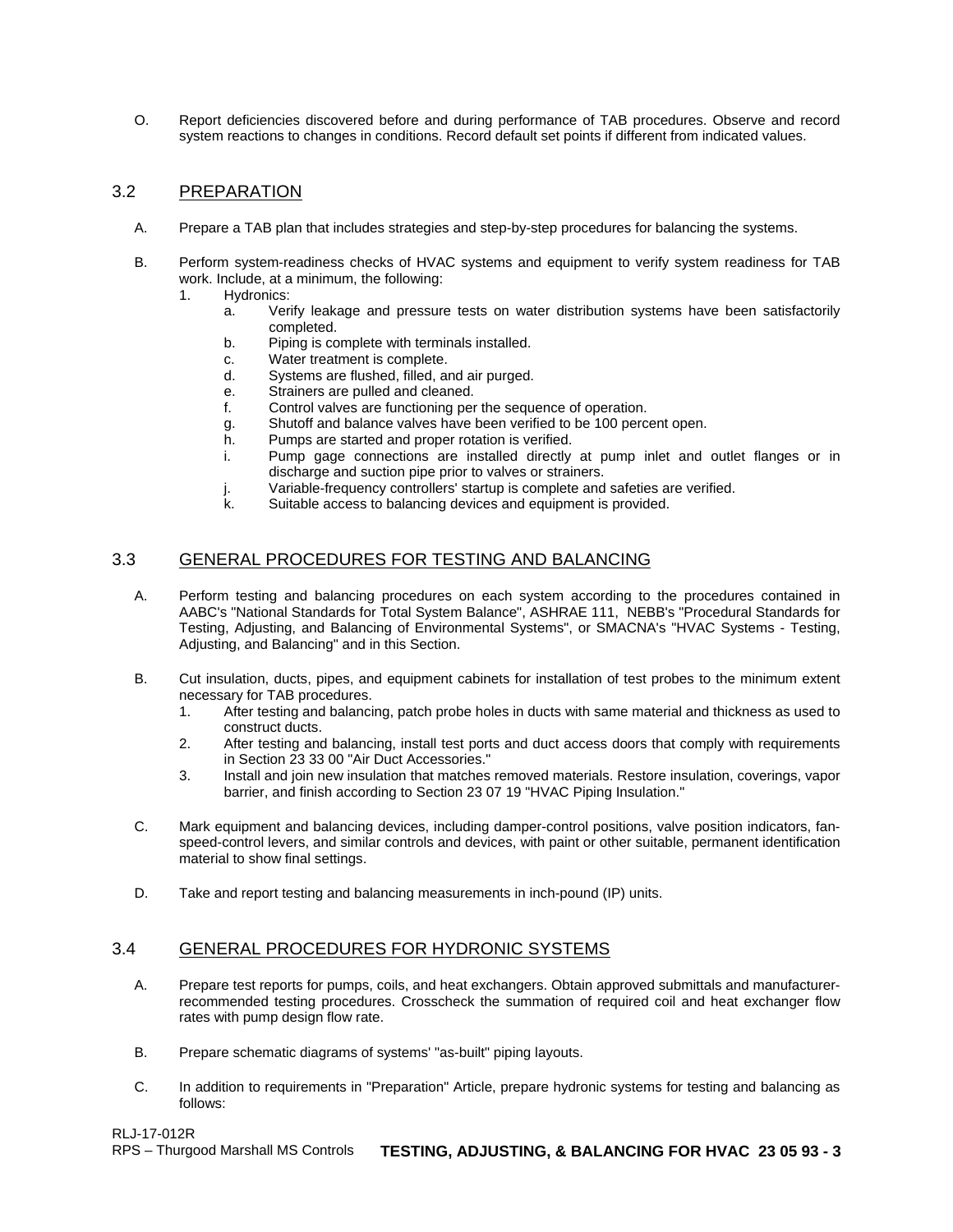- 1. Check liquid level in expansion tank.<br>2. Check highest vent for adequate pre
- 2. Check highest vent for adequate pressure.<br>3. Check flow-control valves for proper position
- Check flow-control valves for proper position.
- 4. Locate start-stop and disconnect switches, electrical interlocks, and motor starters.
- 5. Verify that motor starters are equipped with properly sized thermal protection.
- 6. Check that air has been purged from the system.

## 3.5 PROCEDURES FOR VARIABLE-FLOW HYDRONIC SYSTEMS

- A. Balance systems with automatic two--way control valves by setting systems at maximum flow through heat-exchange terminals, and proceed as specified above for hydronic systems.
- B. Adjust the variable-flow hydronic system as follows:
	- 1. Verify that the differential-pressure sensor is located as indicated.<br>2. Determine whether there is diversity in the system.
	- Determine whether there is diversity in the system.
- C. For systems with no diversity:
	- 1. Adjust pumps to deliver total design gpm.
		- a. Measure total water flow.
			- 1) Position valves for full flow through coils.<br>2) Measure flow by main flow meter, if insta
			- Measure flow by main flow meter, if installed.
			- 3) If main flow meter is not installed, determine flow by pump TDH or exchanger pressure drop.
		- b. Measure pump TDH as follows:
			- 1) Measure discharge pressure directly at the pump outlet flange or in discharge pipe prior to any valves.
			- 2) Measure inlet pressure directly at the pump inlet flange or in suction pipe prior to any valves or strainers.
			- 3) Convert pressure to head and correct for differences in gage heights.
			- 4) Verify pump impeller size by measuring the TDH with the discharge valve closed. Note the point on manufacturer's pump curve at zero flow and verify that the pump has the intended impeller size.
			- 5) With valves open, read pump TDH. Adjust pump discharge valve until design water flow is achieved.
		- c. Monitor motor performance during procedures and do not operate motor in an overloaded condition.
	- 2. Adjust flow-measuring devices installed in mains and branches to design water flows.
		- a. Measure flow in main and branch pipes.
		- b. Adjust main and branch balance valves for design flow.
		- c. Re-measure each main and branch after all have been adjusted.
	- 3. Adjust flow-measuring devices installed at terminals for each space to design water flows.
		- a. Measure flow at terminals.
			- b. Adjust each terminal to design flow.
			- c. Re-measure each terminal after it is adjusted.
			- Position control valves to bypass the coil and adjust the bypass valve to maintain design flow.
			- e. Perform temperature tests after flows have been balanced.
	- 4. For systems with pressure-independent valves at terminals:
		- a. Measure differential pressure and verify that it is within manufacturer's specified range.
		- b. Perform temperature tests after flows have been verified.
	- 5. For systems without pressure-independent valves or flow-measuring devices at terminals:
		- a. Measure and balance coils by either coil pressure drop or temperature method.
		- b. If balanced by coil pressure drop, perform temperature tests after flows have been verified.
	- 6. Prior to verifying final system conditions, determine the system differential-pressure set point.
	- 7. If the pump discharge valve was used to set total system flow with variable-frequency controller at 60 Hz, at completion open discharge valve 100 percent and allow variable-frequency controller to control system differential-pressure set point. Record pump data under both conditions.
	- 8. Mark final settings and verify that all memory stops have been set.<br>9. Verify final system conditions as follows:
	- Verify final system conditions as follows:

#### RLJ-17-012R

**23 05 93 - 4 TESTING, ADJUSTING, & BALANCING FOR HVAC** RPS – Thurgood Marshall MS Controls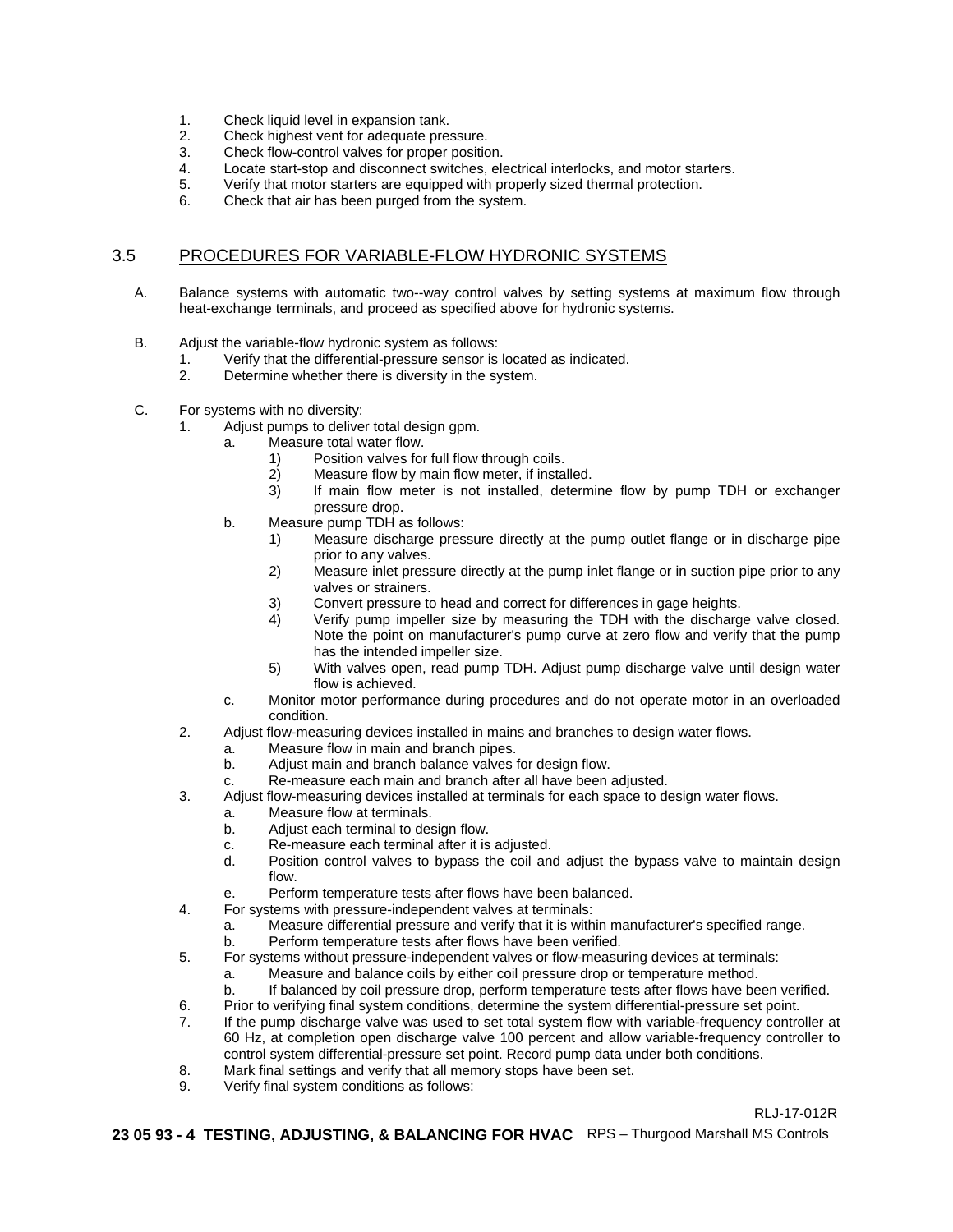- a. Re-measure and confirm that total water flow is within design.
- Re-measure final pumps' operating data, TDH, volts, amps, and static profile.
- c. Mark final settings.
- 10. Verify that memory stops have been set.
- D. For systems with diversity:
	- 1. Determine diversity factor.<br>2. Simulate system diversity by
	- Simulate system diversity by closing required number of control valves, as approved by the design engineer.
	- 3. Adjust pumps to deliver total design gpm.
		- a. Measure total water flow.
			- 1) Position valves for full flow through coils.<br>2) Measure flow by main flow meter, if insta
				- Measure flow by main flow meter, if installed.
			- 3) If main flow meter is not installed, determine flow by pump TDH or exchanger pressure drop.
		- b. Measure pump TDH as follows:
			- 1) Measure discharge pressure directly at the pump outlet flange or in discharge pipe prior to any valves.
			- 2) Measure inlet pressure directly at the pump inlet flange or in suction pipe prior to any valves or strainers.
			- 3) Convert pressure to head and correct for differences in gage heights.<br>4) Verify pump impeller size by measuring the TDH with the discharg
			- 4) Verify pump impeller size by measuring the TDH with the discharge valve closed. Note the point on manufacturer's pump curve at zero flow and verify that the pump has the intended impeller size.
			- 5) With valves open, read pump TDH. Adjust pump discharge valve until design water flow is achieved.
		- c. Monitor motor performance during procedures and do not operate motor in an overloaded condition.
	- 4. Adjust flow-measuring devices installed in mains and branches to design water flows.
		- a. Measure flow in main and branch pipes.<br>b. Adjust main and branch balance valves to
		- Adjust main and branch balance valves for design flow.
		- c. Re-measure each main and branch after all have been adjusted.
	- 5. Adjust flow-measuring devices installed at terminals for each space to design water flows.
		- a. Measure flow at terminals.
		- b. Adjust each terminal to design flow.
		- c. Re-measure each terminal after it is adjusted.
		- Position control valves to bypass the coil, and adjust the bypass valve to maintain design flow.
		- e. Perform temperature tests after flows have been balanced.
	- 6. For systems with pressure-independent valves at terminals:
		- a. Measure differential pressure, and verify that it is within manufacturer's specified range.
		- b. Perform temperature tests after flows have been verified.
	- 7. For systems without pressure-independent valves or flow-measuring devices at terminals:
		- a. Measure and balance coils by either coil pressure drop or temperature method.
		- b. If balanced by coil pressure drop, perform temperature tests after flows have been verified.
	- 8. Open control valves that were shut. Close a sufficient number of control valves that were previously open to maintain diversity, and balance terminals that were just opened.
	- 9. Prior to verifying final system conditions, determine system differential-pressure set point.
	- 10. If the pump discharge valve was used to set total system flow with variable-frequency controller at 60 Hz, at completion open discharge valve 100 percent and allow variable-frequency controller to control system differential-pressure set point. Record pump data under both conditions.
	- 11. Mark final settings and verify that memory stops have been set.
	- 12. Verify final system conditions as follows:
		- a. Re-measure and confirm that total water flow is within design.
		- b. Re-measure final pumps' operating data, TDH, volts, amps, and static profile.
		- c. Mark final settings.
	- 13. Verify that memory stops have been set.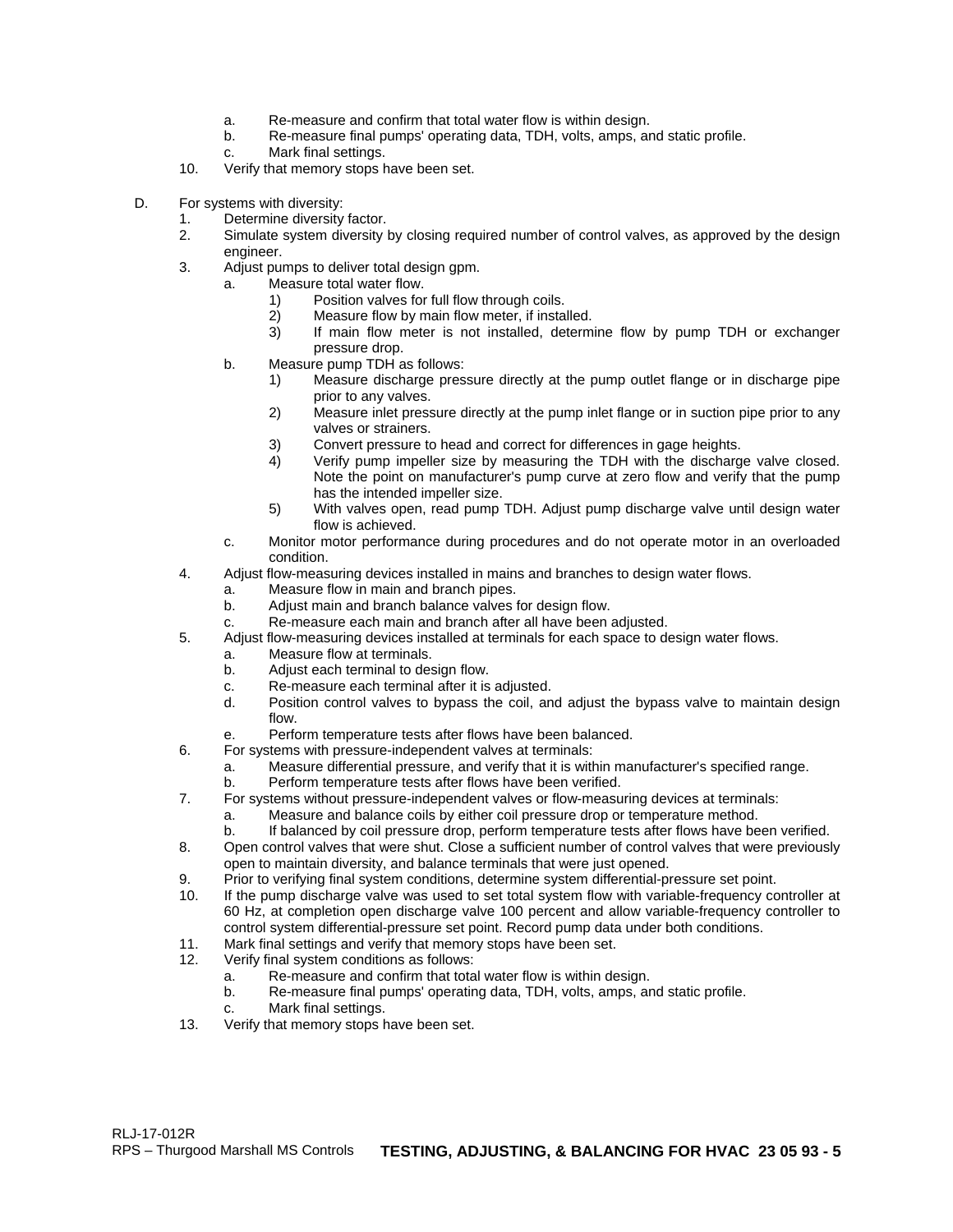### 3.6 TOLERANCES

- A. Set HVAC system's airflow rates and water flow rates within the following tolerances: 1. Heating-Water Flow Rate: Plus or minus 10 percent.
- B. Maintaining pressure relationships as designed shall have priority over the tolerances specified above.

### 3.7 FINAL REPORT

- A. General: Prepare a certified written report; tabulate and divide the report into separate sections for tested systems and balanced systems.<br>1. Include a certification sh
	- 1. Include a certification sheet at the front of the report's binder, signed and sealed by the certified testing and balancing engineer.
	- 2. Include a list of instruments used for procedures, along with proof of calibration.
	- 3. Certify validity and accuracy of field data.
- B. Final Report Contents: In addition to certified field-report data, include the following:
	- 1. Pump curves.
	- 2. Manufacturers' test data.
	- 3. Field test reports prepared by system and equipment installers.<br>4. Other information relative to equipment performance: do not in
	- 4. Other information relative to equipment performance; do not include Shop Drawings and Product Data.
- C. General Report Data: In addition to form titles and entries, include the following data:
	- 1. Title page.
	- 2. Name and address of the TAB specialist.<br>3. Project name.
	- 3. Project name.<br>4. Project location
	- Project location.
	- 5. Architect's name and address.
	- 6. Engineer's name and address.
	- 7. Contractor's name and address.<br>8. Report date.
	- Report date.
	- 9. Signature of TAB supervisor who certifies the report.<br>10. Table of Contents with the total number of pages d
	- Table of Contents with the total number of pages defined for each section of the report. Number each page in the report.
	- 11. Summary of contents including the following:
		- a. Indicated versus final performance.
		- Notable characteristics of systems.
		- c. Description of system operation sequence if it varies from the Contract Documents.
	- 12. Nomenclature sheets for each item of equipment.<br>13. Data for terminal units, including manufacturer's na
	- 13. Data for terminal units, including manufacturer's name, type, size, and fittings.
	- 14. Notes to explain why certain final data in the body of reports vary from indicated values.<br>15. Test conditions for fans and pump performance forms including the following:
	- Test conditions for fans and pump performance forms including the following:
		- a. Settings for outdoor-, return-, and exhaust-air dampers.
		- b. Conditions of filters.
		- c. Cooling coil, wet- and dry-bulb conditions.
		- d. Face and bypass damper settings at coils.
		- e. Fan drive settings including settings and percentage of maximum pitch diameter.
		- f. Inlet vane settings for variable-air-volume systems.
		- g. Settings for supply-air, static-pressure controller.<br>
		h. Other system operating conditions that affect per
		- Other system operating conditions that affect performance.
- D. System Diagrams: Include schematic layouts of air and hydronic distribution systems. Present each system with single-line diagram and include the following:
	- 1. Water flow rates.
	- 2. Duct, outlet, and inlet sizes.
	- 3. Pipe and valve sizes and locations.<br>4. Terminal units.
	- Terminal units.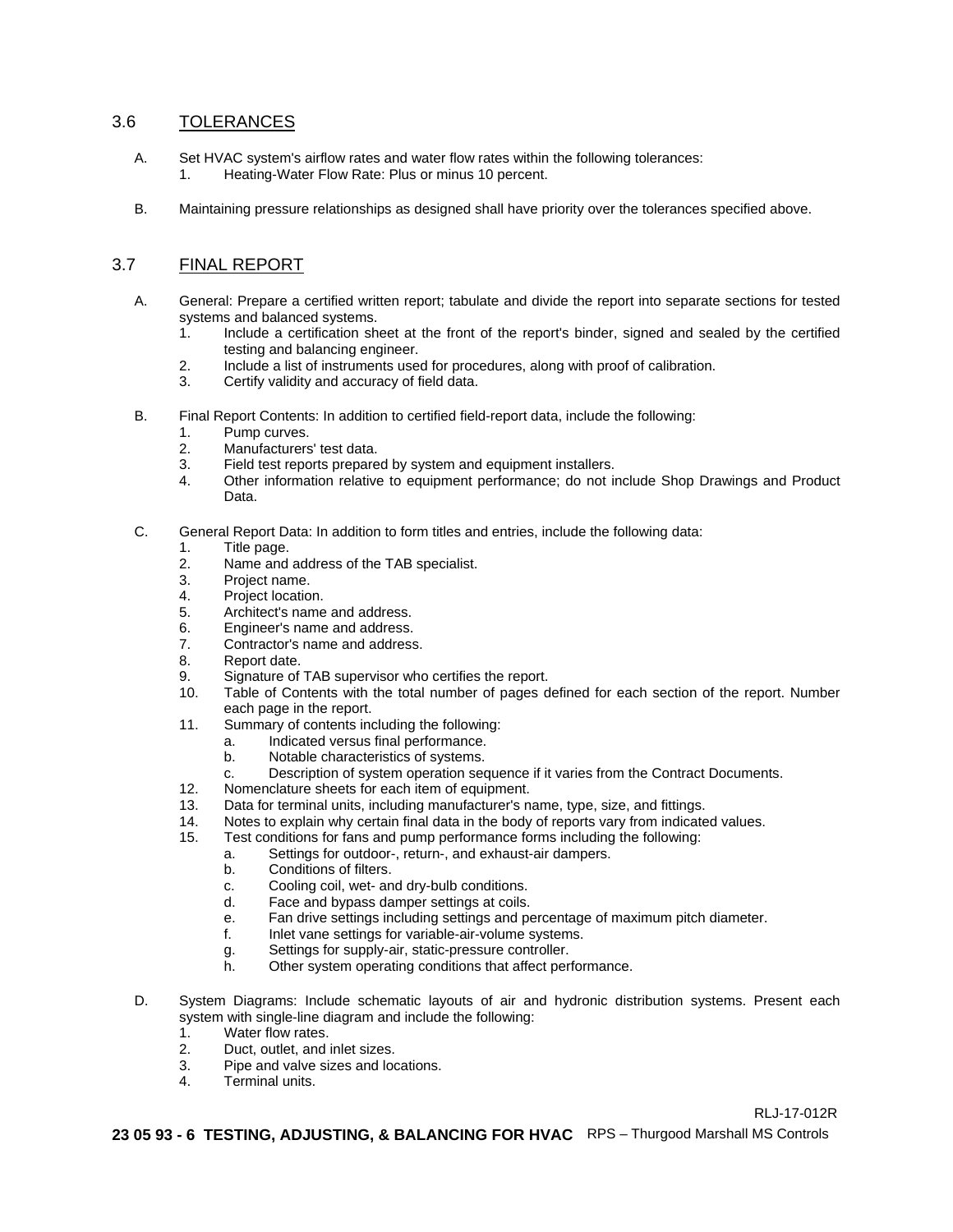- 5. Balancing stations.<br>6. Position of balancin
- Position of balancing devices.
- E. System-Coil Reports: For reheat coils of terminal units, include the following:
	- 1. Unit Data:<br>a Sys
		- a. System and air-handling-unit identification.
		- b. Location and zone.<br>c. Room or riser serve
		- Room or riser served.
		- d. Coil make and size.
		- e. Flowmeter type.
	- 2. Test Data (Indicated and Actual Values):
		- a. Entering-water temperature in deg F.
		- Leaving-water temperature in deg F.
		- c. Water pressure drop in feet of head or psig.
		- d. Entering-air temperature in deg F.
		- e. Leaving-air temperature in deg F.
- F. Pump Test Reports: Calculate impeller size by plotting the shutoff head on pump curves and include the following:
	- 1. Unit Data:
		- a. Unit identification.
		- b. Location.
		- c. Service.<br>d. Make an
		- Make and size.
		- e. Model number and serial number.
		- f. Water flow rate in gpm.
		- g. Water pressure differential in feet of head or psig.
		- h. Required net positive suction head in feet of head or psig.<br>i. Pump rpm.
		- Pump rpm.
		- j. Impeller diameter in inches.
		- k. Motor make and frame size.<br>I. Motor horsepower and rpm.
		- l. Motor horsepower and rpm.<br>m. Voltage at each connection.
		- m. Voltage at each connection.<br>n. Amperage for each phase.
		- Amperage for each phase.
		- o. Full-load amperage and service factor.
		- p. Seal type.
	- 2. Test Data (Indicated and Actual Values):
		- a. Static head in feet of head or psig.<br>b. Pump shutoff pressure in feet of he
		- Pump shutoff pressure in feet of head or psig.
		- c. Actual impeller size in inches.<br>d. Full-open flow rate in gpm.
		- d. Full-open flow rate in gpm.<br>e. Full-open pressure in feet o
		- Full-open pressure in feet of head or psig.
		- f. Final discharge pressure in feet of head or psig.
		- g. Final suction pressure in feet of head or psig.
		- h. Final total pressure in feet of head or psig.
		- i. Final water flow rate in gpm.
		- j. Voltage at each connection.<br>k. Amperage for each phase.
		- Amperage for each phase.
- G. Instrument Calibration Reports:
	- 1. Report Data:
		- a. Instrument type and make.<br>b. Serial number.
		- Serial number.
		- c. Application.
		- d. Dates of use.
		- e. Dates of calibration.

## 3.8 VERIFICATION OF TAB REPORT

A. The TAB specialist's test and balance engineer shall conduct the inspection in the presence of **Owner**.